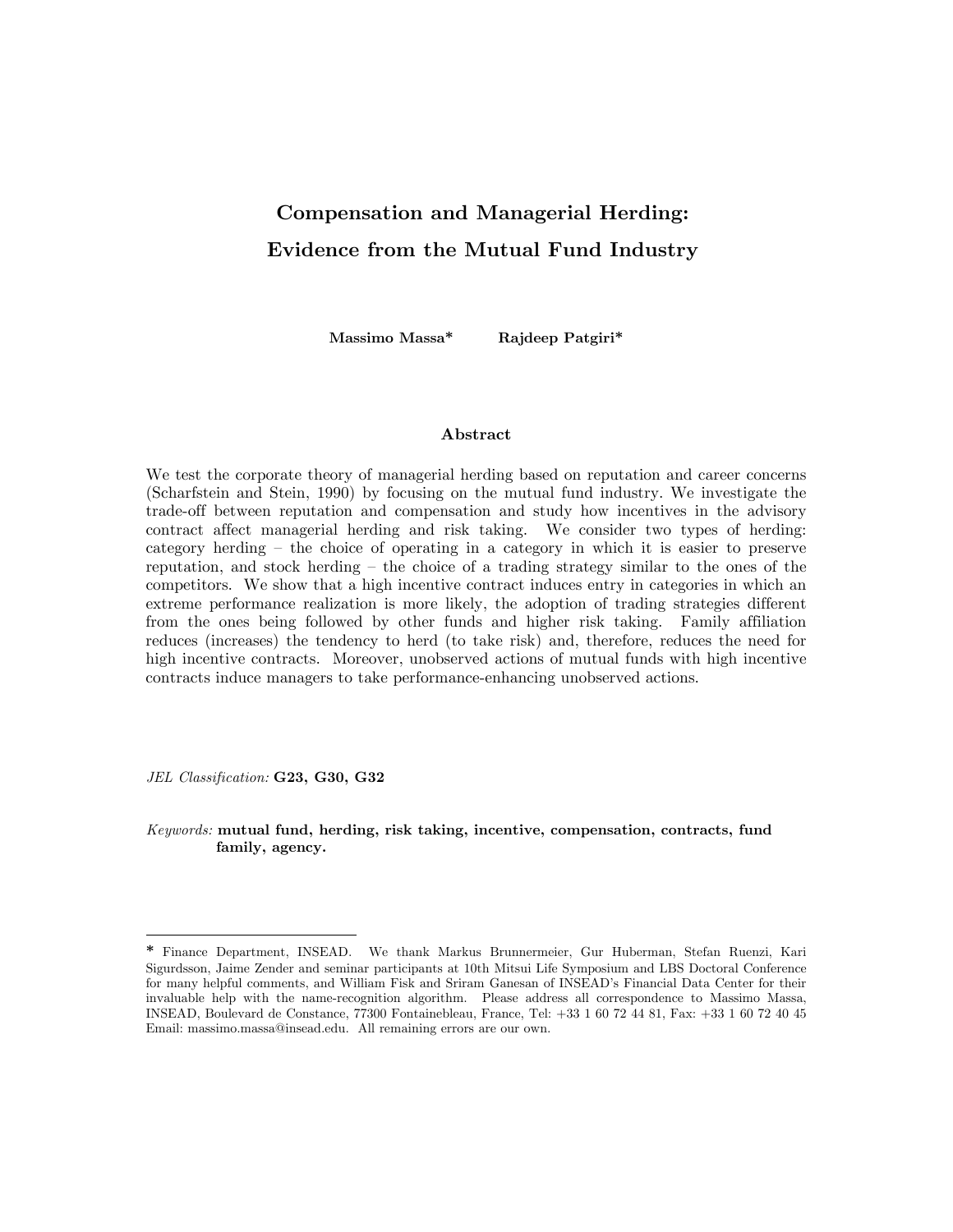The corporate literature has argued that managers, uncertain about their own ability and concerned about their reputation in the labor market, have a natural tendency to herd. Even though herding is inefficient from a social standpoint, it can be rational from the perspective of the managers. Scharfstein and Stein (1990) and Zwiebel (1995) show that managers have an incentive to herd in order to minimize the negative consequences of underperformance on their reputation. "If an investment manager and her employer are uncertain of the manager's ability to pick the right stocks, conformity with other investment professionals preserves the fog  $-$  i.e., the uncertainty regarding the ability of the manager to manage the portfolio" (Scharfstein and Stein, 1990).

The natural tendency to herd can be contrasted by some countervailing forces, one of which is compensation ("profits"). "Managers who care only about their reputation will always herd...but managers who care about profits will have to trade off the loss of reputation against profits...Put differently, as the weight on profits increases, the range of parameter values over which there is herd behavior shrinks" (Scharfstein and Stein, 1990).

This trade-off between reputation and compensation and its impact on managerial behavior have not been directly empirically tested. The goal of this paper is to bridge this gap. Using information from the NSAR form filings by mutual funds, we test how managerial behavior (herding as well as risk taking) is affected by the incentives in the compensation structure as defined in the advisory contract. The mutual fund industry provides an ideal test setting as it allows us to observe on a regular basis managers' actions and incentives as well as many of the other factors that may affect managerial choice.

Reputation plays a major role in the mutual fund industry and a more incentiveloaded compensation structure that puts relatively more weight on performance may offset the negative effects of a loss of reputation. Therefore, in line with the theory on managerial herding, we expect to see less herding and more risk taking in the presence of a more incentive-loaded compensation structure.

Also, most mutual funds are part of bigger entities ("families"). This affects the trade-off between reputation concerns and incentives. Family affiliation, by providing access to better information and cheaper trading facilities (Chen *et al.*, 2004), affects the ability of the fund manager and therefore, his incentive to herd/take risk. Inasmuch as economies of scale either in information or in managing costs exist and are a function of the size of the family, we expect herding to be negatively affected by family affiliation and risk taking to be positively related to it. This effect is further reinforced by family strategies aimed at generating star funds by inducing some of the managed funds to take more risk (Nanda et. al., 2004).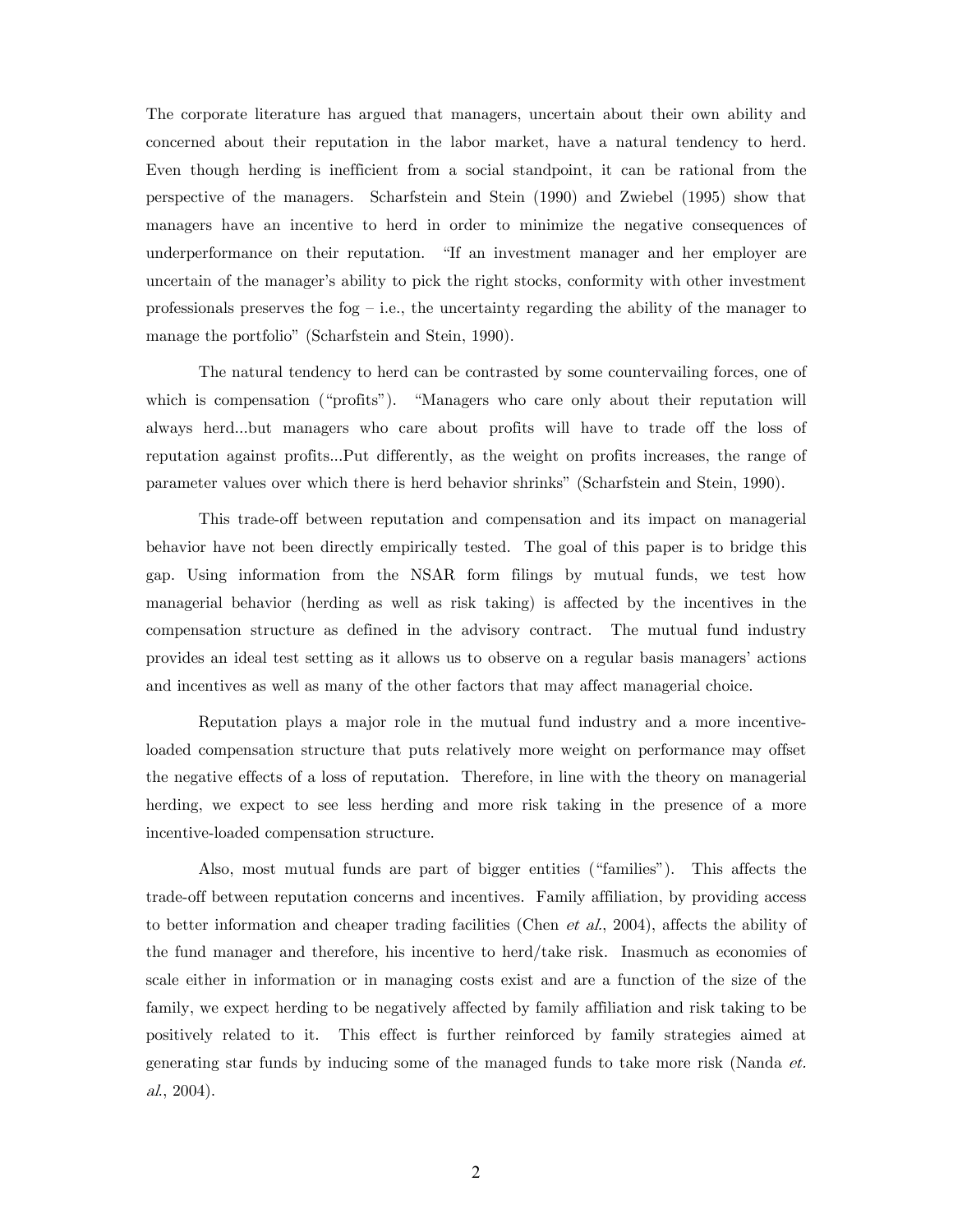We test these hypotheses on the US mutual funds for the period 1994-2003. We consider two types of herding: "category herding" — the choice of operating in a category in which it is easier to preserve reputation, and "stock herding" – the choice of a trading strategy similar to the ones of the competitors. First, we study how the type of compensation and family affiliation of the fund is related to the choice of operating in certain categories. We define categories in terms of their "herding conduciveness", that is the ease with which, for the same amount of risk taken, a herding strategy can be implemented as opposed to a risk-taking one. We use the number of existing funds in a category as a proxy for herding-conduciveness of the category. The higher the number of funds, the more difficult it is to achieve an extreme performance realization (i.e., to rank either top or bottom) and the easier it is to herd.

We quantify the contractual incentives by separately identifying the average compensation rate and the incentive part and show that they negatively affect the choice to enter a more herding conducive category. The economic significances of the results are quite striking. One standard deviation increase in the incentives<sup>1</sup> that the investors are ready to pay leads to a reduction in the probability of operating in one of the three largest categories from 0.2476 to 0.1412, i.e. a decrease in probability of 0.1064. On the other hand, the probability of operating in one of the three smallest categories increases from 0.0158 to 0.0401. Also, family affiliation reduces category herding with the economic impact being the same order of magnitude as the impact of incentives.

Next, we focus on stock herding and risk taking and we study their relation to contractual incentives. We show that contractual incentives reduce stock herding and increase risk taking. The effect of an increase in the incentive is highly significant - a one standard deviation increase in the incentives reduces the stock herding measure by at least 0.84 standard deviation (depending on the incentives measure we adopt) and increases risk taking by at least 0.28 standard deviation. Moreover, funds that belong to larger families herd less in their stock trading and take more risk. An increase in the size of the family by one standard deviation reduces the incentive to stock herd by 0.70 standard deviation and increases risk taking by about 0.30 standard deviation.

Higher incentives can potentially lead to higher performance through increased effort on the part of the manager, since his payoff is more closely related to his performance. At the same time, a high incentive contract also has the additional effect of inducing the manager to take on more risk. What it is less clear, however, is the net effect. Indeed, if any extra performance just compensates for the additional risk, high incentives are not

-

<sup>&</sup>lt;sup>1</sup> Measured in terms of Coles' Incentive Rate, defined later in the text.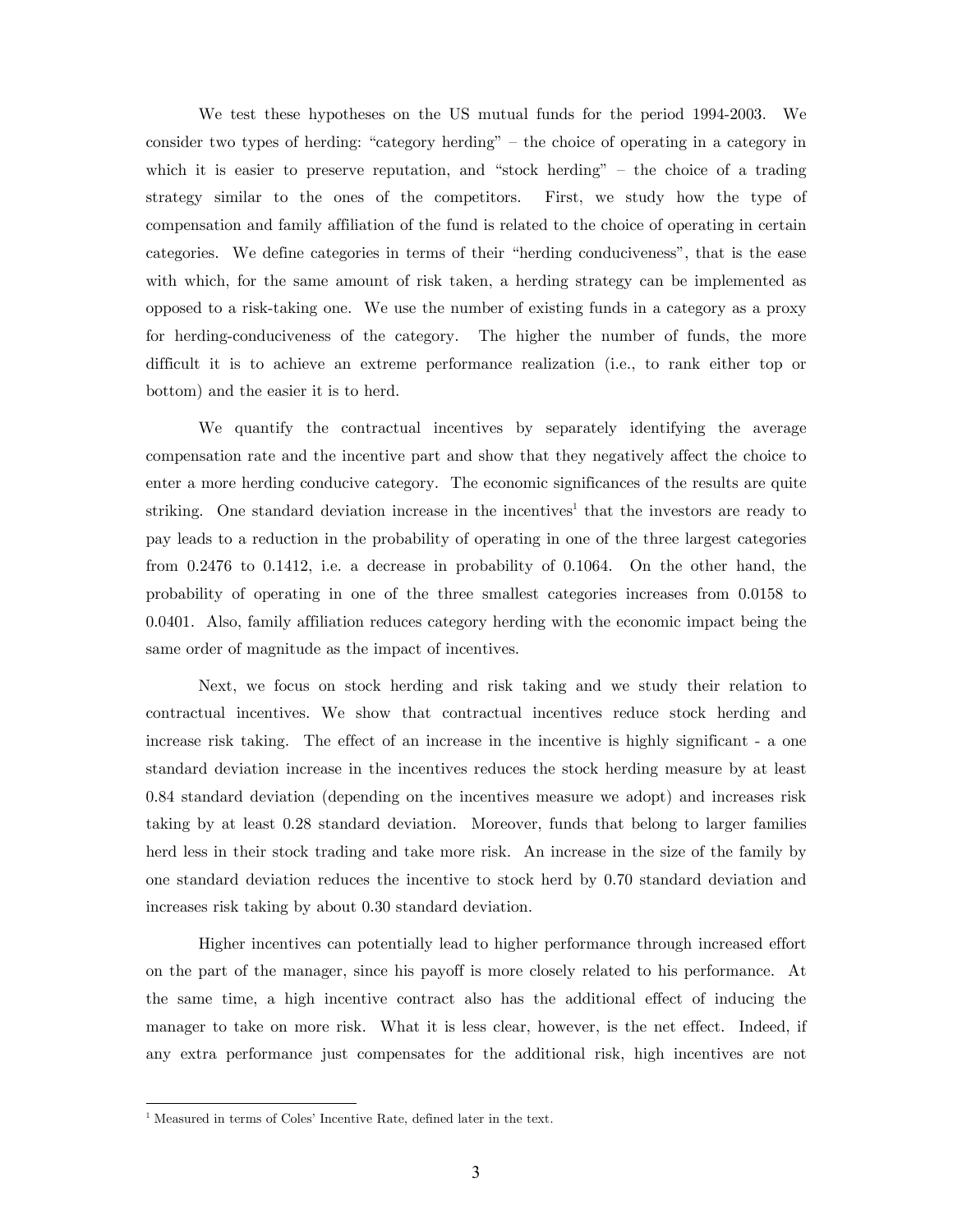beneficial to the principal. In fact, it has actually been argued that a higher incentive leads to excessive risk-taking by the manager per unit of performance delivered.

Incentives also increase managerial effort as demonstrated by the positive relationship between risk-adjusted return and incentives. The economic significance of the result is quite striking. The portfolio of funds with the highest incentive quintile outperforms the portfolio of funds with the lowest incentive quintile by 23 basis points per month in terms of raw return and 22 basis points per month in terms of risk-adjusted return over our sample period. On the other hand, one standard deviation increase in the incentives<sup>2</sup> that the investors are ready to pay leads to an increase in annual volatility of monthly fund returns by 14.67%.

Moreover, incentives, by affecting performance and risk taking, also modify the survival probability of the fund. After controlling for prior year risk and risk-adjusted return, higher incentive funds have higher hazard rate and lower probability of survival. In economic terms, a one percentage increase in the incentives raises the hazard rate by 8.46%. Equivalently, a one percentage increase in incentives leads to a reduction in the survival probability of 2%.

What are the implications for the investors? If the incentives increase the efforts of the managers, this should translate into a higher net-of-risk performance. If, however, higher incentives simply induces higher risk taking, we should not expect to observe superior performance once we properly control for risk. Instead, due to the increased risk, incentives would lead to lower probabilities of survival for the funds. Nor should we expect performance to persist over time. We claim that the increase in performance cannot be explained just by higher risk-taking, but that it is related to an increase in the effort of the manager that makes performance persistent over time. And indeed, we show that funds with high incentive compensation contracts deliver higher performance net-of-risk and that this performance persists over the following year.

Multivariate regressions show that the persistence of outperforming funds increases with the level of incentives. The economic significance is sizable. One percentage increase in the incentives raises the probability that a high performing fund (a winner) is also among the high performing funds in the following year by 4.33%. That is, the higher the incentives, the more the winners repeat themselves. Also, by using a standard persistence test setting similar to Carhart (1997), we provide evidence that, among the funds with the highest incentives, not only the performance of the lower funds persist, but also those of the winners. That is, the best performing funds of the prior year have a positive alpha of 41 basis points

-

<sup>&</sup>lt;sup>2</sup> Measured in terms of Coles' Incentive Rate, defined later in the text.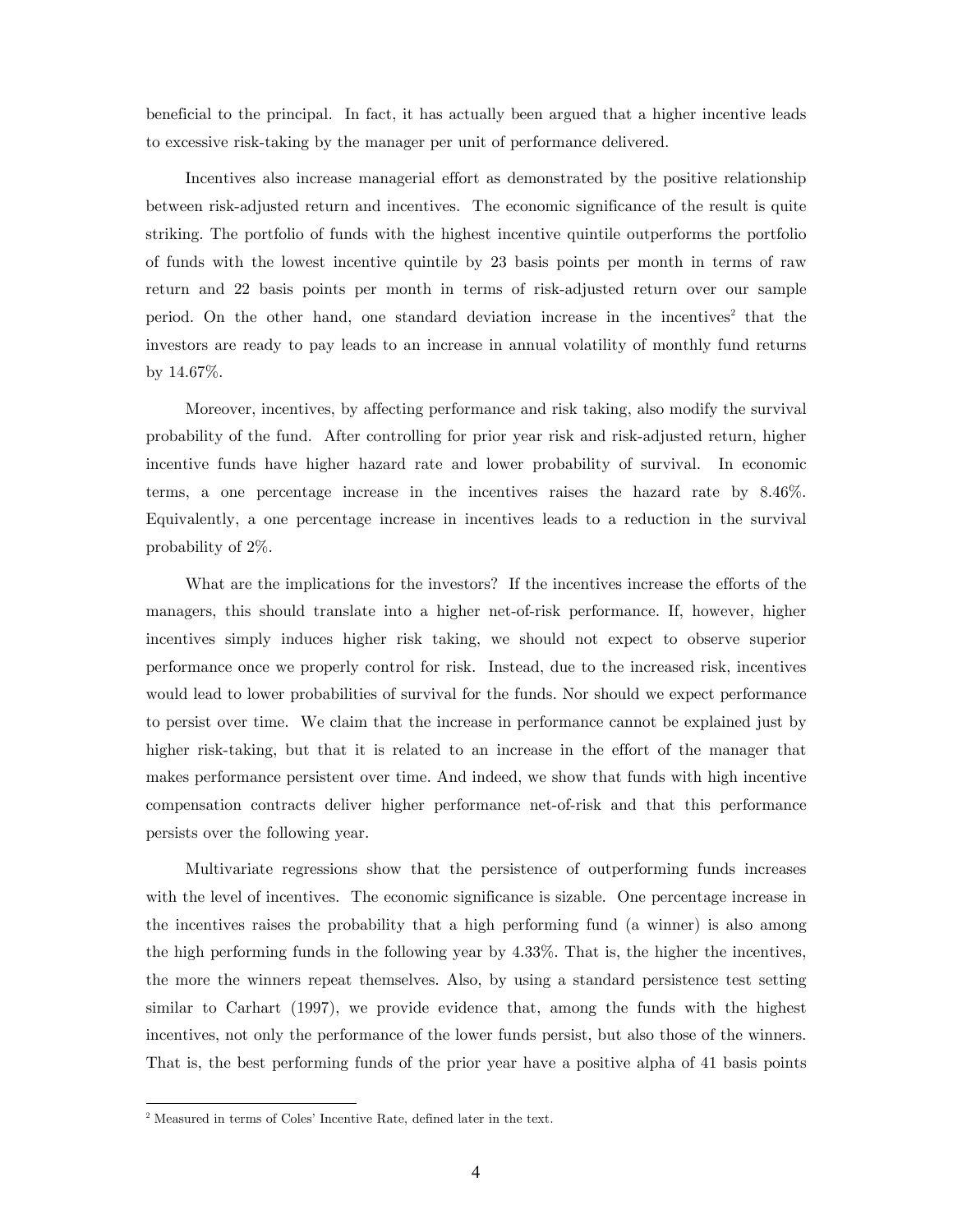per month in the following year. No analogous result exists for the low incentive funds. In fact, the difference in performance among the best performing funds of the prior year, separated into high and low incentives, is a significant 71 basis points per month in the following year. Moreover, even after controlling for survival, the difference in risk-adjusted performance between the portfolio of funds with the highest incentive quintile and the portfolio of funds with the lowest incentive quintile remains robust.

To investigate the channel through which incentives affect performance, we study a measure of the "unobserved actions" of the fund managers. Based on the funds' holdings, this measure captures the difference between the gross return of the fund and the return of a buy-and-hold strategy based on the observable portfolio of the fund - termed as the "return gap" (Kacperczyk et al., 2005). Higher incentives improve performance by increasing the net-of-risk return gap. In particular, the risk-adjusted return gap of the portfolio of high incentive funds is 13 basis points per month more than the portfolio of low incentive funds. However, there is no significant difference in the returns from a buy-and-hold strategy based on the disclosed portfolio of the funds. This suggests that investors can not earn superior returns by mimicking the disclosed portfolios of the high incentive funds, which is public information. Most of the superior performances are related to the dynamic rebalancing of the portfolio by the managers of the funds with high incentive contracts.

These findings provide a direct support to the predictions of the theory on managerial behavior (Scharfstein and Stein, 1990, Zwiebel, 1995). They also make several contributions to the existing literature. First, they provide evidence on different dimensions of herding in the mutual fund industry, showing how the choice of the category itself represents a new and hitherto undocumented dimension of herding. This helps shed some light on the rationale for the clustering of mutual funds in relatively few categories.

Second, our results quantify the role played by the type of compensation in the mutual fund industry. The incentive structure of the compensation contract directly affects both herding and risk taking. This has important policy implications for the investors as well as the market as a whole. Indeed, most of the recent debate on mutual funds has concentrated on the cost for the investors of high compensation and greater incentives. Few have however focused on the benefits of higher incentive compensation. That is, the benefits associated with high incentive compensation in terms of lower herding have gone largely unnoticed.

Moreover, the fact that a change in compensation can directly affect herding and risk taking has important implications in terms of the recent debate on mutual fund fees and managers' compensation in the US. "Some observers express concern that herding by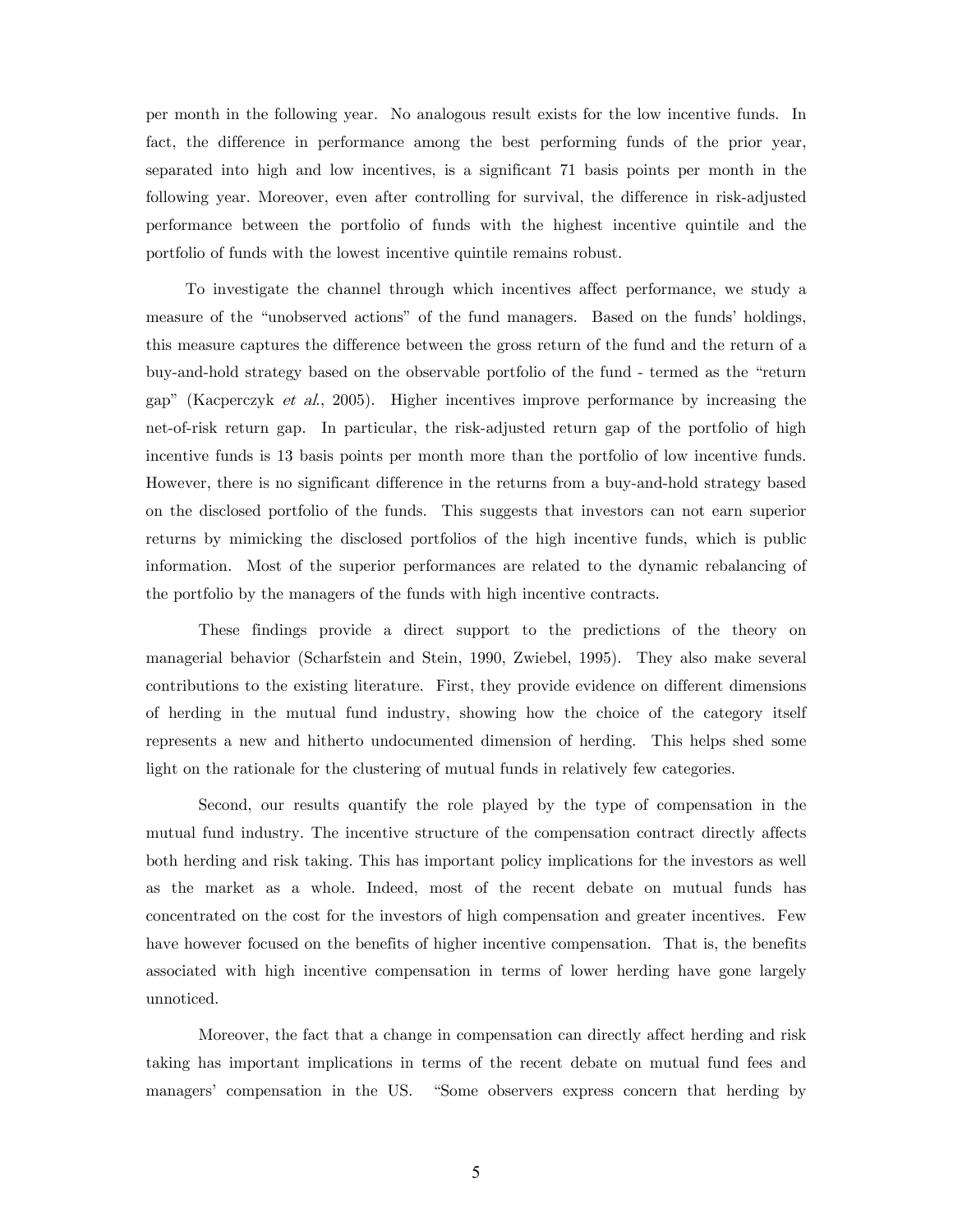market participants exacerbates volatility, destabilizes markets, and increases the fragility of the financial system" (Bikhchandani and Sharma, 2001). If herding, driven by reputation and career concerns, exacerbates market fluctuations and generates bubble-type effects, higher compensation may increase market stability by reducing herding. However, if herding is information-motivated and accelerates the price adjustment process at the individual stock level (Wermers, 1999, Chen et al., 2001), then high incentive compensation structure of mutual fund managers may not in fact have an affect on market stability.

Fourth, our findings also show the role played by family affiliation on herding and compensation setting. Recent evidences have started to deal with the implications of the family structure of the mutual fund industry. The stress has always been put on pathologies such as late trading (Zitzewitz, 2004) and favoritism (Guedj and Papastakaikoudi, 2004, Gaspar *et al.*, 2004). This paper shows another important aspect of family affiliation: families, by providing managers with ways of performing better through cross-fund support and/or by smoothing the effects of worse performance (e.g., by reducing the employment risk through job rotation within the family) induce their managers to herd less. This has direct externalities not only for the investors in the fund, but for the financial markets overall.

Finally, we contribute to the debate on executive compensation. There is a wide body of literature starting with Jensen and Murphy (1990) about the optimal incentive structure in the compensation of managers. The mutual fund industry provides a unique opportunity to study such an issue in a context in which it is possible to directly observe the action of the managers (category and stock herding) as well as instrument for the principal (i.e., investor) side of the market. The intuitions from the mutual fund setting can be extended to the more general situation of corporate managers operating in the presence of information asymmetry about their ability. An obvious example would be the bio-tech industry or other high R&D-intensive industries. Also, they would apply to industries characterized by intense competition, in which the compensation of the manager is related to the performance of the managers of the other firms competing in the same industry and manager's compensation increases with out-performance relative to the rival firms.

We relate to different strands of literature. The first deals with herding. A comprehensive survey about herding is provided by Bikhchandani and Sharma (2001). Scharfstein and Stein (1990) and Zwiebel (1995) model the incentives for the managers to herd with their peers to preserve their reputation in the labor market in the presence of information asymmetry. Grinblatt et al. (1995) and Wermers (1999) document herding among mutual fund managers and Lakonishok et al. (1992) document herding among pension funds.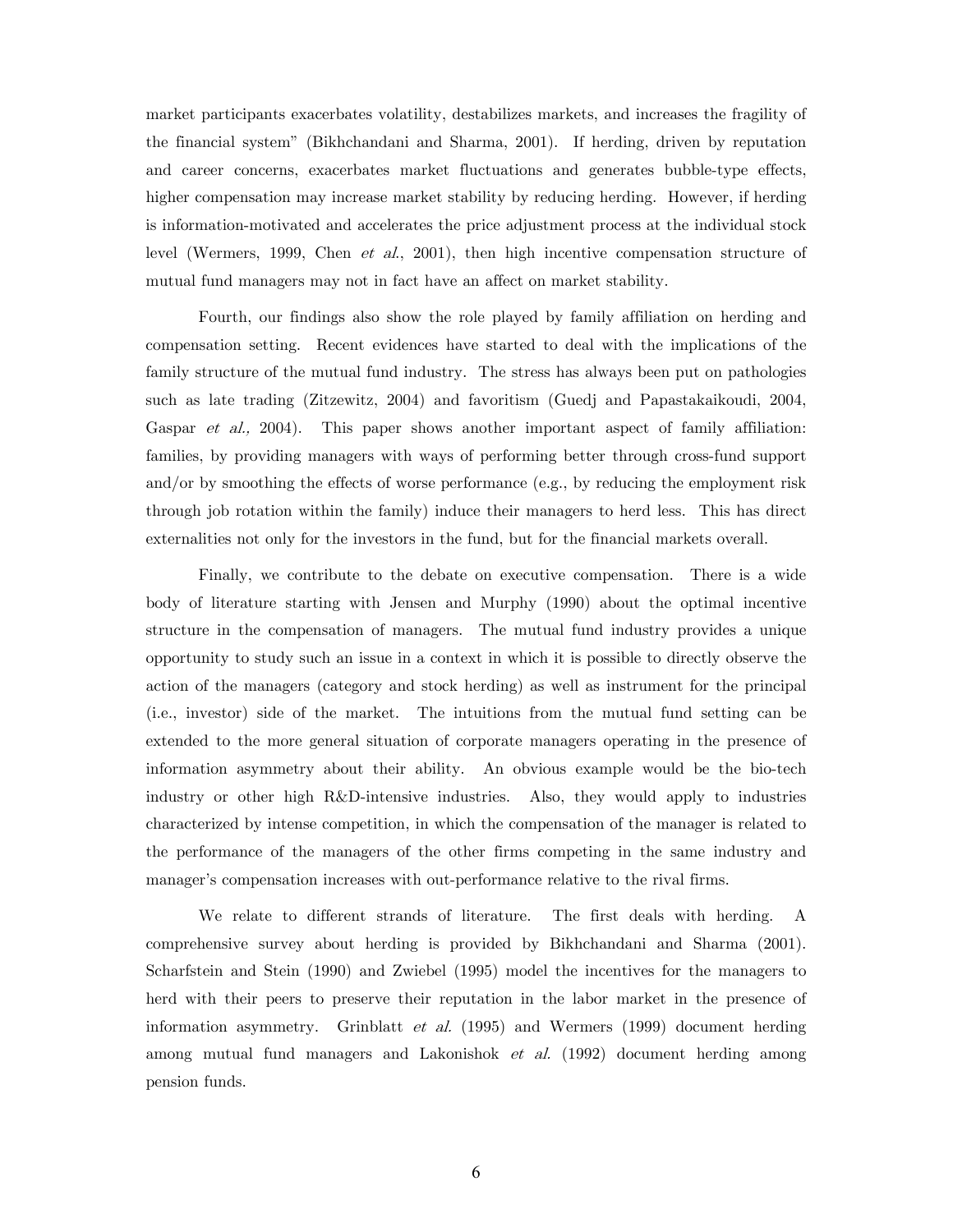The second strand of literature deals with the way incentives affect managerial behavior. Jensen and Meckling (1976) and the corporate finance literature that followed show that value-maximizing levered equity holders will prefer more asset volatility, even at the expense of firm value. Grinblatt and Titman (1989) show that a fund manager who can hedge his incentive fee will try to maximize the value of the fee by increasing fund leverage as much as possible. More recently the focus has shifted to the relation between incentives and risk. For example, Guay (1999) shows that, in the case of risk-averse managers, the convexity of the payoff structure may be offset by the concavity of the utility function. Ju, Leland, and Senbet (2002), show that the degree of risk taking induced by an option-type contract is a function of the degree of managerial risk aversion and the underlying investment technology. Ross (2004) shows that that there is no type of incentive scheme that can make all expected utility maximizers more willing to take on more risk. We contribute to this literature by providing evidence that more incentive loaded contracts do indeed increase both performance and risk taking.

The third strand of literature is related to mutual fund performance and its persistence. Lehman and Modest (1987), Hendricks, Patel and Zeckhauser (1993), Goetzmann and Ibbotson (1994), Brown and Goetzmann (1995) show evidences of short-term persistence in the performance of mutual funds. Carhart (1997), Daniel, Grinblatt, Titman and Wermers (1997), Wermers (2000) explain most of this persistence with risk factors, i.e., momentum; and expenses — but not with managerial ability. This literature agrees on the fact that either performance does not persist or that only poorly performing funds do actually persist. Our paper presents first evidence that, conditional on incentives, outperformance of the best funds from one year continue to persist for the following year.

The fourth strand of literature is related to the economics of mutual fund families. Nanda *et al.* (2004) show the positive spillover that having a 'star' fund provides to all the funds belonging to the same family and the strategies played by the families to generate star funds. Massa (2003) links industry structure to fund behavior and explains part of fund performance in terms of the family strategy of fund proliferation and product differentiation. Khorana and Servaes (1999) study the determinants of mutual fund starts, showing the factors that induce families to set up new funds. Mamaysky and Spiegel (2001) provide a first equilibrium model of the mutual fund industry, arguing that families generate funds to allow investors to overcome their hedging needs. More recently, Guedj and Papastaikoudi (2004) show that performance persists at the family level, especially large fund families, suggesting that families purposefully allocate resources across funds in an unequal way, while Gaspar *et al.* (2004) provide evidence of cross-fund subsidization at the family level.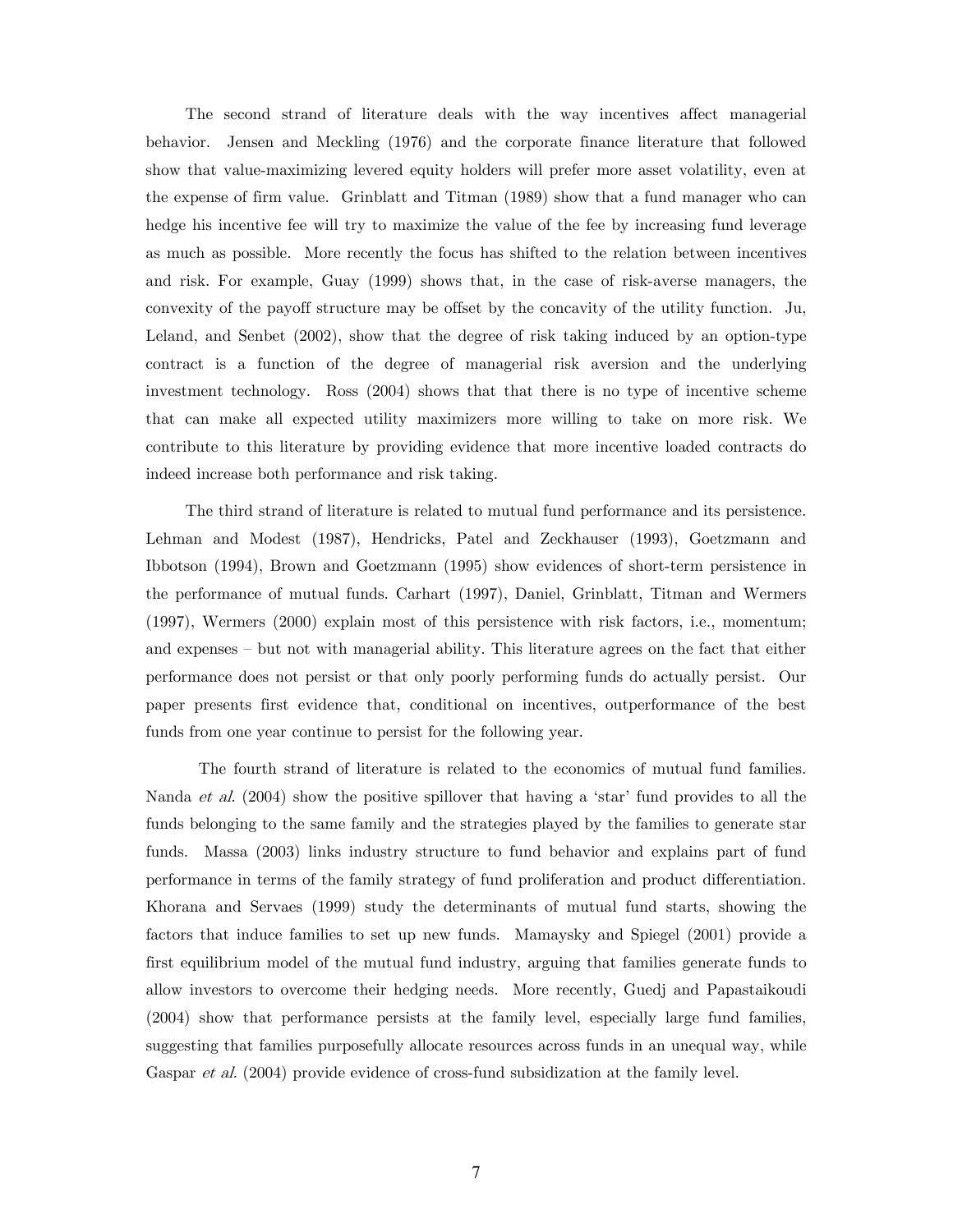The fifth strand of literature studies the characteristics of the advisory contracts in the mutual fund industry. Deli (2002) uses the NSAR filings to look at differences in advisory contracts offered to mutual funds and finds two types of contracts prevalent in the mutual fund industry - linear contracts and concave contracts. Differences in compensation are attributed to the differences in marginal product offered by the managers, differences in monitoring performance and scale economies. Using the NSAR filings, Kuhnen (2004) and Warner and Wu (2004) analyze the impact of changes in the contract. Though the absolute number of contract change is very small, it is shown that such changes benefit the investors. Lemmon *et al.* (2000) studies the contractual incentives of a sample of dual-purpose funds and the impact of incentives on the behavior of the funds' managers. In a similar vain, Almazan et al. (2004) look at the constraints imposed on mutual fund managers in terms of trading restrictions. They show that funds belonging to larger families have lower level of restrictions.

The paper is structured as follows. In Section I, we lay out the testable restrictions and describe the estimation methodologies. Section II describes the data and the construction of the variables. Section III reports the main results. A brief conclusion follows.

# I. Test lay-out

#### A. Hypotheses

We start with the main distinguishing features of the mutual fund industry to see how they would fit within the theoretical framework provided by Scharfstein and Stein (1990). We focus on five features. First, managerial performance contains "systematically unpredictable components of investment value" and fund managers care about reputation. Each fund manager has his own track record that depends on the quality of his past performance and that allows the manager to market himself should he decide to leave the company. Essentially, a manager's track record is the most important signal about his ability in the managerial labor market. Second, funds operate in different categories and managers are evaluated with respect to the other fund managers competing in the same category. Third, compensation is primarily related to the amount of assets under management. Fourth, the relation between new investor flow and performance is non-linear: outperforming funds receive a disproportionately high amount of inflows. Fifth, mutual funds in general are structured in large groups ("family") in which the same advisory company manages the portfolios of many funds.

The first characteristic suggests the existence of reputation concerns. It implies that "managers will be more favorably evaluated if they follow the decisions of others than if they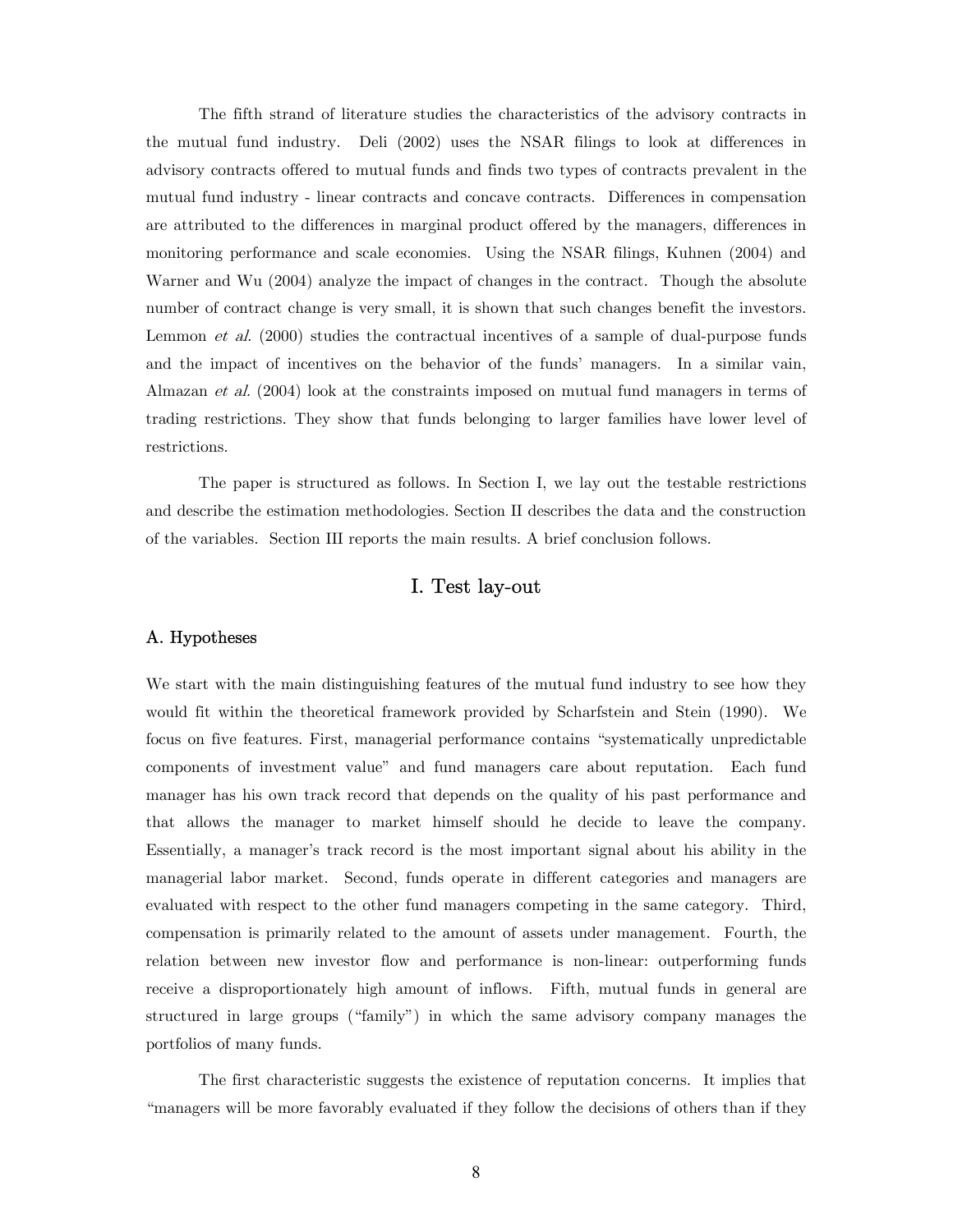behave in a contrarian fashion. Thus "an unprofitable decision is not as bad for reputation when others make the same mistake. They can share blame if there are systematically unpredictable shocks" (Scharfstein and Stein, 1990). This induces herding. Evidence of fund herding has already been documented in the literature (Grinblatt *et al.*, 1995; Wermers, 1999). The existence of reputation concerns would also be consistent with the findings on managers taking more risk when lagging behind their competitors in terms of minimizing the chance of ranking at the bottom (Brown *et al.*, 1996 and Chevalier and Ellison, 1997).

The second characteristic  $-$  i.e., the segmentation in different categories  $-$  has implications in terms of herding/risk taking as the effectiveness of a herding strategy depends on the number of competing funds. As the number of funds increases, for equal amount of risk taken, the probability of an extreme realization (i.e., ranking at the top/bottom) gets more limited. For example, let us consider two categories: A and B. Category A is made of 2 funds, while category B is made of 100 funds. If performance is normally distributed and fund managers are not aware of their ability (Scharfstein and Stein, 1990), a fund manager will perceive to have 50% chance of ranking first/last in category A and only 1% chance of being at the top/bottom in category B. That is, in crowded categories it is easier to avoid extreme performance realizations. Therefore, more (less) crowded categories should be preferred by managers inclined to herd (take risk).

The third characteristic defines the compensation structure prevalent in the mutual fund industry in the US. The fee paid to the fund manager is a function of the assets under management. The compensation structure provides explicit incentives for the fund manager to outperform since outperformance leads to new inflows. An increase in the explicit incentives may offset the negative effects of a loss of reputation, reducing "the range of parameter values over which there is herd behavior" (Scharfstein and Stein, 1990). Moreover, the fourth characteristic – convexity in flow-performance relationship in the crosssection — which has been well documented in the literature (Chevalier and Ellison, 1997, Sirri and Tufano, 1998) creates additional incentives to outperform the competitors. Therefore, in line with the theory on managerial herding, we expect to see less herding and more risk taking in the presence of a more incentive-loaded compensation structure.

These first four characteristics describe a trade-off between reputation concerns and compensation that is analogous to the one modeled by Scharfstein and Stein (1990). The intuition is that without an incentive, the manager will rather preserve his reputation through herding. If, however, the incentives embedded in the compensation structure are high enough to offset the negative effects of a loss of reputation, the manager will refrain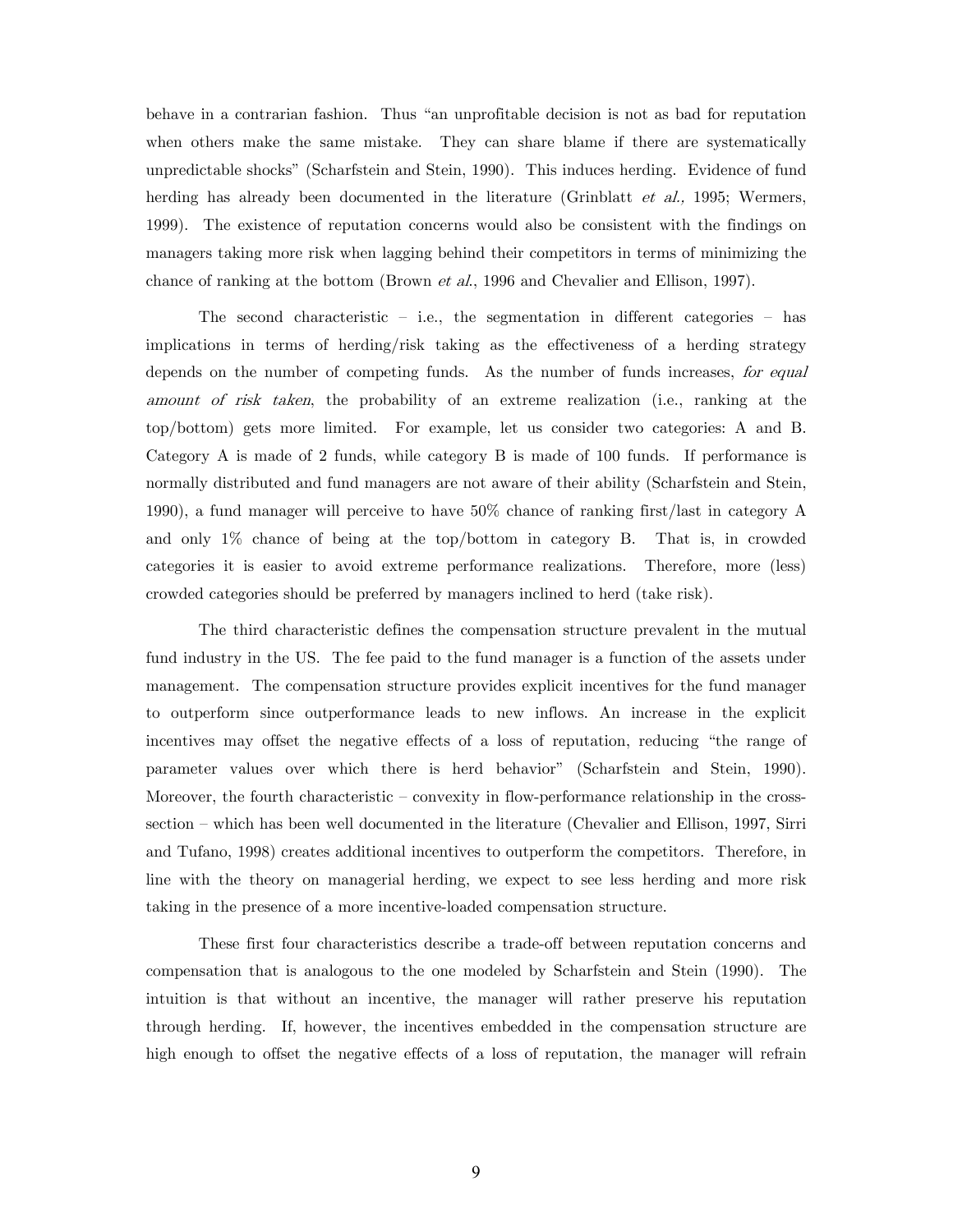from herding. That is, the more incentive-loaded the compensation structure is, the more the financial concerns will outweigh the reputation concerns.<sup>3</sup>

The fifth characteristic  $-$  family affiliation  $-$  strongly affects the trade-off between reputation concerns and compensation. Indeed, the family provides the managers with more resources to collect and process information, lower transaction costs and better and more efficient trading facilities. The economies of scale either in information costs or in managing costs are related to the size of the family. This makes managers belonging to a big family better equipped to face competition and therefore less willing to herd.

At the same time, a family, in order to maximize overall profits, has the incentive to produce "star" funds by reducing herding among the managers affiliated to it (Nanda et al., 2004). The family has different ways of inducing managers to reduce herding. On the one hand, it may use its bargaining power to induce the fund managers to follow different strategies. On the other hand, the family may reduce managers' exposure to reputation risk by, for example, supporting them in bad times, playing cross-fund support strategies, allowing them to rotate within the family in case their fund is closed down. Moreover, families are able to screen managers, potentially selecting the better ones that are less liable to herd. We therefore expect herding (risk taking) to be negatively (positively) affected by the fact that a fund is affiliated with a large family.

On the basis of these considerations, we can lay-out our tests of the trade-off between incentives and both herding and risk taking. We first define herding. There are two dimensions of herding: managers may herd by choosing to operate in a category in which many other funds are already operating (i.e., category herding) or by trading in line with the competitors (i.e., stock herding). That is, we expect managers who want to minimize their reputation concerns to prefer more herding conducive categories and to invest in the same stocks as the other funds in the same category.

In the mutual fund industry advisory contracts are very rarely changed (Kuhnen, 2004, Warner and Wu, 2004). This implies that contracts and choice of categories are simultaneously determined: managers consider the characteristics of the category and the contracts they are offered to operate there. Investors offer contracts conditional on the characteristics of the category chosen by the manager. Once the category/contract has been selected, managers choose how much they herd in their trading strategies. This allows us to posit the four first hypothesis:

#### H1 Incentives reduce category and stock herding.

-

<sup>3</sup> If the incentives in the compensation are high enough, the managers behave as in a standard winner-takes-all contest, increasing risk taking in order to maximize the probability of ranking top.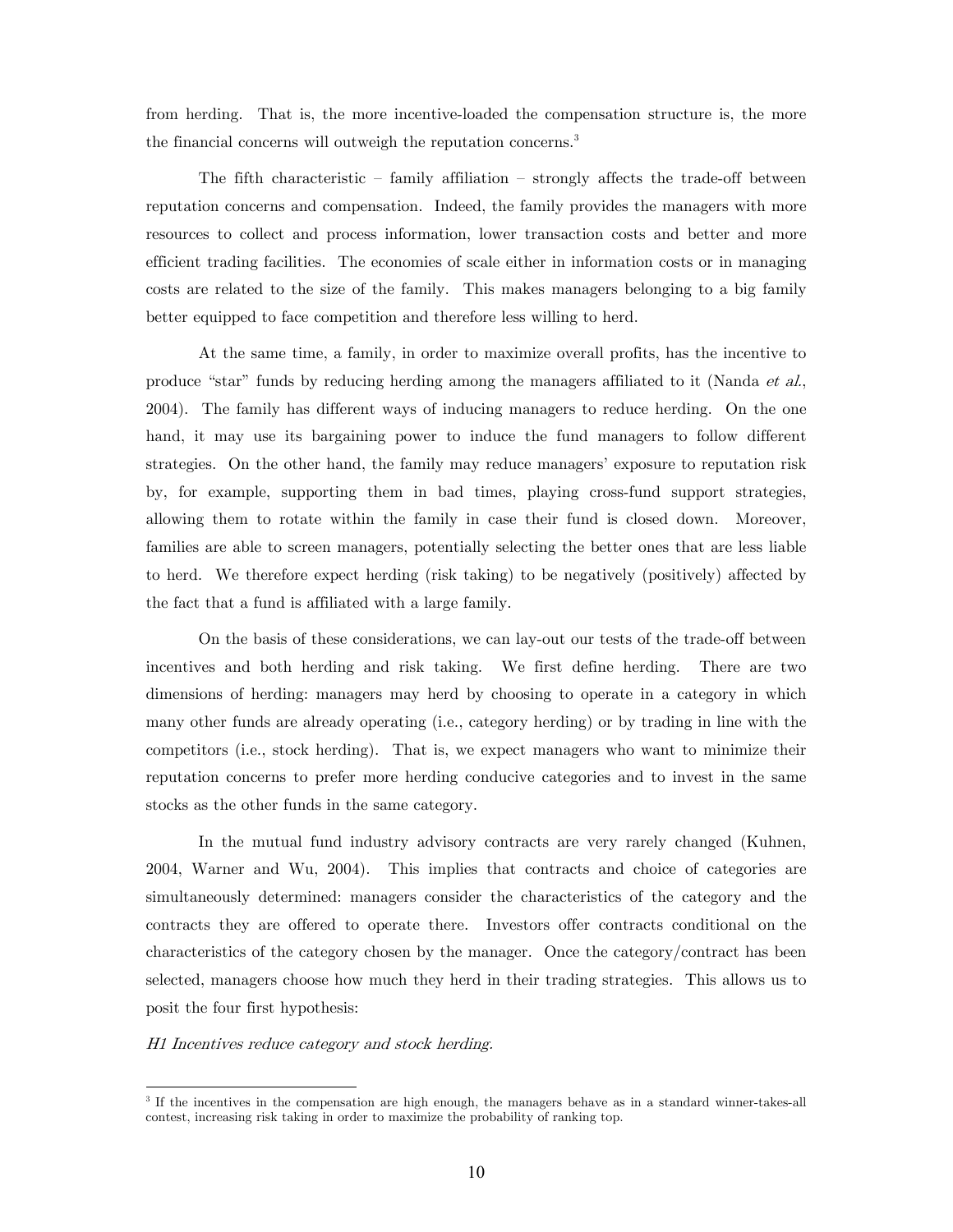Incentives, by increasing risk, also increase the possibility that the fund underperforms so much as to be induced to liquidate. This reduces the fund probability of survival.

H2: The more incentive-loaded the contract is, the lower is the survival probability of the fund.

What is the net effect? If higher incentives just increase risk taking, there should not be a relation between performance and incentives net of risk. Higher performance would be mostly driven by higher risk taking and it would not persist over time. If, however, incentives improve management, for example increasing the collection of information, there should be a positive relation between performance and incentives, even after controlling for risk and survival. Moreover, conditioning on incentives, performance would persist.

H3 If incentives increase managerial effort, funds with more incentive-loaded contracts should have a higher and persistent net of risk performance.

Before proceeding, we discuss an important methodological issue

#### B. Methodology

We study if the type of compensation affects the managerial attitude towards risk. That is, we want to know whether a change in the compensation structure that makes the incentive to outperform more powerful causes a change in the incentive to herd/take risk. One issue is the potential endogeneity of the contract at the moment of the choice of the category.

The endogeneity arises from the fact that the contractual choice is jointly simultaneously determined with the choice of the category. Indeed, the contract may be considered as the outcome of a bargaining process between the advisory company and the fund investors. Moreover, the contractual choice may also be endogenous with respect to the stock herding/risk taking decisions.

To control for endogeneity, we adopt a two-stage instrumental variable procedure. This relies on some identifying variables that affect the type of contract but are not related to managerial behavior in terms of herding and risk taking. Since contracts are the outcome of a bargaining between the managing company and the investors of the fund, some characteristics of the investors would be a good identifying restriction. One of them is the size of the amount invested with the fund (*average account size*). We expect that the bigger the amount invested, the more the investor will have an incentive to monitor and will be able to impose a contract more suited to his own interests. This contract is likely to be structured in a way that produces the highest incentives per dollar amount of compensation.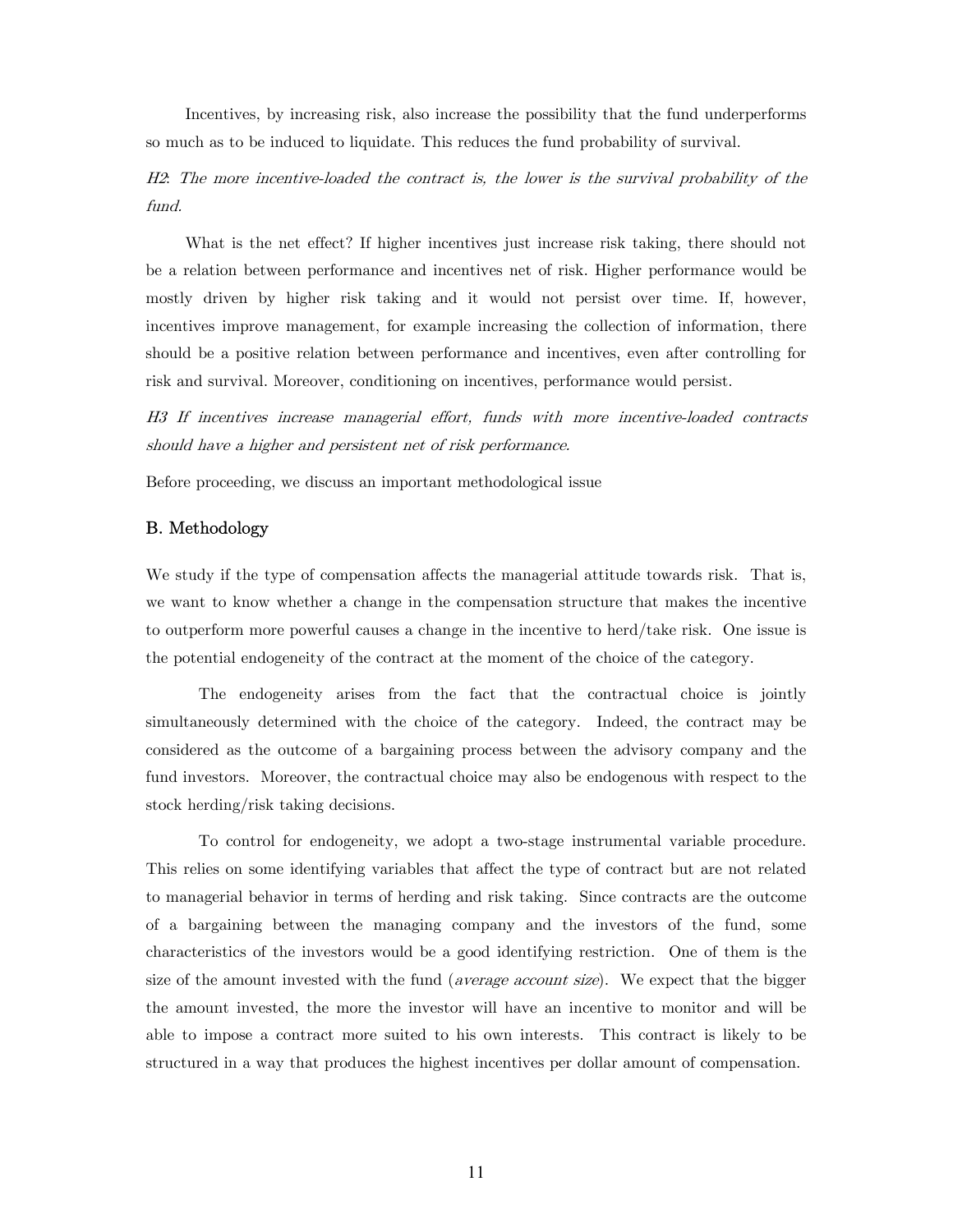The level of the overall expense for the investors (expense ratio) should also be related to the incentive part of the contract. Indeed, the investors may find it optimal to structure the contract so that the incentive part is negatively related to the overall expense. This would make the incentives even more powerful as the manager will have to take more risk and herd less to guarantee himself the same compensation. In this case, we expect a negative correlation between incentives and expense ratio.<sup>4</sup> While we employ these two instruments in our main tests reported later in the paper, as a robustness check, we also confirm our results using the average account size as the only instrument.

In order to control for fund specific characteristics, we include as additional control variables the size of the fund defined in terms of the assets under management  $(ln(Fund$  $TNA)$ , its age since the fund began trading  $(Age)$ , its dollar inflows (New Money Inflow), turnover of the fund (*Turnover*), return (Fund Return) and volatility (Fund Return Volatility), the level of its advertising and marketing fees  $(12b-1)$  Expense), the fund minimum investment requirement and a set of dummies for whether the fund charges performance fees (Performance Based Fee), and if a component of the fees is determined as a function of the performance of the rival funds (Fee on Rival Performance).

We use the number of funds in the category as the proxy for the degree of herding conduciveness of a category  $(H<sub>c</sub>)$ . We rank the categories annually based on the number of funds in increasing order. As a proxy for risk taking, we follow the existing literature and use both the yearly fund return volatility and the change in volatility of monthly fund returns in the last six months of the calendar year with respect to the first six months. We define the size of the family both in terms of the number of funds that it manages and in terms of the total net assets it manages.

### II. Data and Construction of the Main Variables

The data come from three sources: NSAR-B filings from SEC Edgar database, CRSP Mutual Fund Monthly database and CDA/Spectrum Mutual Fund Holdings database. Mutual funds and other regulated investment management companies are required to file two NSAR forms annually. NSAR-A covers the first six months of the fiscal year for the particular investment management company, while NSAR-B covers the full year. NSAR forms have detailed information about contractual arrangement between the investors of the fund and the advisors (i.e. the managers). In this paper, we only look at NSAR-B filings for the

-

<sup>&</sup>lt;sup>4</sup> It is worth to note that this variable accounts for the other expenses of the funds (postage, transaction, etc.) as well as the remuneration for the manager. What matters is the overall level of expense. We get similar results by using only the expense net of the remuneration part. These results are available upon request from the authors.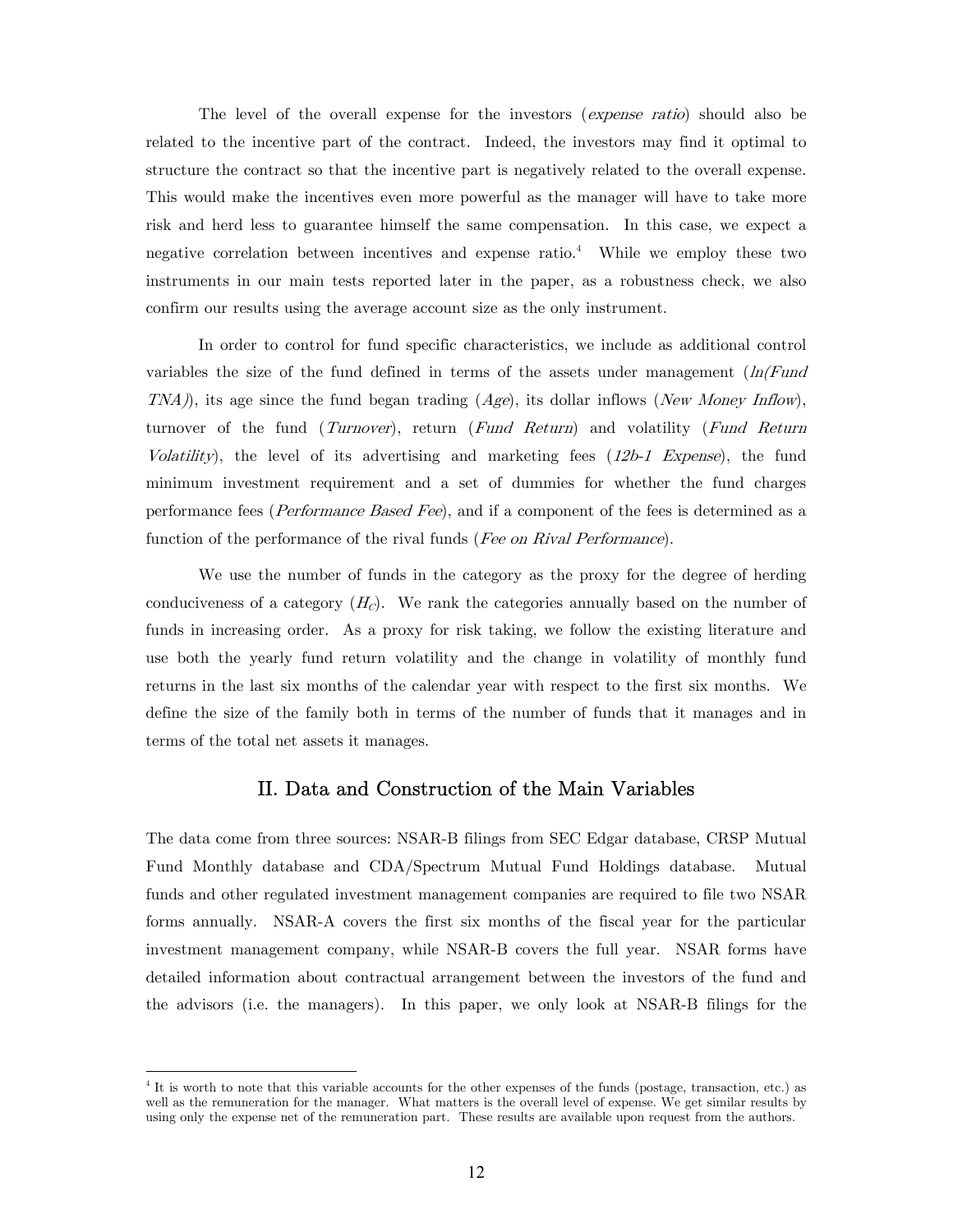period starting from 1994 till 2003. Apart from compensation contracts, we also collect information about dollar inflows, turnover, expenses and other relevant variables.

Our sample period includes 92,260 NSAR-B filings. This dataset is then matched by fund name with CRSP Mutual Fund Monthly database. Since CRSP reports data for each class within a single fund separately, we first combine the information from different classes of the same fund, weighted by the total net assets of the class. We take observations only if the fund existed in the CRSP database in the same calendar year as the report date of NSAR-B filing. We also remove index funds and closed-end funds from our sample. The matching procedure yields 26,539 filings for 8,443 funds.

Finally, this dataset is matched with the CDA/Spectrum Mutual Fund Holdings database (Wermers, 2000). This database merges information about individual funds and the quarterly stock holdings of each fund. Appendix A provides a detailed description of the merge of the datasets and of the construction of the data. Using this link, we can match our NSAR/CRSP database with CDA/Spectrum database, which yields our final dataset. It includes information about compensation contracts, returns, categories and stock holdings of the funds, among others. The variables are defined in Appendix B and their summary statistics are presented in Table 1.

#### A. Incentive variables

We look at two aspects of the compensation contract that exists between the manager and the investors: the shape and the slope. We use information on the fund advisory contract and build on the extensive literature that has studied advisory compensation and used it as a proxy for the actual incentives received by the fund managers (Coles et al., 2000, Deli, 2002, Deli and Varma, 2002, Kuhnen, 2004, and Warner and Wu, 2004). For the shape of the contract — the one that better defines the contractual incentives and the main focus of our subsequent analyses — we follow the above literature in calculating the incentives.

Mutual funds have either a linear contract that pays the manager a fixed percentage of assets under management, or a concave contract, that pays the manager progressively less as the assets under management increases. This is consistent with the evidence provided by Deli (2002), Warner and Wu (2004) among others. As is typical in the literature, about two-thirds of our sample funds have a linear contract and one-third have a concave contract.

Deli (2002) uses a measure of concavity developed by Coles et al. (2000) that accounts for the shape of the contract. We define this measure of concavity as the difference between the last and the first marginal compensation rates, divided by the effective marginal compensation rate (henceforth, *Coles' Incentive Rate* or *CIR*). Thus, it takes the values of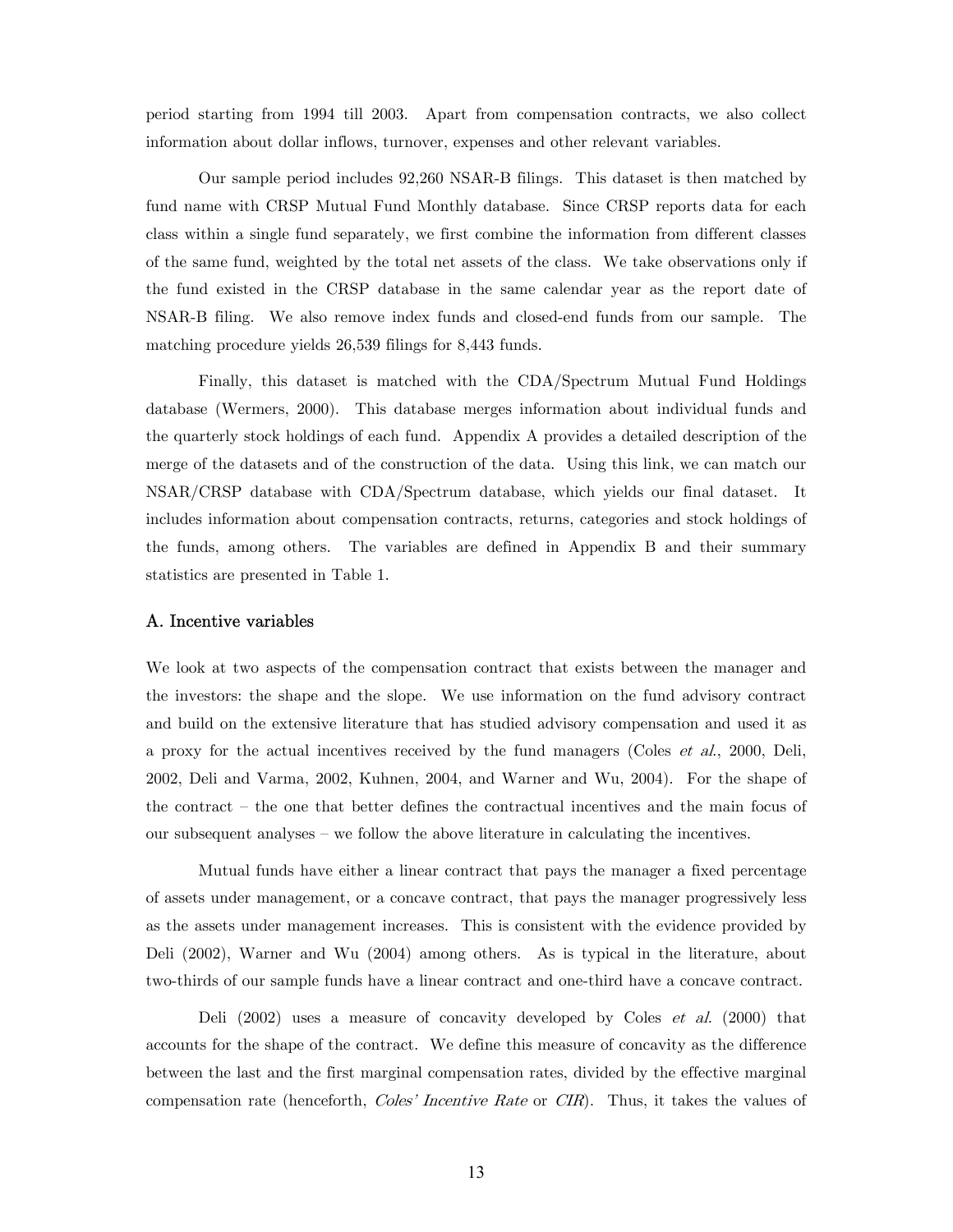zero for linear contracts and negative values for concave contracts, with concavity being decreasing with the increase in this variable.

However, this measure of concavity only takes into account the first and the last fee rate, but not the entire shape of the contract. Therefore, we develop a second measure of concavity: the ratio of the weighted average of the marginal compensation rates (i.e. the linearized compensation rate) to the first applicable marginal compensation rate, henceforth, Weighted Incentive Rate (WIR). This measure of concavity is equal to one for linear contract and less than one for concave contracts, with concavity being decreasing in this variable. For the slope of the compensation contract, we use the *Effective Fee Rate (EFR)*. This is defined as the compensation rate being paid to the manager based on the current net assets of the fund as reported in the NSAR filing. All the three measures (i.e., CIR, WIR and EFR) are increasing in the incentives. It is worth noting that EFR represents the average compensation rate, while WIR and CIR represent the part of the compensation more directly related to the incentives.

#### B. Measures of herding

The measures of category herding, we use the number of funds in the category as the proxy for the degree of herding conduciveness of a category  $(H<sub>c</sub>)$ . We rank the categories annually based on the number of funds in increasing order.

The measures of stock herding are constructed from the holdings data from CDA/Spectrum. We only look at the sample of funds that are matched with the NSAR database and analyze their trading behavior. The first measure of herding at the stock level is constructed as in Lakonishok, Shleifer and Vishny (1992). This measure of herding, defined as the Unsigned Herding Measure  $(UHM)$ , is based on trades conducted by a subset of market participants over a period of time. In our case, this subset is represented by the funds belonging to one of the 5 fund categories — LG, AG, GI, BL and IE as per the ICDI classification in CRSP database. Let  $B(j,t)$   $[S(j,t)]$  be the number of funds in the subset who buy [sell] stock j in quarter t. Then  $UHM(j,t)$  is given by:

$$
UHM(j,t) = |p(j,t) - p(t)| - E|p(j,t) - p(t)|
$$

where  $p(j,t)=B(j,t)/[B(j,t)+S(j,t)]$ , and  $p(t)$  is the average of  $p(j,t)$  over all stocks j that were traded in quarter t. The second term is an adjustment factor  $(AF)$  that accounts for bias in  $|p(j,t)-p(t)|$  that may arise in stock-quarters which are not traded by a larger number of funds. AF is calculated under the null hypothesis that  $B(j,t)$  follows a binomial distribution with parameter  $N(j,t) = [B(j,t)+S(j,t)]$  and  $p(t)$ . Under the null hypothesis, AF will go towards zero as the number of funds active in a stock-quarter increase.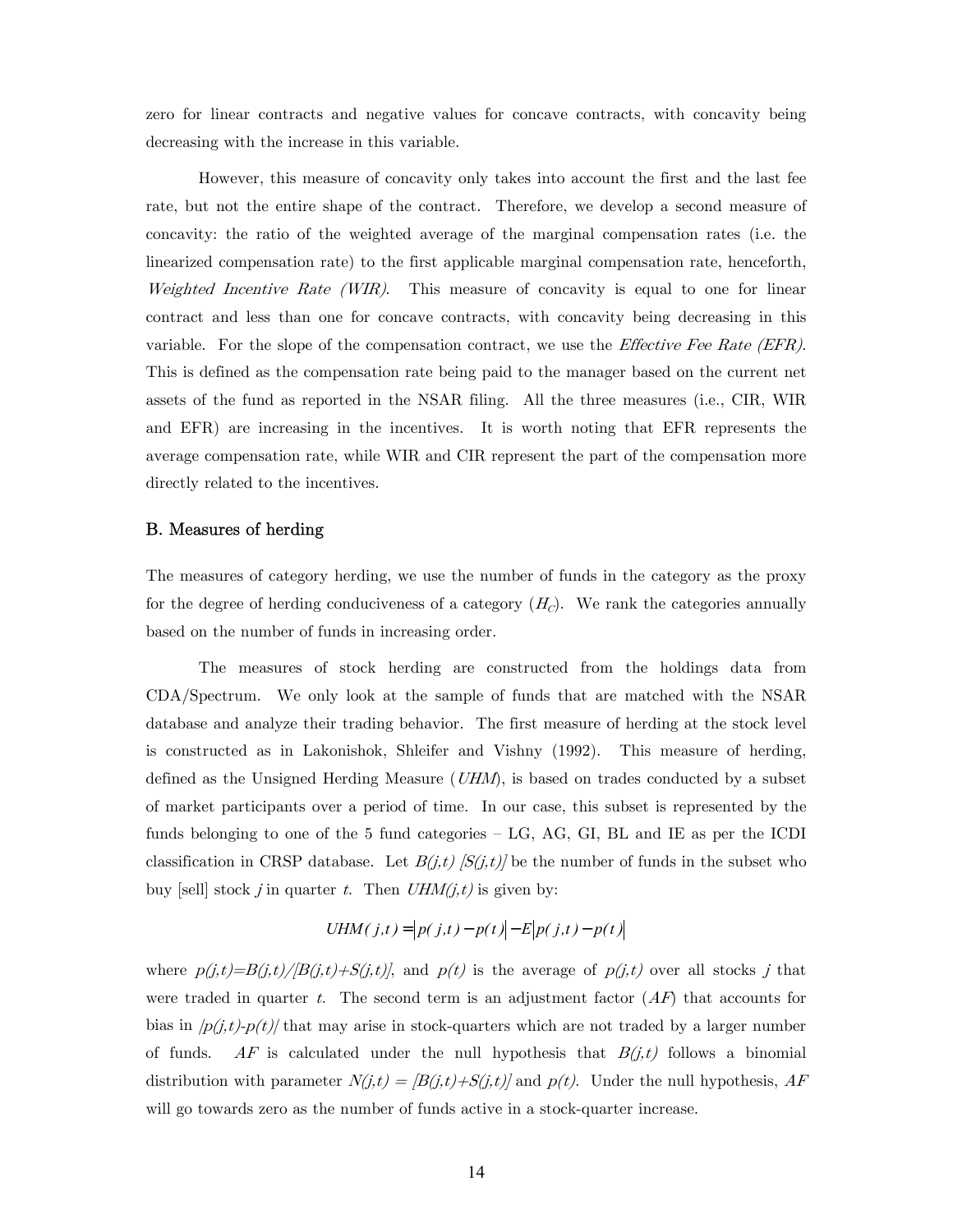Next, the set of funds are split into two groups of high fee group and low fee group based on the median values of effective fee rate within each category. The UHM measure is then re-calculated for each of the two groups separately. In these re-calculations, the values of  $p(t)$  and the adjustment factor are also calculated separately for each group. Since the identities of the market participants are different in the two groups, the UHM measure would also be different for each of the two groups. Similarly, UHM,  $p(t)$  and AF are calculated for each of the 5 categories individually and then, for the two groups of high fee and low fee within each category.

To construct a herding measure at the individual fund level, we follow a methodology similar to Grinblatt, Titman and Wermers (1995). We define the Signed Herding Measure (SHM) that provides an indication of whether a mutual fund is following the crowd or going against it. For fund  $i$ , the  $SHM$  measure is given by

#### *SHM(i, j,t)* =  $I(i, j, t) \times UHM(j, t) - E/I(i, j, t) \times UHM(j, t)$

where  $I(i,j,t)=0$  if  $|p(j,t)-p(t)|\ll E|p(j,t)-p(t)|$ ;  $I(i,j,t)=1$  if  $\{p(j,t)-p(t)|\ll E|p(j,t)-p(t)|\}$  and the mutual fund is a buyer of the stock j in quarter t, or  $-\frac{p(j,t)-p(t)}{\geq E|p(j,t)-p(t)|}$  and the mutual fund is a seller ;  $I(i,j,t) = -1$  if  $\{p(j,t)-p(t)|\} > E[p(j,t)-p(t)]$  and the mutual fund is a seller of the stock j in quarter t, or  $-\{p(j,t)-p(t)|\}< E|p(j,t)-p(t)|$  and the mutual fund is a buyer. The  $UHM(j,t)$  measure is calculated using all the funds from the five categories as the set of market participants. Additionally, we put the restriction that  $SHM(i,j,t)=0$  if fewer than 10 funds are active in that stock-quarter. The indicator variable  $I(i,j,t)$  captures the fact of whether the mutual fund is buying (selling) stock j when there are more buyers (sellers) in the same category, i.e. whether the mutual fund is herding with the crowd. The expectation term is calculated as in Grinblatt, Titman and Wermers (1995) and the explanation below replicates the footnote (20) in their paper.

Under the null hypothesis of independent trading decisions among funds, the number of trading funds that are buyers is binomially distributed. We can calculate the value of  $E/I$ x UHM for stock j in quarter t using as parameters of the binomial distribution the number of funds trading stock j in quarter  $t (N(j,t))$  and the proportion of trading funds in the population that are buyers  $(p(t))$ . Then for stock j in quarter t, we have:

$$
E[I \times UHM] = \sum_{p:\{p-p(t)\} > E|p-p(t)|} \sum_{p|p(p(t)| > E|p-p(t)|} \sum_{p|p(p(t)| > E|p-p(t)|} \sum_{p|p(p(t)| > E|p-p(t)|} \sum_{p|p(p(t)| > E|p-p(t)|} \sum_{p|p(p(t)|} \sum_{p|p(p(t)|} \sum_{p|p(p(t)|} \sum_{p|p(p(t)|} \sum_{p|p(p(t)|} \sum_{p|p(p(t)|} \sum_{p|p(p(t)|} \sum_{p|p(p(t)|} \sum_{p|p(p(t)|} \sum_{p|p(p(t)|} \sum_{p|p(p(t)|} \sum_{p|p(p(t)|} \sum_{p|p(p(t)|} \sum_{p|p(p(t)|} \sum_{p|p(p(t)|} \sum_{p|p(p(t)|} \sum_{p|p(p(t)|} \sum_{p|p(p(t)|} \sum_{p|p(p(t)|} \sum_{p|p(p(t)|} \sum_{p|p(p(t)|} \sum_{p|p(p(t)|} \sum_{p|p(p(t)|} \sum_{p|p(p(t)|} \sum_{p|p(p(t)|} \sum_{p|p(p(t)|} \sum_{p|p(p(t)|} \sum_{p|p(p(t)|} \sum_{p|p(p(t)|} \sum_{p|p(p(t)|} \sum_{p|p(p(t)|} \sum_{p|p(p(t)|} \sum_{p|p(p(t)|} \sum_{p|p(p(t)|} \sum_{p|p(p(t)|} \sum_{p|p(p(t)|} \sum_{p|p(p(t)|} \sum_{p|p(p(t)|} \sum_{p|p(p(t)|} \sum_{p|p(p(t)|} \sum_{p|p(p(t)|} \sum_{p|p(p(t)|} \sum_{p|p(p(t)|} \sum_{p|p(p(t)|} \sum_{p|p(p(t)|} \sum_{p|p(p(t)|} \sum_{p|p(p(t)|} \sum_{p|p(p(t)|} \sum_{p|p(p(t)|} \sum_{p|p(p(t)|} \sum_{p|p(p(t)|} \sum_{p|p(p(t)|} \sum_{p|p(p(t)|} \sum_{p|p(p(t)|} \sum_{p|p(p(t)|} \sum_{p|p(p(t)|} \sum_{p|p(p(t)|} \sum_{p|p(p(t)|} \sum_{p|p(p(t)|} \sum_{p|p(p(t)|} \sum_{p|p(p(t)|} \sum_{p|p(p(t)|} \sum_{p|p(p(t)|} \sum_{p|p(p(t)|} \sum_{p|p(p(t)|} \sum_{p|p(p(t)|} \sum_{p
$$

where, for the  $N(j,t)$  discrete values that p can assume,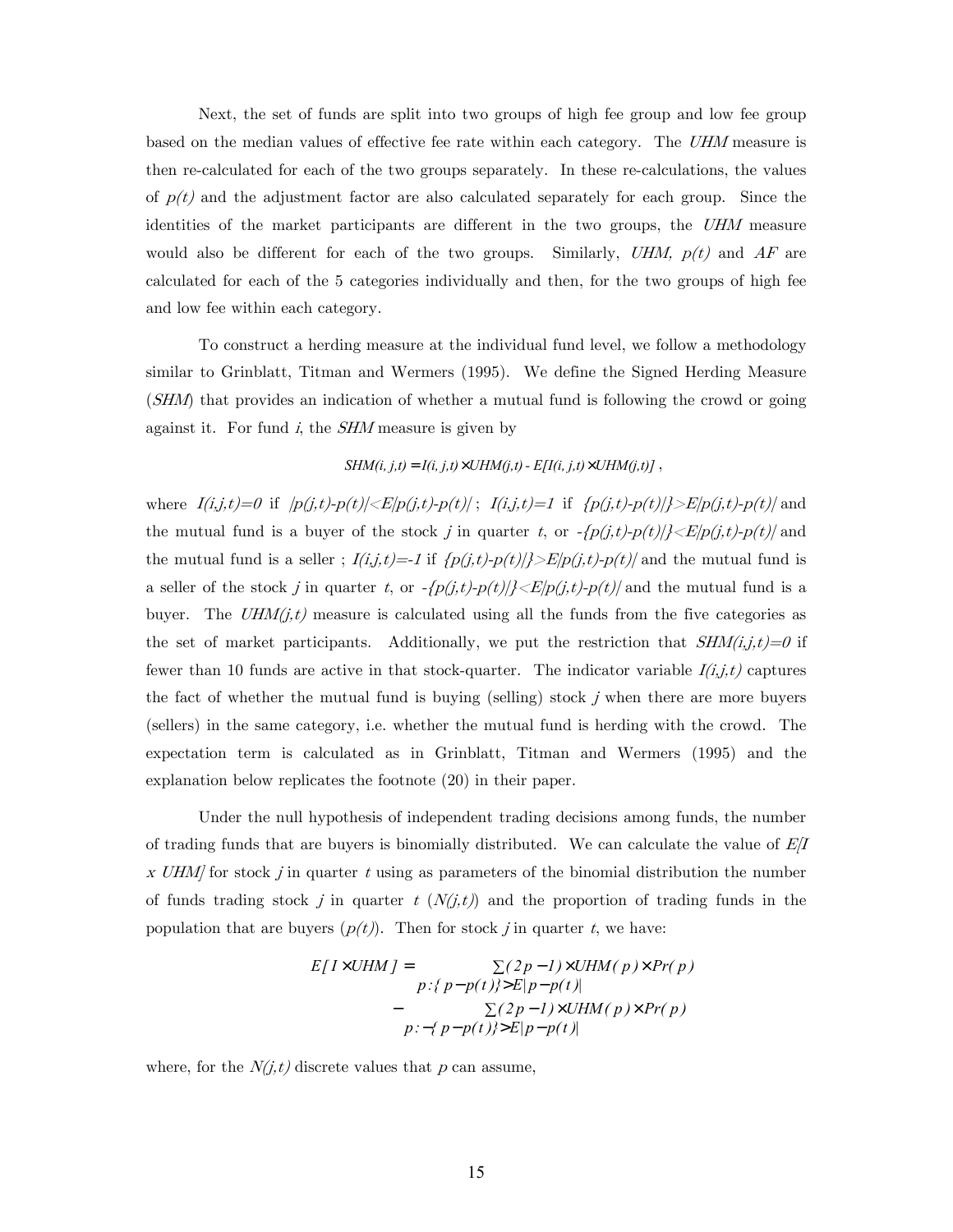$$
Pr(p) = \binom{N}{Np} p(t)^{Np} \{1 - p(t)\}^{N - Np}
$$

Finally, the stock herding measure for the  $\hbar$ h fund  $(H_{S,i})$  in a calendar year is calculated as :

$$
H_{S, it} = \sum \{ w(j, t) - w(j, t - 1) \} \times SHM(i, j, t)
$$
  

$$
H_{S, i} = \frac{1}{T} \sum_{t} H_{S, it}
$$

where  $w(j,t)$  is the portfolio weight on stock j at time t and T is the number of quarters in a calendar year that we have the measure of stock herding for fund i.

#### C. Measure of fund performance

We measure fund performance using a four factor model, where the four risk factors are Market, SMB, HML and UMD. This model has been used in the mutual fund performance analysis literature, starting from Carhart (1997) onwards, and has been shown to have good explanatory power for the observed cross-section of fund returns. Therefore, we run:

$$
R_i - r_f = \alpha + \beta_I (MKT - r_f) + \beta_2 SMB + \beta_3 HML + \beta_4 UMD + \varepsilon_i
$$

 $R_i$  is the fund return net of expenses for fund i,  $r_f$  is the risk-free rate and the four risk factors are denoted by MKT, SMB, HML and UMD. The risk-adjusted return is  $\alpha$ , the intercept of this regression.

#### D. Measure of unobserved actions

To measure the activism of mutual funds, we follow the same methodology as Kacperczyk et al. (2005). We calculate the return gap of the funds, defined as the difference between the investor return and the buy-and-hold return from their disclosed portfolio. We proceed as follows. We first construct the buy-and-hold portfolio that includes the most recently disclosed stock positions. For each month  $t$ , and fund  $f$ , the return from this portfolio is defined as the holding return (RH):

$$
RH_t^f = \sum_{i=1}^I \widetilde{w}_{i,t-1}^f R_{i,t}
$$

where,  $\widetilde{w}_{i,t}^f$  is the portfolio weight in stock i of fund f at month t and  $R_{i,t}$  is return of the stock i over month t. If a fund disclosed its portfolio in the previous month, the portfolio weight in stock *i* depends on the number of stocks held  $(n)$  and the stock price  $(P)$  so that: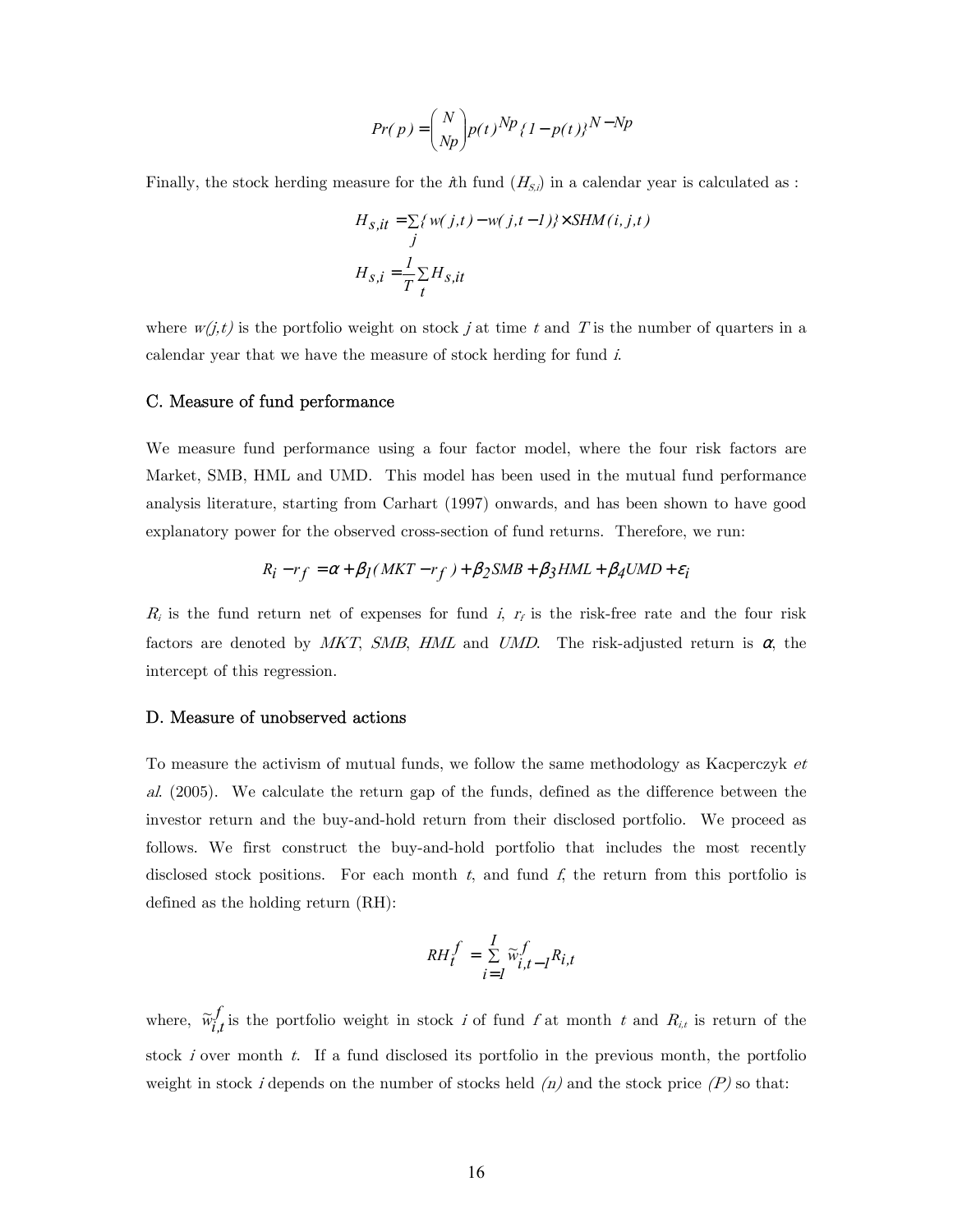$$
\widetilde{w}_{i,t-l}^f = \frac{n_{i,t-l}^f P_{i,t-l}}{\sum\limits_{i=1}^{I} n_{i,t-l}^f P_{i,t-l}}
$$

Otherwise, if the disclosure is more than one month prior to month  $t$ , then we use the most recent holdings disclosed at time  $t-\tau$  and update the weights assuming that the fund manager follows a buy-and-hold strategy, so that:

$$
\widetilde{w}_{i,t-1,\tau}^{f} = \frac{n_{i,t-\tau}^{f} P_{i,t-\tau} \prod_{j=1}^{\tau-l} (1 + R_{i,t-j})}{\sum_{i=1}^{T} n_{i,t-\tau}^{f} P_{i,t-\tau} \prod_{j=1}^{\tau-l} (1 + R_{i,t-j})}
$$

Based on the above buy-and-hold portfolio return, we define the return gap  $(RG)$  as the difference between the investor return and the return of the buy-and-hold portfolio after adjusting for expenses.

$$
RG_t^f = (R_t^f + Exp_t^f) - RH_t^f
$$

The adjustment for expenses is necessary because the CRSP database reports the mutual funds' return net of their expenses.

#### E. Other variables

Our measure of New Money Inflow is the dollar inflow as a fraction of total net assets of the fund. From NSAR, we know the number of portfolio accounts that a mutual fund has, i.e. the number of investors in the fund. Dividing the total net assets by the number of investors, we get the size of an average shareholder account. The turnover is defined as the maximum of sales and purchases divided by the total net assets of the fund. The 12b-1 expenses and the minimum initial investment required are used as additional control variables in the subsequent analysis. About 0.41% of the funds have a performance based compensation part tied to the performance of their own fund and about 0.91% of the funds have a part of their compensation linked to their rivals' performance.

From the CRSP Mutual Fund database, which is reported at the fund-class level, we aggregate the return data at the fund level, weighting the return of each class by the total net assets of the class. The annual return is the compounded monthly return of the fund for the calendar year. The volatility of the funds' return is constructed as the standard deviation of monthly returns in the calendar year. The fund's age is the number of years the fund has been traded. If different classes of funds have different age, then we take the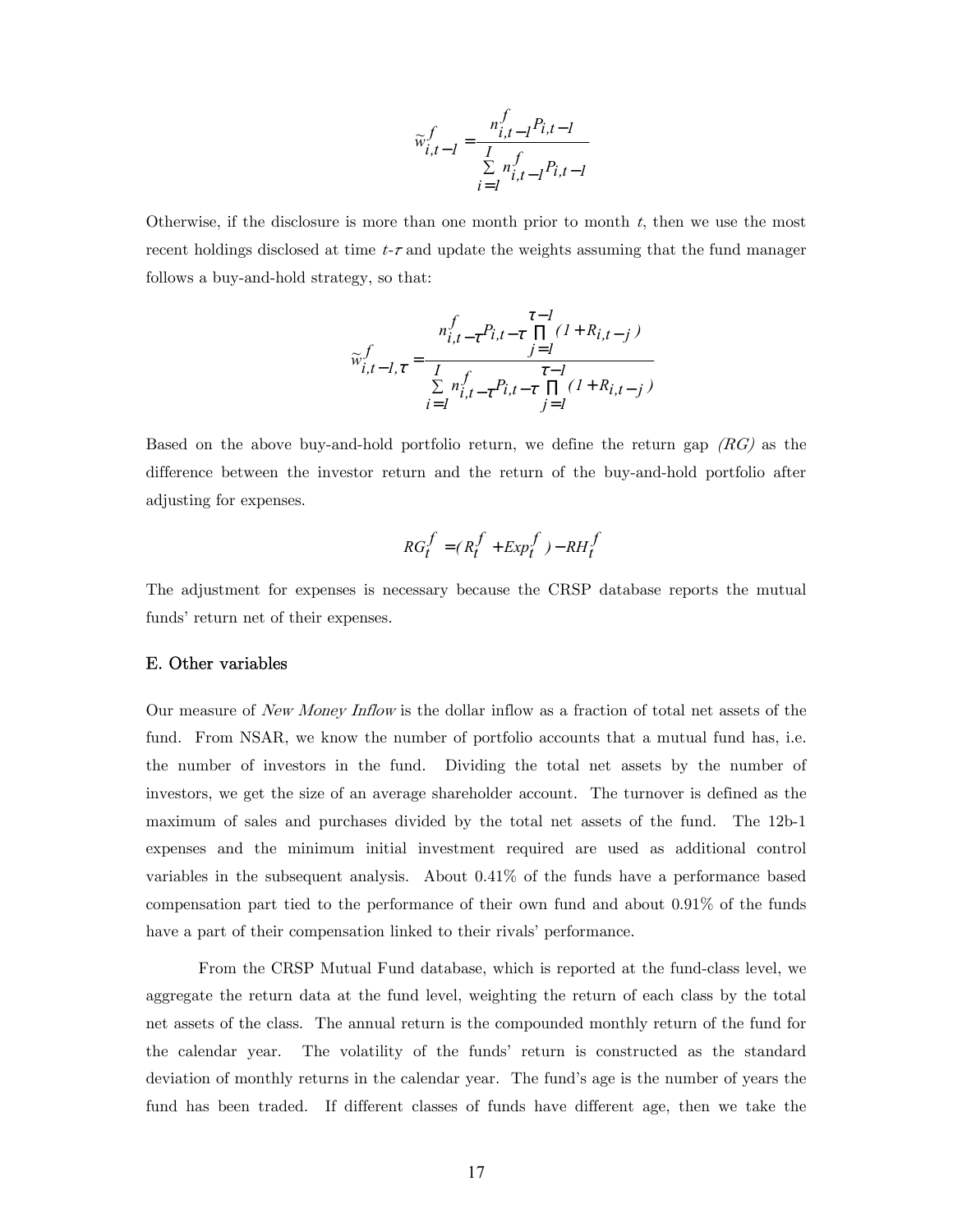highest among them. The expense ratio is the weighted-average of the expense ratios of different classes of a single fund.

From the full sample of funds in the CRSP Mutual Fund database, we rank the 23 categories, as per ICDI classification, each calendar year based on the number of funds in that category. The category with rank 1 is the smallest category, while the 23rd ranked category is the largest one. Appendix C tabulates the different categories with the average number of funds in them over the entire sample period. As we argued in the previous sections, the size of the category is a proxy of the effectiveness with which managers can pursue a herding strategy. The higher (lower) the number of funds in the category, the easier it is to pursue a herding (risk-taking) strategy.

 We use two measures of risk-taking - volatility of fund returns and changes in volatility of fund returns from first semester to second semester in a calendar year. The volatility of fund returns is the standard deviation of monthly returns for the twelve months in a calendar year. The change in volatility is the difference in volatility of the monthly returns from the January-June period to the July-December period, in line with the literature on mutual fund tournaments (Brown *et al.*, 1996). We rank the funds at the end of the January-June period within their categories using their total return in the period.

## III. Main Findings

#### A. Incentives and category herding

We first study category herding. We implement a two-step procedure based on instrumental variables, as described in the methodology section. The measures of concavity and average fee rate are our proxies for contractual incentives. We estimate:

$$
H_{C, it} = \alpha + \beta C_{it} + \gamma F_{it} + \delta X_{it} + \varepsilon_{it}
$$
 (1)

where, for the *ith* fund at time t,  $H_{C,i}$  is the ranking of the category based on the number of funds in the category,  $C_{it}$  represents the incentives contained in the advisory contract,  $F_{it}$  is the size of the family the fund belongs to and  $X_{it}$  is the vector of control variables as defined above. To control for the potential endogeneity of the contract,  $C_{it}$  is first projected on the set of instruments and exogenous variables as explained before. Given that we have advisory contract data from NSAR filings at annual frequency, we estimate equation (1) at annual frequency. In calculating the standard errors of the estimates, we use a heteroscedasticity consistent variance-covariance matrix. Additionally, we adjust the standard errors of the estimates to allow for clustering at the fund and fund-family level.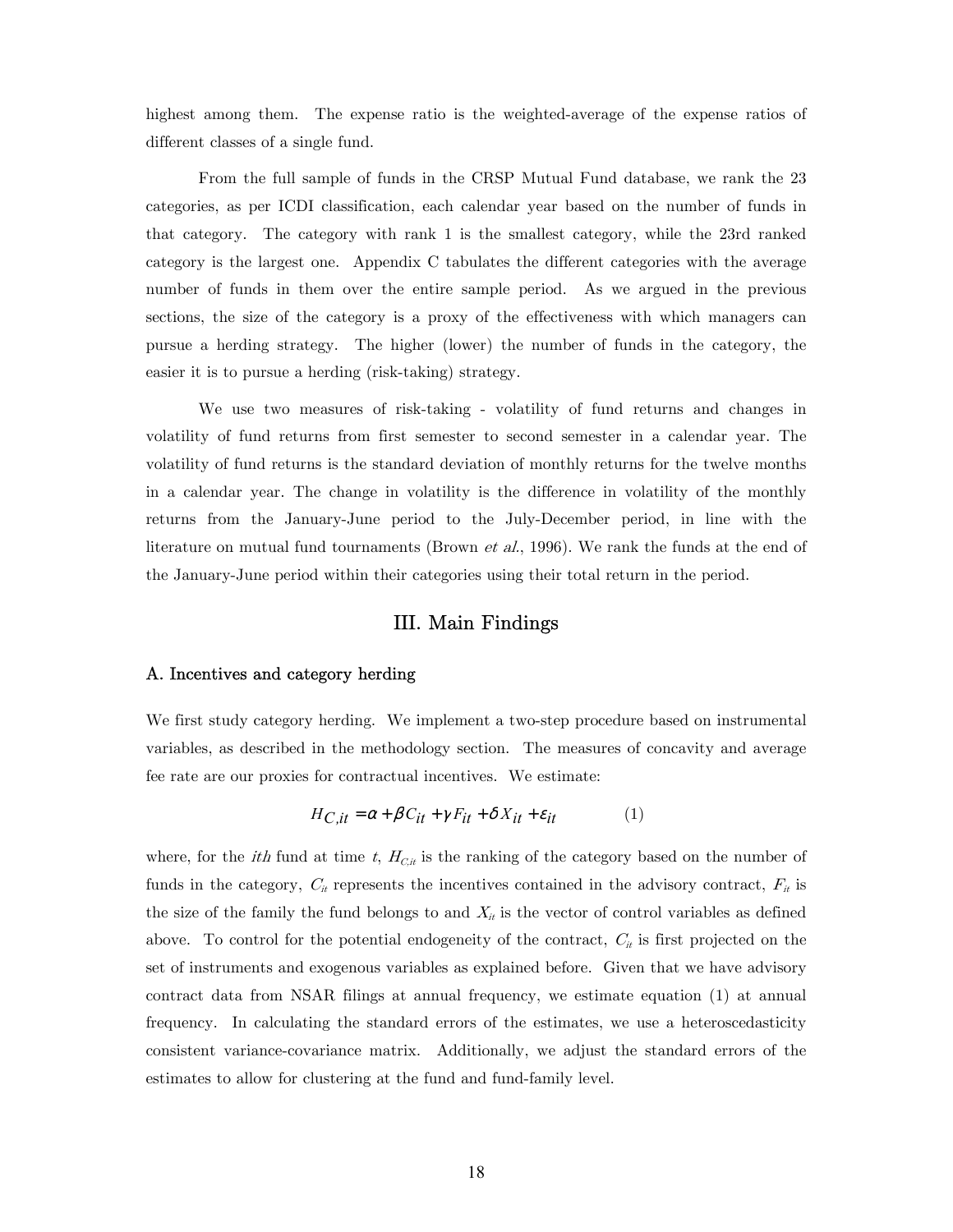We estimate the above equation in an ordered-probit framework, where the dependent variable takes discreet values based on the ranking of the categories.<sup>5</sup> The categories are ranked each calendar year on the basis of the number of funds competing in the category with 1 being the category with the fewest funds. We use alternative measures of incentives as defined above.

The results are reported in table 2. Panel A presents the results with Coles' incentive rate (CIR) and Effective fee rate (EFR) as the measures of incentives in the advisory contracts while panel B presents the results using Weighted incentive rate (WIR) and Effective fee rate (EFR). In both panels, columns  $(1)-(3)$  uses the logarithm of family TNA as the proxy for family size, while columns (4)-(6) uses the logarithm of the number of funds in the family as the proxy for family size. Columns (1) and (4) present the standard errors of the estimates using White's heteroscedasticity consistent variance-covariance matrix, columns (2) and (5) allow for clustering of the observations at the fund level, while columns (3) and (6) allow for clustering at the fund-family level. We recall that our working hypothesis requires the coefficients  $\beta$  and  $\gamma$  to be negative.

We find strong support for the working hypothesis. Managers with higher incentive contracts would prefer a less herding conducive category. This result is robust for different specifications and for different definitions of incentives — i.e. Coles' incentive rate and Weighed incentive rate. The effect of the incentives on the choice of the category is not only statistically significant, but also economically significant. A one standard deviation increase in the Coles' incentive rate reduces the probability of choosing one of the three largest categories from 0.2476 to 0.1412, i.e. a decrease in probability of 0.1064. On the other hand, the probability of choosing one of the three smallest categories increases from 0.0158 to 0.0401, i.e. an increase in probability of  $0.0243$ .<sup>6</sup> Similarly, for one standard deviation increase in weighted incentive rate, the increase in the probability of operating in one of the three smallest categories is 0.0321; while the decrease in probability of choosing one of the three largest categories is 0.1239. For the effective fee rate, one standard deviation increase

-

<sup>&</sup>lt;sup>5</sup> We obtain similar results in a linear regression where the dependent variable takes the values of the number of funds competing in the category, instead of the categories' ranks.

<sup>&</sup>lt;sup>6</sup> It is calculated as follows: at the mean level of incentives, the probability of choosing a category ranked j  $\inf \{ H_{C,i} = j \} = \Pr \{ \mathcal{K}_{i-1} < \hat{H}_{C,i} < \mathcal{K}_i \},$  where  $\mathcal{K}_1, \mathcal{K}_2, \dots, \mathcal{K}_J$  are the cut points for J possible outcomes. If the incentives are increased by one standard deviation, i.e. *β*C, then the new probability of choosing category ranked *j* becomes equal to  $Pr{H_{C,i} = j} = Pr{\kappa_{i-1} < (\hat{H}_{C,i} + \beta C) < \kappa_i}$ . From column (1) of table 2, we see that  $\beta = -2.7145$ and the standard deviation of estimated C is 0.1546. Hence,  $\beta C = (-2.7145^*0.1546) = -0.4197$ . Now, the average probability of choosing one of the three smallest categories is equal to 0.0158. After increasing the incentives by one standard deviation, the new probability of choosing one of the three smallest categories becomes equal to 0.0401. Hence, the increase in probability of choosing one of the three smallest categories is  $0.0401 - 0.0158 =$ 0.0243. Similarly the probability of choosing one of the three largest categories decreases from 0.2476 to 0.1412, i.e. a decrease in probability of 0.1064.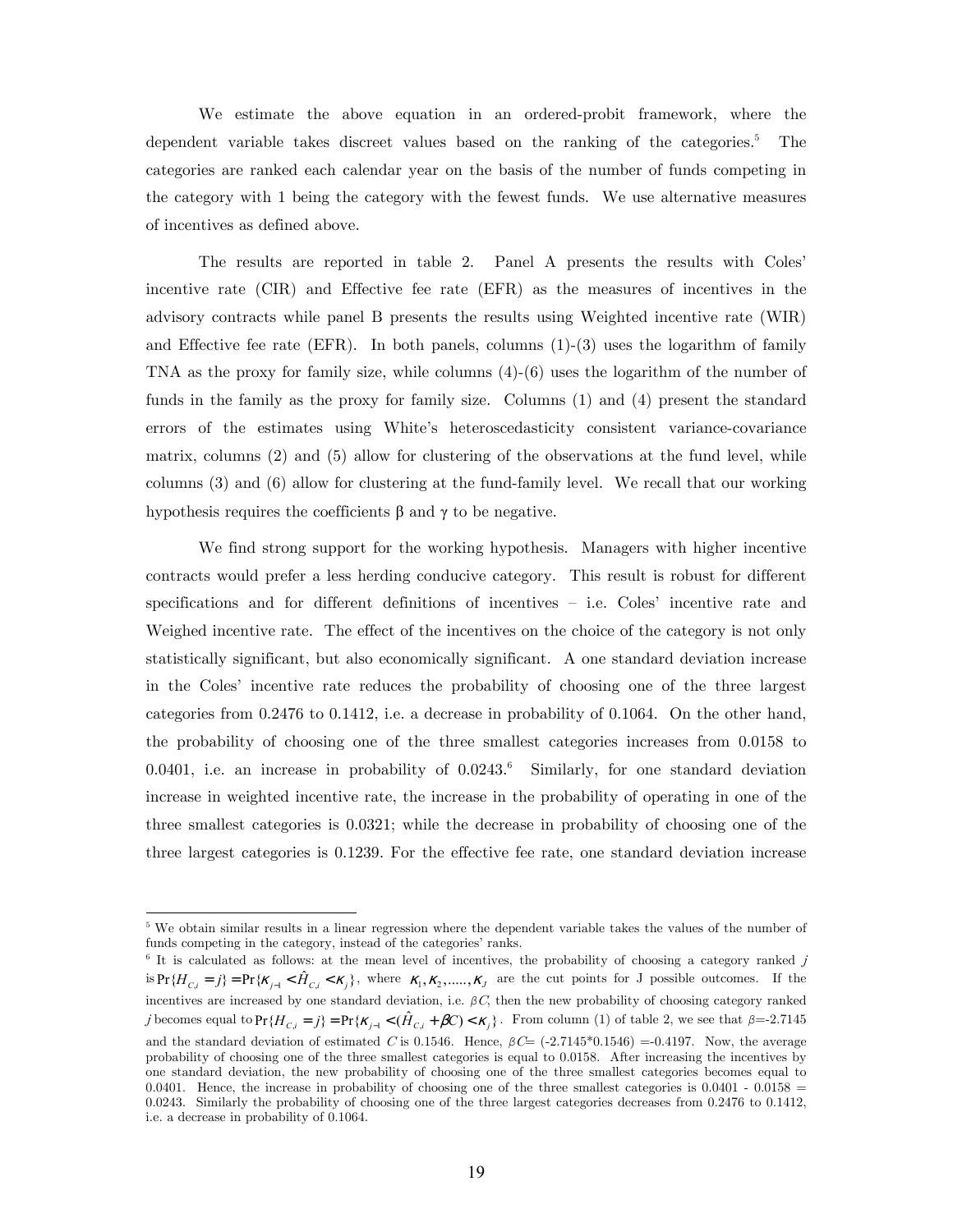in EFR increases the probability of choosing one of the three smallest categories by 0.0390 and decreases the probability of choosing one of the three largest categories by  $0.1365$ .

What is the effect of family affiliation on category herding? In section 2, we posited that managers of funds belonging to larger families should have higher inclination to take risk, i.e. to herd less. Indeed, our results indicate that such managers choose a less crowded category. We find a significantly negative relationship in support of our hypothesis. An increase in the size of the family by one standard deviation increases the probability of choosing one of the three smallest categories by 0.0144; while it decreases the probability of choosing one of the three largest categories by  $0.0762$ .<sup>8</sup> The magnitudes of the two affects seem to indicate that the relative importance of contractual incentives and family affiliation is of the same order of magnitude in the decision to enter a particular category.

One of the potential explanations for the choice of a category could be the demand for funds belonging to the category among the mutual fund investors. We use the logarithm of total dollar inflows, standardized by the size of the category in terms of total TNA, as a proxy for this demand. Indeed, investor demand is highly positively correlated with the size of the category, i.e. funds choose categories for which investor demand is stronger. Our main results are robust to controlling for the investors' demand.

Apart from incentive and family affiliation as a determinant of the choice of category, category herding is also negatively related to fund size and age. Larger and older funds seem to be in less herding conducive categories, i.e., in categories with fewer funds. This may indicate the existence of collusion among the funds within such categories and hence, the barrier to entry for a new fund being higher. In other words, small, young funds tend to herd more by choosing categories with many other funds. The inflow to the fund is also negatively correlated with the choice of a herding conducive category.

It is important also to note that there is strong support for the validity of our identifying variables. Bigger accounts should proxy for a higher interest in monitoring (and potentially coordination among account-holders) and therefore higher ability to impose a "tougher" contract on the manager. We conjectured that this contract should be structured in a way that produces the highest incentives per unit of compensation. That is, it should have a higher incentive component for a given level of fee rate. And indeed, we find that the higher the average size of the investors' accounts, the higher the incentives (WIR and CIR). Also, the higher the expense ratio, the lower are the incentives. The results hold strongly across all specifications. The correlation between the error term from the second-step and

<sup>&</sup>lt;sup>7</sup> The economic significances of WIR and EFR are calculated based on the results of table 2; panel B, column (1).  $\frac{8}{10}$  Based on the procedure with a procedure  $\frac{8}{10}$  Based on the procedure  $\frac{1}{10}$ .

 $8$  Based on the specification using WIR (table 2, panel B, column (1)). The magnitude of the effect on the choice of categories based on the specification using CIR is similar.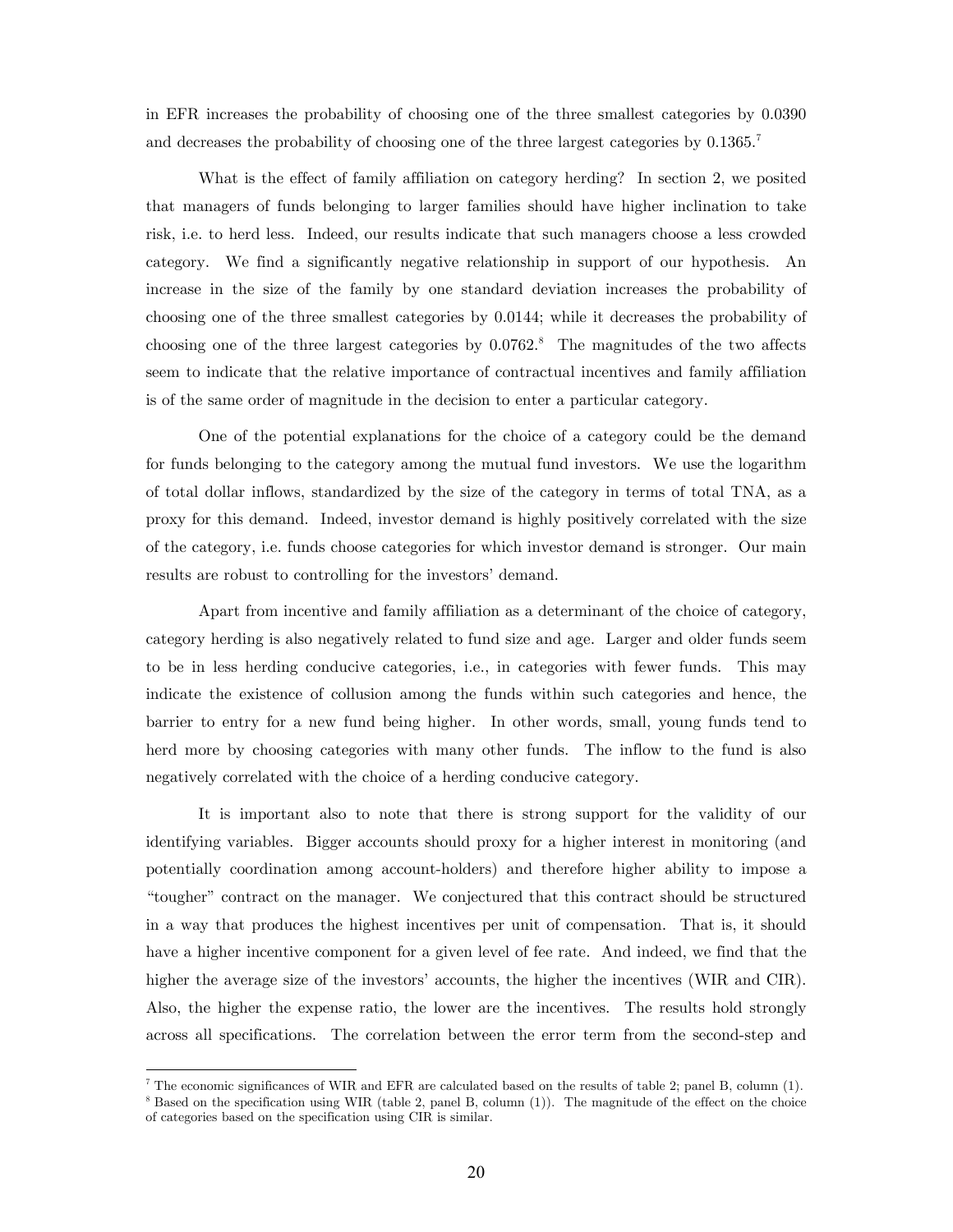the instruments is less than 5% in all cases. This supports the robustness of the instrumental variable estimation and the validity of the chosen methodology.

As additional robustness check, we focus on the equity-focused funds only. We include only those funds that have more than 80% of their assets invested in equities, as reported in the CRSP database. The results are reported in table 3. They are similar to the ones for the overall sample and show a strong negative impact of the incentives and family affiliation on category herding.

One alternative explanation for our findings may be related to the supply of managers. That is, in larger categories, a higher supply of managers may reduce the fees charged to manage a fund. Doing something that a lot of other people are able to do elicits lower remuneration. However, the following tests, directly focused on trading behavior of the funds, give more conclusive evidence that increased incentives lead to lower herding.

#### B. Incentives and stock herding

-

We focus on equity funds to analyze herding behavior in stock trades.<sup>9</sup> We start by looking at the Unsigned Herding Measure  $(UHM)$ . Table 4 presents the univariate statistics for this measure. In panel A, we calculate the UHM measure after aggregating the funds across all the 5 categories. The mean UHM in our sample is  $2.42\%$  with at least 5 active trades – i.e., at least 5 funds trading the stock in the quarter – and  $3.04\%$  with at least 10 active trades. This is similar in magnitude to the findings of 2.7% by Lakonishok, Shleifer and Vishny (1992) for a sample of pension funds, 4.32% by Grinblatt, Titman and Wermers (1995) for a sample of 274 mutual funds and 3.40% by Wermers (1999) with a much larger sample of mutual funds. One noticeable difference with Wermers (1999) is that, for our sample, the herding measure is increasing in the number of active trades. With at least 50 active trades, the mean  $UHM$  rises to 4.11%.

Next, we split our sample of funds into two groups: the high fee group and the low fee group, on the basis of the median value of the effective fee rate within each category. We then recalculate the UHM measure separately for each group, with  $p(t)$  and the adjustment factor being computed for each group individually. We take only those stockquarters where we have at least the minimum number of active traders (5, 10, 20, 30 or 50 as reported in the table) for both the high fee and the low fee groups. If managers with more incentive-loaded contracts are likely to pursue a more risky strategy — i.e. less herding – then we should expect a significant difference in  $UHM$  between the two groups. Panel A

<sup>&</sup>lt;sup>9</sup> We concentrate on the following five categories according to the ICDI classification: aggressive growth (AG), long-term growth (LG), growth and income (GI), balanced (BL), and international equity (IE) consistent with Wermers (1999).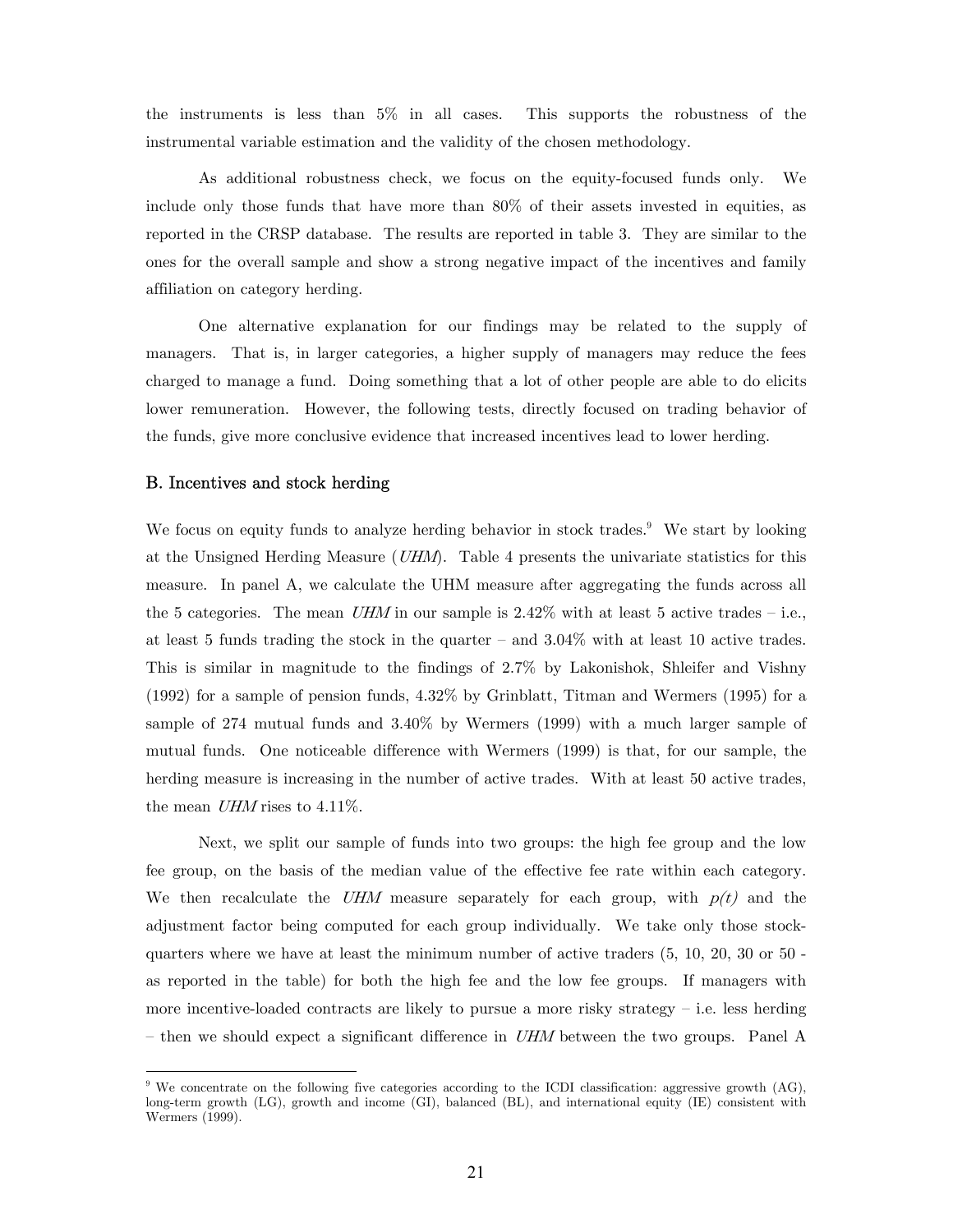of table 4 shows that this is indeed the case. For different levels of minimum number of active traders, we find that the UHM measure for the high-fee sample is significantly lower than the analogous measure for the low-fee sample. For at least five active trades in a stockquarter, the difference is 1.66%, with this difference increasing in the minimum number of active trades in the stock-quarter. For stock-quarters with at least 50 active trades, the UHM measure for the low fee group is 10.34% while it is only 7.55% for the high-fee group.

Then, we separate our sample into the 5 different ICDI categories. The UHM measure is calculated for each of the 5 categories separately, using the in-sample values of  $p(t)$  and the adjustment factor for each of the categories. The results are presented in panel B of table 4 for stock-quarters with at least 5 active trades. Each category is split into the high fee group and low fee group on the basis of the median value of the effective fee rate in that category. The UHM measure is re-calculated separately for the high fee and low fee groups for each of the categories. Again, we include only those stock-quarters with at least 5 active trades in both the high-fee and low-fee groups. The results confirm our previous findings about the difference in the herding measure between the high-fee group and the lowfee group. For each of the sub-sample of categories, we find that the high-fee group is herding significantly less than the low fee group. The results support our hypothesis that managers with a high incentive contract are likely to adopt a more risky strategy and engage less in trade based herding.

In order to provide a multivariate test of the above result, we cast our stock-herding hypothesis in terms:

$$
H_{S, it} = \alpha_H + \beta_H C_{it} + \gamma_H F_{it} + \delta_H X_{H, it} + \nu_{H, it} \quad (2)
$$

where for the *i*th fund in period t,  $H_{it}$  represents our measure of stock herding,  $F_{it}$  is the size of the family to which the fund belongs and  $X_{H,i}$  is a vector of control variables including age, inflow, size, turnover, prior return and volatility, 12b-1 expense, minimum required investment, performance based fee and fee on rival performance. We use three alternative estimating procedures: a pooled regression with robust standard errors and clustering at the fund, family and year levels; a between-effect regression in which the time-series mean of the dependent variable is regressed on the time-series mean of the independent variables for each fund; and a Fama-Macbeth procedure where we take the time-series mean of the crosssectional quarterly estimates. This allows us to control for the potential issues due to the autocorrelation of the main variables, which might lead to lack of independence of observations across time. We again use a two-step instrumental procedure, as defined before. All equations include category dummies. We expect  $\beta_H < 0$  and  $\gamma_H < 0$ .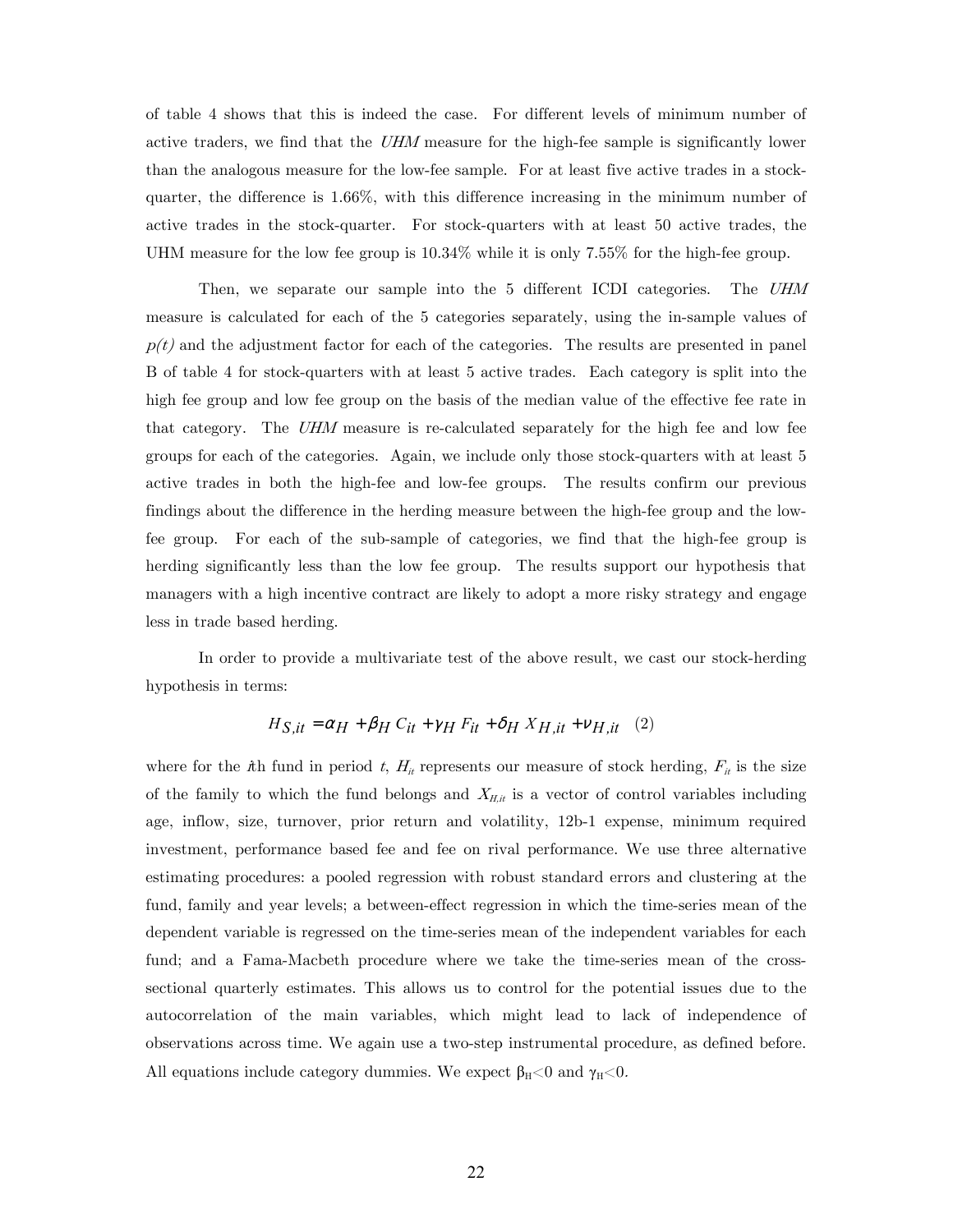We report the results in Table 5. Column (1)-(4) present the pooled regression estimates with heteroscedasticity consistent variance-covariance matrix, with the standard errors being adjusted for clustering at the fund level in column (2), at the fund-family level in column (3) and at the year level in column (4). Column (5) presents the estimates from the between-effect regression while column (6) presents the estimates from the Fama-Macbeth procedure. Panel A uses the Coles' incentive rate and effective fee rate as measures of incentives; while Panel B uses the weighted incentive rate and effective fee rate. Also in this case, the results support our working hypothesis. There is a strong negative correlation between stock herding and incentives (i.e.,  $\beta_H < 0$ ). That is, higher incentives reduce herding. This holds for different definitions of incentives (i.e., Weighed incentive rate, Coles' incentive rate, and Effective fee rate) and across different specifications.

The economic relevance of the measure is quite striking. The effect of an increase in the incentive is highly significant - one standard deviation increase in the incentives reduces the stock herding measure by about 0.93 standard deviation in the case of Coles' incentive rate, about 0.92 standard deviation in the case of weighted incentive rate, and about 0.84 standard deviation in the case of effective fee rate. The second main finding is related to family affiliation. Funds that belong to bigger families herd less. An increase in the size of the family by 1 standard deviation reduces the stock herding measure by 0.70 standard deviations. This is in line with our previous results that families induce managers to engage in more risky strategies. The result is robust to different specifications.

We also find that larger funds and older funds engage less in stock-herding, consistent with the results on category herding. However, we do not find any strong effect of new money inflow on herding. In unreported tests, we control for the funds' alpha instead of the raw return and volatility. Our main results are robust after controlling for alpha.

#### C. Incentives and risk taking

We now focus on risk taking. We consider two specifications. First, we relate incentives to annual volatility of monthly fund returns. We regress fund return volatility on our incentive variables and a set of control variables. We estimate:

$$
\sigma_{it} = \alpha_{R,I} + \beta_{R,I} C_{it} + \gamma_{R,I} F_{it} + \phi_{R,I} X_{R,it} + \nu_{R,I,it}, \quad (3)
$$

where, for the *i*th fund at time t,  $\sigma_{\lambda}$  is the annual volatility of monthly returns for each fund.  $F_{it}$  is the size of the family to which the fund belongs and  $X_{it}$  is a vector of control variables including age, inflow, size, turnover, 12b-1 expense, minimum required investment, performance based fee and fee on rival performance. To control for the effects of marketwide events that might have an impact on the volatility and return of the funds, we also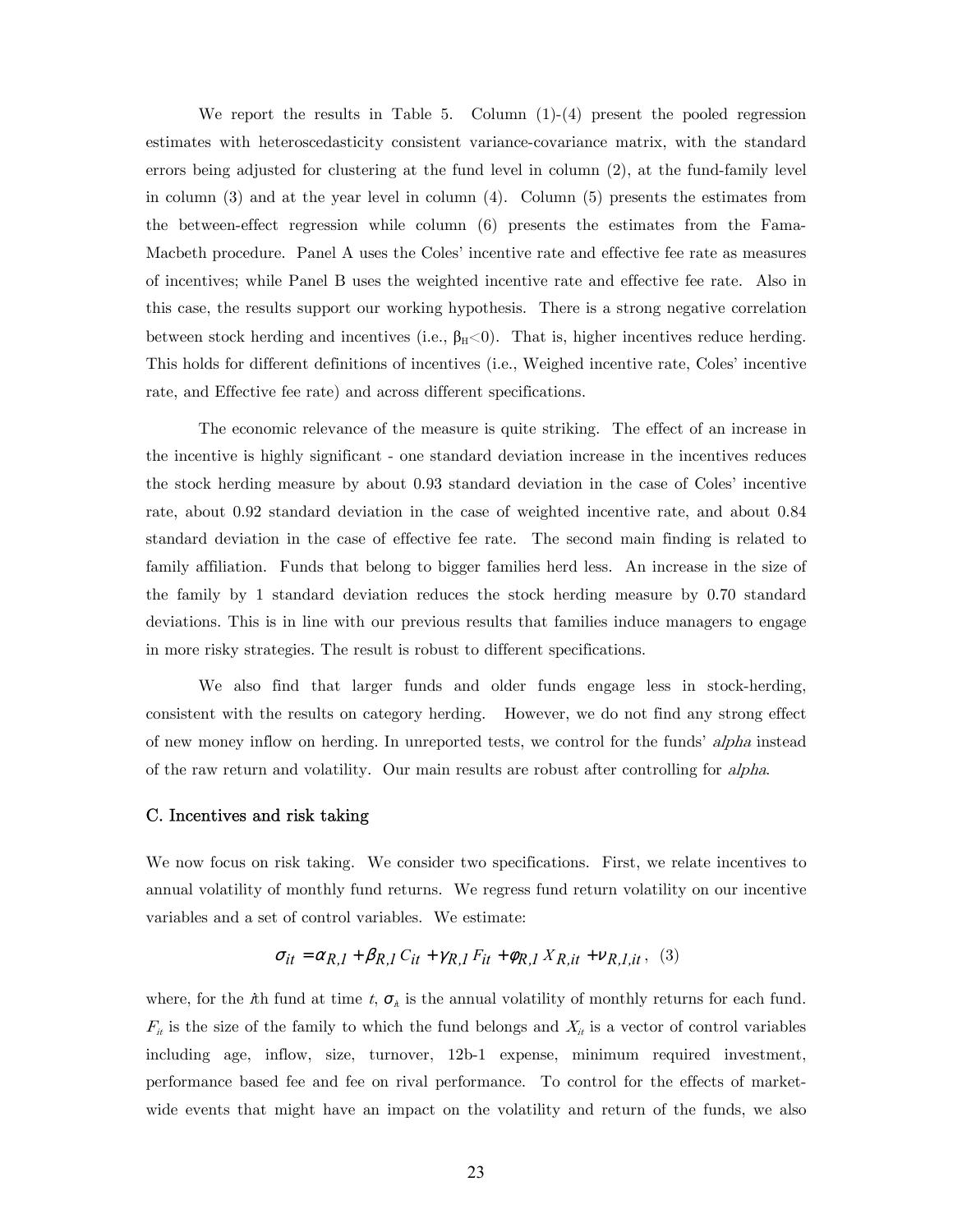include the return and volatility of the median fund in the calendar year among the control variables. Our sample includes only equity funds belonging to one of the 5 ICDI categories - LG, AG, GI, IE or BL - with more than 80% of their assets invested in equity. We exclude funds that are less than two years old from the analysis.

In column (1), we report the pooled regression estimates with heteroscedasticity consistent variance-covariance matrix, while the ones with the standard errors adjusted for clustering at the fund level, fund-family and year level are reported in columns (2), (3) and (4) respectively. The estimates from the between-effect regression are reported in column  $(5).$ <sup>10</sup> We adopt a two-step procedure in which the average account size and the expense ration are used as instruments for the contractual incentives. All the equations include category dummies. We expect  $\beta_{R,1}>0$  and  $\gamma_{R,1}>0$ .

The results are reported in Table 6. Panel A uses the Coles' Incentive Rate and Effective Fee Rate as the measures of incentives in the advisory contracts, while panel B uses the Weighted Incentive Rate and the Effectives Fee Rate as the measures of incentives. The findings support the working hypothesis. Indeed, contractual incentives increase risk taking.  $\beta_{R,1}$  is consistently positive and significant across the different specifications. Moreover, the results are also highly economically significant. An increase in incentives of 1 standard deviation increases fund return volatility on average by about 0.28 standard deviation, 0.34 standard deviation and 0.61 standard deviation in the case of Coles' incentive rate, Weighted incentive rate, and Effective fee rate respectively<sup>11</sup>.

Also, family affiliation increases risk taking. Funds that belong to bigger families take more risk (i.e.,  $\gamma_{R,1} > 0$ ). An increase in the size of the family by one standard deviation increase fund return volatility by about  $0.30$  standard deviation.<sup>12</sup> The effect is again similar in magnitude to the effect of the incentive variables. The result is robust to different specifications. Among the control variables, it is interesting to notice that risk taking is positively related to new inflows. This is consistent with our hypothesis, as the higher the inflows, the stronger are the monetary incentives to perform well and the more these offset the reputation concerns. Also, older and bigger funds are more eager to take risk, possibly

-

<sup>&</sup>lt;sup>10</sup> Given that we use yearly volatility, we have only a limited number of cross-sections that would potentially create problem in calculating the statistical significance of estimates from the Fama-Macbeth procedure.

 $11$  The values are calculated as follows: the standard deviations of CIR, WIR and EFR for the sample used in the regression are 0.1427, 0.0813 and 0.1595 respectively; while the standard deviation of funds' return volatility is 0.0277. Hence, the economic impact of CIR is  $(0.0545*0.1427)/0.0277=0.28$  standard deviation; economic impact of WIR is  $(0.1150*0.0813)/0.0277=0.34$  standard deviation; and the economic impact of EFR is  $(0.1056*0.1595)/0.0277=0.61$  standard deviation.

 $12$  From table 6, panel B, the coefficient of ln (family TNA) variable is 0.0034, while its standard deviation is 2.4539 in the sample used in the regression. Hence, the economic significance of Family Size is  $(0.0034*2.4539)/0.0277=0.30$  standard deviation.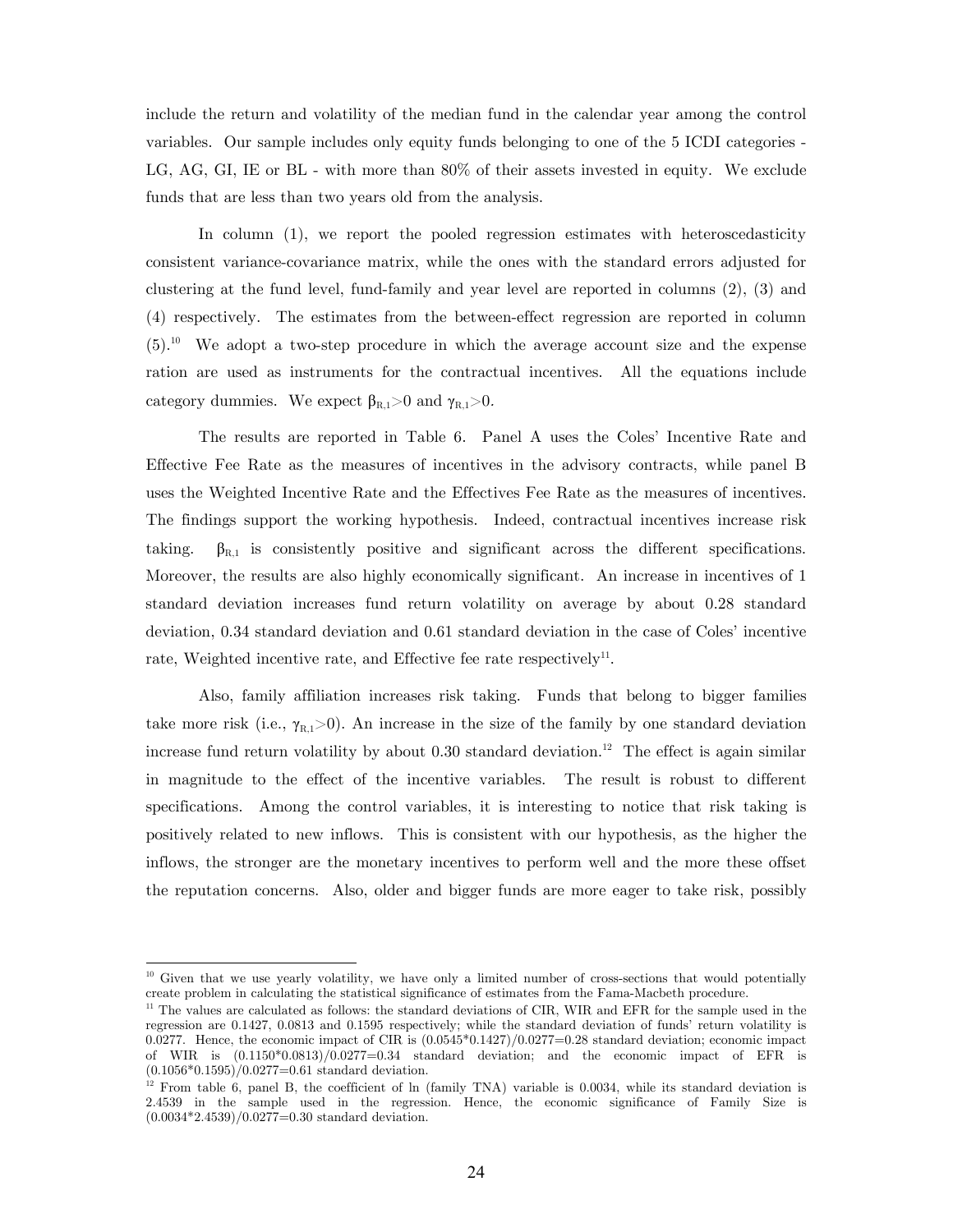because more resources are available to them to outperform. This is consistent with previous findings suggesting that managers with better ability are less likely to herd.

We now consider a second specification aimed at capturing the aggressive behavior of the fund managers based on their mid-year performance. The specification is in the spirit of the "tournament literature" (Brown, Harlow and Starks, 1996; and Kempf and Ruenzi, 2004) in which the change in risk in the second part of the year relative to the first part is related to the ranking of the fund vis-à-vis its competitors in the first part of the year. We argue that the higher the incentives, the more additional risk the manager is willing to take in the second part of the year. We estimate:

$$
\Delta \sigma_{it} = \alpha_{R,2} + \beta_{R,2} C_{it} + \gamma_{R,2} F_{it} + \theta_{R,2} Rank_{it} + \delta_{R,2} \sigma_{it}^{(1)} + \psi \Delta \sigma_{med,t} + \phi_{R,2} X_{R,it} + \psi_{R,2,it}
$$
\n
$$
(4)
$$

where, for the *i*th fund at time t,  $\Delta \sigma_{\lambda}$  represents the change in volatility of monthly returns for each fund from the first six months of the year to the last six months.  $Rank_{it}$  is the ranking of the fund in the category based on the returns in the first semester of the year. Additionally, fund volatility in the first six months of the year  $(\sigma_i^{(1)})$  is used as a control variable to control for the effect of mean reversion in fund return volatilities. We also control for other differences in category characteristics that might influence the risk-changing behavior by including the change in risk of the median fund in the category as one of our control variables. The other variables are defined as before.

As in the previous regression, the pooled regression estimates with heteroscedasticity consistent variance-covariance matrix are reported in column (1), while the ones with the standard errors adjusted for clustering at the fund level, fund-family and year level are reported in columns  $(2)$ ,  $(3)$  and  $(4)$  respectively. The estimates from the between-effect regression are reported in column (5). We adopt a two-step procedure in which the average account size and the expense ration are used as instruments for the contractual incentives. All the equations include category dummies. We expect  $\beta_{R,2}{>}0$  and  $\gamma_{R,2}{>}0.$ 

The results are reported in table 7. Panel A uses the Coles' Incentive Rate and the Effective Fee Rate as the measures of incentives in the advisory contracts, while panel B uses the Weighted Incentive Rate and the Effectives Fee Rate as the measures of incentives. We find that  $\beta_{R,2}$  is consistently positive and significant across the different specifications. These results are robust to the different specifications. Moreover, the findings are also economically significant. An increase in the incentives of one standard deviation raises fund return volatility in the second period relative to the first period by about 0.06 standard deviation, 0.07 standard deviation and 0.05 standard deviation in the case of Coles' incentive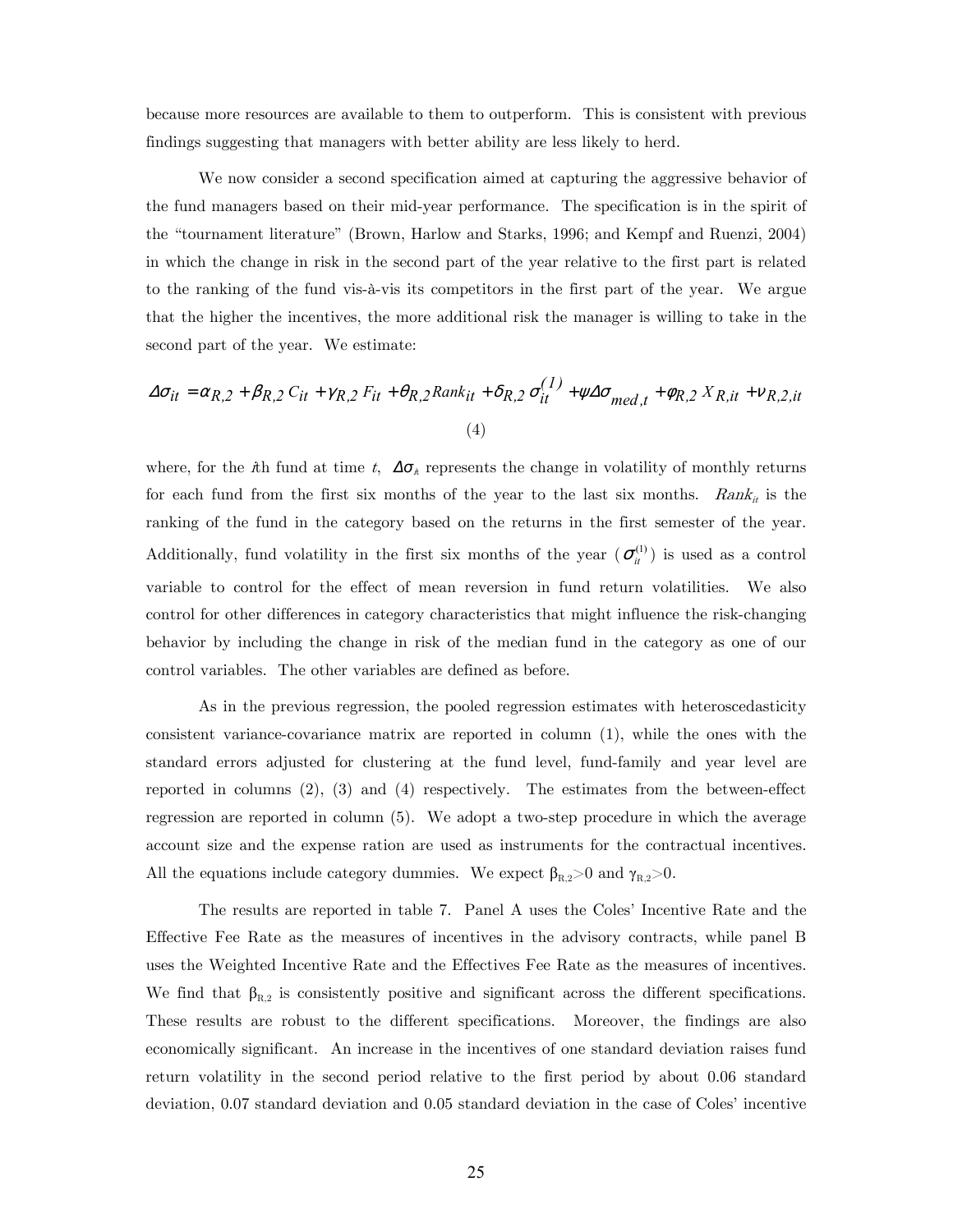rate, Weighted incentive rate, and Effective fee rate respectively.<sup>13</sup> Also in this case, family affiliation increases the change in risk taking as funds that belong to bigger families take more risk (i.e.,  $\gamma_{R,2}>0$ ). An increase in the size of the family of one standard deviation increases fund return volatility in the second period relative to the first period by about 0.06 standard deviation.

Our test confirms the result about mean reversion in fund return volatility documented in the prior literature (Daniel and Wermers, 2000). The change in risk is significantly negatively related to the level of risk in the first semester of the calendar year. We also find some evidence that the funds that are winners in the first period have a larger change in risk. However, this result is not significant when we allow for clustering at the year level. Among the other control variables, it is interesting to notice that the change in risk is positively related to fund size and new inflows. This is consistent with our hypothesis, as the higher the inflows, the stronger are the monetary incentives to perform well and the more these offset the reputation concerns. These findings further confirm that contractual incentives increase risk taking.

#### D. Incentives and survival

-

If incentive increases risk taking, it may also increase the probability that the fund is forced to liquidate due to large negative return shocks. That is, incentives may reduce the probability of survival of the fund. We perform a survival analysis using data on fund delisting from CRSP. We use both Cox semi-parametric hazard rate model and a parametric proportional hazard model, where the baseline hazard is specified to have an exponential functional form, on fund closure data. We estimate the hazard rate for fund  $i$  as:

$$
h(t|Z_i) = h_0(t) \exp(Z_i \beta), \quad (5)
$$

where  $h(t)$  is the hazard rate, that is the fraction of mutual funds alive prior to time t that die at t, Z is the vector of explanatory variables that includes incentive  $(C)$ , size of the fundfamily  $(F)$  as well as the other explanatory variables  $(X)$  as defined in the previous section. The vector  $\beta$  stacks the maximum likelihood estimates of the coefficients. The Cox model does not impose any parameterization on the baseline hazard rate  $h_{\theta}(t)$ , nor does it make any assumption about the shape of the hazard over time. The only assumption is that the shape of the hazard is the same for all the funds. In the parametric proportional hazard model that we estimate, the baseline hazard rate (i.e.,  $h_{\theta}(t)$ ) is specified to have the following

<sup>&</sup>lt;sup>13</sup> The values are calculated as follows: the standard deviations of CIR, WIR and EFR for the sample used in the regression are 0.1484, 0.0786 and 0.1623 respectively; while the standard deviation of the change in return volatility is 0.0266. Hence, the economic impact of CIR is  $(0.0102*0.1484)/0.0266 = 0.06$  standard deviation; economic impact of WIR is  $(0.0229^*0.0786)/0.0266 = 0.07$  standard deviation; and the economic impact of EFR is  $(0.0087*0.1623)/0.0266 = 0.05$  standard deviation.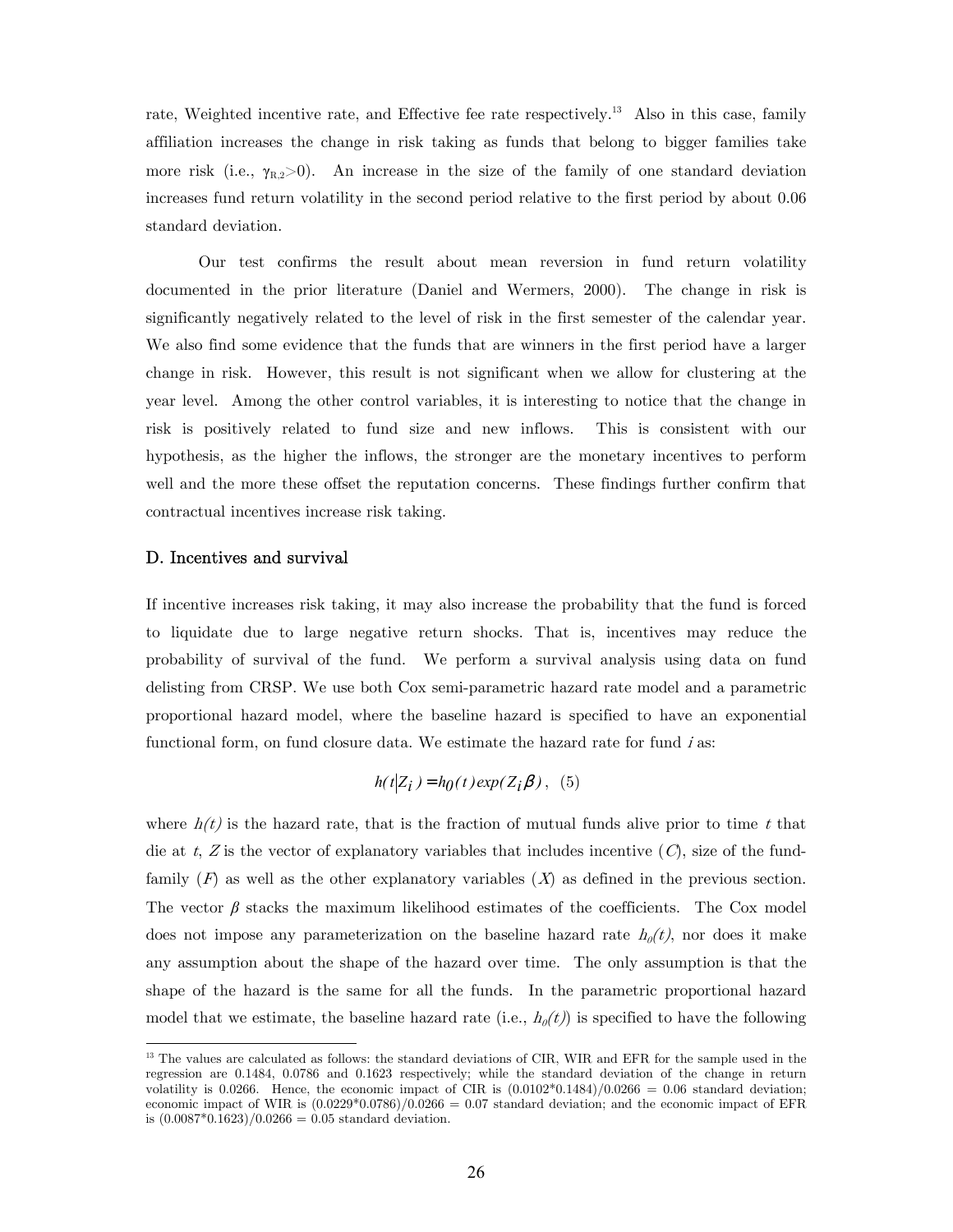functional form:  $h_0(t) = \exp(\psi)$  where  $\psi$  is an additional parameter to be estimated in the model.

We report the results in Table 8. In panel A, Coles' incentive rate (CIR) is used as the measure of incentive, while in panel B, the Weighted incentive rate (WIR) is the measure of incentive. We also include EFR, the level of advisory fee in our regressions. In both panels, columns (1) and (3) present the results of estimating the regression equation in a panel framework with the standard errors being adjusted for clustering at the fund level. In columns (2) and (4), we adjust the standard errors of the estimates to allow for clustering at the fund-family level. All specifications include year dummies to control for time fixed effects and category dummies to control for category fixed effects.

The results show that contractual incentives reduce the probability of survival (i.e., increase the hazard rate). This finding is robust across alternative specifications as well as for the different definitions of contractual incentives. The results are also highly economically significant. One percentage increase in incentives leads to an increase in hazard rate of about 7.50% in case of CIR and about 14.50% in case of WIR. This is equivalent to a reduction in the probability of survival of about 2%, both in the case where incentive is measured in terms of CIR and in the case where it is measured in terms of WIR.

It is interesting to note that also family affiliation reduces the probability of survival. Funds that belong to bigger families are less likely to survive. As in the previous case, the effect is similar in magnitude to the effect of the incentive variables and it is robust to different specifications and for alternative definitions of the contractual incentives. An increase in the log size of the family of one percentage reduces the probability of survival on average by about 4%. This is consistent with the findings in the literature suggesting that families tend to proliferate funds to generate "stars" (Nanda et al., 2004).

Among the control variables, the alpha of the fund in the prior year and the size of the fund are two of the most important factors increasing the probability of survival for a fund. In economic terms, one percentage increase in prior year alpha raises the survival probability by 1.65%, while one percentage increase in log of fund size leads to an increase of 1% in survival probability. This may be due to a sort of "too big to fail" rationale. Big established funds are likely to be flagship funds for the families and therefore, they are less likely to be allowed to fail. Overall, these findings suggest that contractual incentives not only increase risk taking, but also reduce the survival probability of the funds.

#### E. Incentives and performance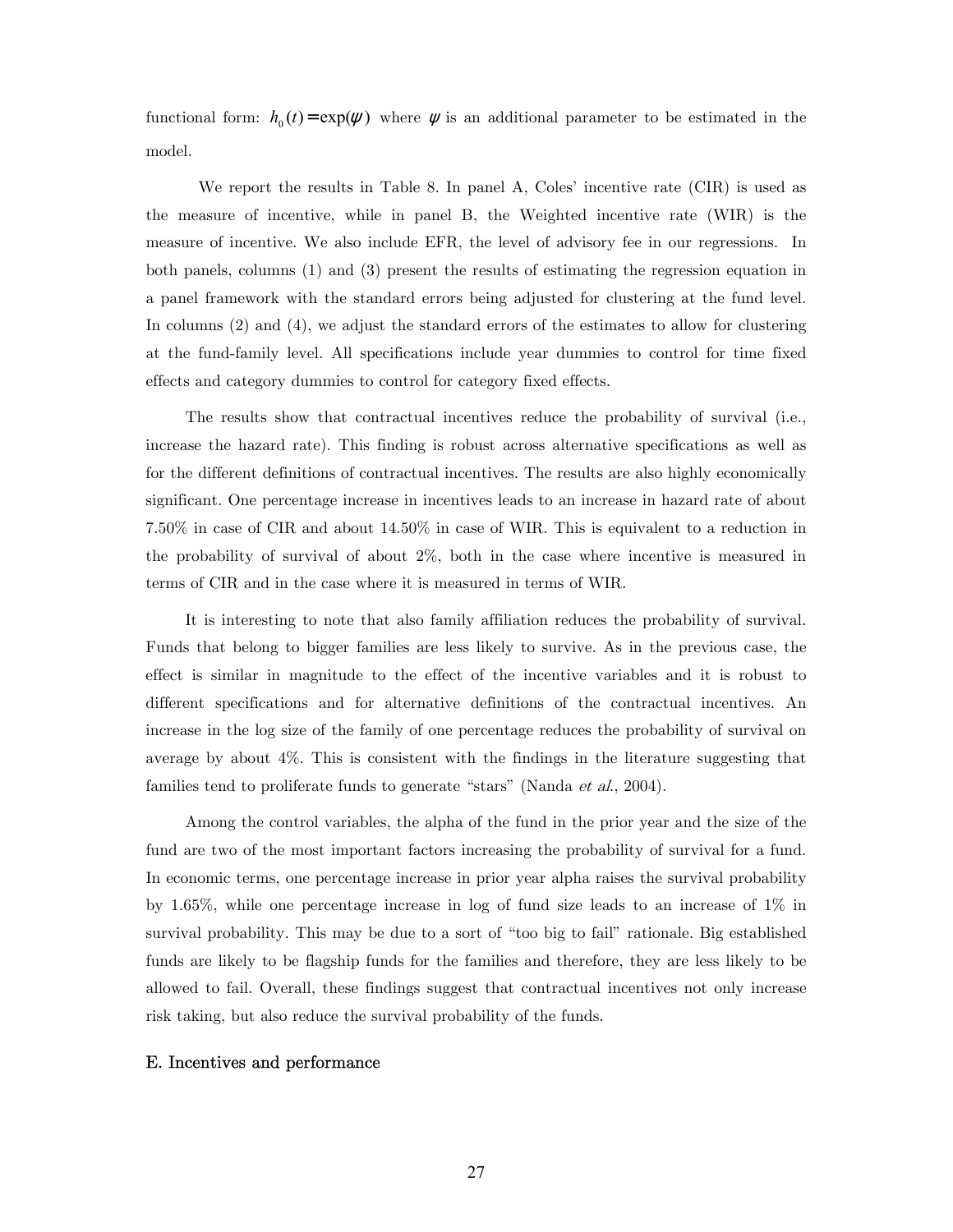We now consider performance. We start by relating incentives to the annual risk-adjusted return of the funds. We regress fund return on our incentive variables and a set of control variables:

$$
R_{it} = \alpha_R + \beta_R C_{it} + \gamma_R F_{it} + \phi_R X_{R, it} + v_{R, it} , \quad (6)
$$

where, for the *ith* fund at time t,  $R_{\hat{\theta}}$  is the fund risk-adjusted return with respect to the 4factor model over the calendar year. The other variables are defined as in the previous equation (1).

The results are reported in Table 9. Panel A uses the Coles' Incentive as the measures of incentive in the advisory contracts, while panel B uses the Weighted Incentive Rate. In order to control for the probability of fund survival, we also consider a specification inclusive of the survival probability among the explanatory variables. This is reported in columns (3)- (5). The probability of survival for a fund is estimated from the parametric hazard rate model discussed before. In columns  $(1)-(3)$ , we report the panel regression estimates with heteroscedasticity consistent robust standard errors. We include category dummies in columns (2)-(5). All the specifications include year dummies. We adjust the standard errors by clustering at the fund level (column 4) and at the fund-family (column 5). We recall that we expect  $\beta_R>0$ .

The findings show that contractual incentives increase fund returns.  $\beta_R$  is consistently positive and significant across the different specifications. Moreover, the results are also highly economically significant. An increase in incentives of 1 standard deviation increases risk-adjusted fund return by more than 50 basis points per year, both in the case of Coles' incentive rate and Weighted incentive rate. Also, funds belonging to larger families and older funds have higher return net of risk. Consistent with the theory of Berk and Green (2004), we find that funds that experience high inflows have significantly negative net-of-risk return. Also, prior year volatility seems to impact negatively the risk-adjusted return of the fund.

It is interesting to note that, not only performance is positively related to survival probability, but also the economic impact of the incentives on performance is higher once we control for survival. Indeed, given the negative relationship between survival and incentives and the positive relation between incentives and performance, we expect that the very funds that are less likely to survive are also the ones with higher performance ex-ante. Therefore, the bias would induce us to observe just the ones with lower performance and to underestimate the impact of the incentives on performance.

Next, we employ a portfolio-based estimation. We focus on portfolios of funds grouped on the basis of incentives and study their performance. This methodology allows us to control for the potential errors induced by the separate estimation of the risk-adjusted return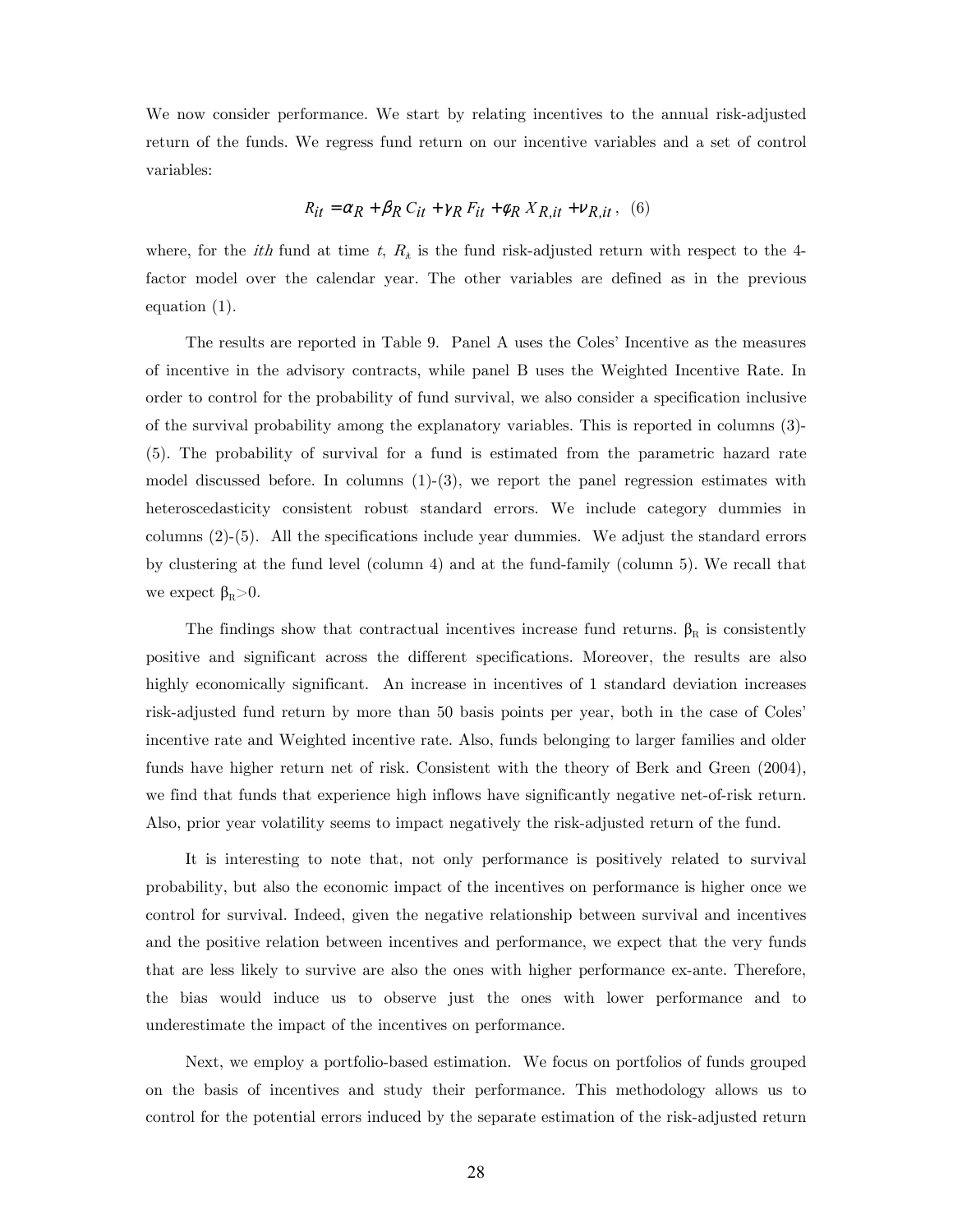for the funds as in the previous multivariate analysis. At the beginning of each year, we rank funds into quintile portfolios based on incentives. These portfolios are rebalanced every year. The portfolio returns are computed by equally-weighting the returns of the funds in the portfolio. We also form a spread portfolio between the highest incentive quintile and the lowest incentive quintile. As a result, we have a time-series of returns of the portfolios for 96 months in our sample period. We then regress the portfolio returns on the three Fama-French risk factors and the Momentum factor.

# $R_i - rf = \alpha + \beta_I (MKT - rf) + \beta_2 SMB + \beta_3 HML + \beta_4 UMD + \varepsilon_i$  (7)

The results are reported in table 10, with CIR as measure of incentives in panel A and WIR as measure of incentives in panel B. The average monthly excess return for the top quintile is significantly higher than the bottom quintile. Before correcting for risk, the top quintile has an excess return of 60 basis points per month, while the bottom quintile's excess return is only 38 basis points per month. Indeed, the spread portfolio has a risk-adjusted return of 22 basis points in panel A (25 basis points in panel B) per month above the four risk factors of Market, SMB, HML and UMD. The other interesting result is the loading on Book-to-Market and Momentum factors. The high incentive funds loads significantly higher on the HML factor and significantly lower on the UMD factor than the low incentive funds.

In the next table (11), we perform the same analysis, but accounting for survival probability. We do this through relative ranking of funds based on incentives within groups sorted on survival probability. We proceed as follows. First, funds are sorted into 5 groups on the basis of their survival probability. Within each of the 5 groups, these funds are further sorted into quintile portfolios on the basis of their incentives. In the next step, the top incentive quintiles from each of the 5 groups are combined to form the portfolio of the highest incentive funds. Similar aggregation is done for the other incentive quintiles. The 5 resulting portfolios of mutual funds sorted on incentives have similar variation in survival probabilities across them. Figure 1 provides graphical illustration of this procedure.

Once the portfolios have been constructed, we estimate performance as the intercept from a regression of excess portfolio return on the 4 risk factors. The results are similar in economic and statistical magnitude to those reported in Table 10. The spread portfolio has an alpha of around 22 basis points per month and loads positively on the HML factor and negatively on the UMD factor. Overall, the findings reported in Tables 4-6 provide direct evidence that incentives not only increase risk, but they also increase the performance net of risk.

#### F. Incentives and performance persistence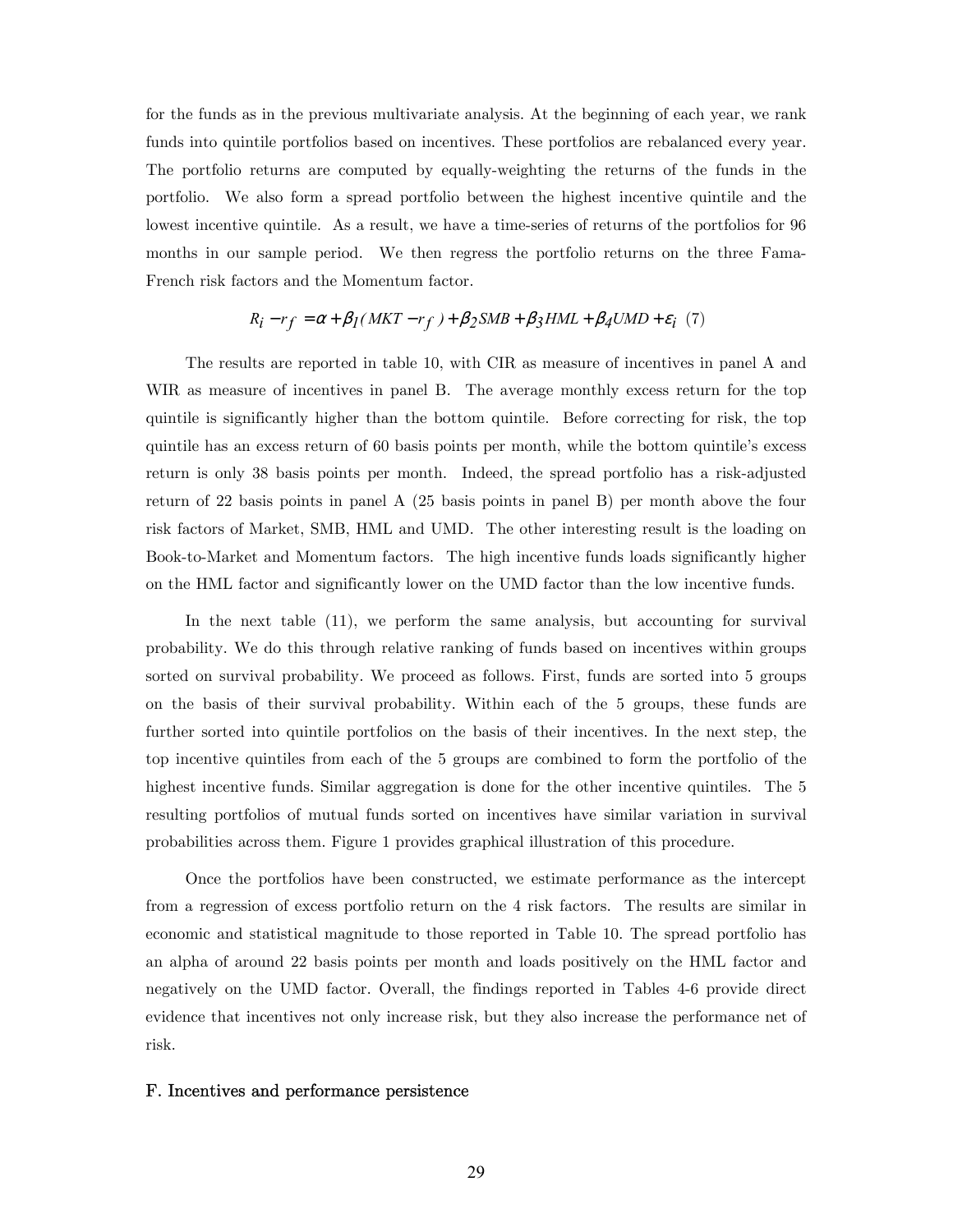An important dimension in our analysis is the persistence in fund performance. As we mentioned before, if incentives increase managerial efforts this should translate in higher and more stable net-of-risk performance. To study the persistence in performance, we employ the standard test on mutual fund performance persistence as defined in Carhart (1997) as well as a probit analysis.

#### F.1 A portfolio approach to persistence

We first employ the standard persistence methodology based on aggregating funds in portfolios. On 31st December of each year, funds are sorted into decile portfolios based on their risk-adjusted return for the calendar year as resulting from a factor model with the three Fama-French and the Momentum factors. Then, for the following years, the returns on these alpha-sorted portfolios are calculated by equally weighting the returns of the funds in each of the portfolios. Also, a spread portfolio is constructed as the difference between the top and bottom deciles. The time-series of portfolio returns are then regressed on the riskfactors. A significant intercept in this regression provides evidence of persistence in performance.

 In order to test whether incentives have an effect on performance persistence, we modify the standard test on persistence as in Carhart (1997) as follows. We first form quintile portfolios of funds based on prior year risk-adjusted return. Then, within each quintile, we separate funds into 5 equal groups based on incentives. We define the funds with highest incentives as the high incentive group and the funds with lowest incentives as the low incentive group within each quintile. The procedure creates 5 alpha sorted portfolios of high incentive funds and another 5 alpha sorted portfolios of low incentive funds. Then, for the following year, the portfolio returns are calculated by equally weighting the returns of the funds in the portfolios. We also form spread portfolios between the best and worst performing funds for both the high incentive group and the low incentive group.

To capture the difference in performance between funds having similar prior return but different incentives, we also form two long-short portfolios. In the first one, we are long in the funds that belong to the top alpha quintile in the high-incentive group and are short in the funds that belong to the top alpha quintile in the low-incentive group. In the second one, we are long in the funds that belong to the bottom alpha quintile in the high-incentive group and are short in the funds that belong to the bottom alpha quintile in the lowincentive group. We then regress the portfolio returns on the four risk factors (Market, SMB, HML and UMD).

 The results are reported in Table 12. Panel A uses CIR as the measure of incentive while Panel B uses WIR. The results show evidence of performance persistence among the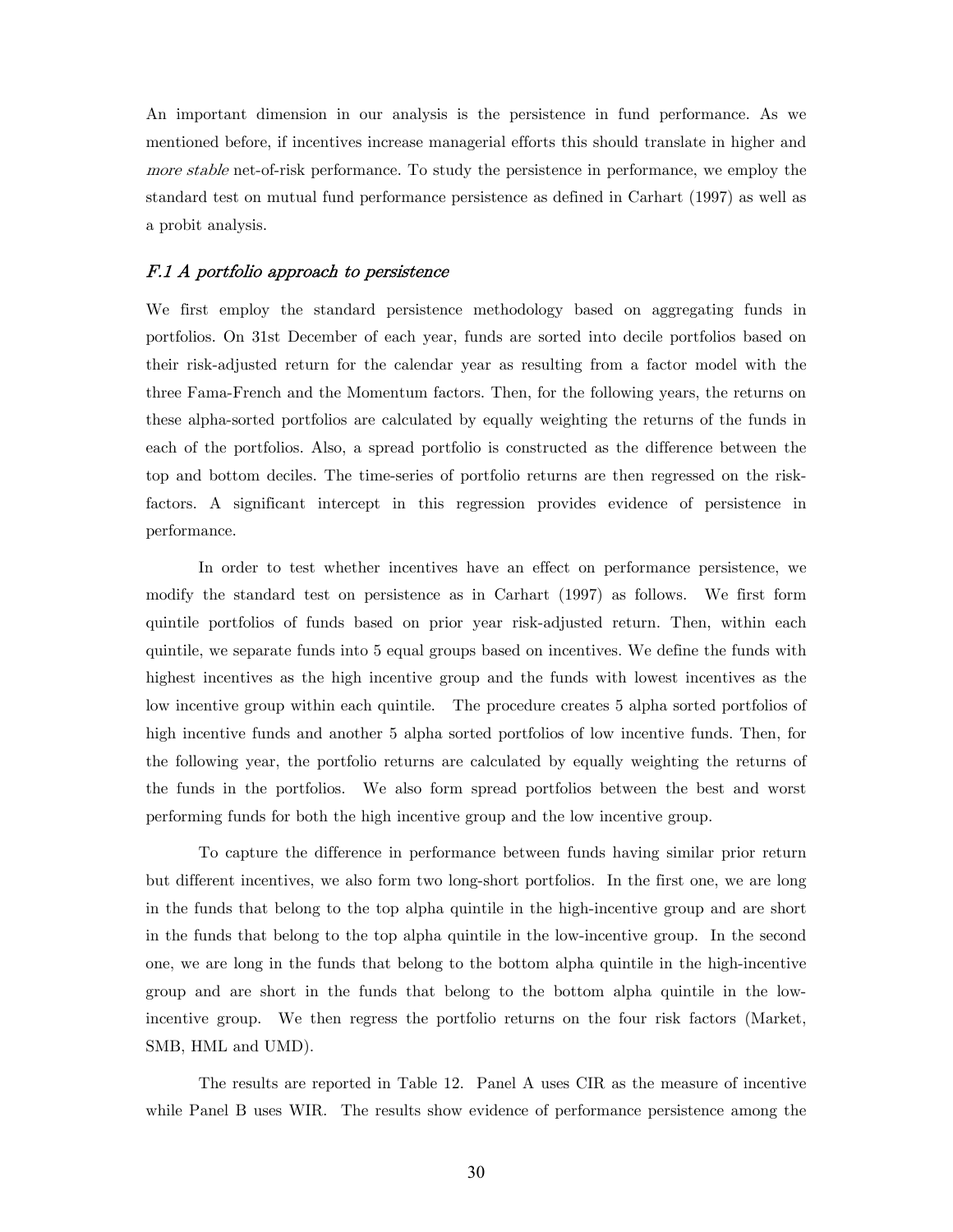funds with high incentive contracts. While the top quintile portfolio has an alpha of 41 basis points per month in Panel A (25 basis points per month in Panel B), the bottom quintile portfolio has a negative alpha of 77 basis points per month in Panel A (negative 64 basis points in Panel B). The spread portfolio between the top quintile and the bottom quintile has an alpha of 118 basis points per month in panel A (90 basis points in panel B). That is, unlike the previous findings in the literature, performance persists not only for the worst performing funds, but also for the best performing ones with high incentives. No analogues persistence is present for funds with low incentive contracts.14

 These results are quite striking. The failure of the previous literature in documenting performance persistence can be addressed by conditioning on the incentives of the funds. Indeed, the alleged lack of persistence may be simply due to the fact that funds with high incentives and low incentives were grouped together. Our study provides one simple conditioning variable, i.e. incentive in the advisory contract, which fund investors can use to predict future out-performing funds.

 Our results are also robust to controlling for the survival probability of the fund. To account for it, we modify the sorting procedure as follows. We first sort the funds each year into 5 groups based their survival probability estimated from our hazard rate model. Then, within each group, the funds are sorted into quintiles based on their prior year risk-adjusted return. In the next step, the top performance quintiles from each of the 5 survival groups are aggregated to form the quintile portfolio of funds with the highest prior year performance. Similar aggregation is done to obtain the other quintiles of funds. The resulting 5 quintiles of funds sorted on prior year performance have similar variations in survival probability across them. Within each quintile, we split the funds into 5 groups based on their incentives. Then, we proceed as before to form the performance sorted portfolios for both the high incentive group and the low incentive group.

 The results are reported in Table 13. They are similar in economic and statistical magnitude to those in Table 12. High incentive funds show significant evidence of performance persistence, while no persistence is observable among low incentive funds. Among the high incentive funds, the top quintile portfolio has an alpha of 37 basis points per month in Panel A (26 basis points per month in Panel B), the bottom quintile portfolio has a negative alpha of 67 basis points per month in Panel A (negative 71 basis points in Panel B). The spread portfolio between the top quintile and the bottom quintile has an alpha of 104 basis points per month in panel A (98 basis points in panel B). Also, investors can earn

-

<sup>&</sup>lt;sup>14</sup> In fact, by being long in prior year best performing funds with high incentives and being short in prior year best performing funds with low incentives, an investor can earn an alpha of 71 basis points per month in Panel A (49 basis points in Panel B).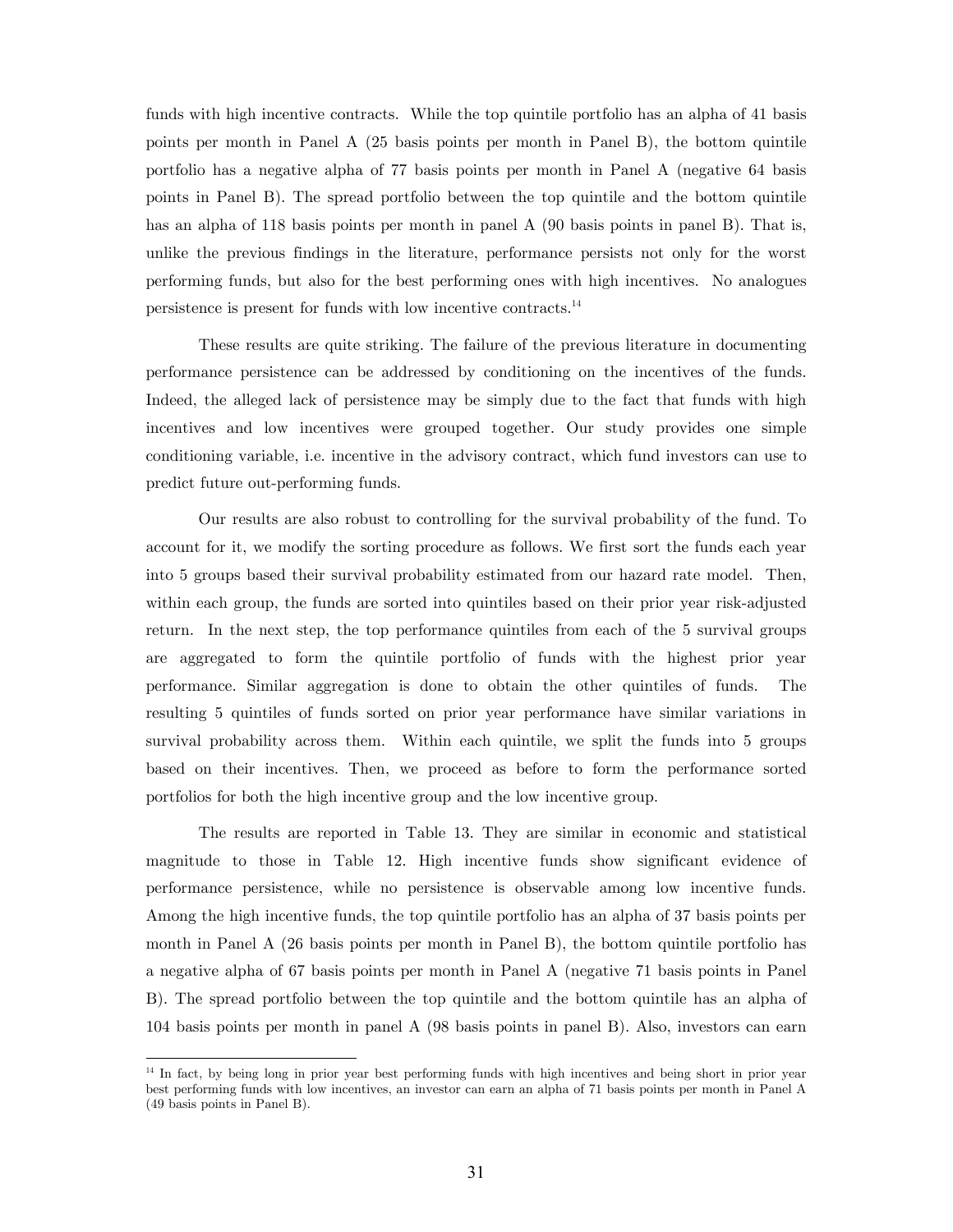a positive alpha of 74 basis points per month in Panel A(57 basis points in Panel B) by being long in the prior year best performers with high incentives and being short in the prior year best performers with low incentives.

 As additional robustness check, we test whether our results are robust to an alternative method of sorting the funds. Instead of sorting the funds on performance first and then on incentives, we do the opposite. We also control for survival probability. Similar to the methodology above, we first sort funds into 5 groups based on survival probabilities. Then, within each group, funds are sorted into 5 groups based on incentives. Next, incentive groups are aggregated from different survival groups as in the previous section. The resulting groups of funds sorted on incentives have similar variation in survival probabilities across them. Then, within each of the highest and the lowest incentive groups, the funds are further sorted into quintile portfolios based on prior year risk-adjusted return.

 The results are reported in Table 14. They are similar in economic and statistical magnitude to those in Tables 12 and 13. Indeed, the portfolio of high incentive high past performance funds has a positive alpha of 39 basis points per month, while the portfolio of high incentive low past performance funds has a negative alpha of 52 basis points per month. No such persistence is obtained for the portfolios of low incentive funds. In fact, the high incentive high past performance portfolio outperforms the low incentive high past performance portfolio by 70 basis points after adjusting for systematic risk.

#### F.2 A multivariate approach to persistence

We now perform a multivariate analysis of performance persistence. We employ a probit model in which the dependent variable takes a value of 1 if the fund has been a winner in the current year as well as the previous year, while it takes the value of 0 otherwise. We define as winners the funds with a risk-adjusted return greater than the median fund for a given year. The independent variables in the probit model include measures of incentives and other control variables as defined in previous sections.

The results are reported in Table 15. The impact of incentive is positive and significant. One percentage increase in incentive leads to an increased probability of winners' persistence of 4.33% (7.74% in Panel B). This result is robust to whether we define incentives in terms of CIR or WIR. Moreover, it is interesting to note that winner funds of larger families are more likely to repeat their performance in the following year. Also, the probability of repeating by a winner fund is positively related to its survival probability. However, it is negatively related to new money inflow, consistent with the prediction of Berk and Green (2004).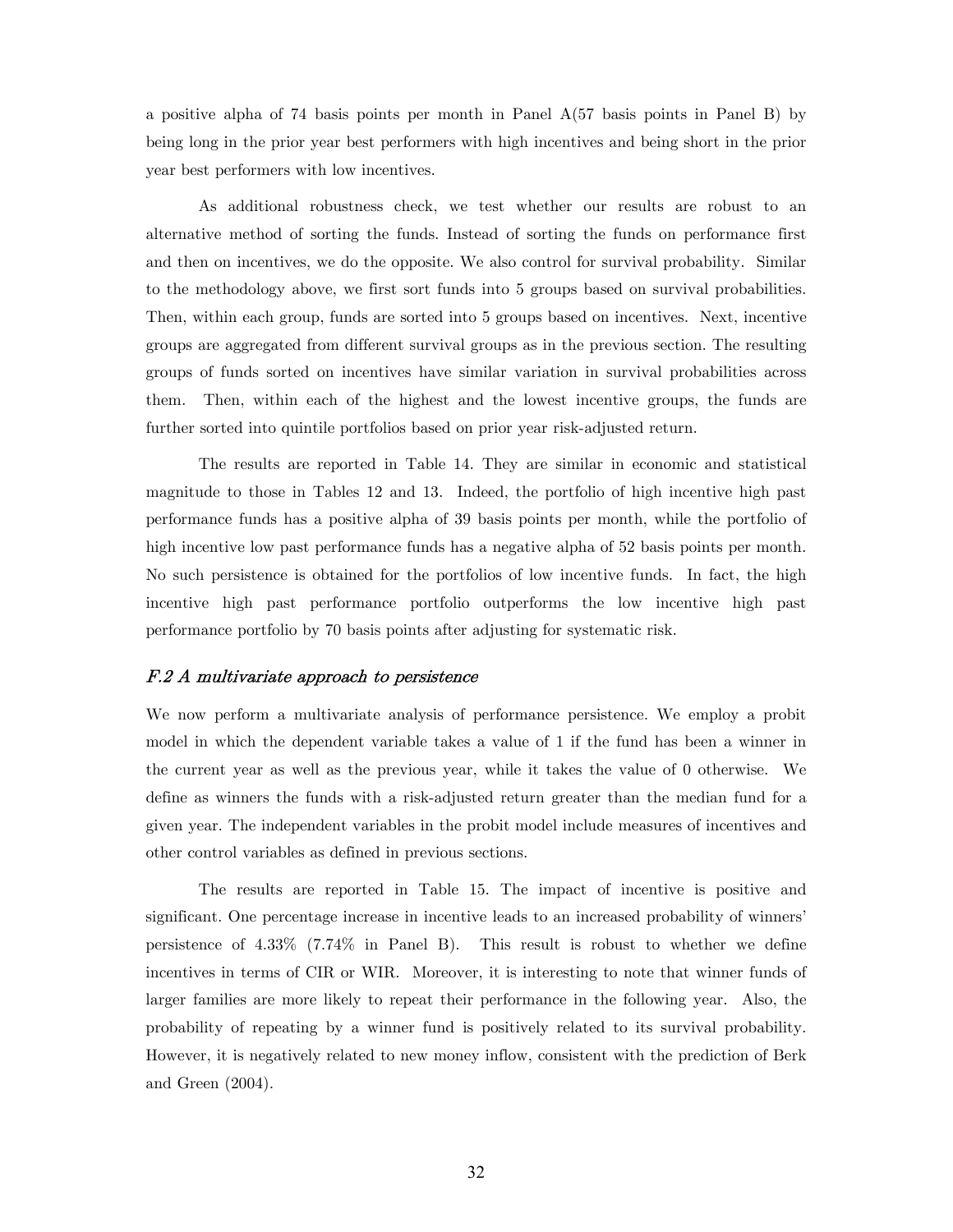#### G. Incentives and managers' unobserved actions

We now examine more in detail the channel through which incentives affect performance. We focus on the fund return that is obtainable by following a buy-and-hold strategy on the fund's disclosed portfolio and the return gap, which is the difference between gross fund return and buy-and-hold fund return. A higher buy-and-hold return signals better portfolio allocation decision by the fund manager, while a higher return gap indicates a higher positive contribution to fund performance by the trading and dynamic rebalancing of the funds' portfolio. It has been shown that "unobserved actions of some funds persistently create value, while the actions of others destroy value" (Kacperczyk et al., 2005). The return gap measure has been created to proxy for the unobserved actions of the managers in the absence of direct information on their short-term trading strategies. Indeed, despite extensive disclosure requirements, it is not possible to observe all the actions of the fund managers. The exact timing of the trades, transaction costs, dynamic trading strategies are all unknown.

Similar to our analysis on risk-adjusted fund returns, we form quintile portfolios sorted on incentives. We calculate the portfolio buy-and-hold return as the equally-weighted buy-and-hold return of the funds in the portfolio. The portfolio return gap is the equallyweighted return gap of the funds in the portfolio. We regress the portfolio buy-and-hold returns and portfolio return gaps on the risk factors.

We report the results for the buy-and-hold returns in Table 16 and those for the return gap in Table 17. In both tables, Panel A uses CIR while Panel B uses WIR as the measure of incentives. The results for the buy-and-hold returns indicate that there is no significant performance differential among the incentive sorted portfolios in terms of buyand-hold return. The spread portfolio in both Panel A and Panel B has alphas that are statistically insignificantly different from zero. However, when we consider the return gap, we see a sizable and statistically significant difference among the incentive sorted portfolios. Both in Panel A and B, the high incentive portfolio have a positive return gap, while the low incentive portfolio has a negative return gap. Before risk adjustment, the high incentive portfolio has a return gap of 6 basis points per month (3 basis point in Panel B), while the low incentive portfolio has a negative return gap of 4 basis points per month (3 basis points in Panel B). The spread portfolio between the high incentive and low incentive funds has a positive and statistically significant alpha that is 13 basis points per month (10 basis points in Panel B).

As additional robustness check, we also perform a multivariate analysis on return gap. We regress the annual risk-adjusted return gap on incentives as well as the set of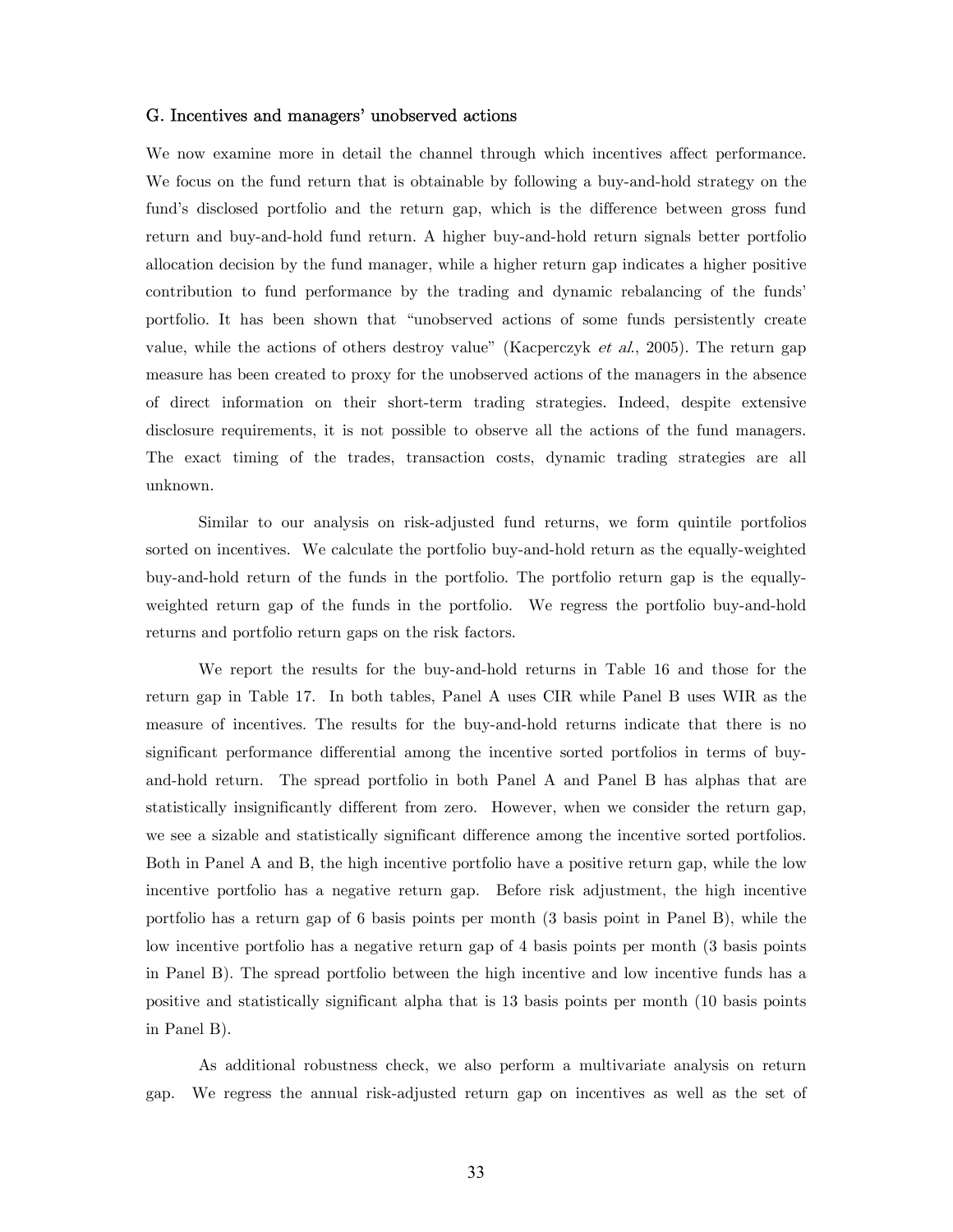control variables as defined in the previous sections. The (unreported) results show that the coefficients on incentive are positive and significant, regardless of the proxy used to define the incentives.

 These findings suggest that managers with higher incentives take actions that are beneficial to the funds' investors. The value created by their dynamic trading strategies more than offset the cost. Also, taken together with the lack of significance for the case of the buy-and-hold strategies, these findings suggest that the main channel through which incentives affect fund performance is through trading strategies and portfolio rebalancing. An investor that simply mimics the observed holdings of the high incentive funds and rebalances every quarter would not be able to generate a significantly positive alpha.

These findings show that contractual incentives play an important role by both increasing risk taking and improving performance. Moreover, the improvement in performance is not only due to the higher riskiness of the fund strategies, but to a genuine improvement in management. This would suggest that advisory contracts contain useful information to select funds. However, the question is how this could be possible in equilibrium. Indeed, if any observable fund specific characteristic were useful to forecast fund performance, rational investors would be massively investing in funds with those characteristics driving the other funds away from the market (Berk and Green, 2004).

One could argue that this does not happen as higher incentives, by increasing risk, also affect the survival probability of the fund. Given that the funds with more incentiveloaded contracts tend to be the riskier, they are also the most likely to disappear. So, attrition would actually eliminate all the very funds for which higher incentives imply higher performance. In other word, incentives, by affecting risk and survival, make it less likely for fund performance to persist. However, our analysis of survival, risk and performance suggest that this is not the case. We therefore leave this is as a puzzle providing additional evidence to the literature that claims that fund performance is predictable (Gruber, 1996).

#### H. Incentives and liquidity hedging

Finally, we consider whether incentives are related to the degree of liquidity of the portfolios of the funds. We regress the portfolio liquidity of the fund in a given year on the incentive structure defined as before and a set of control variables. The measure of liquidity of the portfolio is based on Amihud illiquidity ratio. The portfolio liquidity of the fund is then calculated as negative of the logarithm of value-weighted average of the individual stock's liquidity in the portfolio of the fund. Specifically,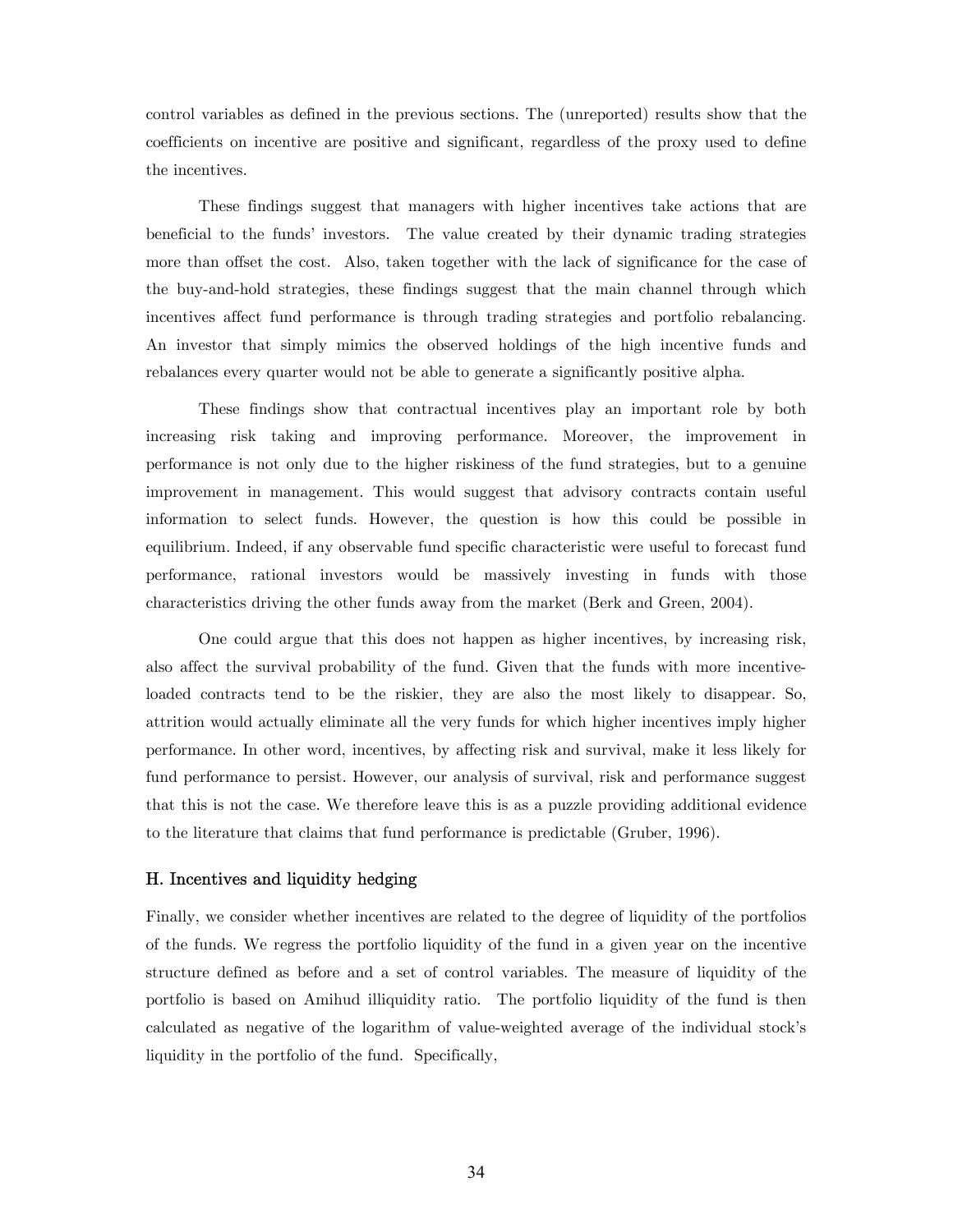$$
Liq_{ft} = -\ln\left(\sum_{i} \theta_{it} I1_{it}\right)
$$

where *ft*  $\frac{d}{dt} = \frac{n_{it}n_{it}}{TNA}$  $heta_{ij} = \frac{n_{ij} P_{ij}}{m_{i} m_{i}}$  is the portfolio weight in stock *i* at time *t* in the portfolio of the fund *f*.

The results are reported in Table 18, Panels A and B. The structure of the table is similar to the multivariate tables before. The results show how that the level of compensation affects the degree of portfolio liquidity. In particular, there is a negative correlation between the incentive and liquidity. The higher the incentive, the lower is the degree of liquidity of the portfolio. One standard deviation increase in the overall level of compensation (EFR) leads to a reduction in portfolio liquidity of 0.46 standard deviation, while a one standard deviation increase in the incentives defined as CIR (WIR) reduces liquidity by 0.23 standard deviation (0.36 standard deviation).

These findings are consistent with the ones on risk taking and suggest that incentives, by increasing risk taking, also reduce the desire of the managers to hold liquid portfolios. Indeed, liquid portfolios provide an insurance against liquidity shocks, but the price of such insurance is lower return.

# Conclusion

We test the corporate theory of managerial herding based on reputation and career concerns (Scharfstein and Stein, 1990) by focusing on the mutual fund industry and studying how contractual incentives affect managerial risk taking and herding. We consider two types of herding: category herding – the choice to operate in a herding conducive category, in which many other funds are already operating; and stock herding — a trading strategy similar to the one of the competitors.

We argue that reputation and career concerns induce managers to herd and that compensation contrasts this tendency. A more incentive-loaded compensation would induce managers to enter categories in which herding is less effective and to adopt trading strategies different from their peers, taking more risk. Family affiliation would reduce the incentive to herd and increase the one to take risk.

We test this on the US mutual funds in the period 1994-2003. We study the contracts remunerating the mutual fund managers and quantify the incentive component of the compensation package. We show that the contractual incentives reduce the managers' inclination to enter herding-conducive categories and to herd in their trading strategies and induce them to take more risk.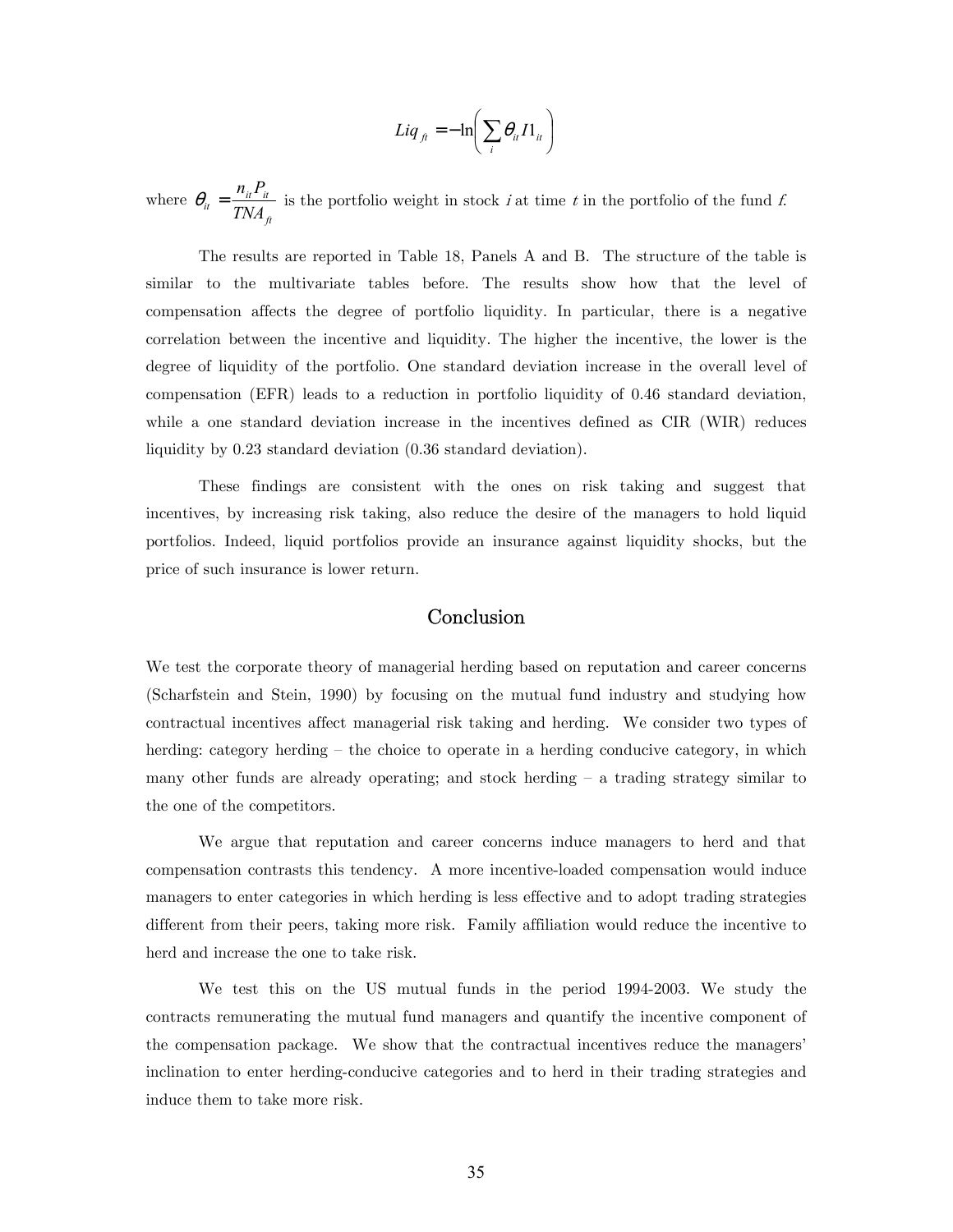. We show that, in line with theory, incentives increase both performance and risk. Incentives directly affect the unobserved actions of the fund managers, defined on the basis of the funds' holdings as the difference between the return of the fund and the return of a buy and hold strategy based on the disclosed equity portfolio of the fund ("return gap"). Higher incentives improve performance by increasing the return gap.

By affecting performance and risk taking, incentives also affect the survival probability of the fund. An increase in the incentives reduces the survival probability of the funds. By properly controlling for the survival issue, we show that that high incentives fund persist in performing well. That is, funds with higher incentives systematically outperform the ones with low incentives.

Our findings extend beyond the mutual fund industry to the general situation of corporate managers operating in the presence of information asymmetry about their ability. In particular, they would describe well industries in which some features of winner-takes-all contest exist, such as the biotech industry or high R&D-intensive industries. Also, they would apply to industries characterized by intense competition, in which the compensation of the manager is related to the performance of the managers of the other firms competing in the same industry and decreases with rival firm performance.

Our findings have important implications in terms of the recent debate on mutual fund fees and managers' compensation in the US. Indeed, if herding exacerbates market fluctuations and generates bubble-type effects, higher compensation, by reducing herding may increase market stability. It would be interesting to quantify the impact on the underlying stock market of the contractual choice on the underlying stock market and its implications in terms of both volatility and crises. Moreover, it would be interesting to see how this affects the family-based structure of the mutual fund industry.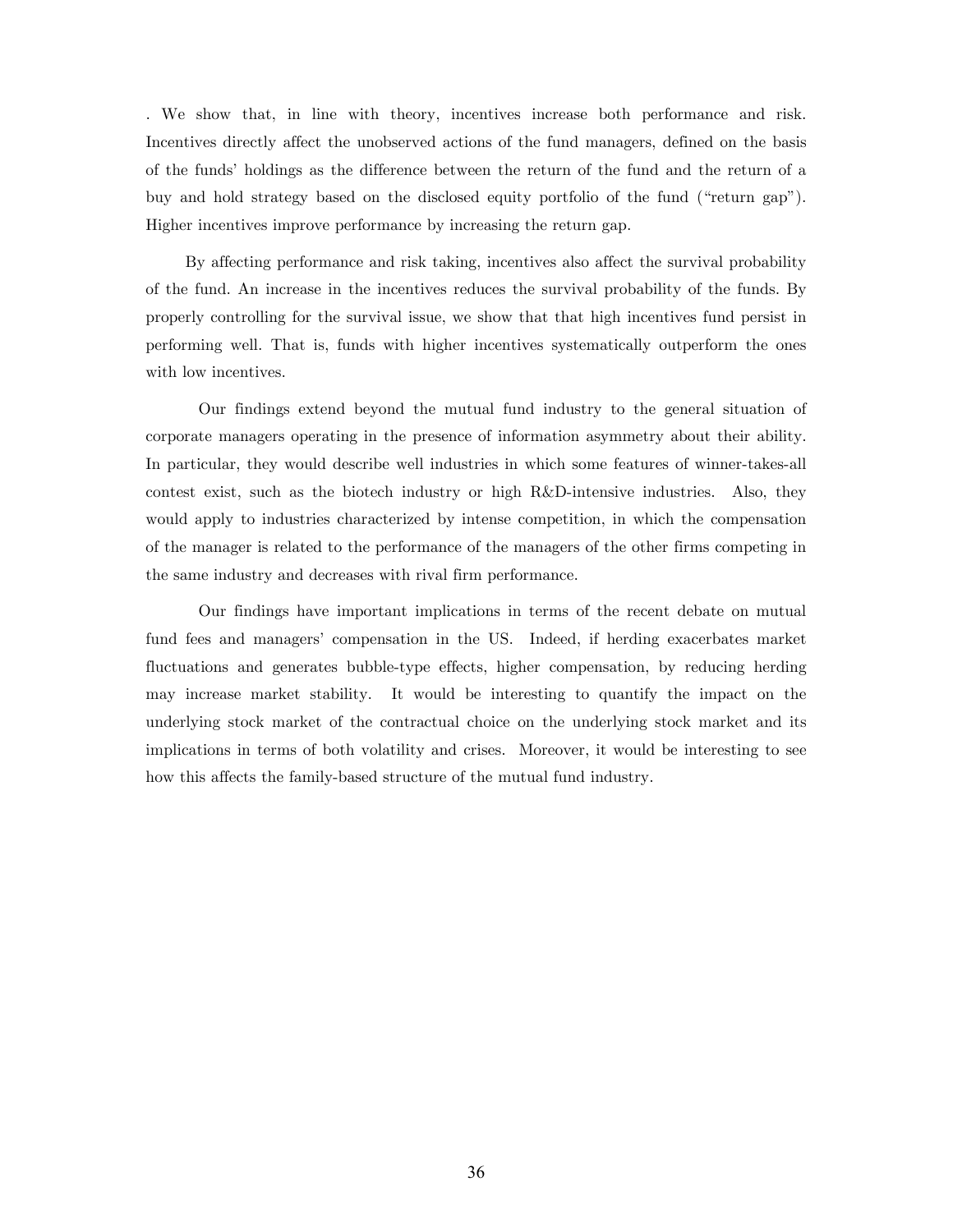# References

Admati, Anat R. and Pfleiderer, Paul. 1997. "Does It All Add Up? Benchmarks and Compensation of Active Portfolio Managers." Journal of Business. Vol. 70, No. 3. 323-350.

Aggarwal, Rajesh K., and Samwick, Andrew A. 1999. "Executive Compensation, Strategic Competition, and Relative Performance Evaluation: Theory and Evidence." Journal of Finance. Vol. 54, No. 6. 1999-2043.

Almazan, Andres, Brown, Keith C., Carlson, Murray and Chapman, David A. 2004. "Why Constrain Your Mutual Fund Manager?" Journal of Financial Economics. Vol. 73. 289-321.

Berk, Jonathan B., and Green, Richard C. 2004. "Mutual Fund Flows and Performance in Rational Markets." Journal of Political Economy. Vol. 112, No. 6. 1269-1295.

Bikhchandani, Sushil, Hirshleifer, David, and Welch, Ivo. 1992. "A Theory of Fads, Fashion, Custom and Cultural Change as Informational Cascades." Journal of Political Economy. Vol. 100. 992-1026.

Bikhchandani, Sushil, and Sharma, Sunil. 2001. "Herd Behavior in Financial Markets." IMF Staff Papers. Vol. 47. No. 3. 279-310.

Brown, Keith C., Harlow, W. V., and Starks, Laura T. 1996. "Of Tournaments and Temptations: An Analysis of Managerial Incentives in the Mutual Fund Industry." Journal of Finance. Vol. 51, No. 1. 85-110.

Carpenter, Jennifer N. 2000. "Does Option Compensation Increase Managerial Risk Appetite?" Journal of Finance. Vol. 55, No. 5. 2311-2331.

Chen, Joseph, Hong, Harrison, Huang, Ming and Kubik, Jeffrey. 2004. "Does Fund Size Erode Mutual Fund Performance? The Role of Liquidity and Organization." American Economic Review. Vol. 94. No. 5. 1276-1302.

Chen, Joseph, Hong, Harrison and Stein, Jeremy C. 2001. "Forecasting Crashes: Trading Volume, Past Returns and Conditional Skewness in Stock Prices." Journal of Financial Economics. Vol. 61. 345-381.

Chevalier, Judith and Ellison, Glenn. 1997. "Risk Taking by Mutual Funds as a Response to Incentives." Journal of Political Economy. Vol. 105, No. 6. 1167-1200.

Coles, Jeffrey L., Suay, Jose and Woodbury, Denise. 2000. "Fund Advisor Compensation in Closed-End Funds." Journal of Finance. Vol. 55, No. 3. 1385-1414.

Coles, Jeffrey L., Daniel, Naveen D., and Naveen, Lalitha. 2004. "Managerial Incentives and Risk-Taking." Working Paper.

Daniel, Kent, Grinblatt, Mark, Titman, Sheridan, and Wermers, Russ. 1997. "Measuring Mutual Fund Performance with Characteristic-Based Benchmarks." Journal of Finance. Vol. 52, No. 3. 1035-1058.

Daniel, Naveen D., and Wermers, Russ. 2000. "Risk-Taking Behavior by Mutual Fund Managers: Do Managers "Walk Away" from the Tournament?" Working Paper.

Deli, Daniel N. 2002. "Mutual Fund Advisory Contracts: An Empirical Investigation." Journal of Finance. Vol. 57, No. 1. 109-133.

Deli, Daniel N., and Varma, Raj. 2002. "Contracting in the Investment Management Industry: Evidence from Mutual Funds." Journal of Financial Economics. Vol. 63. 79-98.

Elton, Edwin J., Gruber, Martin J., and Blake, Christofer R. 2002. "Incentive Fees and Mutual Funds." Working Paper.

Fama, Eugene F., and Macbeth, James D. 1973. "Risk, Return and Equilibrium: Empirical Tests." Journal of Political Economy. Vol. 81, No. 3. 607-636.

Gaspar, Jose-Miguel, Massa, Massimo, and Matos, Pedro. 2004. "Favoritism in Mutual Fund Families? Evidence on Strategic Cross-Fund Subsidization." Journal of Finance, forthcoming.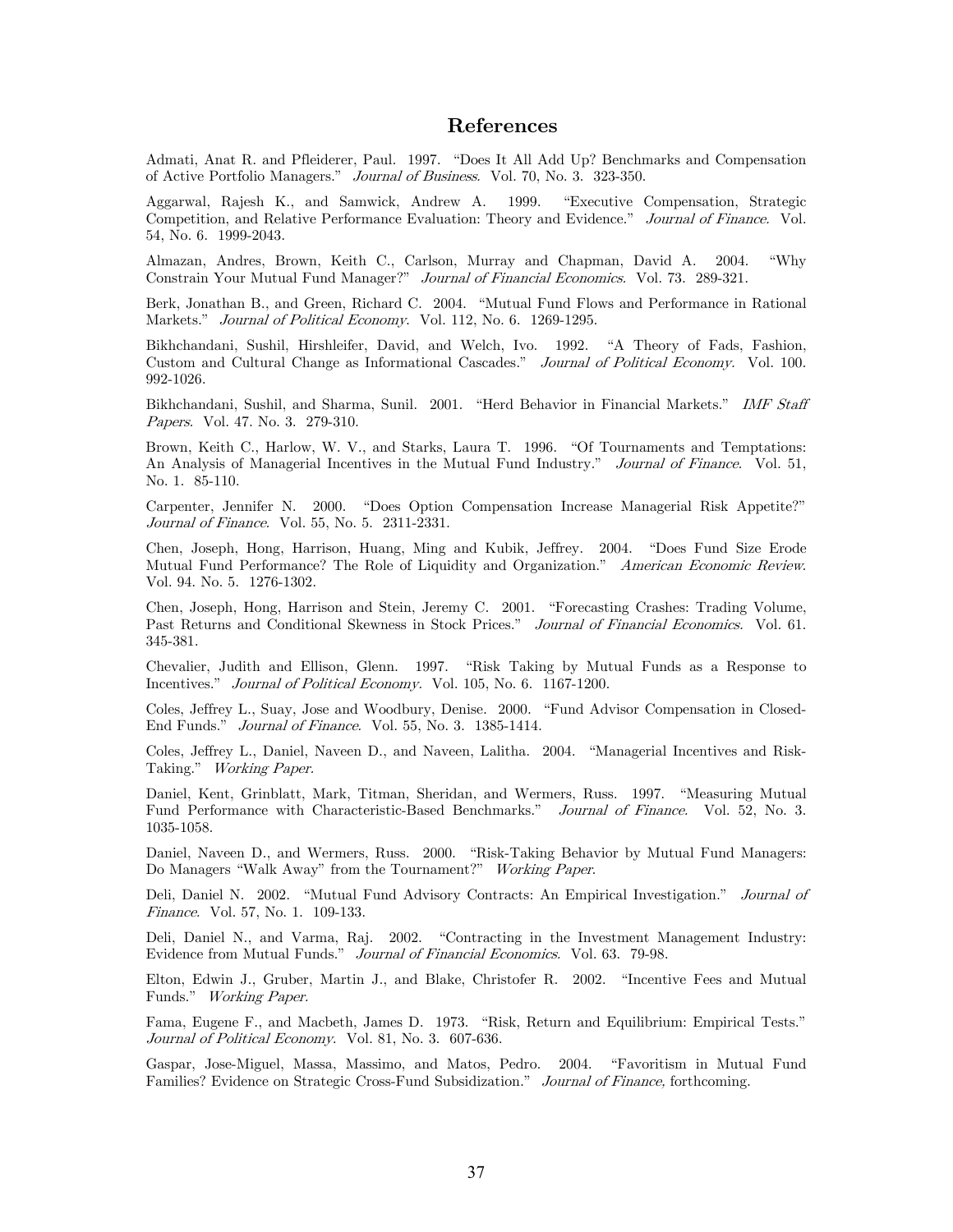Graham, John R. 1999. "Herding Among Investment Newsletters: Theory and Evidence." Journal of Finance. Vol. 54, No. 1. 237-268.

Grinblatt, Mark, Titman, Sheridan, and Wermers, Russ. 1995. "Momentum Investment Strategies, Portfolio Performance, and Herding: A Study of Mutual Fund Behavior." American Economic Review. Vol. 85, No. 5. 1088-1105.

Guedj, Ilan, and Papastaikoudi, Jannette. 2004. "Can Mutual Fund Families Affect the Performance of Their Funds?" Working Paper.

Hendricks, Darryll, Patel, Jayendu, and Zeckhauser, Richard. 1993. "Hot Hands in Mutual Funds: Short-Run Persistence of Relative Performance, 1974-1988." Journal of Finance. Vol. 48, No. 1. 93- 130.

Jensen, Michael C., and Meckling, William H. 1976. "Theory of the Firm: Managerial Behavior, Agency Costs and Ownership Structure." Journal of Financial Economics. Vol. 3. 305-360.

Jensen, Michael C., and Murphy, Kevin J. 1990. "Performance Pay and Top-Management Incentives." Journal of Political Economy. Vol. 98, No. 2. 225-264.

Ju, Nengjiu, Leland, Hayne E., and Senbet, Lemma W. 2002. "Options, Option Repricing and Severance Packages in Managerial Compensation: Their Effects on Corporate Risk." Working Paper.

Kacperczyk, Marcin, Sialm, Clemens, and Zheng, Lu. 2005. "Unobserved Actions of Mutual Funds." Working Paper.

Kempf, Alexander and Ruenzi, Stefan. 2004. "Tournaments in Mutual Fund Families." Working Paper.

Khorana, Ajay, and Servaes, Henri. 1999. "The Determinants of Mutual Fund Starts." Review of Financial Studies. Vol. 12, No. 5. 1043-1074.

Khorana, Ajay, and Servaes, Henri. 2004. "Conflicts of Interest and Competition in the Mutual Fund Industry." Working Paper.

Kuhnen, Camelia M. 2004. "Inefficiencies in Dynamic Contracting in the Mutual Fund Industry." Working Paper.

Lakonishok, Josef, Shleifer, Andrei, and Vishny, Robert W. 1992. "The Impact of Institutional Trading on Stock Prices." Journal of Financial Economics. Vol. 32. 23-43.

Lemmon, Michael L., Schallheim, James S., and Zender, Jaime F. 2000. "Do Incentives Matter? Managerial Contracts for Dual-Purpose Funds." Journal of Political Economy. Vol. 108, No. 2. 273-299.

Lehman, Bruce N., and Modest, David M. 1987. "Mutual Fund Performance Evaluation: A Comparison of Benchmarks and Benchmark Comparisons." Journal of Finance. Vol. 42, No. 2. 233- 265.

Mamaysky, Harry, and Spiegel, Matthew. 2001. "A Theory of Mutual Funds: Optimal Fund Objectives and Industry Organization." Working Paper.

Massa, Massimo. 2003. "How Do Family Strategies Affect Fund Performance? When Performance-Maximization is not the Only Game in Town." Journal of Financial Economics. Vol. 67, No. 2. 249-304.

Maug, Ernst, and Naik, Narayan. 1995. "Herding and Delegated Portfolio Management: The Impact of Relative Performance Evaluation on Asset Allocation." Working Paper.

Nanda, Vikram, Wang, Jay Z., and Zheng, Lu. 2004. "Family Values and the Star Phenomenon: Strategies of Mutual Fund Families." Review of Financial Studies. Vol. 17, No. 3. 667-698.

Petersen, Mitchell A. 2005. "Estimating Standard Errors in Finance Panel Data Sets: Comparing Approaches." Working Paper.

Ross, Stephen A. 2004. "Compensation, Incentives, and the Duality of Risk Aversion and Riskiness." Journal of Finance. Vol. 59, No. 1. 207-225.

Scharfstein, David S., and Stein, Jeremy C. 1990. "Herd Behavior and Investment." American Economic Review. Vol. 80, No. 3. 465-479.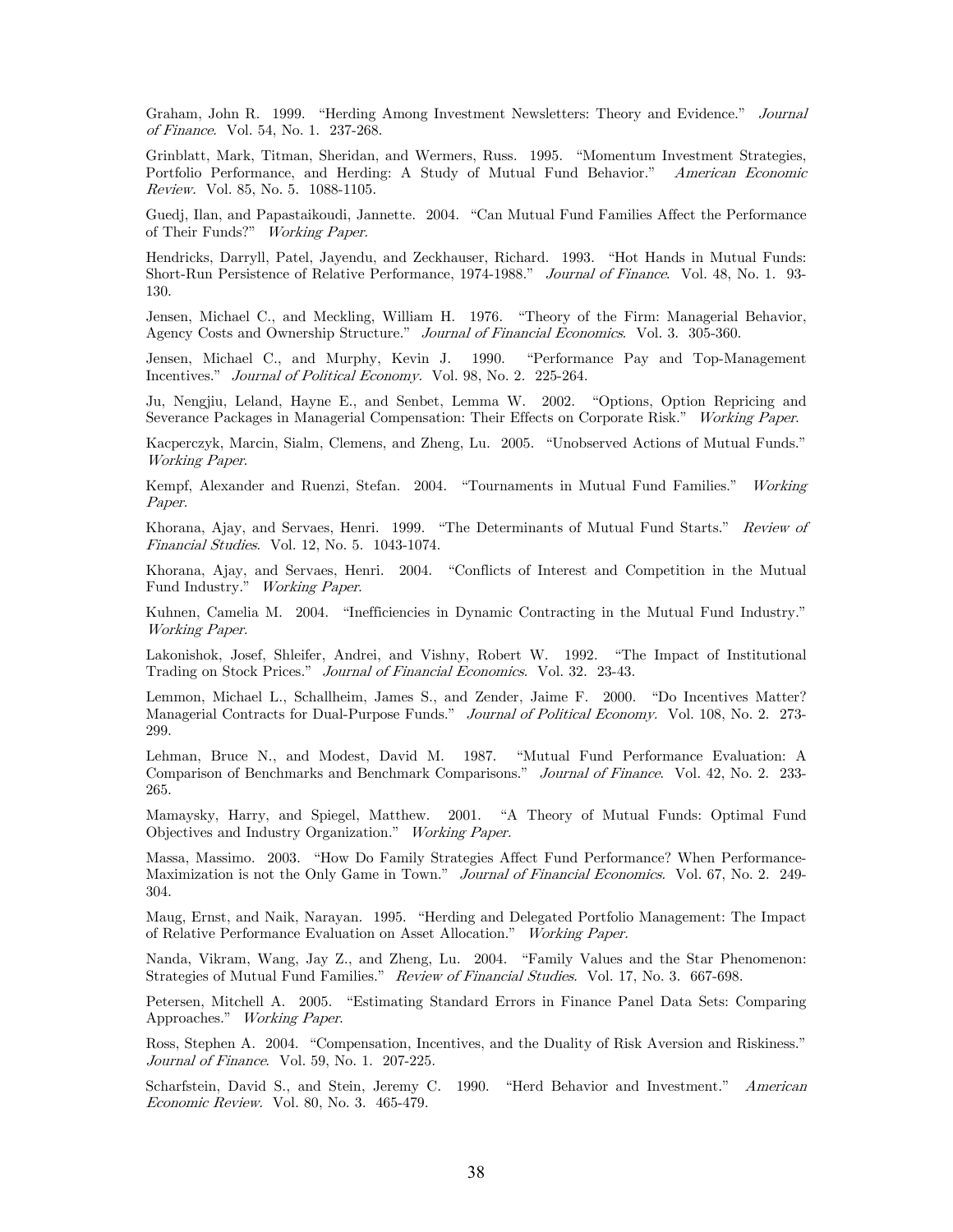Sirri, Erik R., and Tufano, Peter. 1998. "Costly Search and Mutual Fund Flows." Journal of Finance. Vol. 53, No. 5. 1589-1622.

Wang, Ashley. 2003. "Institutional Equity Flows, Liquidity Risk and Asset Pricing." Working Paper.

Warner, Jerold B., and Wu, Joanna Shuang. 2004. "Changes in Mutual Fund Advisory Contracts." Working Paper.

Welch, Ivo. 2000. "Herding Among Security Analysts." Journal of Financial Economics. Vol. 58. 369-396.

Wermers, Russ. 1999. "Mutual Fund Herding and the Impact on Stock Prices." Journal of Finance. Vol. 54, No. 2. 581-622.

Wermers, Russ. 2000. "Mutual Fund Performance: An Empirical Decomposition into Stock-Picking Talent, Style, Transaction Costs, and Expenses." Journal of Finance. Vol. 55, No. 4. 1655-1695.

Zitzewitz, Eric. 2004. "How Widespread is Late Trading in Mutual Funds?" Working Paper.

Zwiebel, Jeffrey. 1995. "Corporate Conservatism and Relative Compensation." Journal of Political Economy. Vol. 103, No. 1. 1-25.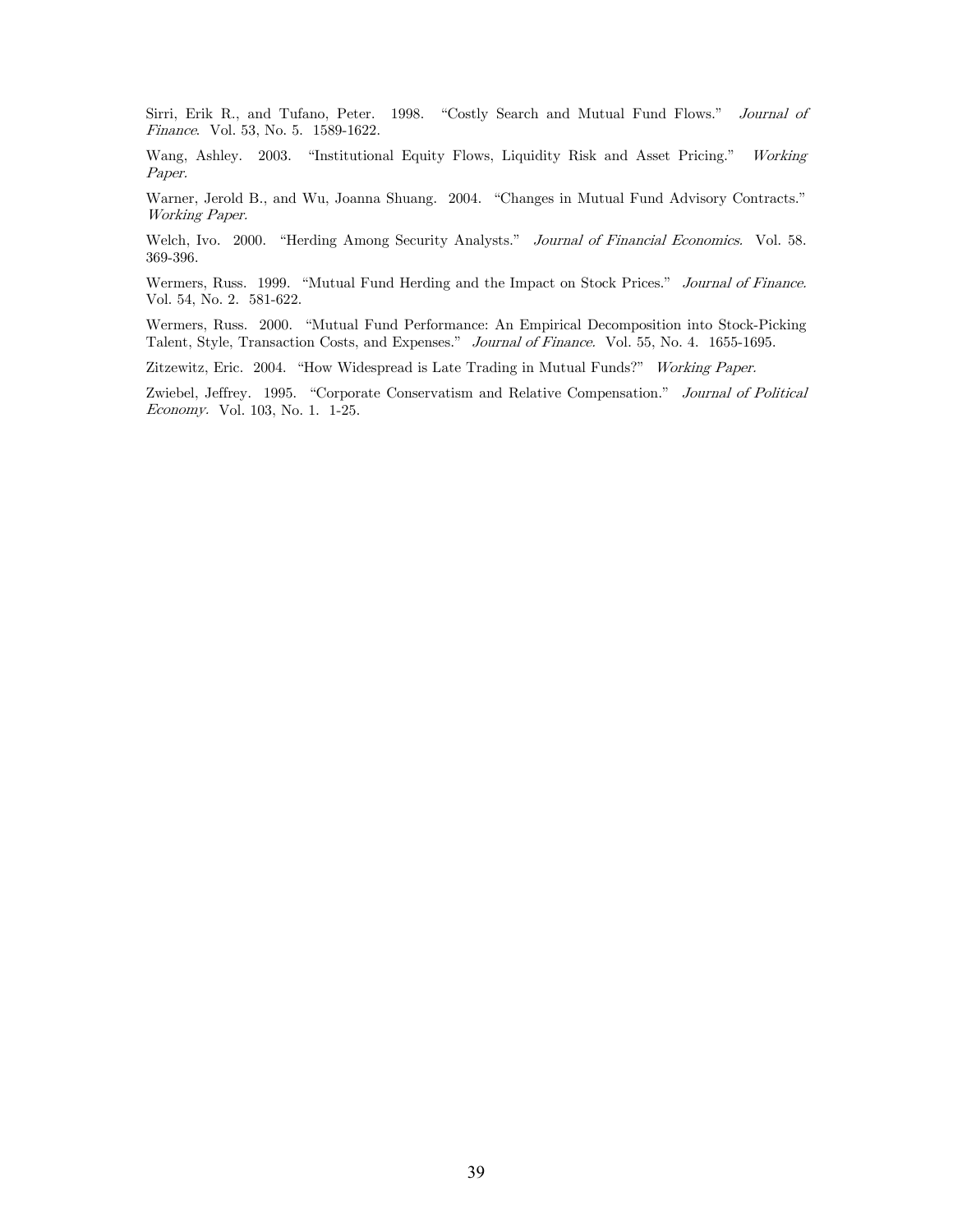## Appendix A: The Merge of the CRSP Mutual Fund and Spectrum Datasets

Our merging procedure follows that of Wermers (2000). First, we perform a merge based on the ticker. The ticker is the five-digit code that is used to represent a stock or a mutual fund. The ticker in CRSP comes from the annual summary data file. The column called ticker has the NASDAQ ticker symbol as a five-character field. In Spectrum, the ticker comes from file 8, the Fund Ticker Information file. The fund ticker symbol here is also a five-character symbol.

An important shortcoming in using tickers, though, is that they are available for the years 1999, 2000 and 2001. We then have to extrapolate the 1999 tickers to prior years, whenever possible. Nonetheless, it should be noted that some funds' tickers were changed during the course of time. Some funds had died and their tickers had been reused. Thus, the reliability of the ticker merge weakens as we move back in time before 1999.

We therefore consider a second criterion: fund name. Unfortunately, the CRSP database uses a 50-character text field for the name, while Spectrum uses a 25-character field for the name of the fund. Thus, the names are abbreviated differently in both databases. We use a "name recognition" code written in Delphi to match the names. This code is based on the idea of matching two strings. The names of the two databases are arranged beside each other, and each name is compared with every name in the other database. Certain assumptions are made about the way fund names are abbreviated in Spectrum. For example, for each name, the word fund is dropped in Spectrum and company is abbreviated to Co. A match of 90% or more is considered to be a good match and is accepted. This match has a lower priority than the ticker merge. This means that if there is a conflict in the merge between the name merge and the ticker merge, the conflict is resolved by considering the ticker merge as valid.

Finally, for all the other cases, as well as the ones that seemed to be dubious, we perform an "eye match" i.e., funds are manually compared. A SAS program then combines the name match and the eye match to produce a final match.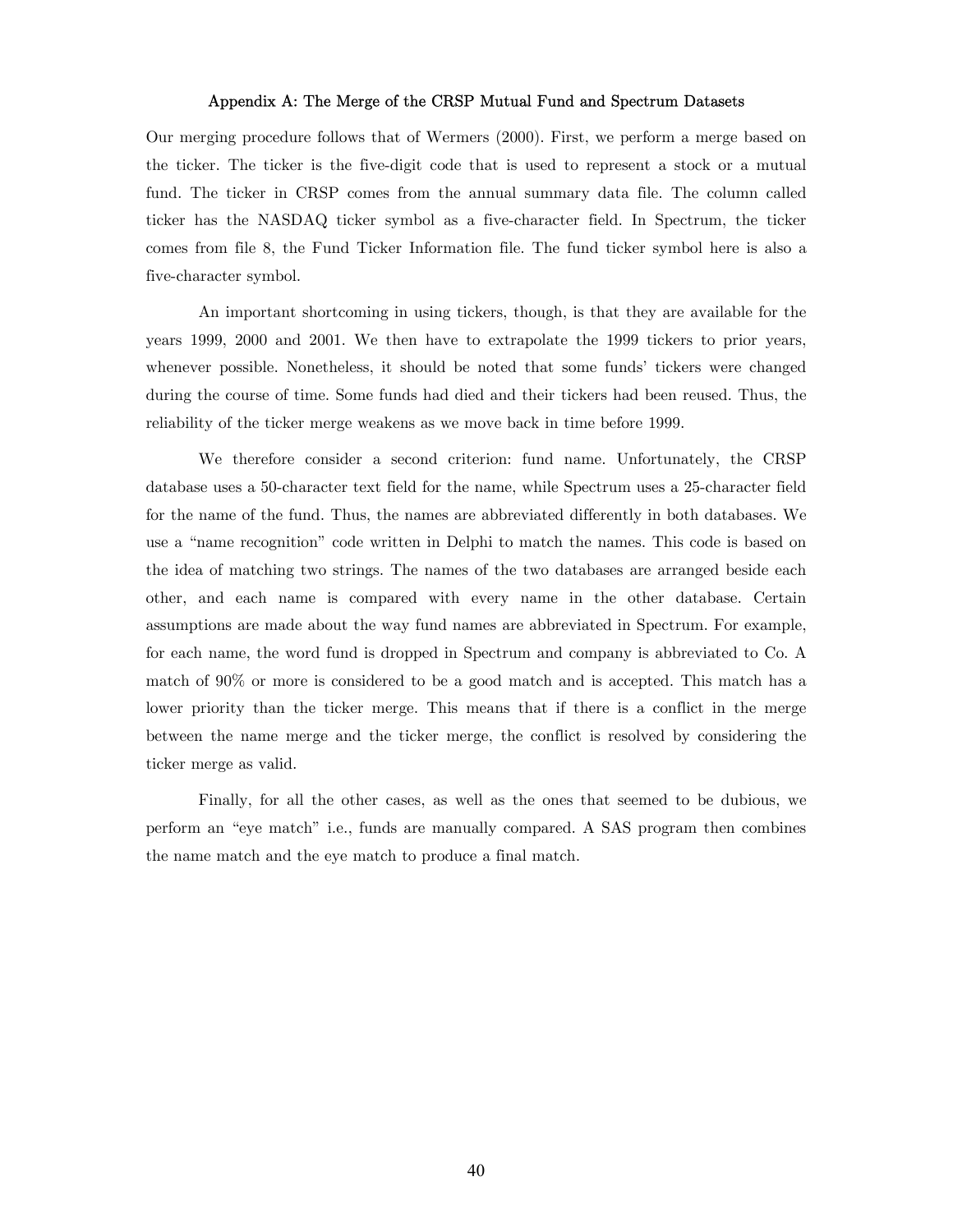# Appendix B : Variable Definitions

|    | Variable                     | Database                       | Data Items Used            | Explanation                                                                                                                                                                                                                                                  |
|----|------------------------------|--------------------------------|----------------------------|--------------------------------------------------------------------------------------------------------------------------------------------------------------------------------------------------------------------------------------------------------------|
|    |                              |                                |                            |                                                                                                                                                                                                                                                              |
|    | Contract Variables :         |                                |                            |                                                                                                                                                                                                                                                              |
|    | Coles' Incentive Rate        | $NSAR - B$                     | 048A - 048K, 075A,<br>075B | Difference between the last and the first fee rates divided by the<br>effective fee rate. It is zero for funds with linear contracts and<br>negative for funds with concave contracts, with concavity being<br>decreasing with increase in this variable.    |
| 2  | Weighted Incentive Rate      | $NSAR - B$                     | $048A - 048K$              | Weighted average of the fee rates divided by the first applicable<br>fee rate. It is equal to one for funds with linear contract and<br>smaller than one for funds with concave contract, with concavity<br>being decreasing with increase in this variable. |
| 3  | Effective Fee Rate           | $NSAR - B$                     | 048A - 048K, 075A,<br>075B | Effective marginal compensation rate based on the current<br>reported total net assets of the fund.                                                                                                                                                          |
|    | Category Variables:          |                                |                            |                                                                                                                                                                                                                                                              |
| 4  | Number of Funds              | CRSP Mutual Funds              | ICDI, ICDI OBJ             | Total number of funds in a category after removing different<br>classes of the same fund, excluding the fund in focus.                                                                                                                                       |
| 5  | Category Inflow              | NSAR - B, CRSP<br>Mutual Funds | 028G01, TNA,<br>ICDI OBJ   | Total NAV of new shares sold summed across the funds in a<br>category, as a fraction of the sum of TNAs of those funds.                                                                                                                                      |
|    | Instruments:                 |                                |                            |                                                                                                                                                                                                                                                              |
| 6  | Average Account Size         | $NSAR - B$                     | 075A, 075B, 074X           | Total net assets divided by the number of shareholder accounts<br>as reported by the mutual fund.                                                                                                                                                            |
| 7  | Expense Ratio                | CRSP Mutual Funds              | <b>EXPENSES</b>            | Average of the expense ratios for different classes of the fund.                                                                                                                                                                                             |
|    | <i>Exogenous Variables :</i> |                                |                            |                                                                                                                                                                                                                                                              |
| 8  | Number of Funds in Family    | CRSP Mutual Funds              | $MGMT_NO$                  | Total number of funds in the family calculated from CRSP<br>database.                                                                                                                                                                                        |
| 9  | Family TNA                   | CRSP Mutual Funds              | MGMT NO, TNA               | Total TNA of the family calculated from CRSP database.                                                                                                                                                                                                       |
| 10 | Fund TNA                     | CRSP Mutual Funds              | $\rm{TNA}$                 | Total net assets.                                                                                                                                                                                                                                            |
| 11 | Age                          | CRSP Mutual Funds              | YEAR, F_DATE               | Time in years since the mutual fund began trading. If different<br>classes have different age, the highest value is taken.                                                                                                                                   |
| 12 | New Money Inflow             | $NSAR - B$                     | 028G01, 075A, 075B         | Total NAV of new shares sold as a fraction of total net assets.                                                                                                                                                                                              |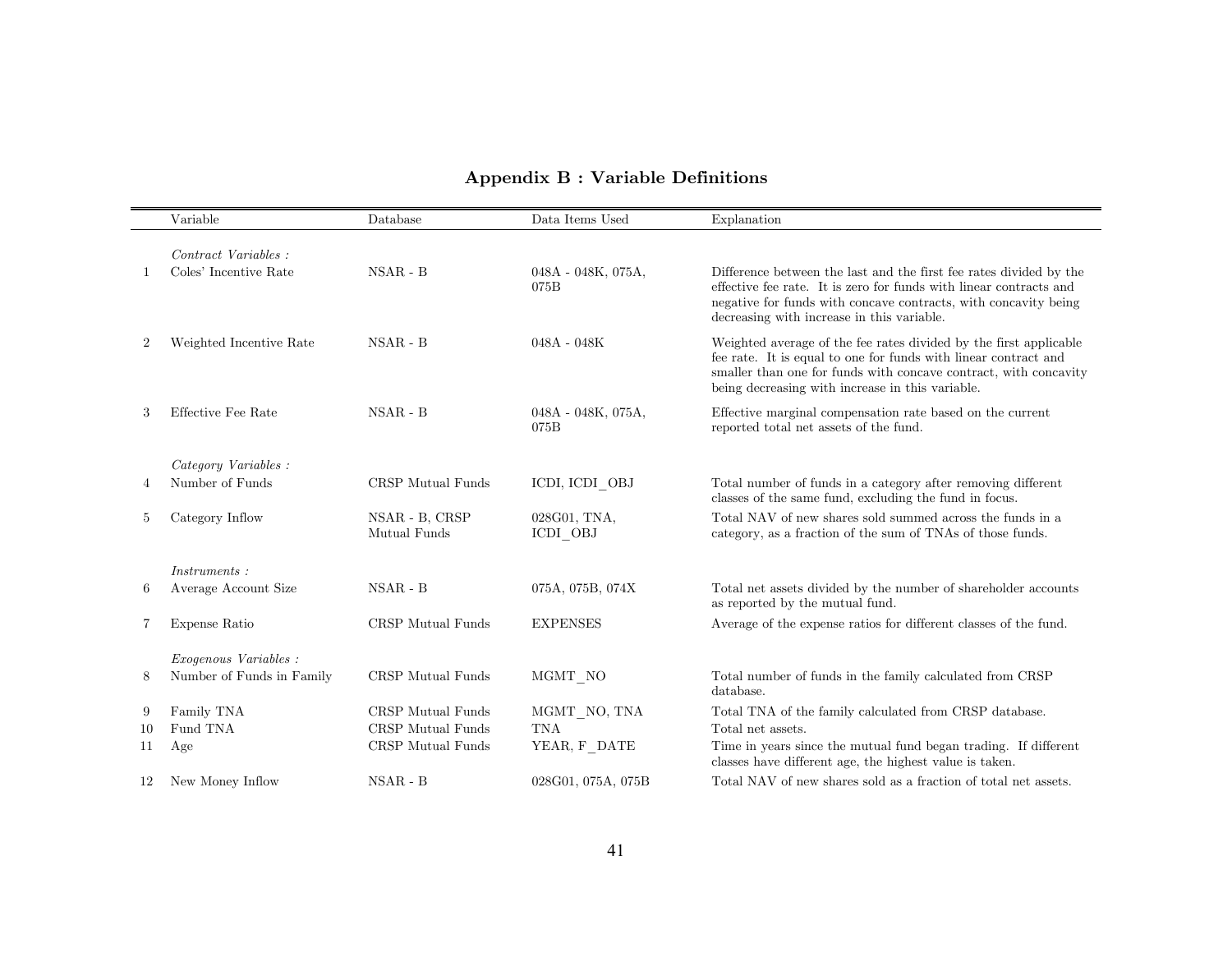| 13  | Turnover                    | $NSAR - B$        | 071A, 071B, 075A, 075B | Maximum of total purchases and total sales, standardized by the<br>net assets of the fund                    |
|-----|-----------------------------|-------------------|------------------------|--------------------------------------------------------------------------------------------------------------|
| 14  | Fund Return                 | CRSP Mutual Funds | <b>RET</b>             | Gross return of the fund in the twelve months prior to the<br>reported date of NSAR filing.                  |
| 15  | Fund Return Volatility      | CRSP Mutual Funds | <b>RET</b>             | Standard-deviation of returns of the fund in the twelve months<br>prior to the reported date of NSAR filing. |
| -16 | $12b-1$ Expense             | $NSAR - B$        | 043                    | Total expense of the mutual fund in pursuant of 12b-1 plan                                                   |
| 17  | Minimum Required Investment | NSAR - B          | 061                    | Lowest minimum initial investment required to become a<br>shareholder of the mutual fund.                    |
| 18  | Performance Based Fee       | $NSAR - B$        | 051                    | A dummy variable that indicates if the mutual fund has a own-<br>performance based fee in the contract.      |
| -19 | Fee on Rival Performance    | $NSAR - B$        | 052                    | A dummy variable that indicates if the mutual fund has a rival-<br>performance based fee in the contract.    |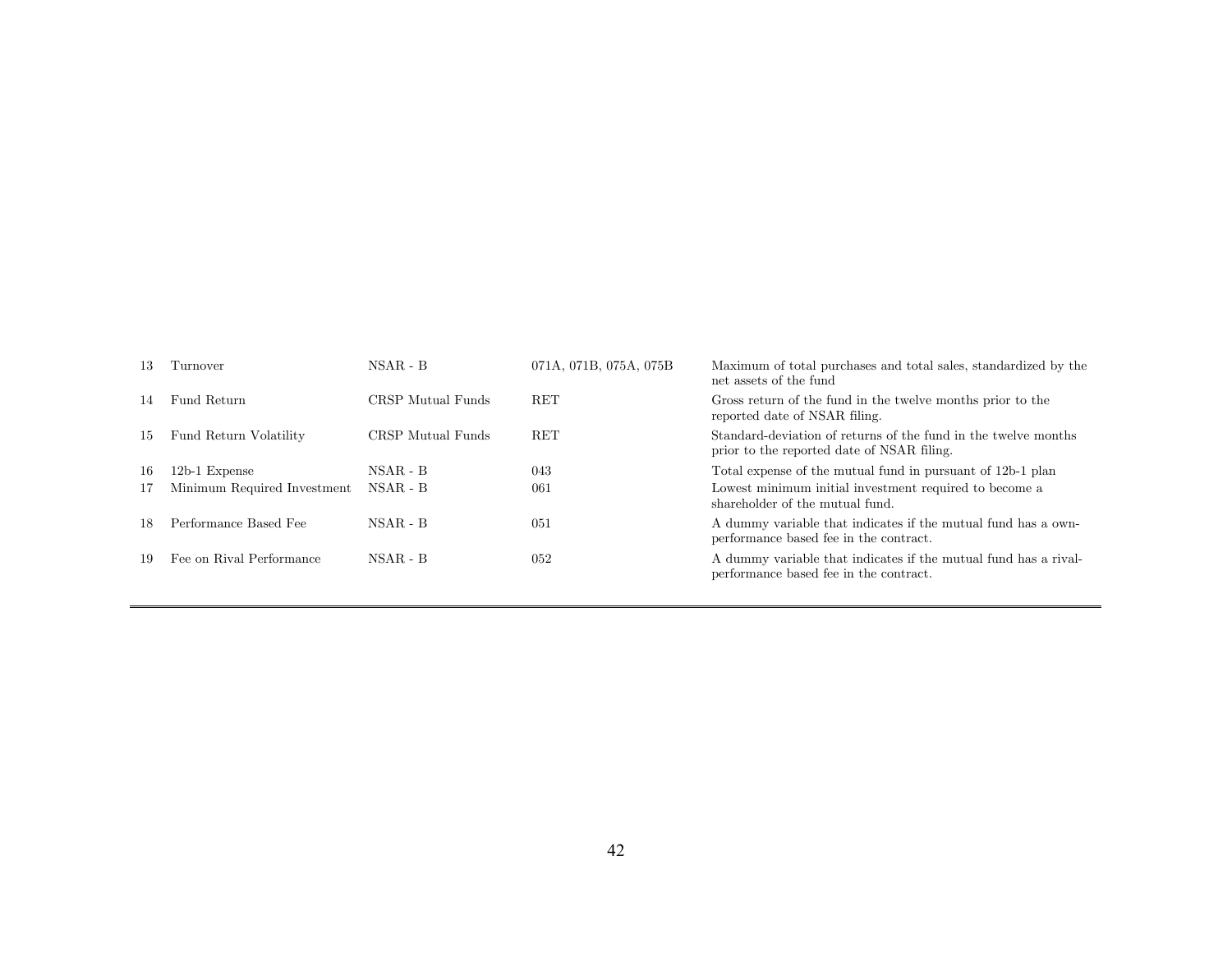| Rank             | ICDI_OBJ                 | Mean Number of | Median Number of | Mean Effective Fee |
|------------------|--------------------------|----------------|------------------|--------------------|
|                  | Category                 | Funds          | Funds            | Rate (Percentage)  |
|                  |                          |                |                  |                    |
| $\mathbf{1}$     | ${\rm SP}$               | $\sqrt{3}$     | $\sqrt{3}$       | 0.5000             |
| $\,2$            | PM                       | $32\,$         | $34\,$           | 0.7061             |
| 3                | $\ensuremath{\text{MY}}$ | $34\,$         | $34\,$           | 0.3735             |
| 4                | UT                       | 49             | 50               | 0.4358             |
| $\bf 5$          | IN                       | 113            | 112              | 0.5700             |
| $\,6$            | $\mbox{GM}$              | 120            | 115              | 0.3865             |
| 7                | ${\rm BY}$               | 143            | 150              | 0.4567             |
| $8\,$            | $\rm GB$                 | 172            | 176              | 0.5347             |
| $\boldsymbol{9}$ | $\operatorname{GE}$      | 190            | $202\,$          | 0.7598             |
| $10\,$           | $\operatorname{TR}$      | 193            | 199              | 0.5474             |
| 11               | BL                       | 244            | $259\,$          | 0.4963             |
| 12               | $\rm{SF}$                | 282            | $252\,$          | 0.7715             |
| $13\,$           | $\mathbf{G}\mathbf{S}$   | 300            | 313              | 0.4495             |
| 14               | MQ                       | 314            | 311              | 0.4119             |
| $15\,$           | $\rm MG$                 | $319\,$        | 324              | 0.3386             |
| $16\,$           | MF                       | 363            | 370              | 0.3917             |
| 17               | $\rm{MT}$                | 373            | 383              | 0.3444             |
| $18\,$           | GI                       | 521            | $556\,$          | 0.5056             |
| $19\,$           | <b>BQ</b>                | $534\,$        | 551              | 0.4312             |
| $20\,$           | IE                       | 592            | 648              | 0.7591             |
| 21               | $\rm{AG}$                | 663            | 723              | 0.7451             |
| $22\,$           | $\rm{MS}$                | 747            | 733              | 0.4398             |
| $23\,$           | $_{\rm LG}$              | 908            | 991              | 0.6200             |
|                  |                          |                |                  |                    |

# Appendix C

Ranking of categories based on average of number of funds in the category in increasing order :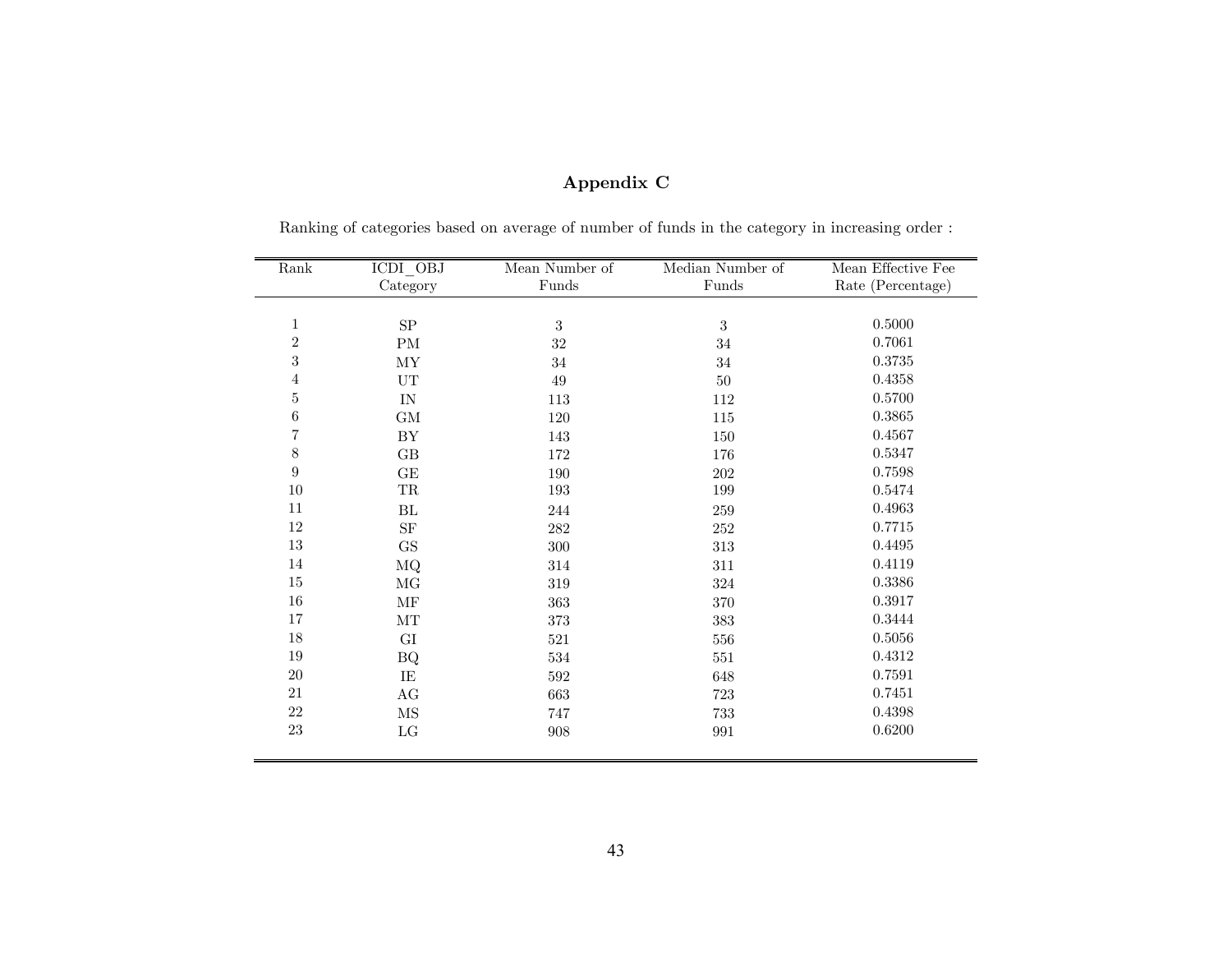## Table 1. Summary Statistics.

This table presents the summary statistics of the variables used in the subsequent analyses. Panel A presents the summary statistics of the independent variables, while Panel B presents the summary statistics of the return and volatility of the median equity fund (belonging to one of the following 5 ICDI categories: LG, AG, GI, BL and IE) in each calendar year over the sample period. The number of observations for each variable is given under the condition that the data on all the main variables should be non-missing. The descriptive statistics of Category Inflow is based on 223 unique observations. The definitions for each variable are provided in the appendix B.

|                                                | I allei A. Illuependent variables |           |                |           |
|------------------------------------------------|-----------------------------------|-----------|----------------|-----------|
| Variable                                       | N                                 | Mean      | Median         | Std. Dev. |
|                                                |                                   |           |                |           |
| Coles' Incentive Rate                          | 11410                             | $-0.1121$ | $\overline{0}$ | 0.1925    |
| Weighted Incentive Rate                        | 11596                             | 0.9573    | 1              | 0.0893    |
| Effective Fee Rate (in percentage)             | 11596                             | 0.6451    | 0.6000         | 0.2625    |
| Average Account Size (in thousands of dollars) | 11596                             | 0.9512    | 0.0365         | 3.8029    |
| Expense Ratio (in percentage)                  | 11596                             | 1.2522    | 1.2000         | 0.6180    |
| Family TNA (in billions of dollars)            | 11596                             | 53.0086   | 15.4851        | 96.8886   |
| $\ln$ (Family TNA)                             | 11596                             | 23.1529   | 23.4631        | 2.2350    |
| Number of Funds in Family                      | 11596                             | 64.5490   | 43.0000        | 65.9492   |
| In (Number of Funds in Family)                 | 11596                             | 3.5404    | 3.7612         | 1.2832    |
| Fund TNA (in millions of dollars)              | 11596                             | 736.4280  | 149.1040       | 2413.1350 |
| $ln$ (Fund TNA)                                | 11596                             | 18.7966   | 18.8202        | 1.8554    |
| Age                                            | 11596                             | 6.5443    | 5.0000         | 6.3559    |
| New Money Inflow                               | 11596                             | 1.3192    | 0.2167         | 21.6890   |
| Category Inflow                                | 11596                             | 0.2338    | 0.0748         | 0.3825    |
| ln (Category Inflow)                           | 11596                             | $-2.2606$ | $-2.5884$      | 1.1558    |
| Turnover                                       | 11596                             | 1.0557    | 0.7620         | 1.1887    |
| 12b-1 Expense                                  | 11596                             | 0.0071    | 0.0008         | 0.1109    |
| Minimum Required Investment (in thousands of   |                                   |           |                |           |
| dollars)                                       | 11596                             | 51.2540   | 1.0000         | 407.4411  |
| Performance Based Fee                          | 11596                             | 0.0038    |                |           |
| Fee on Rival Performance                       | 11596                             | 0.0085    |                |           |
|                                                |                                   |           |                |           |

Panel A: Independent Variables

Panel B: Return and Volatility of the Median Equity Fund over the Sample Period

| Year | Median Fund<br>Return | Median Fund<br>Return<br>Volatility | Median Fund<br>Return Gap | Median Fund<br>Volatility of Return<br>Gap |
|------|-----------------------|-------------------------------------|---------------------------|--------------------------------------------|
|      |                       |                                     |                           |                                            |
| 1994 | $-0.0144$             | 0.0323                              | 0.0161                    | 0.0115                                     |
| 1995 | 0.2969                | 0.0250                              | 0.0162                    | 0.0120                                     |
| 1996 | 0.1898                | 0.0328                              | 0.0163                    | 0.0134                                     |
| 1997 | 0.2328                | 0.0468                              | 0.0209                    | 0.0132                                     |
| 1998 | 0.1277                | 0.0695                              | 0.0000                    | 0.0186                                     |
| 1999 | 0.2600                | 0.0482                              | $-0.0281$                 | 0.0259                                     |
| 2000 | $-0.0743$             | 0.0583                              | $-0.0952$                 | 0.0308                                     |
| 2001 | $-0.1284$             | 0.0614                              | $-0.0015$                 | 0.0155                                     |
| 2002 | $-0.2134$             | 0.0577                              | 0.0126                    | 0.0124                                     |
| 2003 | 0.3211                | 0.0384                              | 0.0396                    | 0.0069                                     |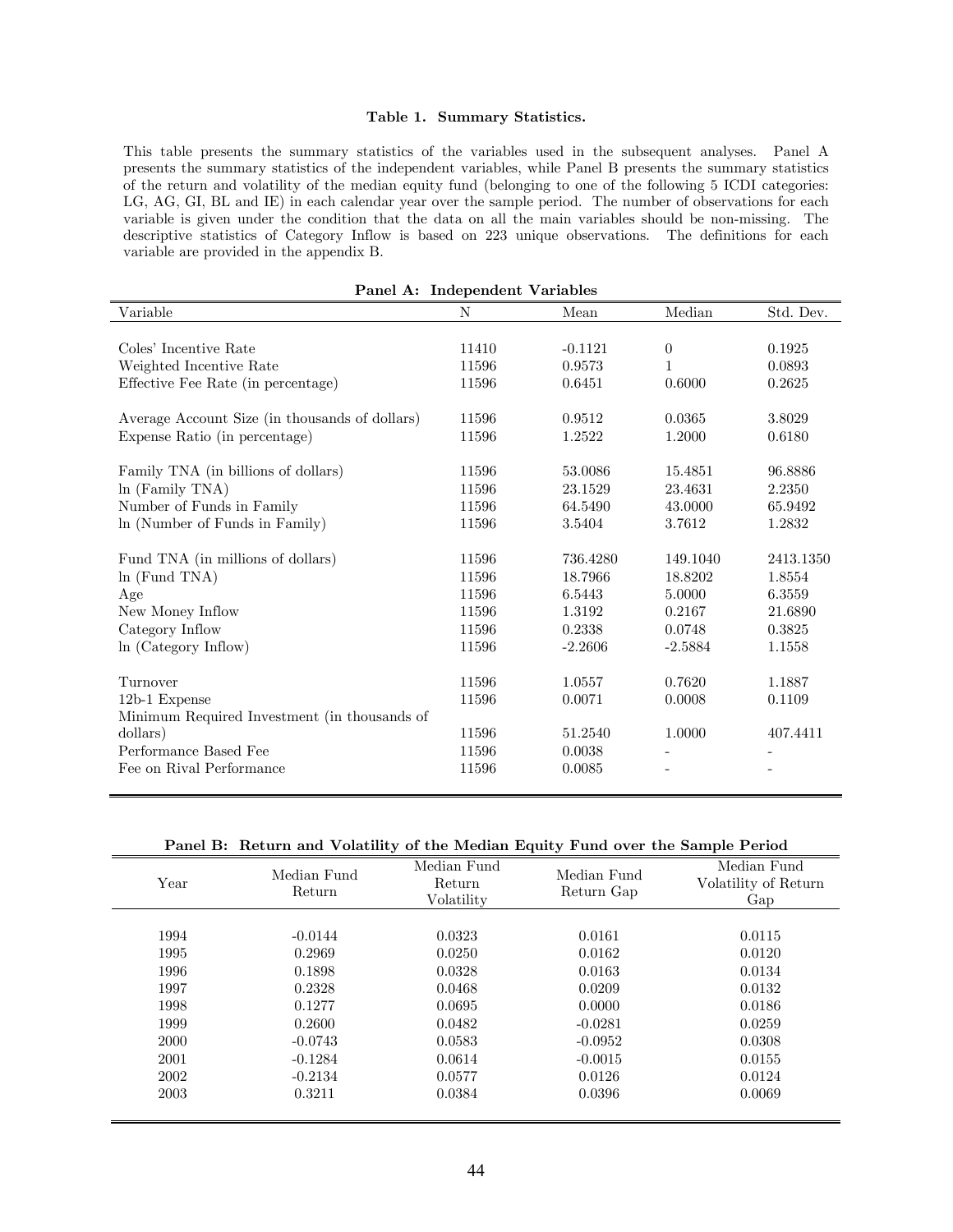#### Table 2. All Funds. Number of Funds in the Category vs. Incentives in Advisory Contract.

This table presents the estimates of the following equation.

$$
H_{c_{i}i} = \alpha + \beta C_{i} + \gamma F_{i} + \delta X_{i} + \varepsilon_{i}
$$

Where  $H_C$  represents the ranking of the categories based on the number of funds, with the first category being the smallest category in terms of number of funds; and C represents the incentives contained in the advisory contract. The equation is estimated with Ordered-Probit regression. The 23 categories, according to the ICDI classification in CRSP database, are ranked each calendar year based on the average number of funds during the year. To infer the causal effect of C on  $H_C$ ; C is first projected on a set of instruments Z as below:

$$
C_{it} = \theta + \phi Z_{it} + \kappa F_{it} + \psi X_{it} + v_{it}
$$

In panel A, C is the Coles' incentive rate (CIR); while in panel B, C is the weighted incentive rate (WIR), obtained by dividing the weighted average of fee rates by the first applicable fee rate. For funds with linear contracts, the values of CIR and WIR would be 0 and 1 respectively. Since Coles' incentive rate is right-censored at  $0$  and weighted incentive rate is right-censored at  $1$  in the sample, the first-stage estimates were obtained with a Tobit regression of  $C$  on the instruments and exogenous variables. The estimated values of C are then used in the second stage estimations that are reported below.

In the above equations, F represents the size of the family that the fund belongs to. In both panel A and panel B, we use the logarithm of family TNA as the proxy for the size of family in columns  $(1)-(3)$  and the logarithm of number of funds in the family as the proxy in columns  $(4)-(6)$ . The vector X represents a set of control variables including size, new money inflow, age, turnover, return, volatility, 12b-1 expenses, minimum required investment, a dummy for whether the contract specifies a performance based fee and another dummy for fee based on rival performance. The instruments  $Z$  are the average size of investor accounts in the fund, calculated as the total net assets divided by the total number of shareholder accounts as reported by the mutual fund in NSAR filings, and the expense ratio of the fund.

All equations are estimated at annual frequency level and in a pooled regression framework, with adjustment of standard errors for clustering at the fund level (columns (2) and (5)) or at the fund-family level (columns (3) and (6)). Index funds are excluded from the analysis. The t-statistics are reported in parentheses. The symbols \*\*\*, \*\*, \* denote significance levels of 1%, 5% and 10%, respectively, for the two-tailed hypothesis test that the coefficient equals zero. The variables are defined in the appendix B and their summary statistics are given in table 1.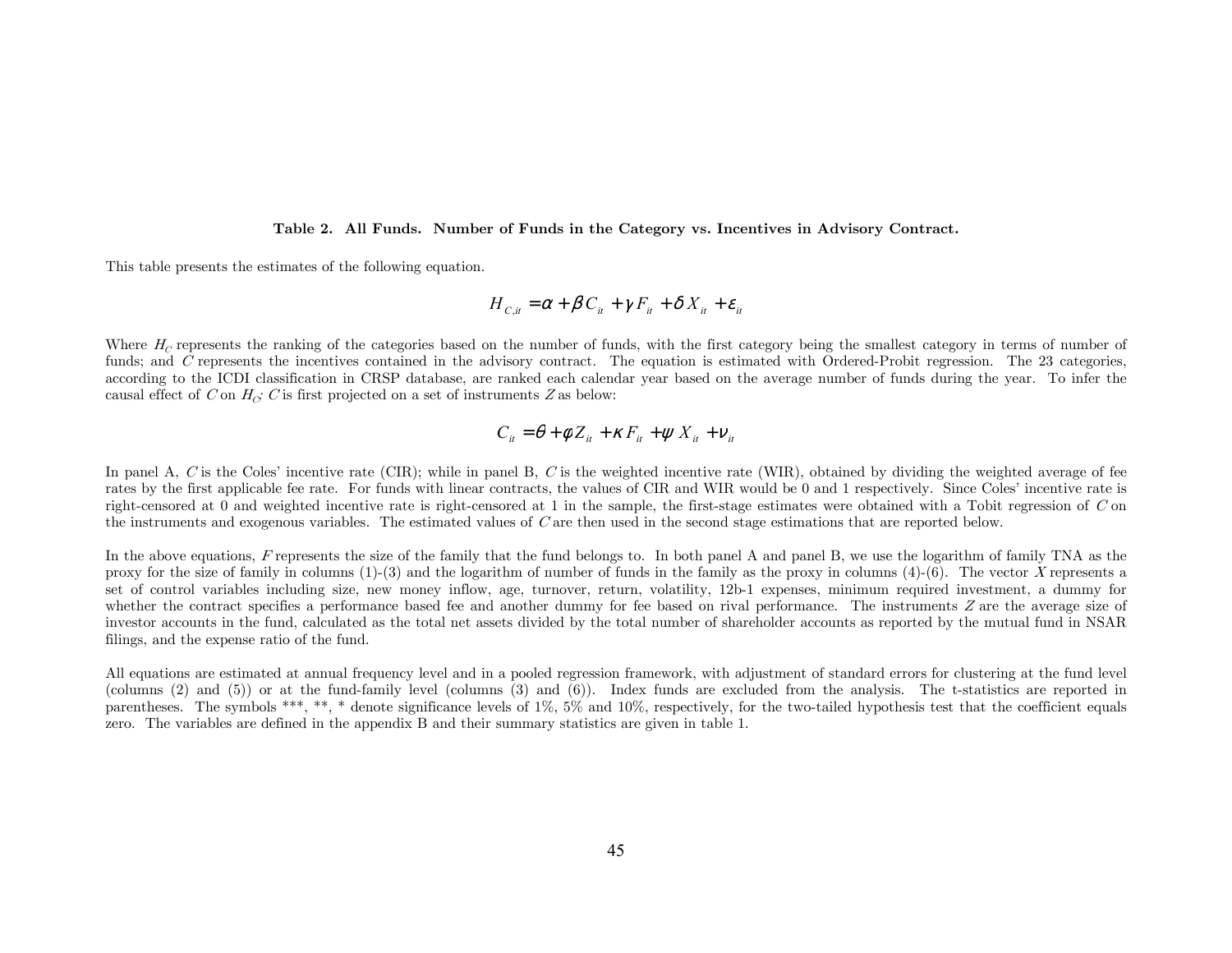| Dependent Variable :        |              |                               |              | Category Ranked on Number of Funds |              |              |
|-----------------------------|--------------|-------------------------------|--------------|------------------------------------|--------------|--------------|
|                             | (1)          | (2)                           | (3)          | (4)                                | (5)          | (6)          |
| Coles' Incentive Rate       | $-2.4432***$ | $-2.4432***$                  | $-2.4432***$ | $-2.2328***$                       | $-2.2328***$ | $-2.2328***$ |
|                             | $(-4.39)$    | $(-3.33)$                     | $(-3.15)$    | $(-4.27)$                          | $(-3.23)$    | $(-3.05)$    |
| Effective Fee Rate          | $-2.7283***$ | $-2.7283***$                  | $-2.7283***$ | $-2.4880***$                       | $-2.4880***$ | $-2.4880***$ |
|                             | $(-5.17)$    | $(-3.78)$                     | $(-3.59)$    | $(-5.05)$                          | $(-3.67)$    | $(-3.48)$    |
| $ln$ (Family TNA)           | $-0.0913***$ | $-0.0913***$                  | $-0.0913***$ |                                    |              |              |
|                             | $(-7.33)$    | $(-5.16)$                     | $(-4.58)$    |                                    |              |              |
| ln (No. of Funds in Family) |              |                               |              | $-0.1030**$                        | $-0.1030***$ | $-0.1030***$ |
|                             |              |                               |              | $(-7.86)$                          | $(-5.10)$    | $(-4.25)$    |
| ln (Category Inflow)        | $0.1275***$  | $0.1275***$                   | $0.1275***$  | $0.1151***$                        | $0.1151***$  | $0.1151**$   |
|                             | (4.31)       | (3.16)                        | (2.75)       | (4.12)                             | (3.00)       | (2.55)       |
| $ln$ (Fund TNA)             | $-0.1683***$ | $-0.1683***$                  | $-0.1683***$ | $-0.1780***$                       | $-0.1780***$ | $-0.1780***$ |
|                             | $(-4.46)$    | $(-3.32)$                     | $(-3.18)$    | $(-4.58)$                          | $(-3.40)$    | $(-3.26)$    |
| New Money Inflow            | $-0.0015***$ | $-0.0015***$                  | $-0.0015***$ | $-0.0013***$                       | $-0.0013***$ | $-0.0013***$ |
|                             | $(-4.54)$    | $(-3.48)$                     | $(-3.23)$    | $(-4.33)$                          | $(-3.33)$    | $(-3.08)$    |
| Age                         | $-0.0277***$ | $-0.0277***$                  | $-0.0277***$ | $-0.0251***$                       | $-0.0251***$ | $-0.0251**$  |
|                             | $(-4.33)$    | $(-3.18)$                     | $(-2.69)$    | $(-4.19)$                          | $(-3.05)$    | $(-2.56)$    |
| Turnover                    | $-0.0013$    | $-0.0013$                     | $-0.0013$    | $-0.0079$                          | $-0.0079$    | $-0.0079$    |
|                             | $(-0.10)$    | $(-0.07)$                     | $(-0.07)$    | $(-0.62)$                          | $(-0.44)$    | $(-0.40)$    |
| Fund Return                 | $0.7527***$  | $0.7527***$                   | $0.7527***$  | $0.7052***$                        | $0.7052***$  | $0.7052***$  |
|                             | (6.27)       | (4.91)                        | (4.61)       | (6.10)                             | (4.81)       | (4.50)       |
| Fund Return Volatility      | 26.4765***   | 26.4765***                    | 26.4765***   | 25.4786***                         | 25.4786***   | 25.4786***   |
|                             | (10.96)      | (7.97)                        | (7.49)       | (11.15)                            | (8.08)       | (7.57)       |
| 12b-1 Expense               | $0.2951**$   | 0.2951                        | $0.2951*$    | $0.2288*$                          | 0.2288       | 0.2288       |
|                             | (1.99)       | (1.59)                        | (1.66)       | (1.65)                             | (1.32)       | (1.39)       |
| Minimum Required Investment | $-0.00003$   | $-0.00003$                    | $-0.00003$   | $-0.00003$                         | $-0.00003$   | $-0.00003$   |
|                             | $(-1.28)$    | $(-0.93)$                     | $(-0.98)$    | $(-1.01)$                          | $(-0.73)$    | $(-0.78)$    |
| Performance Based Fee       | $-0.5428***$ | $-0.5428**$                   | $-0.5428*$   | $-0.5151***$                       | $-0.5151*$   | $-0.5151$    |
|                             | $(-3.00)$    | $(-2.02)$                     | $(-1.68)$    | $(-2.83)$                          | $(-1.89)$    | $(-1.56)$    |
| Fee on Rival Performance    | 0.0288       | 0.0288                        | 0.0288       | $-0.0204$                          | $-0.0204$    | $-0.0204$    |
|                             | (0.31)       | (0.25)                        | (0.30)       | $(-0.22)$                          | $(-0.18)$    | $(-0.21)$    |
| Clustered Standard Errors   | None         | Fund Level                    | Family Level | None                               | Fund Level   | Family Level |
| Number of Observations      | 11410        | 11410                         | 11410        | 11410                              | 11410        | 11410        |
| Pseudo R-square             | 2.53%        | 2.53%                         | 2.53%        | 2.51%                              | $2.51\%$     | 2.51%        |
|                             |              | <b>First Stage Estimation</b> |              |                                    |              |              |
| Average Account Size        | $0.0070***$  | $0.0070***$                   | $0.0070***$  | $0.0072***$                        | $0.0072***$  | $0.0072***$  |
|                             | (5.61)       | (5.61)                        | (5.61)       | (5.81)                             | (5.81)       | (5.81)       |
| Expense Ratio               | $-0.1318***$ | $-0.1318***$                  | $-0.1318***$ | $-0.1312***$                       | $-0.1312***$ | $-0.1312***$ |
|                             | $(-16.61)$   | $(-16.61)$                    | $(-16.61)$   | $(-16.53)$                         | $(-16.53)$   | $(-16.53)$   |
| Pseudo R-square             | 10.06%       | 10.06%                        | 10.06%       | 10.00%                             | 10.00%       | 10.00%       |

Table 2. Panel A. All Funds. Number of Funds in the Category vs. Incentives in Advisory Contract (CIR and EFR)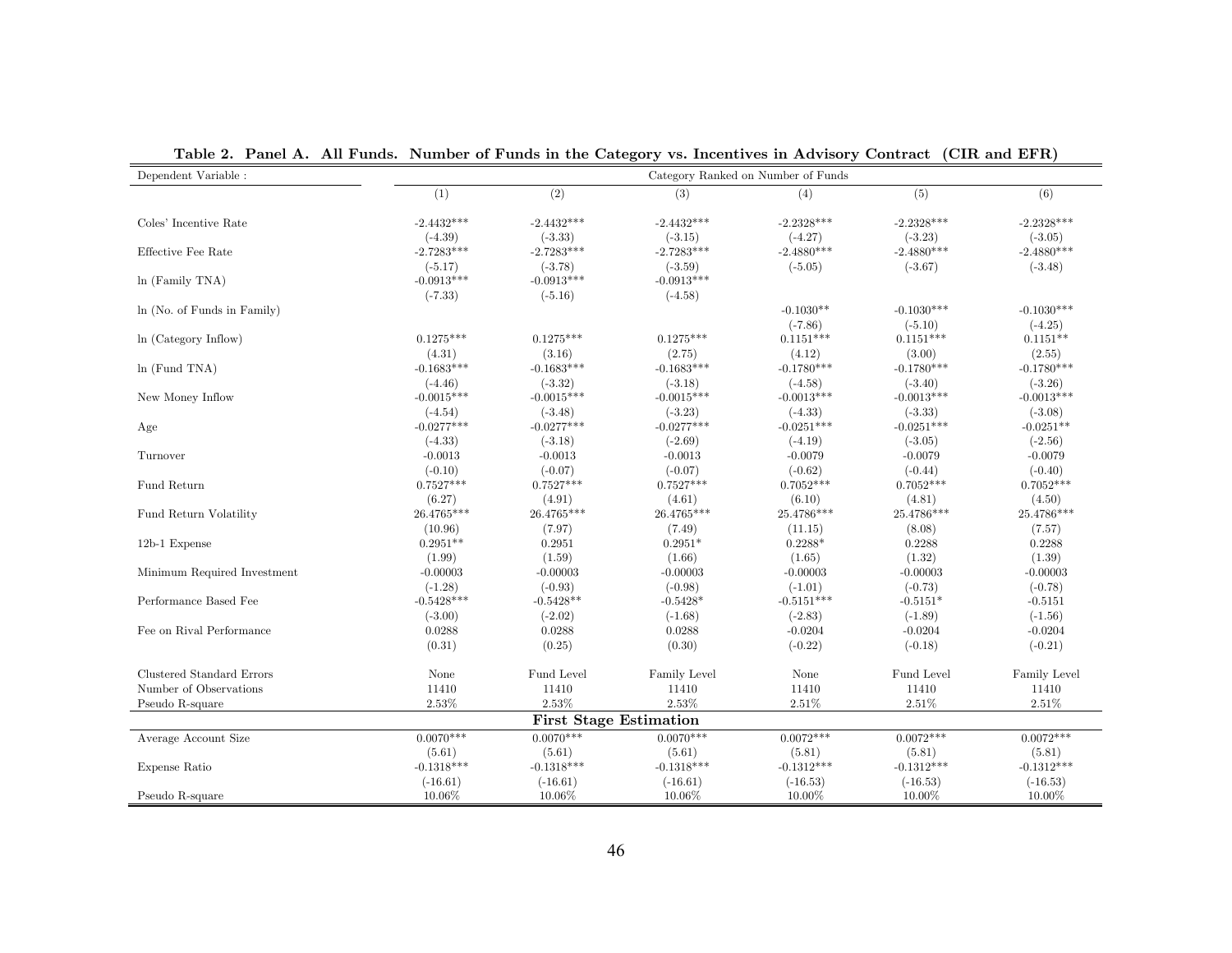| Dependent Variable :        |              |                               |                   | Category Ranked on Number of Funds |              |              |
|-----------------------------|--------------|-------------------------------|-------------------|------------------------------------|--------------|--------------|
|                             | (1)          | (2)                           | (3)               | (4)                                | (5)          | (6)          |
| Weighted Incentive Rate     | $-5.5106***$ | $-5.5106***$                  | $-5.5106***$      | $-4.9045***$                       | $-4.9045***$ | $-4.9045***$ |
|                             | $(-4.42)$    | $(-3.35)$                     | $(-3.14)$         | $(-4.29)$                          | $(-3.25)$    | $(-3.04)$    |
| Effective Fee Rate          | $-3.0860***$ | $-3.0860***$                  | $-3.0860***$      | $-2.7428***$                       | $-2.7428***$ | $-2.7428***$ |
|                             | $(-5.18)$    | $(-3.80)$                     | $(-3.61)$         | $(-5.08)$                          | $(-3.71)$    | $(-3.51)$    |
| $ln$ (Family TNA)           | $-0.1223***$ | $-0.1223***$                  | $-0.1223***$      |                                    |              |              |
|                             | $(-6.27)$    | $(-4.60)$                     | $(-4.19)$         |                                    |              |              |
| ln (No. of Funds in Family) |              |                               |                   | $-0.1329***$                       | $-0.1329***$ | $-0.1329***$ |
|                             |              |                               |                   | $(-6.72)$                          | $(-4.72)$    | $(-4.08)$    |
| ln (Category Inflow)        | $0.1547***$  | $0.1547***$                   | $0.1547***$       | $0.1360***$                        | $0.1360***$  | $0.1360***$  |
|                             | (4.42)       | (3.27)                        | (2.92)            | (4.24)                             | (3.12)       | (2.72)       |
| ln(Fund TNA)                | $-0.2013***$ | $-0.2013***$                  | $-0.2013***$      | $-0.2112***$                       | $-0.2112***$ | $-0.2112***$ |
|                             | $(-4.54)$    | $(-3.39)$                     | $(-3.22)$         | $(-4.61)$                          | $(-3.44)$    | $(-3.27)$    |
| New Money Inflow            | $-0.0010***$ | $-0.0010***$                  | $-0.0010***$      | $-0.0009***$                       | $-0.0009***$ | $-0.0009***$ |
|                             | $(-4.46)$    | $(-3.47)$                     | $(-3.19)$         | $(-4.12)$                          | $(-3.26)$    | $(-2.98)$    |
| Age                         | $-0.0284***$ | $-0.0284***$                  | $-0.0284***$      | $-0.0249***$                       | $-0.0249***$ | $-0.0249**$  |
|                             | $(-4.35)$    | $(-3.20)$                     | $(-2.72)$         | $(-4.20)$                          | $(-3.06)$    | $(-2.57)$    |
| Turnover                    | 0.0265       | 0.0265                        | 0.0265            | 0.0146                             | 0.0146       | 0.0146       |
|                             | (1.45)       | (1.06)                        | (1.02)            | (0.89)                             | (0.64)       | (0.61)       |
| Fund Return                 | $0.7249***$  | $0.7249***$                   | $0.7249***$       | $0.6689***$                        | $0.6689***$  | $0.6689***$  |
|                             | (6.49)       | (5.12)                        | (4.74)            | (6.33)                             | (5.04)       | (4.64)       |
| Fund Return Volatility      | 26.9802***   | 26.9802***                    | $26.9802^{***}\,$ | 25.7130***                         | 25.7130***   | $25.7130***$ |
|                             | (10.90)      | (7.94)                        | (7.46)            | (11.25)                            | (8.16)       | (7.63)       |
| 12b-1 Expense               | $0.5034***$  | $0.5034**$                    | $0.5034**$        | $0.3998**$                         | $0.3998*$    | $0.3998*$    |
|                             | (2.67)       | (2.09)                        | (2.08)            | (2.32)                             | (1.83)       | (1.83)       |
| Minimum Required Investment | 1.17e-07     | 1.17e-07                      | 1.17e-07          | 7.21e-06                           | 7.21e-06     | 7.21e-06     |
|                             | (0.01)       | (0.00)                        | (0.00)            | (0.35)                             | (0.25)       | (0.29)       |
| Performance Based Fee       | $-0.8863***$ | $-0.8863***$                  | $-0.8863**$       | $-0.8168***$                       | $-0.8168***$ | $-0.8168**$  |
|                             | $(-4.06)$    | $(-2.83)$                     | $(-2.42)$         | $(-3.83)$                          | $(-2.65)$    | $(-2.22)$    |
| Fee on Rival Performance    | $-0.3487***$ | $-0.3487**$                   | $-0.3487**$       | $-0.3722***$                       | $-0.3722**$  | $-0.3722**$  |
|                             | $(-2.80)$    | $(-2.20)$                     | $(-2.37)$         | $(-2.94)$                          | $(-2.30)$    | $(-2.47)$    |
| Clustered Standard Errors   | None         | Fund Level                    | Family Level      | None                               | Fund Level   | Family Level |
| Number of Observations      | 11596        | 11596                         | 11596             | 11596                              | 11596        | 11596        |
| Pseudo R-square             | 2.53%        | 2.53%                         | 2.53%             | 2.50%                              | 2.50%        | $2.50\%$     |
|                             |              | <b>First Stage Estimation</b> |                   |                                    |              |              |
| Average Account Size        | $0.0033***$  | $0.0033***$                   | $0.0033***$       | $0.0034***$                        | $0.0034***$  | $0.0034***$  |
|                             | (4.94)       | (4.94)                        | (4.94)            | (5.15)                             | (5.15)       | (5.15)       |
| Expense Ratio               | $-0.0675***$ | $-0.0675***$                  | $-0.0675***$      | $-0.0667***$                       | $-0.0667***$ | $-0.0667***$ |
|                             | $(-16.25)$   | $(-16.25)$                    | $(-16.25)$        | $(-16.01)$                         | $(-16.01)$   | $(-16.01)$   |
| Pseudo R-square             | 19.42%       | 19.42%                        | 19.42%            | 18.73%                             | 18.73%       | 18.73%       |

Table 2. Panel B. All Funds. Number of Funds in the Category vs. Incentives in Advisory Contract (WIR and EFR)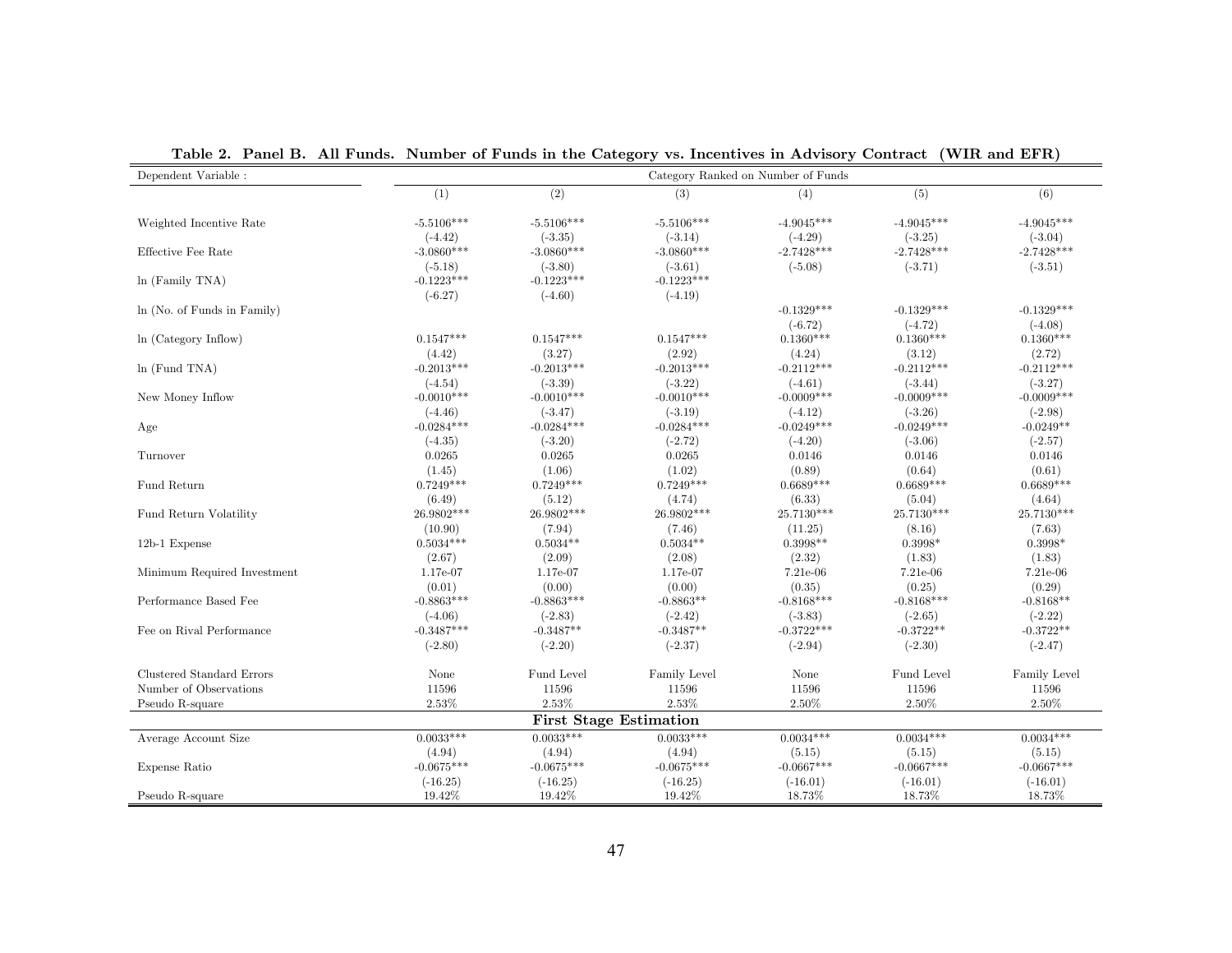Table 3. Equity Focused Funds. Number of Funds in the Category vs. Incentives in Advisory Contract.

This table presents the estimates of the following equation.

$$
H_{C, it} = \alpha + \beta C_{it} + \gamma F_{it} + \delta X_{it} + \varepsilon_{it}
$$

Where  $H_C$  represents the ranking of the categories based on the number of funds, with the first category being the smallest category in terms of number of funds; and C represents the incentives contained in the advisory contract. The equation is estimated with Ordered-Probit regression. The 23 categories, according to the ICDI classification in CRSP database, are ranked each calendar year based on the average number of funds during the year. The sample includes only those funds with at least 80% of assets invested in equities. To infer the causal effect of C on  $H_G$ ; C is first projected on a set of instruments Z as below:

$$
C_{it} = \theta + \phi Z_{it} + \kappa F_{it} + \psi X_{it} + \nu_{it}
$$

In panel A, C is the Coles' incentive rate (CIR); while in panel B, C is the weighted incentive rate (WIR), obtained by dividing the weighted average of fee rates by the first applicable fee rate. For funds with linear contracts, the values of CIR and WIR would be 0 and 1 respectively. Since Coles' incentive rate is right-censored at 0 and weighted incentive rate is right-censored at 1 in the sample, the first-stage estimates were obtained with a Tobit regression of  $C$  on the instruments and exogenous variables. The estimated values of C are then used in the second stage estimations that are reported below.

In the above equations, F represents the size of the family that the fund belongs to. In both panel A and panel B, we use the logarithm of family TNA as the proxy for the size of family in columns  $(1)-(3)$  and the logarithm of number of funds in the family as the proxy in columns  $(4)-(6)$ . The vector X represents a set of control variables including size, new money inflow, age, turnover, return, volatility, 12b-1 expenses, minimum required investment, a dummy for whether the contract specifies a performance based fee and another dummy for fee based on rival performance. The instruments  $Z$  are the average size of investor accounts in the fund, calculated as the total net assets divided by the total number of shareholder accounts as reported by the mutual fund in NSAR filings, and the expense ratio of the fund.

All equations are estimated at annual frequency level and in a pooled regression framework, with adjustment of standard errors for clustering at the fund level (columns (2) and (5)) or at the fund-family level (columns (3) and (6)). Index funds are excluded from the analysis. The t-statistics are reported in parentheses. The symbols \*\*\*, \*\*, \* denote significance levels of 1%, 5% and 10%, respectively, for the two-tailed hypothesis test that the coefficient equals zero. The variables are defined in the appendix B and their summary statistics are given in table 1.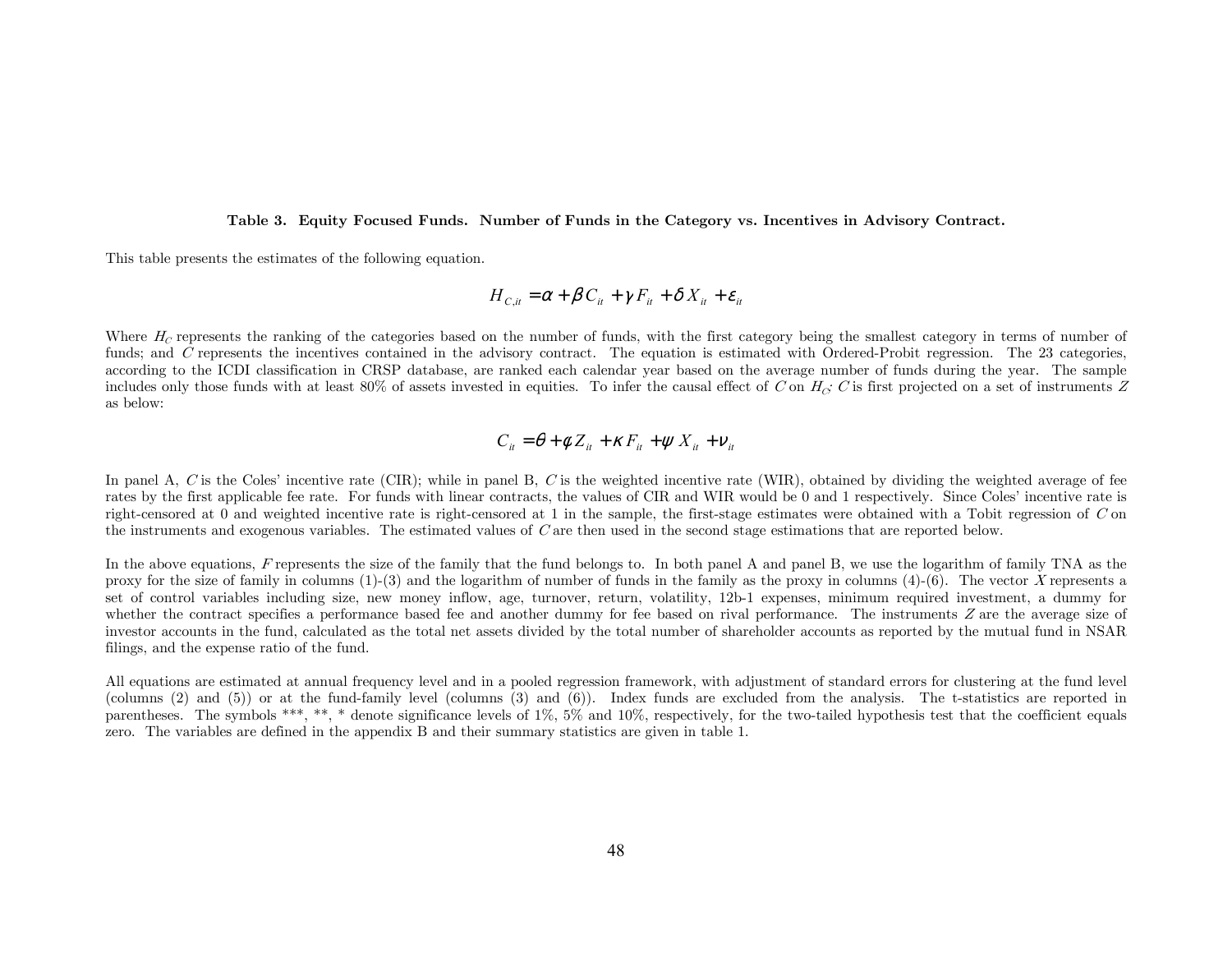| Dependent Variable :        |              |                               |              | Category Ranked on Number of Funds |              |              |
|-----------------------------|--------------|-------------------------------|--------------|------------------------------------|--------------|--------------|
|                             | (1)          | (2)                           | (3)          | (4)                                | (5)          | (6)          |
| Coles' Incentive Rate       | $-2.4038**$  | $-2.4038*$                    | $-2.4038**$  | $-2.4787**$                        | $-2.4787*$   | $-2.4787**$  |
|                             | $(-2.49)$    | $(-1.95)$                     | $(-2.05)$    | $(-2.50)$                          | $(-1.95)$    | $(-2.05)$    |
| Effective Fee Rate          | $-3.4489***$ | $-3.4489***$                  | $-3.4489***$ | $-3.3186***$                       | $-3.3186***$ | $-3.3186***$ |
|                             | $(-3.48)$    | $(-2.65)$                     | $(-2.95)$    | $(-3.40)$                          | $(-2.58)$    | $(-2.89)$    |
| $ln$ (Family TNA)           | $-0.1624***$ | $-0.1624***$                  | $-0.1624***$ |                                    |              |              |
|                             | $(-4.55)$    | $(-3.50)$                     | $(-3.69)$    |                                    |              |              |
| ln (No. of Funds in Family) |              |                               |              | $-0.2225***$                       | $-0.2225***$ | $-0.2225***$ |
|                             |              |                               |              | $(-4.48)$                          | $(-3.39)$    | $(-3.57)$    |
| ln (Category Inflow)        | $0.5207***$  | $0.5207***$                   | $0.5207***$  | $0.4837***$                        | $0.4837***$  | $0.4837***$  |
|                             | (4.24)       | (3.19)                        | (3.58)       | (4.15)                             | (3.11)       | (3.50)       |
| $ln$ (Fund TNA)             | $-0.1492**$  | $-0.1492*$                    | $-0.1492*$   | $-0.1921**$                        | $-0.1921*$   | $-0.1921**$  |
|                             | $(-2.21)$    | $(-1.70)$                     | $(-1.84)$    | $(-2.47)$                          | $(-1.91)$    | $(-2.06)$    |
| New Money Inflow            | $-0.0177**$  | $-0.0177**$                   | $-0.0177**$  | $-0.0165**$                        | $-0.0165**$  | $-0.0165**$  |
|                             | $(-2.45)$    | $(-2.22)$                     | $(-2.23)$    | $(-2.31)$                          | $(-2.11)$    | $(-2.09)$    |
| Age                         | $-0.0234**$  | $-0.0234$                     | $-0.0234$    | $-0.0230*$                         | $-0.0230$    | $-0.0230$    |
|                             | $(-1.98)$    | $(-1.54)$                     | $(-1.56)$    | $(-1.94)$                          | $(-1.50)$    | $(-1.53)$    |
| Turnover                    | $0.1119***$  | $0.1119***$                   | $0.1119***$  | $0.0990***$                        | $0.0990***$  | $0.0990**$   |
|                             | (5.21)       | (3.49)                        | (2.58)       | (4.88)                             | (3.24)       | (2.38)       |
| Fund Return                 | $0.2988***$  | $0.2988**$                    | $0.2988**$   | $0.2552***$                        | $0.2552**$   | $0.2552**$   |
|                             | (2.95)       | (2.53)                        | (2.52)       | (2.65)                             | (2.32)       | (2.28)       |
| Fund Return Volatility      | 8.7939***    | $8.7939***$                   | 8.7939***    | $9.0318***$                        | 9.0318***    | 9.0318***    |
|                             | (9.21)       | (7.40)                        | (6.92)       | (9.15)                             | (7.33)       | (6.87)       |
| 12b-1 Expense               | $0.7109**$   | 0.7109                        | $0.7109*$    | $0.7490**$                         | 0.7490       | $0.7490*$    |
|                             | (2.00)       | (1.57)                        | (1.67)       | (2.02)                             | (1.59)       | (1.69)       |
| Minimum Required Investment | $-0.0001$    | $-0.0001$                     | $-0.0001$    | $-0.0001$                          | $-0.0001$    | $-0.0001$    |
|                             | $(-1.42)$    | $(-1.09)$                     | $(-1.23)$    | $(-1.32)$                          | $(-1.01)$    | $(-1.14)$    |
| Performance Based Fee       | $-0.4397**$  | $-0.4397$                     | $-0.4397$    | $-0.3877*$                         | $-0.3877$    | $-0.3877$    |
|                             | $(-2.07)$    | $(-1.36)$                     | $(-1.52)$    | $(-1.80)$                          | $(-1.17)$    | $(-1.31)$    |
| Fee on Rival Performance    | $0.8435**$   | $0.8435*$                     | $0.8435**$   | $0.8123**$                         | $0.8123*$    | $0.8123**$   |
|                             | (2.40)       | (1.92)                        | (2.31)       | (2.32)                             | (1.85)       | (2.23)       |
| Clustered Standard Errors   | None         | Fund Level                    | Family Level | None                               | Fund Level   | Family Level |
| Number of Observations      | 4818         | 4818                          | 4818         | 4818                               | 4818         | 4818         |
| Pseudo R-square             | 1.42%        | 1.42%                         | 1.42%        | 1.33%                              | 1.33%        | 1.33%        |
|                             |              | <b>First Stage Estimation</b> |              |                                    |              |              |
| Average Account Size        | $0.0071***$  | $0.0071***$                   | $0.0071***$  | $0.0069***$                        | $0.0069***$  | $0.0069***$  |
|                             | (3.76)       | (3.76)                        | (3.76)       | (3.69)                             | (3.69)       | (3.69)       |
| Expense Ratio               | $-0.1137***$ | $-0.1137***$                  | $-0.1137***$ | $-0.1117***$                       | $-0.1117***$ | $-0.1117***$ |
|                             | $(-9.95)$    | $(-9.95)$                     | $(-9.95)$    | $(-9.75)$                          | $(-9.75)$    | $(-9.75)$    |
| Pseudo R-square             | 12.27%       | 12.27%                        | 12.27%       | 11.95%                             | 11.95%       | 11.95%       |

Table 3. Panel A. Equity Focused Funds. Number of Funds in the Category vs. Incentives in Advisory Contract (CIR and EFR)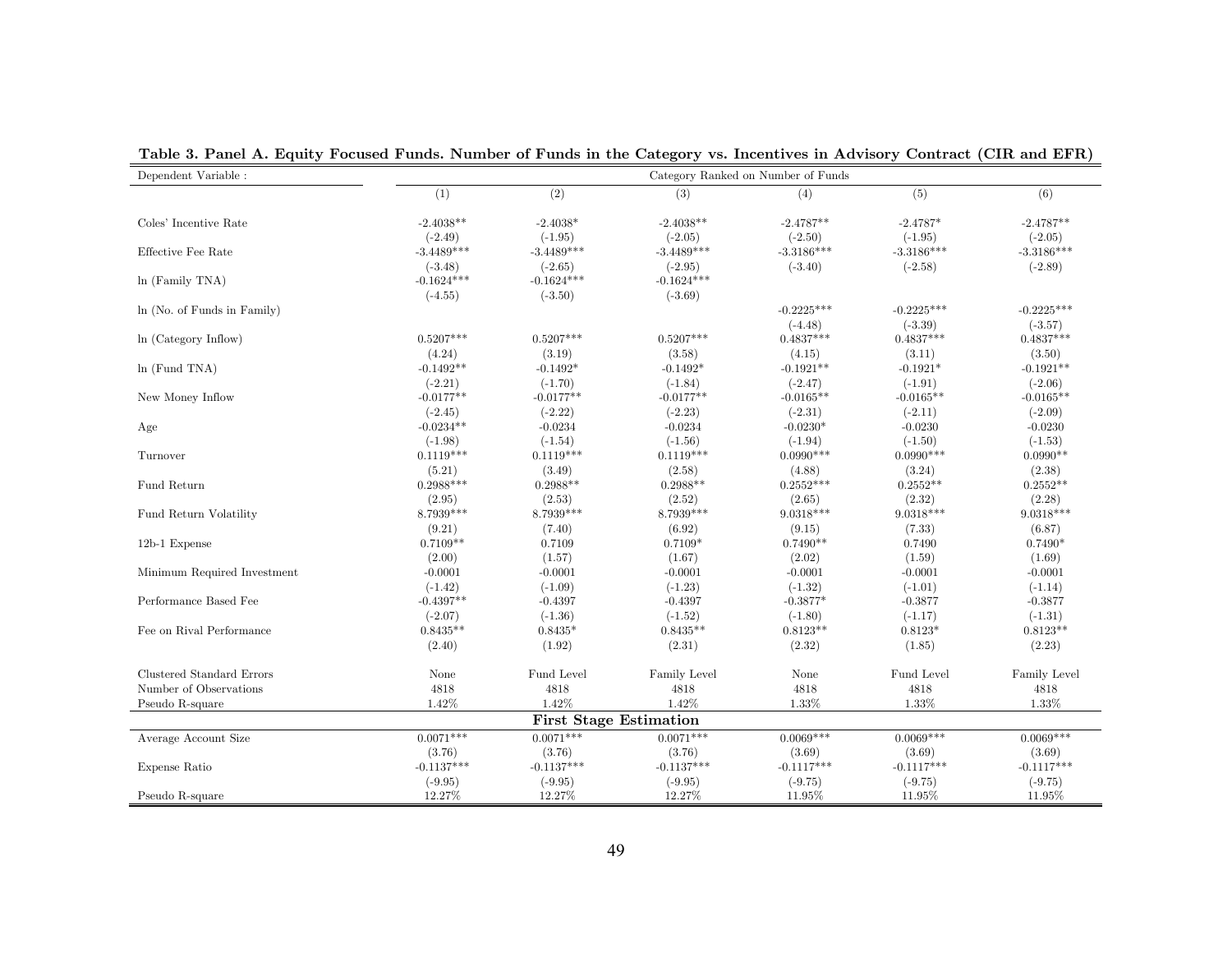| Dependent Variable :        |              | Category Ranked on Number of Funds |              |              |              |              |
|-----------------------------|--------------|------------------------------------|--------------|--------------|--------------|--------------|
|                             | (1)          | (2)                                | (3)          | (4)          | (5)          | (6)          |
| Weighted Incentive Rate     | $-4.6471**$  | $-4.6471*$                         | $-4.6471**$  | $-4.8561**$  | $-4.8561*$   | $-4.8561**$  |
|                             | $(-2.40)$    | $(-1.88)$                          | $(-1.98)$    | $(-2.41)$    | $(-1.88)$    | $(-1.98)$    |
| Effective Fee Rate          | $-3.1974***$ | $-3.1974***$                       | $-3.1974***$ | $-3.0777***$ | $-3.0777***$ | $-3.0777***$ |
|                             | $(-3.50)$    | $(-2.66)$                          | $(-2.98)$    | $(-3.42)$    | $(-2.59)$    | $(-2.92)$    |
| $ln$ (Family TNA)           | $-0.1697***$ | $-0.1697***$                       | $-0.1697***$ |              |              |              |
|                             | $(-4.05)$    | $(-3.14)$                          | $(-3.30)$    |              |              |              |
| In (No. of Funds in Family) |              |                                    |              | $-0.2254***$ | $-0.2254***$ | $-0.2254***$ |
|                             |              |                                    |              | $(-4.08)$    | $(-3.12)$    | $(-3.27)$    |
| ln (Category Inflow)        | $0.4540***$  | $0.4540***$                        | $0.4540***$  | $0.4183***$  | $0.4183***$  | $0.4183***$  |
|                             | (4.54)       | (3.37)                             | (3.83)       | (4.47)       | (3.30)       | (3.76)       |
| $ln$ (Fund TNA)             | $-0.1583**$  | $-0.1583*$                         | $-0.1583*$   | $-0.2073**$  | $-0.2073*$   | $-0.2073**$  |
|                             | $(-2.20)$    | $(-1.70)$                          | $(-1.83)$    | $(-2.43)$    | $(-1.88)$    | $(-2.02)$    |
| New Money Inflow            | $-0.0203**$  | $-0.0203**$                        | $-0.0203**$  | $-0.0192**$  | $-0.0192**$  | $-0.0192**$  |
|                             | $(-2.55)$    | $(-2.25)$                          | $(-2.29)$    | $(-2.45)$    | $(-2.17)$    | $(-2.18)$    |
| Age                         | $-0.0240**$  | $-0.0240$                          | $-0.0240$    | $-0.0238**$  | $-0.0238$    | $-0.0238$    |
|                             | $(-2.00)$    | $(-1.55)$                          | $(-1.58)$    | $(-1.96)$    | $(-1.52)$    | $(-1.55)$    |
| Turnover                    | $0.1231***$  | $0.1231***$                        | $0.1231***$  | $0.1082***$  | $0.1082***$  | $0.1082***$  |
|                             | (5.20)       | (3.58)                             | (2.79)       | (5.03)       | (3.40)       | (2.59)       |
| Fund Return                 | $0.1814**$   | $0.1814**$                         | $0.1814*$    | $0.1350*$    | 0.1350       | 0.1350       |
|                             | (2.26)       | (2.16)                             | (1.90)       | (1.70)       | (1.64)       | (1.42)       |
| Fund Return Volatility      | 8.0458***    | $8.0458***$                        | $8.0458***$  | 8.3038***    | $8.3038***$  | 8.3038***    |
|                             | (9.87)       | (8.07)                             | (7.42)       | (9.99)       | (8.13)       | (7.46)       |
| 12b-1 Expense               | $0.5890*$    | 0.5890                             | 0.5890       | $0.6303*$    | 0.6303       | 0.6303       |
|                             | (1.84)       | (1.45)                             | (1.54)       | (1.87)       | (1.47)       | (1.57)       |
| Minimum Required Investment | $-0.00004$   | $-0.00004$                         | $-0.00004$   | $-0.00003$   | $-0.00003$   | $-0.00003$   |
|                             | $(-0.71)$    | $(-0.54)$                          | $(-0.63)$    | $(-0.53)$    | $(-0.40)$    | $(-0.47)$    |
| Performance Based Fee       | $-0.7020***$ | $-0.7020**$                        | $-0.7020**$  | $-0.6591***$ | $-0.6591*$   | $-0.6591**$  |
|                             | $(-2.86)$    | $(-1.96)$                          | $(-2.13)$    | $(-2.68)$    | $(-1.82)$    | $(-2.00)$    |
| Fee on Rival Performance    | 0.1344       | 0.1344                             | 0.1344       | 0.0907       | 0.0907       | 0.0907       |
|                             | (0.64)       | (0.52)                             | (0.62)       | (0.43)       | (0.35)       | (0.41)       |
| Clustered Standard Errors   | None         | Fund Level                         | Family Level | None         | Fund Level   | Family Level |
| Number of Observations      | 4885         | 4885                               | 4885         | 4885         | 4885         | 4885         |
| Pseudo R-square             | 1.40%        | 1.40%                              | 1.40%        | 1.31%        | 1.31%        | 1.31%        |
|                             |              | <b>First Stage Estimation</b>      |              |              |              |              |
| Average Account Size        | $0.0034***$  | $0.0034***$                        | $0.0034***$  | $0.0033***$  | $0.0033***$  | $0.0033***$  |
|                             | (3.22)       | (3.22)                             | (3.22)       | (3.11)       | (3.11)       | (3.11)       |
| Expense Ratio               | $-0.0519***$ | $-0.0519***$                       | $-0.0519***$ | $-0.0505***$ | $-0.0505***$ | $-0.0505***$ |
|                             | $(-8.15)$    | $(-8.15)$                          | $(-8.15)$    | $(-7.88)$    | $(-7.88)$    | $(-7.88)$    |
| Pseudo R-square             | 19.92%       | 19.92%                             | 19.92%       | 18.89%       | 18.89%       | 18.89%       |

Table 3. Panel B. Equity Focused Funds. Number of Funds in the Category vs. Incentives in Advisory Contract (WIR and EFR)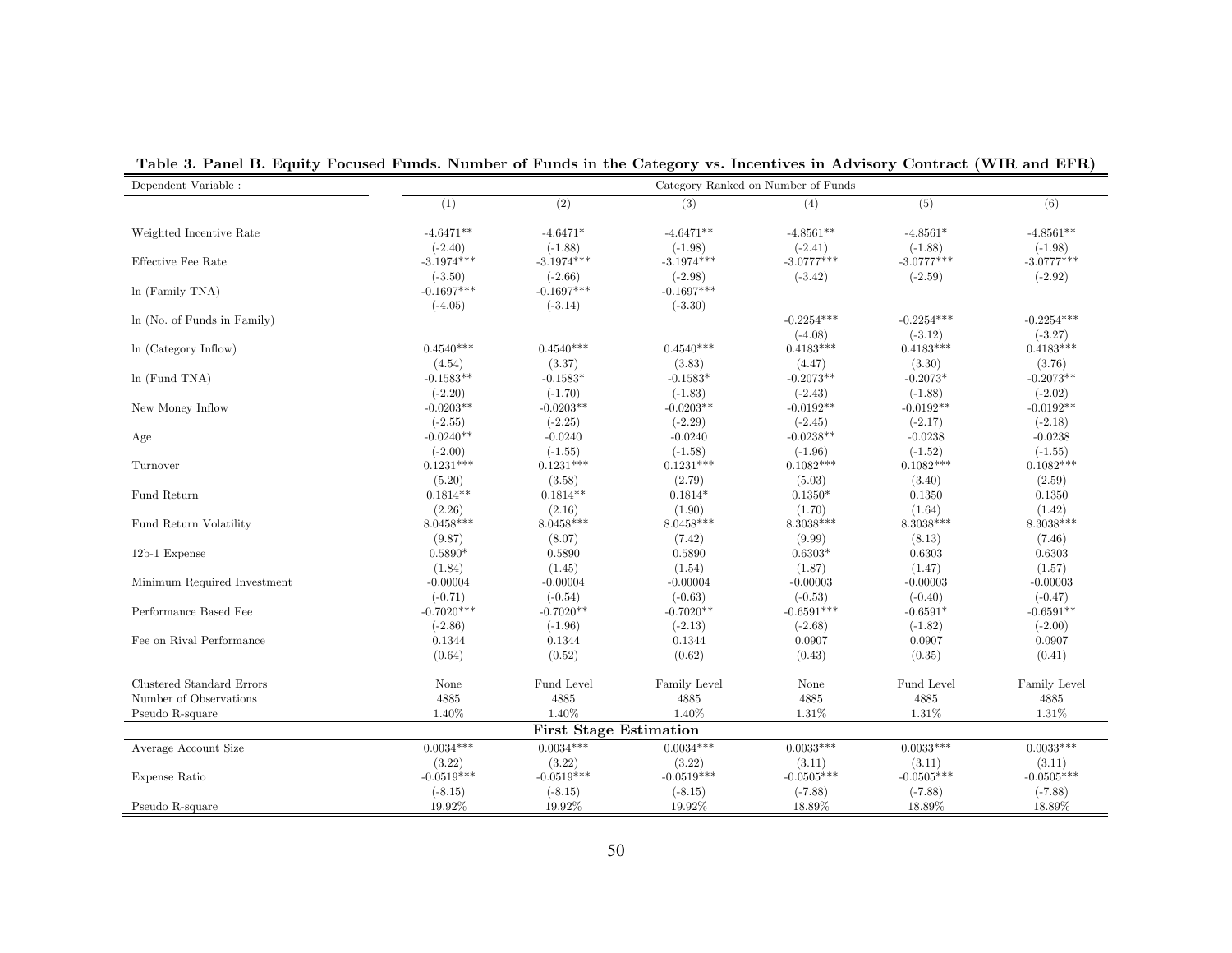## Table 4. Univariate Differences in Mean Herding Measure, UHM (in percent).

The herding measure UHM(i,t), for a given stock-quarter equals  $|p(i,t)-E[p(i,t)]-E[p(i,t)-E[p(i,t)]|$ , where  $p(i,t)$  equals the proportion of funds trading stock i during quarter t that are buyers within a given category. The proxy used for  $E[p(i,t)]$  is the average of  $p(i,t)$ s of all stocks traded by mutual funds within a given category during quarter t.  $E[p(i,t)-E[p(i,t)]$  is calculated under the null hypothesis of herding only by random chance. The sample of mutual funds includes only those that are matched with the NSAR database.

Presented in panel A are the values of UHM, which is  $UHM(i,t)$  averaged across all stock-quarters, traded at least by the number of funds indicated by the column heading. The numbers of stock-quarters are given in parentheses. The split between Low Fee Rate (LFR) and High Fee Rate (HFR) is made based on the median value of effective fee rates of each category. The last row of the panel represents the t-test of the hypothesis that  $UHM_{LFR}$  is equal to  $UHM_{HFR}$ .

Panel B presents the values of UHM for the 5 different categories (LG, AG, GI, BL and IE) separately, with at least 5 trades. The split between LFR and HFR is made based on the median value of effective fee rates for the particular category. The last row of the panel represents the t-test of the hypothesis that  $UHM_{LFR}$  is equal to  $UHM_{HFR}$ .

Note that the total number of stock-quarters summed across different categories differs from that for the full sample of funds. For example, one stock-quarter may be traded by two aggressive growth funds, two growth funds and one balanced fund. This stock-quarter will not enter in the calculation of UHM in any of the individual categories, but will be counted in the calculation of UHM for the entire sample with at least five trades. The Data section provides more details about the construction of the variables.

|                                           | Panel A          |                 |                 |                 |                 |  |  |
|-------------------------------------------|------------------|-----------------|-----------------|-----------------|-----------------|--|--|
|                                           | Number of Trades |                 |                 |                 |                 |  |  |
| All Funds:                                | $\geq 5$         | $\geq 10$       | $\geq 20$       | $\geq 30$       | $\geq 50$       |  |  |
| Mean                                      | 2.42<br>(134626) | 3.04<br>(97560) | 3.35<br>(62015) | 3.56<br>(43828) | 4.11<br>(23993) |  |  |
| Median                                    | 1.27             | 1.70            | 1.98            | 2.17            | 2.71            |  |  |
| Low Fee Rate Group (LFR)                  | 3.06<br>(44174)  | 4.15<br>(18566) | 6.02<br>(5199)  | 7.73<br>(1999)  | 10.34<br>(438)  |  |  |
| High Fee Rate Group (HFR)                 | 1.40<br>(44174)  | 2.80<br>(18566) | 4.33<br>(5199)  | 5.41<br>(1999)  | 7.55<br>(438)   |  |  |
| t-stat of H0: $(HM_{LFR} - HM_{HFR}) = 0$ | 27.69            | 17.41           | 13.65           | 13.38           | 9.08            |  |  |

|                                           | Panel B               |                      |                           |                      |                 |  |  |
|-------------------------------------------|-----------------------|----------------------|---------------------------|----------------------|-----------------|--|--|
|                                           |                       |                      | Number of Trades $\geq 5$ |                      |                 |  |  |
| Fund Category                             | $Long-Term$<br>Growth | Aggressive<br>Growth | International<br>Equity   | Growth and<br>Income | <b>Balanced</b> |  |  |
| Mean                                      | 2.21<br>(52599)       | 0.82<br>(91156)      | 2.75<br>(4543)            | 1.68<br>(37125)      | 1.22<br>(14155) |  |  |
| Low Fee Rate Group (LFR)                  | 2.54<br>(23687)       | 1.04<br>(29905)      | 3.42<br>(1241)            | 2.14<br>(15185)      | 2.07<br>(5555)  |  |  |
| High Fee Rate Group (HFR)                 | 0.87<br>(23687)       | 0.38<br>(29905)      | 1.79<br>(1241)            | 0.19<br>(15185)      | 0.88<br>(5555)  |  |  |
| t-stat of H0: $(HM_{LFR} - HM_{HFR}) = 0$ | 18.01                 | 7.28                 | 3.45                      | 18.89                | 5.22            |  |  |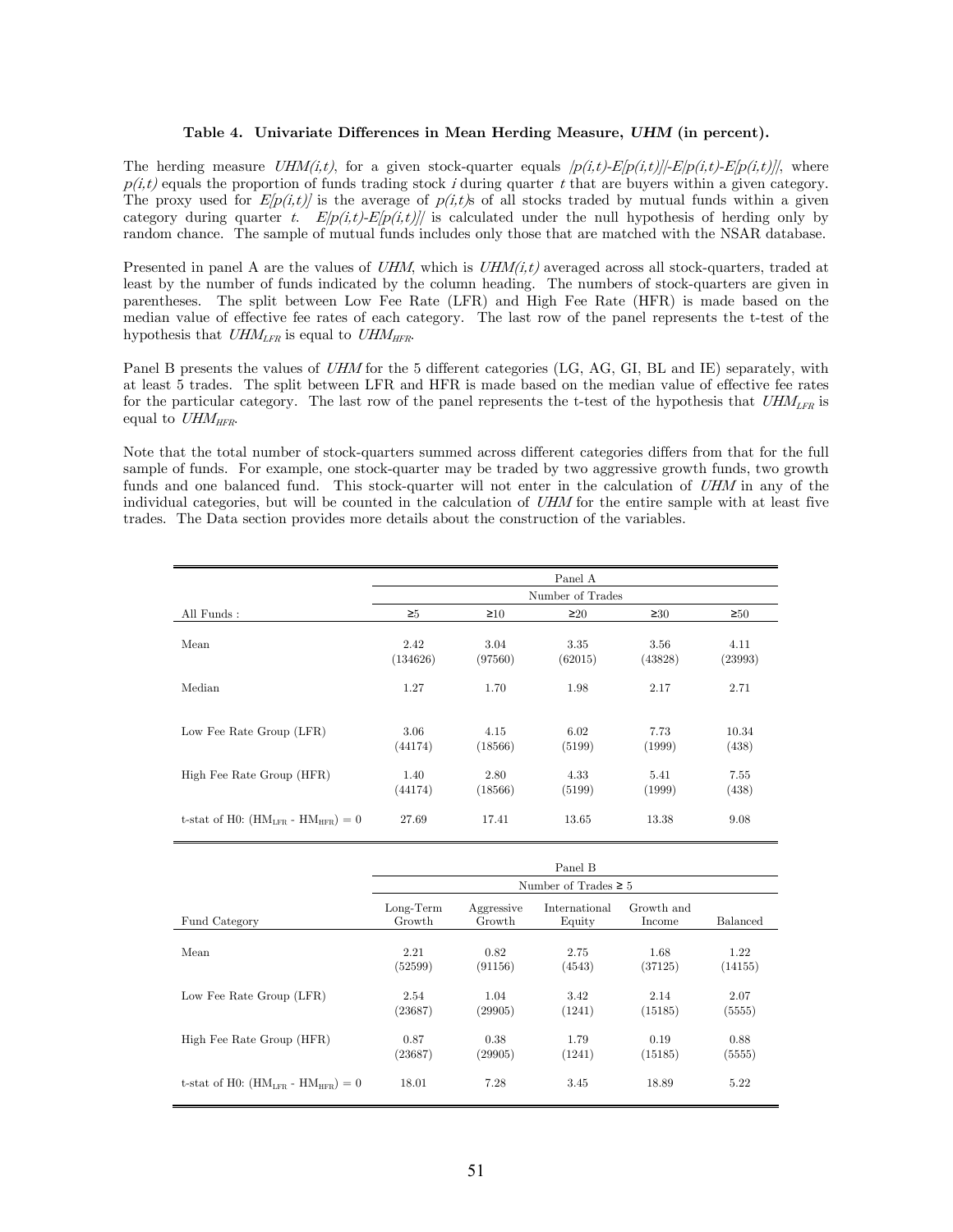### Table 5. Stock Herding vs. Incentives in the Advisory Contract.

This table presents the estimates of the following equation.

$$
H_{S,i} = \alpha_H + \beta_H C_{it} + \gamma_H F_{it} + \delta_H X_{H,i} + \nu_{H,i}
$$

 $H<sub>e</sub>$  represents the stock herding measure for each fund, similar to the fund herding measure (FHM) in Grinblatt, Titman and Wermers (1995). It is calculated at quarterly frequency, which is then averaged across the 4 quarters in a calendar year for the measure of stock herding used in columns (1)-(4). In column (5), we estimate the above equation in a Fama-Macbeth regression framework (time-series average of cross-sectional estimates) for which we use the stock herding measure at quarterly frequency.

C represents the incentives in the advisory contract. In panel A, Coles' incentive rate (CIR) and Effective fee rate (EFR) are used as the measure of incentives, while in panel B, Weighted incentive rate (WIR) and Effective fee rate (EFR) are the measure of incentives. F is the size of the fund-family in terms of logarithm of total TNA and X represents other control variables.

The equation is estimated using a two-step procedure. Since CIR is right-censored at 0 and WIR is right-censored at 1 in the sample, Tobit regressions of concavity regressed on the set of instruments and controls variables is used to calculate the estimated values of CIR and WIR. The average account size and the expense ratio are used as instruments in the first stage regressions. The estimated values of CIR and WIR are then used in the second stage estimations that are reported below.

In both panels, column (1) presents the results of estimating the regression equation in a pooled regression framework. In columns (2), (3) and (4), we adjust the standard errors of the estimates to allow for clustering at the fund level, at the family level and at the year level, respectively. Column (5) presents the estimates of panel between-effect regression, where time-series average of the dependent variable is regressed on the time-series averages of the independent variables. Column (6) presents the results of estimating the above equation in a Fama-Macbeth framework. The Fama-Macbeth estimation is run at quarterly frequency. We take the estimates from a quarter only if we have more than 50 observations in the cross-sectional regression. We use only the funds belonging to one of the following five categories, according to ICDI classification in CRSP database, in our analysis: LG, AG, GI, BL and IE. Index funds are excluded from the analysis. All specifications include category dummies.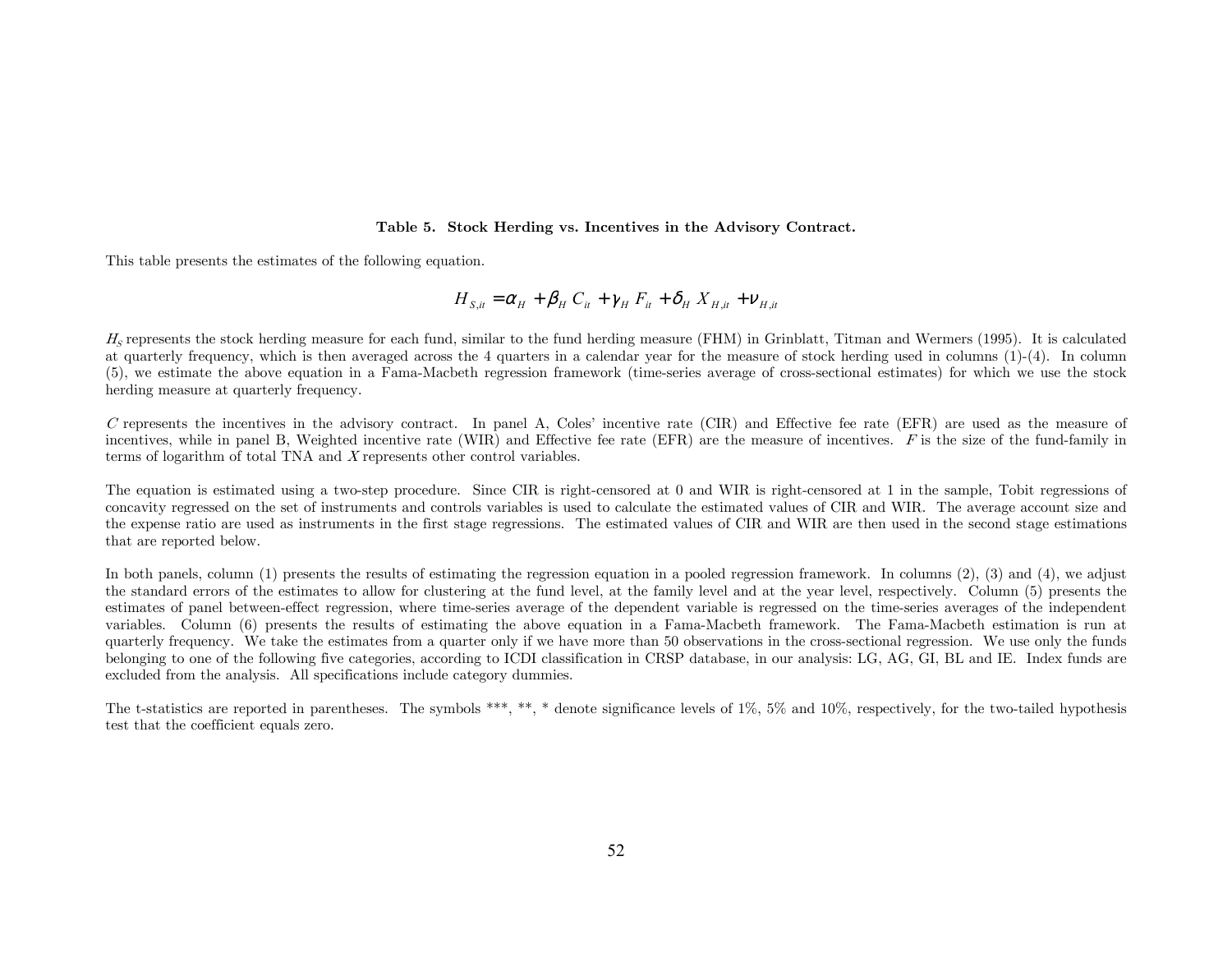| Dependent Variable :        | Stock Herding $(H_s)$ |                                          |                                            |                                          |                              |                            |  |  |  |
|-----------------------------|-----------------------|------------------------------------------|--------------------------------------------|------------------------------------------|------------------------------|----------------------------|--|--|--|
|                             | Pooled Regression     | Clustered<br>Regression at Fund<br>Level | Clustered<br>Regression at<br>Family Level | Clustered<br>Regression at Year<br>Level | Between Effect<br>Regression | Fama-Macbeth<br>Regression |  |  |  |
|                             | (1)                   | (2)                                      | (3)                                        | (4)                                      | (5)                          | (6)                        |  |  |  |
| Coles' Incentive Rate (CIR) | $-2.6476***$          | $-2.6476**$                              | $-2.6476**$                                | $-2.6476**$                              | $-3.3762***$                 | $-1.1669**$                |  |  |  |
|                             | $(-3.02)$             | $(-2.53)$                                | $(-2.45)$                                  | $(-2.42)$                                | $(-4.03)$                    | $(-2.63)$                  |  |  |  |
| Effective Fee Rate (EFR)    | $-2.6084***$          | $-2.6084***$                             | $-2.6084***$                               | $-2.6084**$                              | $-3.2065***$                 | $-1.4902***$               |  |  |  |
|                             | $(-3.49)$             | $(-2.82)$                                | $(-2.65)$                                  | $(-2.77)$                                | $(-4.35)$                    | $(-3.65)$                  |  |  |  |
| $ln$ (Family TNA)           | $-0.1296***$          | $-0.1296***$                             | $-0.1296***$                               | $-0.1296**$                              | $-0.1586***$                 | $-0.0638***$               |  |  |  |
|                             | $(-3.50)$             | $(-2.90)$                                | $(-2.76)$                                  | $(-2.82)$                                | $(-4.40)$                    | $(-3.28)$                  |  |  |  |
| $ln$ (Fund TNA)             | $-0.1646***$          | $-0.1646***$                             | $-0.1646***$                               | $-0.1646**$                              | $-0.2093***$                 | $-0.0798***$               |  |  |  |
|                             | $(-3.32)$             | $(-2.73)$                                | $(-2.61)$                                  | $(-2.75)$                                | $(-4.38)$                    | $(-3.10)$                  |  |  |  |
| New Money Inflow            | $-0.0013$             | $-0.0013$                                | $-0.0013$                                  | $-0.0013$                                | $-0.0020$                    | $0.0246***$                |  |  |  |
|                             | $(-0.88)$             | $(-0.80)$                                | $(-0.75)$                                  | $(-0.96)$                                | $(-0.72)$                    | (2.72)                     |  |  |  |
| Age                         | $-0.0251***$          | $-0.0251**$                              | $-0.0251**$                                | $-0.0251**$                              | $-0.0313***$                 | $-0.0126***$               |  |  |  |
|                             | $(-2.96)$             | $(-2.46)$                                | $(-2.36)$                                  | $(-2.41)$                                | $(-3.87)$                    | $(-2.88)$                  |  |  |  |
| Turnover                    | $0.0008***$           | $0.0008**$                               | $0.0008**$                                 | $0.0008*$                                | $0.0011***$                  | $-0.0100***$               |  |  |  |
|                             | (2.64)                | (2.20)                                   | (2.10)                                     | (2.09)                                   | (2.86)                       | $(-3.49)$                  |  |  |  |
| Prior Year Return           | $0.7001***$           | $0.7001***$                              | $0.7001***$                                | $0.7001***$                              | $0.9166***$                  | $0.4007***$                |  |  |  |
|                             | (5.14)                | (4.25)                                   | (4.07)                                     | (5.16)                                   | (6.68)                       | (4.17)                     |  |  |  |
| Prior Year Volatility       | $4.1963***$           | $4.1963***$                              | $4.1963***$                                | $4.1963**$                               | 5.0035***                    | $2.2491***$                |  |  |  |
|                             | (3.78)                | (3.17)                                   | (3.02)                                     | (2.96)                                   | (4.52)                       | (2.79)                     |  |  |  |
| 12b-1 Expense               | $-0.2956***$          | $-0.2956**$                              | $-0.2956**$                                | $-0.2956**$                              | $-0.3065$                    | $-1.6085*$                 |  |  |  |
|                             | $(-2.61)$             | $(-2.50)$                                | $(-2.35)$                                  | $(-2.50)$                                | $(-1.33)$                    | $(-1.74)$                  |  |  |  |
| Minimum Required Investment | $-0.0002***$          | $-0.0002***$                             | $-0.0002**$                                | $-0.0002**$                              | $-0.0003***$                 | $-0.0003*$                 |  |  |  |
|                             | $(-3.52)$             | $(-2.93)$                                | $(-2.33)$                                  | $(-2.27)$                                | $(-4.57)$                    | $(-1.78)$                  |  |  |  |
| Performance Based Fee       | $0.4213***$           | $0.4213**$                               | $0.4213**$                                 | $0.4213**$                               | $0.6091***$                  | 0.0619                     |  |  |  |
|                             | (2.63)                | (2.27)                                   | (2.14)                                     | (2.23)                                   | (3.34)                       | (1.27)                     |  |  |  |
| Fee on Rival Performance    | $1.2935***$           | $1.2935**$                               | $1.2935**$                                 | $1.2935*$                                | $1.6929***$                  | 0.2296                     |  |  |  |
|                             | (2.68)                | (2.24)                                   | (2.20)                                     | (2.19)                                   | (3.61)                       | (1.12)                     |  |  |  |
| Intercept                   | $8.7403***$           | $8.7403***$                              | $8.7403***$                                | $8.7403**$                               | $10.8936***$                 | $4.4387***$                |  |  |  |
|                             | (3.38)                | (2.77)                                   | (2.64)                                     | (2.74)                                   | (4.34)                       | (3.26)                     |  |  |  |
| Category Dummies            | Yes                   | Yes                                      | Yes                                        | Yes                                      | Yes                          | Yes                        |  |  |  |
| Number of Observations      | 4097                  | 4097                                     | 4097                                       | 4097                                     | 1641                         | 4097 †                     |  |  |  |
| R-square                    | 17.77%                | 17.77%                                   | 17.77%                                     | 17.77%                                   | 24.55%                       | $\sim$                     |  |  |  |

Table 5. Panel A. Stock Herding vs. Incentives in the Advisory Contract (CIR and EFR)

† - Based on 36 cross-sectional regressions.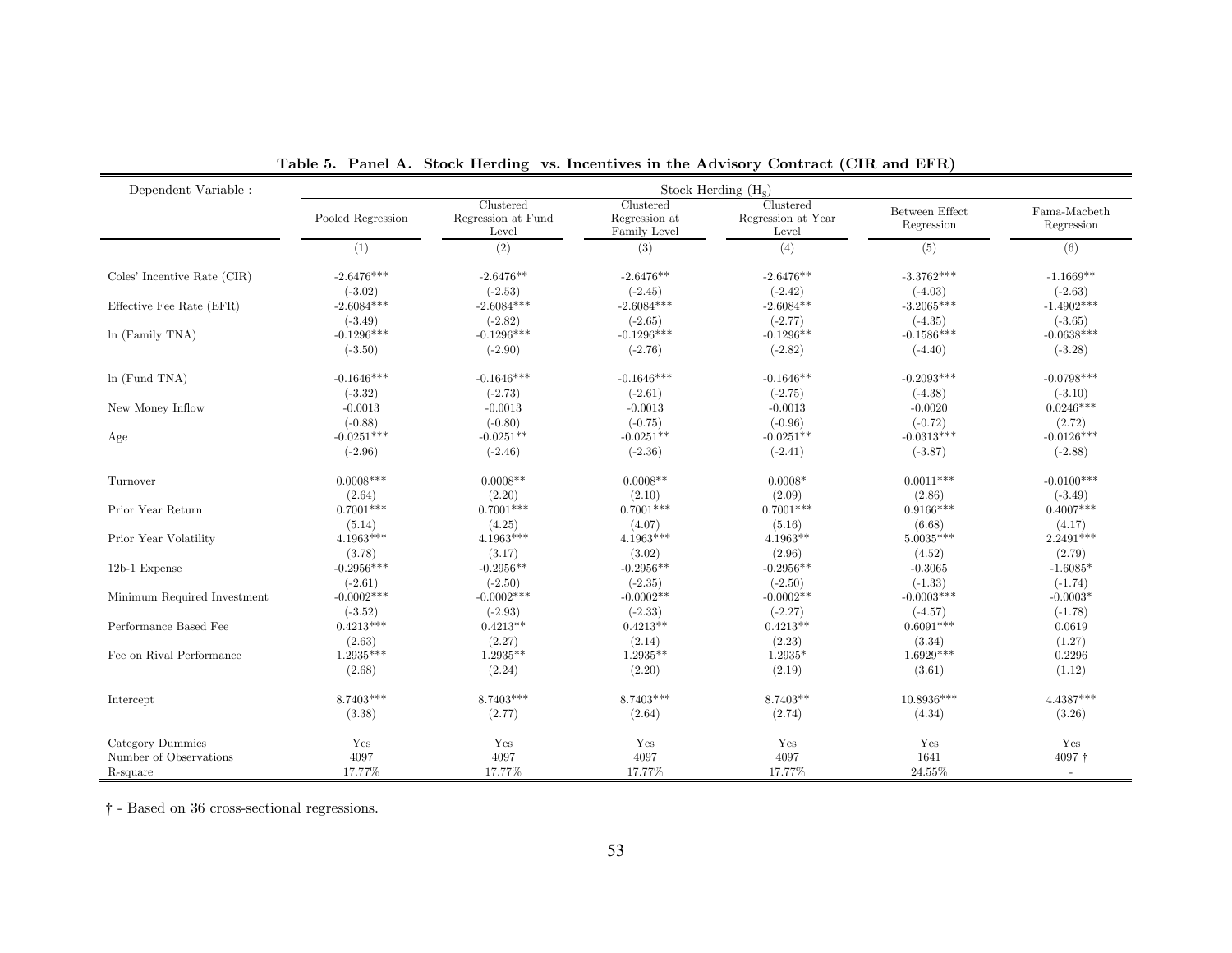| Dependent Variable :          |                   | Stock Herding $(H_s)$                    |                                            |                                          |                              |                            |  |  |  |
|-------------------------------|-------------------|------------------------------------------|--------------------------------------------|------------------------------------------|------------------------------|----------------------------|--|--|--|
|                               | Pooled Regression | Clustered<br>Regression at Fund<br>Level | Clustered<br>Regression at<br>Family Level | Clustered<br>Regression at Year<br>Level | Between Effect<br>Regression | Fama-Macbeth<br>Regression |  |  |  |
|                               | (1)               | (2)                                      | (3)                                        | (4)                                      | (5)                          | (6)                        |  |  |  |
| Weighted Incentive Rate (WIR) | $-5.2638***$      | $-5.2638**$                              | $-5.2638**$                                | $-5.2638**$                              | $-6.7776***$                 | $-2.2739**$                |  |  |  |
|                               | $(-2.95)$         | $(-2.48)$                                | $(-2.40)$                                  | $(-2.41)$                                | $(-3.97)$                    | $(-2.51)$                  |  |  |  |
| Effective Fee Rate (EFR)      | $-2.2358***$      | $-2.2358***$                             | $-2.2358***$                               | $-2.2358**$                              | $-2.7582***$                 | $-1.2991***$               |  |  |  |
|                               | $(-3.50)$         | $(-2.82)$                                | $(-2.64)$                                  | $(-2.85)$                                | $(-4.34)$                    | $(-3.67)$                  |  |  |  |
| $ln$ (Family TNA)             | $-0.1205***$      | $-0.1205***$                             | $-0.1205***$                               | $-0.1205**$                              | $-0.1485***$                 | $-0.0584***$               |  |  |  |
|                               | $(-3.45)$         | $(-2.87)$                                | $(-2.74)$                                  | $(-2.84)$                                | $(-4.35)$                    | $(-3.17)$                  |  |  |  |
| ln(Fund TNA)                  | $-0.1721***$      | $-0.1721***$                             | $-0.1721**$                                | $-0.1721**$                              | $-0.2202***$                 | $-0.0832***$               |  |  |  |
|                               | $(-3.25)$         | $(-2.69)$                                | $(-2.57)$                                  | $(-2.74)$                                | $(-4.30)$                    | $(-3.02)$                  |  |  |  |
| New Money Inflow              | $-0.0026$         | $-0.0026$                                | $-0.0026$                                  | $-0.0026$                                | $-0.0036$                    | $0.0242**$                 |  |  |  |
|                               | $(-1.40)$         | $(-1.24)$                                | $(-1.18)$                                  | $(-1.43)$                                | $(-1.23)$                    | (2.56)                     |  |  |  |
| Age                           | $-0.0249***$      | $-0.0249**$                              | $-0.0249**$                                | $-0.0249**$                              | $-0.0312***$                 | $-0.0122***$               |  |  |  |
|                               | $(-2.94)$         | $(-2.45)$                                | $(-2.35)$                                  | $(-2.44)$                                | $(-3.86)$                    | $(-2.79)$                  |  |  |  |
| Turnover                      | $0.0011***$       | $0.0011**$                               | $0.0011**$                                 | $0.0011*$                                | $0.0014***$                  | $-0.0107***$               |  |  |  |
|                               | (2.66)            | (2.23)                                   | (2.14)                                     | (2.15)                                   | (3.14)                       | $(-3.90)$                  |  |  |  |
| Prior Year Return             | $0.6021***$       | $0.6021***$                              | $0.6021***$                                | $0.6021***$                              | $0.7960***$                  | $0.3590***$                |  |  |  |
|                               | (5.63)            | (4.67)                                   | (4.46)                                     | (5.73)                                   | (7.16)                       | (4.35)                     |  |  |  |
| Prior Year Volatility         | $3.6793***$       | 3.6793***                                | $3.6793***$                                | $3.6793**$                               | $4.4045***$                  | $2.0065***$                |  |  |  |
|                               | (3.83)            | (3.22)                                   | (3.05)                                     | (3.02)                                   | (4.52)                       | (2.68)                     |  |  |  |
| 12b-1 Expense                 | $-0.2556**$       | $-0.2556**$                              | $-0.2556**$                                | $-0.2556**$                              | $-0.2592$                    | $-1.5488*$                 |  |  |  |
|                               | $(-2.36)$         | $(-2.31)$                                | $(-2.16)$                                  | $(-2.44)$                                | $(-1.13)$                    | $(-1.71)$                  |  |  |  |
| Minimum Required Investment   | $-0.0001***$      | $-0.0001***$                             | $-0.0001**$                                | $-0.0001*$                               | $-0.0002***$                 | $-0.0002$                  |  |  |  |
|                               | $(-3.40)$         | $(-2.88)$                                | $(-1.98)$                                  | $(-2.00)$                                | $(-4.41)$                    | $(-1.56)$                  |  |  |  |
| Performance Based Fee         | $0.3431**$        | $0.3431**$                               | $0.3431**$                                 | $0.3431*$                                | $0.5141***$                  | 0.0401                     |  |  |  |
|                               | (2.44)            | (2.13)                                   | (1.99)                                     | (2.00)                                   | (3.07)                       | (0.96)                     |  |  |  |
| Fee on Rival Performance      | 0.2245            | 0.2245                                   | 0.2245                                     | 0.2245                                   | $0.3283*$                    | 0.0756                     |  |  |  |
|                               | (1.51)            | (1.27)                                   | (1.25)                                     | (1.43)                                   | (1.93)                       | (1.06)                     |  |  |  |
| Intercept                     | 13.8779***        | 13.8779***                               | 13.8779**                                  | 13.8779**                                | 17.6021***                   | 6.5955***                  |  |  |  |
|                               | (3.17)            | (2.63)                                   | (2.53)                                     | (2.61)                                   | (4.17)                       | (2.91)                     |  |  |  |
| Category Dummies              | Yes               | Yes                                      | Yes                                        | Yes                                      | Yes                          | Yes                        |  |  |  |
| Number of Observations        | 4166              | 4166                                     | 4166                                       | 4166                                     | 1654                         | 4166 1                     |  |  |  |
| R-square                      | 17.83%            | 17.83%                                   | 17.83%                                     | 17.83%                                   | 24.63%                       | $\sim$                     |  |  |  |

Table 5. Panel B. Stock Herding vs. Incentives in the Advisory Contract (WIR and EFR)

 $\ddagger$  - Based on 36 cross-sectional regressions.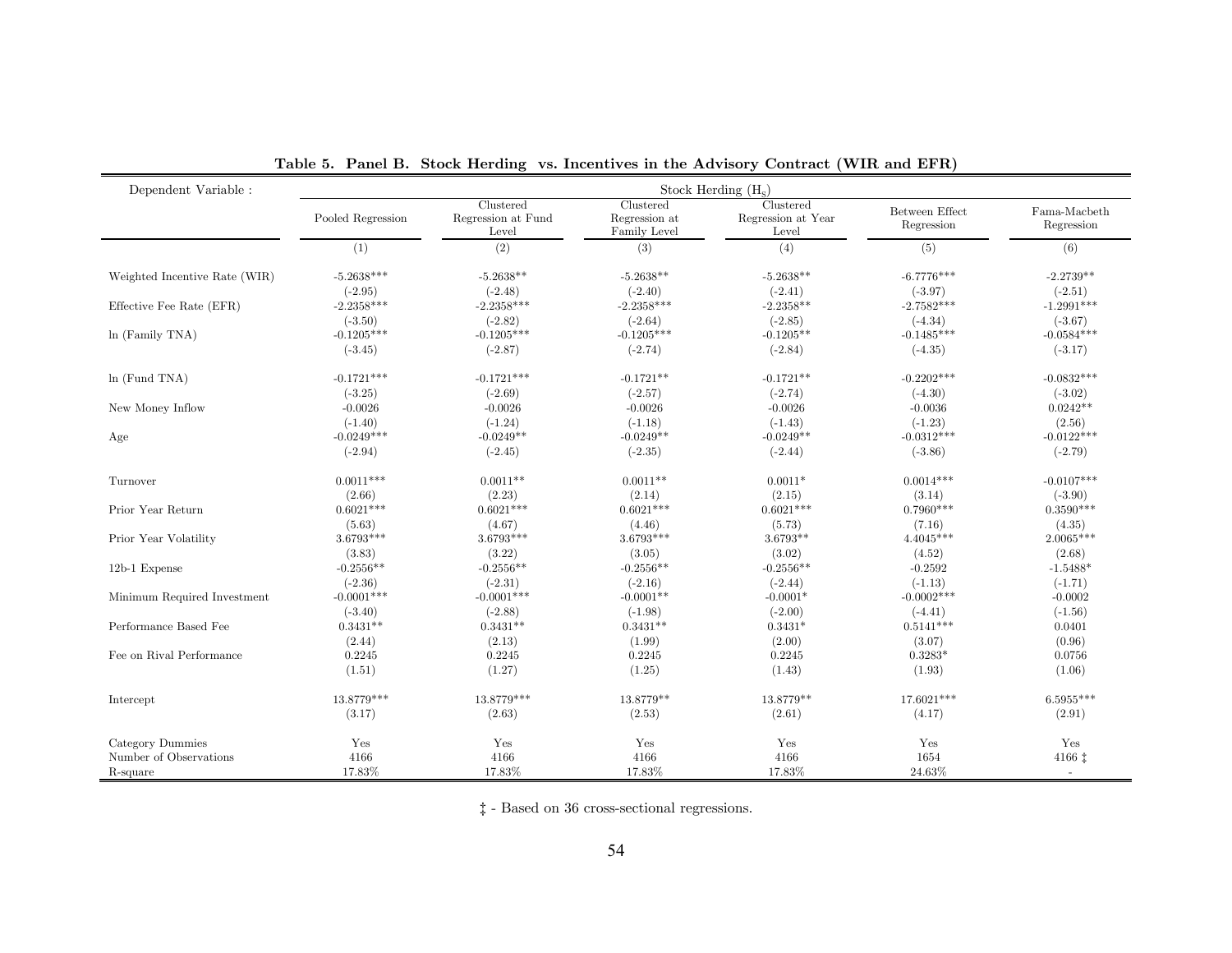#### Table 6. Fund Return Volatility vs. Incentives in the Advisory Contract.

This table presents the estimates of the following equation.

$$
\sigma_{it} = \alpha_{R,1} + \beta_{R,1} C_{it} + \gamma_{R,1} F_{it} + \phi_{R,1} X_{R,it} + \nu_{R,1,it}
$$

 $\sigma$  represents the volatility of return the fund over the 12 months in a calendar year. C represents the incentives in the advisory contract. In panel A, Coles' incentive rate (CIR) and Effective fee rate (EFR) are used as the measure of incentives, while in panel B, Weighted incentive rate (WIR) and Effective fee rate (EFR) are the measure of incentives. F is the size of the fund-family in terms of logarithm of total TNA and X represents other control variables.

The equation is estimated using a two-step procedure. Since CIR is right-censored at 0 and WIR is right-censored at 1 in the sample, Tobit regressions of concavity regressed on the set of instruments and controls variables is used to calculate the estimated values of CIR and WIR. The average account size and the expense ratio are used as instruments in the first stage regressions. The estimated values of CIR and WIR are then used in the second stage estimations that are reported below.

In both panels, column (1) presents the results of estimating the regression equation in a pooled regression framework. In columns (2), (3) and (4), we adjust the standard errors of the estimates to allow for clustering at the fund level, at the family level and at the year level, respectively. Column (5) presents the estimates of panel between-effect regression, where time-series average of the dependent variable is regressed on the time-series averages of the independent variables. We use only the funds belonging to one of the following five categories, according to ICDI classification in CRSP database, in our analysis: LG, AG, GI, BL and IE and with at least 80% of assets invested in equities. Index funds are excluded from the analysis. All specifications include category dummies.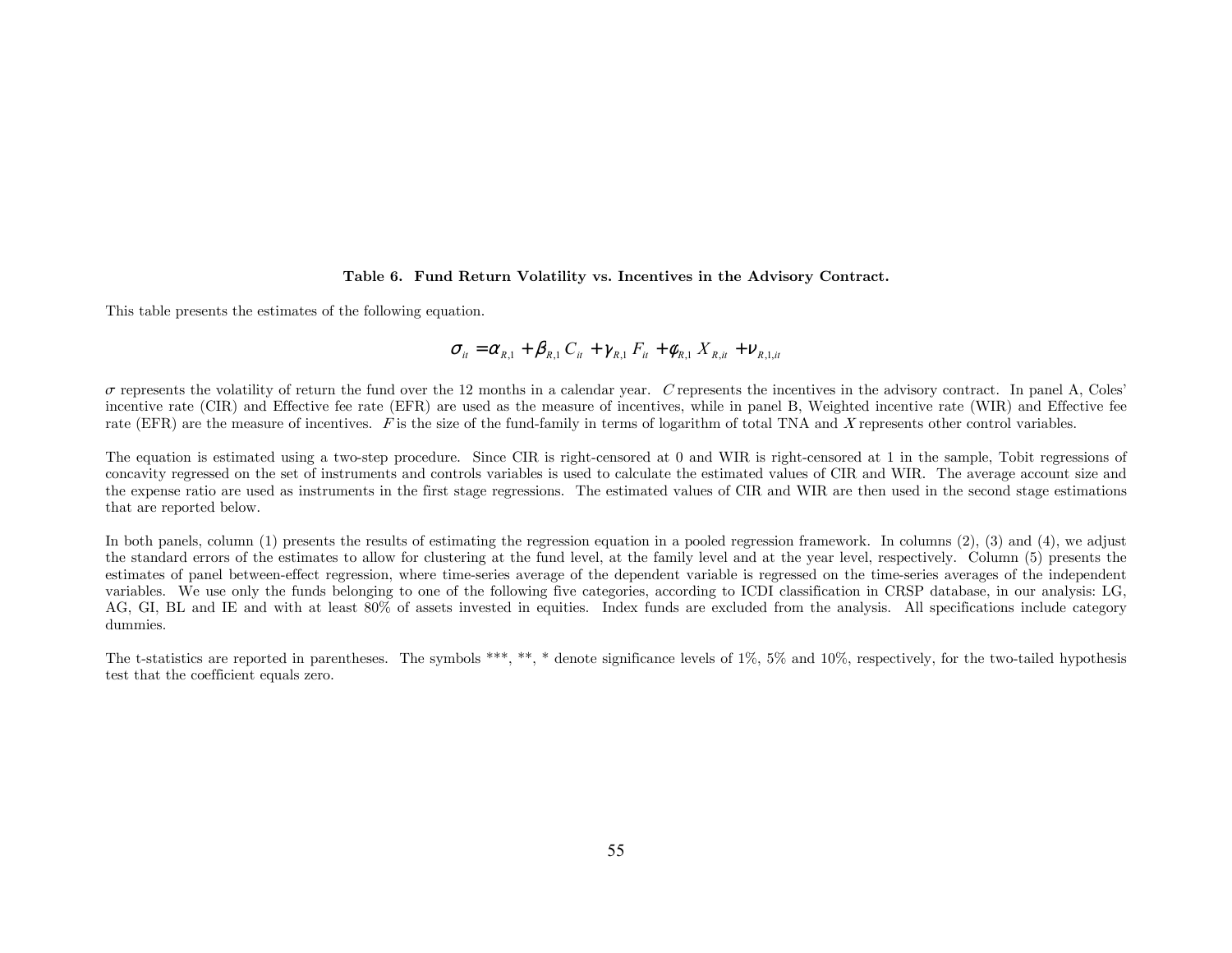| Dependent Variable :        |                   |                                       | Return Volatility                       |                                       |                              |
|-----------------------------|-------------------|---------------------------------------|-----------------------------------------|---------------------------------------|------------------------------|
|                             | Pooled Regression | Clustered Regression<br>at Fund Level | Clustered Regression<br>at Family Level | Clustered Regression<br>at Year Level | Between Effect<br>Regression |
|                             | (1)               | (2)                                   | (3)                                     | (4)                                   | (5)                          |
| Coles' Incentive Rate (CIR) | $0.0545***$       | $0.0545**$                            | $0.0545***$                             | $0.0545***$                           | $0.0500**$                   |
| Effective Fee Rate (EFR)    | (2.91)            | (1.98)                                | (3.16)                                  | (3.40)                                | (2.03)                       |
|                             | $0.1056***$       | $0.1056**$                            | $0.1056***$                             | $0.1056***$                           | $0.1108***$                  |
| $ln$ (Family TNA)           | (3.91)            | (2.44)                                | (5.42)                                  | (4.13)                                | (5.91)                       |
|                             | $0.0031***$       | $0.0031*$                             | $0.0031***$                             | $0.0031**$                            | $0.0031***$                  |
|                             | (2.94)            | (1.95)                                | (3.60)                                  | (3.03)                                | (3.08)                       |
| ln (Fund TNA)               | $0.0040***$       | $0.0040**$                            | $0.0040***$                             | $0.0040***$                           | $0.0037***$                  |
| New Money Inflow            | (3.45)            | (2.21)                                | (4.06)                                  | (3.96)                                | (3.23)                       |
|                             | $0.00004***$      | $0.00004**$                           | $0.00004***$                            | $0.00004***$                          | $0.00004*$                   |
|                             | (3.74)            | (2.54)                                | (4.12)                                  | (4.18)                                | (1.72)                       |
| Age                         | $0.0006**$        | $0.0006*$                             | $0.0006***$                             | $0.0006***$                           | $0.0006**$                   |
|                             | (2.57)            | (1.66)                                | (2.79)                                  | (3.41)                                | (2.30)                       |
| Turnover                    | $-0.00001**$      | $-0.00001*$                           | $-0.00001**$                            | $-0.00001**$                          | $-0.00003$                   |
|                             | $(-1.97)$         | $(-1.73)$                             | $(-2.43)$                               | $(-2.74)$                             | $(-1.01)$                    |
| 12b-1 Expense               | 0.0024            | 0.0024                                | 0.0024                                  | 0.0024                                | 0.0065                       |
|                             | (1.06)            | (0.93)                                | (1.33)                                  | (1.45)                                | (0.67)                       |
| Minimum Required Investment | $8.79e-06***$     | $8.79e-06**$                          | $8.79e-06***$                           | $8.79e-06***$                         | $9.07e-06***$                |
|                             | (3.46)            | (2.24)                                | (4.30)                                  | (3.98)                                | (3.49)                       |
| Performance Based Fee       | $-0.0084**$       | $-0.0084**$                           | $-0.0084**$                             | $-0.0084*$                            | $-0.0039$                    |
|                             | $(-2.39)$         | $(-2.01)$                             | $(-2.15)$                               | $(-2.23)$                             | $(-0.48)$                    |
| Fee on Rival Performance    | $-0.0183***$      | $-0.0183**$                           | $-0.0183***$                            | $-0.0183**$                           | $-0.0173*$                   |
|                             | $(-3.00)$         | $(-2.23)$                             | $(-3.00)$                               | $(-3.04)$                             | $(-1.67)$                    |
| Median Fund Return          | $-0.0099***$      | $-0.0099**$                           | $-0.0099***$                            | $-0.0099$                             | $-0.0075$                    |
|                             | $(-3.55)$         | $(-2.56)$                             | $(-3.34)$                               | $(-0.94)$                             | $(-1.50)$                    |
| Median Fund Volatility      | $0.8513***$       | $0.8513***$                           | $0.8513***$                             | $0.8513***$                           | $0.9331***$                  |
|                             | (9.79)            | (6.63)                                | (11.11)                                 | (5.61)                                | (7.79)                       |
| Intercept                   | $-0.2425***$      | $-0.2425**$                           | $-0.2425***$                            | $-0.2425***$                          | $-0.2470***$                 |
|                             | $(-3.49)$         | $(-2.23)$                             | $(-4.47)$                               | $(-3.82)$                             | $(-4.03)$                    |
| Category Dummies            | Yes               | Yes                                   | Yes                                     | Yes                                   | Yes                          |
| Number of Observations      | 4176              | 4176                                  | 4176                                    | 4176                                  | 1714                         |
| R-square                    | 35.71%            | 35.71%                                | 35.71%                                  | 35.71%                                | 34.14%                       |

Table 6. Panel A. Fund Return Volatility vs. Incentives in the Advisory Contract (CIR and EFR)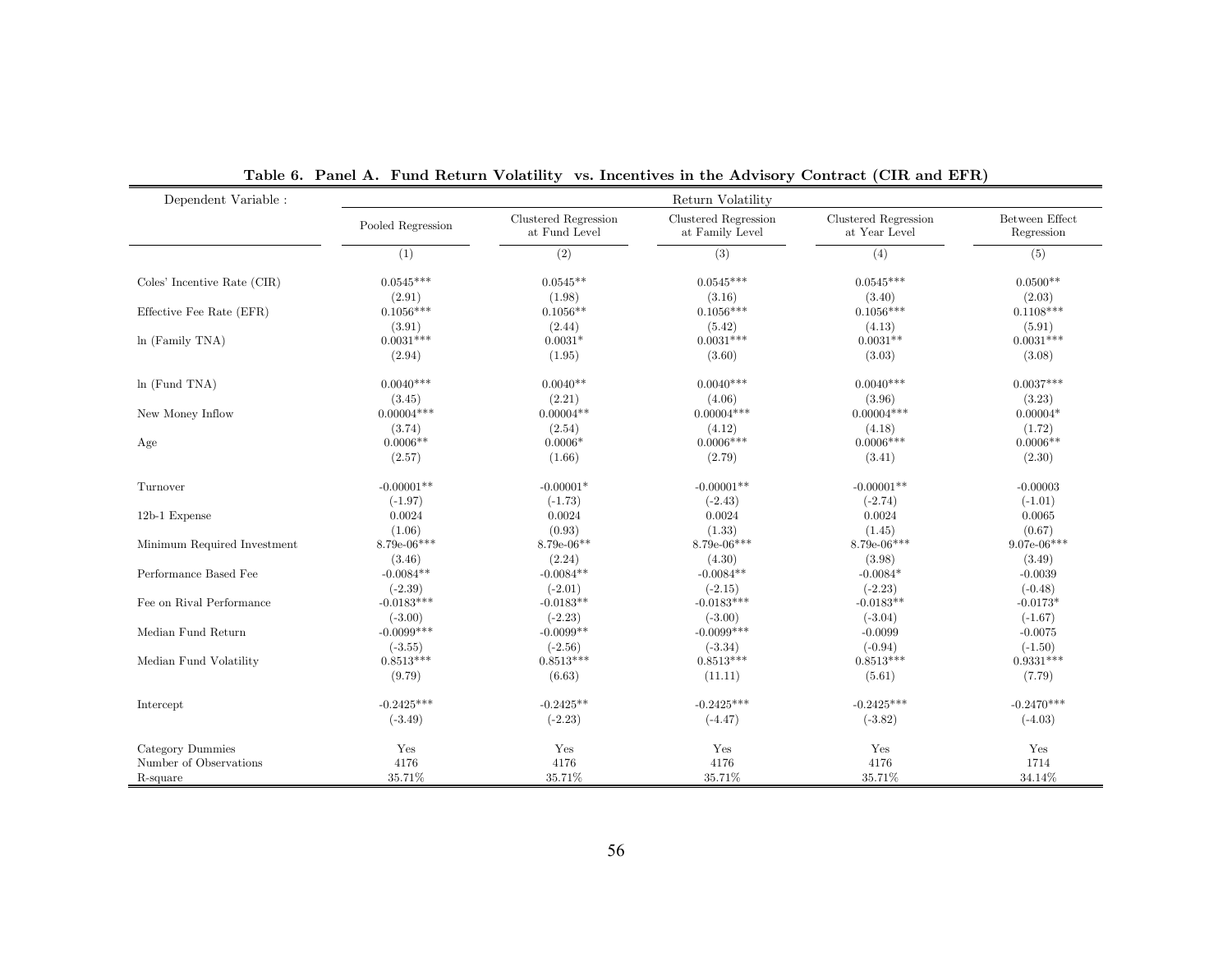| Dependent Variable :          |                        |                                       | Return Volatility                       |                                       |                              |
|-------------------------------|------------------------|---------------------------------------|-----------------------------------------|---------------------------------------|------------------------------|
|                               | Pooled Regression      | Clustered Regression<br>at Fund Level | Clustered Regression<br>at Family Level | Clustered Regression<br>at Year Level | Between Effect<br>Regression |
|                               | (1)                    | (2)                                   | (3)                                     | (4)                                   | (5)                          |
| Weighted Incentive Rate (WIR) | $0.1150***$            | $0.1150*$                             | $0.1150***$                             | $0.1150***$                           | $0.1030*$                    |
|                               | (2.78)                 | (1.90)                                | (2.93)                                  | (3.32)                                | (1.83)                       |
| Effective Fee Rate (EFR)      | $0.1068***$            | $0.1068**$                            | $0.1068***$                             | $0.1068***$                           | $0.1105***$                  |
| $ln$ (Family TNA)             | (3.82)<br>$0.0034***$  | (2.39)<br>$0.0034*$                   | (5.04)<br>$0.0034***$                   | (4.16)<br>$0.0034**$                  | (5.19)<br>$0.0033***$        |
|                               | (2.83)                 | (1.88)                                | (3.27)                                  | (3.05)                                | (2.60)                       |
| ln(Fund TNA)                  | $0.0047***$            | $0.0047**$                            | $0.0047***$                             | $0.0047***$                           | $0.0043***$                  |
|                               | (3.31)                 | (2.14)                                | (3.74)                                  | (3.99)                                | (2.82)                       |
| New Money Inflow              | $0.0001***$            | $0.0001**$                            | $0.0001$ ***                            | $0.0001***$                           | $0.00004*$                   |
|                               | (3.52)                 | (2.40)                                | (3.76)                                  | (4.14)                                | (1.72)                       |
| Age                           | $0.0008**$             | $0.0008*$                             | $0.0008***$                             | $0.0008***$                           | $0.0008**$                   |
|                               | (2.57)                 | (1.68)                                | (2.75)                                  | (3.41)                                | (2.14)                       |
| Turnover                      | $-0.00001*$            | $-0.00001*$                           | $-0.00001**$                            | $-0.00001**$                          | $-0.00003$                   |
|                               | $(-1.88)$              | $(-1.66)$                             | $(-2.33)$                               | $(-2.58)$                             | $(-0.96)$                    |
| 12b-1 Expense                 | 0.0022                 | 0.0022                                | 0.0022                                  | 0.0022                                | 0.0060                       |
|                               | (0.96)                 | (0.84)                                | (1.21)                                  | (1.26)                                | (0.62)                       |
| Minimum Required Investment   | $7.74e-06***$          | $7.74e-06**$                          | $7.74e-06***$                           | $7.74e-06***$                         | $8.00e-06***$                |
|                               | (3.43)                 | (2.21)                                | (4.14)                                  | (4.03)                                | (3.40)                       |
| Performance Based Fee         | $-0.0070**$            | $-0.0070*$                            | $-0.0070*$                              | $-0.0070*$                            | $-0.0026$                    |
| Fee on Rival Performance      | $(-2.10)$<br>$-0.0012$ | $(-1.81)$<br>$-0.0012$                | $(-1.88)$<br>$-0.0012$                  | $(-2.05)$<br>$-0.0012$                | $(-0.33)$<br>$-0.0013$       |
|                               | $(-0.39)$              | $(-0.37)$                             | $(-0.37)$                               | $(-0.47)$                             | $(-0.20)$                    |
| Median Fund Return            | $-0.0065***$           | $-0.0065**$                           | $-0.0065***$                            | $-0.0065$                             | $-0.0039$                    |
|                               | $(-3.02)$              | $(-2.49)$                             | $(-2.60)$                               | $(-0.60)$                             | $(-0.82)$                    |
| Median Fund Volatility        | $0.8383***$            | $0.8383***$                           | $0.8383***$                             | $0.8383***$                           | $0.9337***$                  |
|                               | (8.80)                 | (5.97)                                | (9.63)                                  | (5.43)                                | (7.04)                       |
| Intercept                     | $-0.3856***$           | $-0.3856**$                           | $-0.3856***$                            | $-0.3856***$                          | $-0.3722***$                 |
|                               | $(-3.17)$              | $(-2.09)$                             | $(-3.65)$                               | $(-3.70)$                             | $(-2.74)$                    |
| Category Dummies              | Yes                    | Yes                                   | Yes                                     | Yes                                   | Yes                          |
| Number of Observations        | 4235                   | 4235                                  | 4235                                    | 4235                                  | 1723                         |
| R-square                      | 36.03%                 | 36.03%                                | 36.03%                                  | 36.03%                                | 34.22%                       |

Table 6. Panel B. Fund Return Volatility vs. Incentives in the Advisory Contract (WIR and EFR)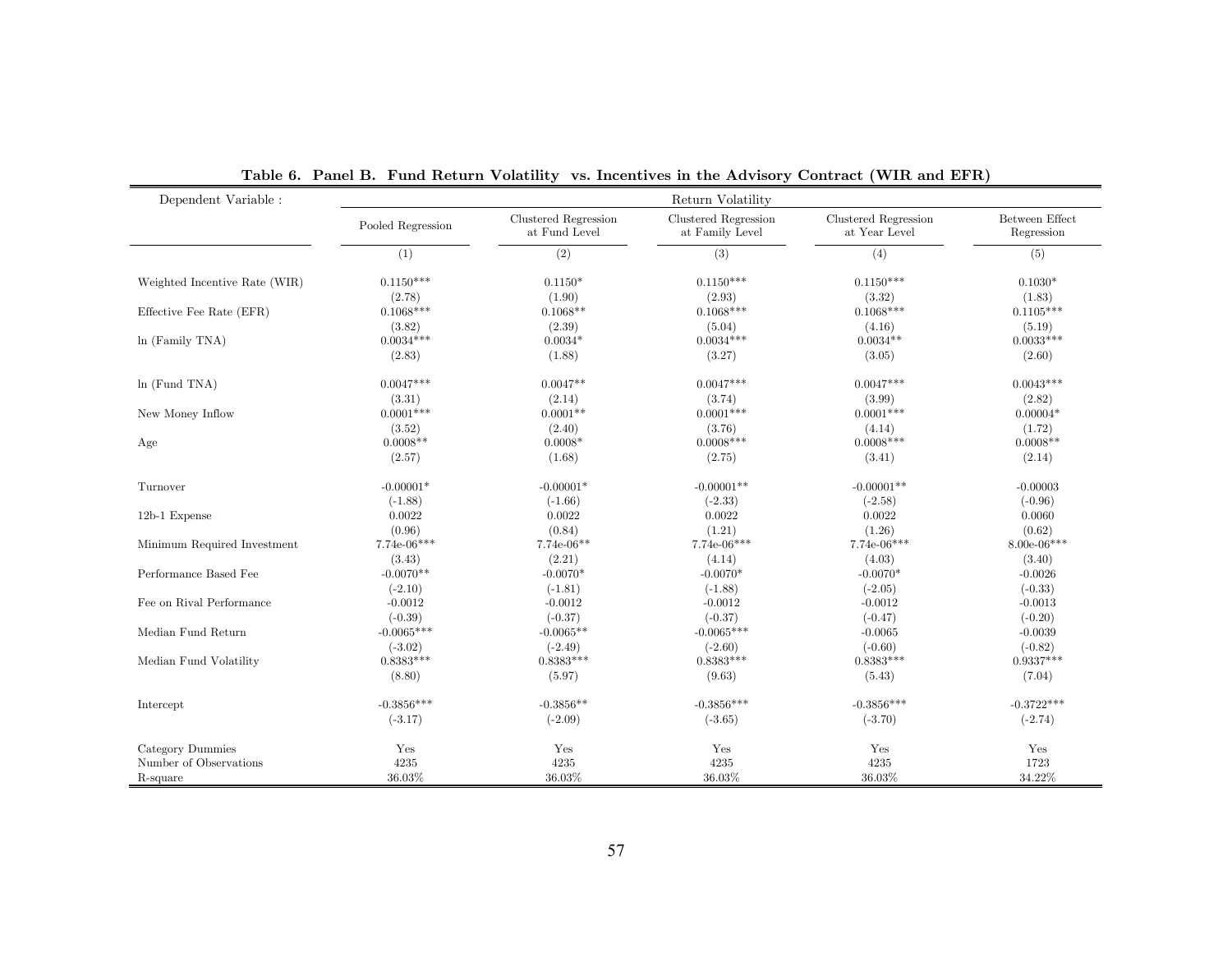#### Table 7. Mutual Fund Tournaments vs. Incentives in the Advisory Contract.

This table presents the estimates of the following equation.

$$
\Delta \sigma_{ii} = \alpha_{R,2} + \beta_{R,2} C_{ii} + \gamma_{R,2} F_{ii} + \theta_{R,2} Rank_{ii} + \delta_{R,2} \sigma_{ii}^{(1)} + \psi \Delta \sigma_{med,t} + \phi_{R,2} X_{R,i} + \nu_{R,2,ii}
$$

 $\Delta\sigma$  represents the change in return volatility from the first semester to the second semester in a calendar year. C represents the incentives in the advisory contract. In panel A, Coles' incentive rate (CIR) and Effective fee rate (EFR) are used as the measure of incentives, while in panel B, Weighted incentive rate (WIR) and Effective fee rate (EFR) are the measure of incentives.  $F$  is the size of the fund-family in terms of logarithm of total TNA and X represents other control variables. Rank is the rank of the fund within its category based on the return in the first six months of the year. It is normalised between 0 and 1, with the fund having the highest return being ranked 1.  $\sigma^{(1)}$  represents the return volatility of the fund in the first six months of the calendar year, while  $\Delta\sigma_{\text{mod}}$  represents the median value of change in return volatility from the first semester to the second semester within the category that the fund belongs to.

The equation is estimated using a two-step procedure. Since CIR is right-censored at 0 and WIR is right-censored at 1 in the sample, Tobit regressions of concavity regressed on the set of instruments and controls variables is used to calculate the estimated values of CIR and WIR. The average account size and the expense ratio are used as instruments in the first stage regressions. The estimated values of CIR and WIR are then used in the second stage estimations that are reported below.

In both panels, column (1) presents the results of estimating the regression equation in a pooled regression framework. In columns (2), (3) and (4), we adjust the standard errors of the estimates to allow for clustering at the fund level, at the family level and at the year level, respectively. Column (5) presents the estimates of panel between-effect regression, where time-series average of the dependent variable is regressed on the time-series averages of the independent variables. We use only the funds belonging to one of the following five categories, according to ICDI classification in CRSP database, in our analysis: LG, AG, GI, BL and IE and with at least 80% of assets invested in equities. Index funds are excluded from the analysis. All specifications include category dummies.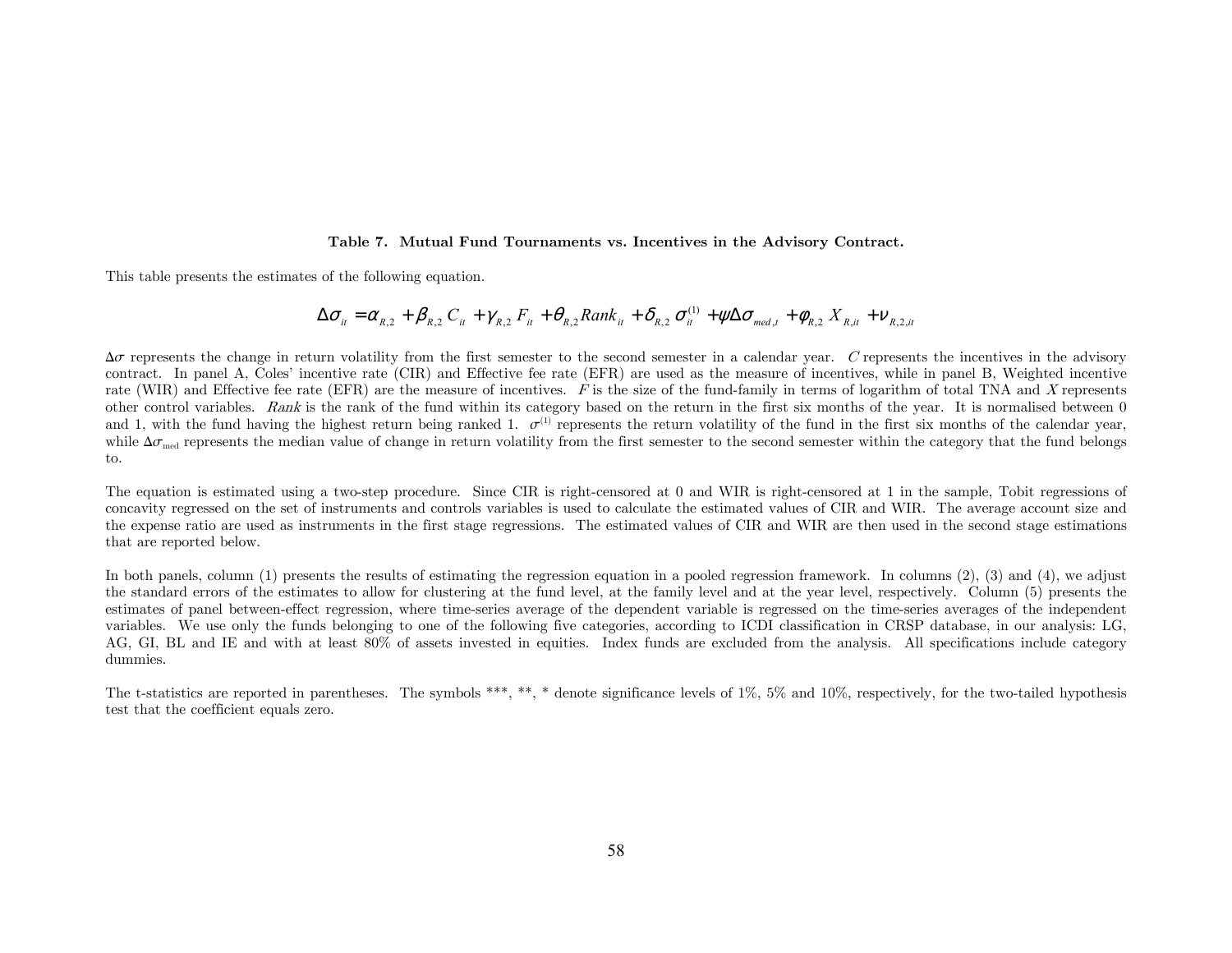| Dependent Variable :            | Change in Return Volatility |                                       |                                         |                                       |                              |  |  |
|---------------------------------|-----------------------------|---------------------------------------|-----------------------------------------|---------------------------------------|------------------------------|--|--|
|                                 | Pooled Regression           | Clustered Regression<br>at Fund Level | Clustered Regression<br>at Family Level | Clustered Regression<br>at Year Level | Between Effect<br>Regression |  |  |
|                                 | (1)                         | (2)                                   | (3)                                     | (4)                                   | (5)                          |  |  |
| Coles' Incentive Rate (CIR)     | $0.0102**$                  | $0.0102**$                            | $0.0102**$                              | $0.0102**$                            | $0.0105**$                   |  |  |
| Effective Fee Rate (EFR)        | (2.34)<br>$0.0087***$       | (2.27)<br>$0.0087***$                 | (2.02)<br>$0.0087***$                   | (2.61)<br>$0.0087*$                   | (2.15)<br>$0.0067***$        |  |  |
|                                 | (4.03)                      | (4.05)                                | (3.56)                                  | (2.14)                                | (2.66)                       |  |  |
| ln (Family TNA)                 | $0.0005***$                 | $0.0005***$                           | $0.0005***$                             | $0.0005*$                             | $0.0005***$                  |  |  |
|                                 | (3.27)                      | (3.18)                                | (2.85)                                  | (2.20)                                | (2.69)                       |  |  |
| Fund Rank in Category           | $0.0045***$                 | $0.0045***$                           | $0.0045***$                             | 0.0045                                | $0.0060***$                  |  |  |
|                                 | (4.39)                      | (4.39)                                | (3.92)                                  | (1.40)                                | (4.49)                       |  |  |
| Fund Volatility in First Period | $-0.2883***$                | $-0.2883***$                          | $-0.2883***$                            | $-0.2883***$                          | $-0.2182***$                 |  |  |
|                                 | $(-20.09)$                  | $(-20.63)$                            | $(-16.68)$                              | $(-12.37)$                            | $(-18.30)$                   |  |  |
| Category Median Value of        |                             |                                       |                                         |                                       |                              |  |  |
| Change in Volatility            | $0.8815***$                 | $0.8815***$                           | $0.8815***$                             | $0.8815***$                           | $0.8809***$                  |  |  |
|                                 | (81.26)                     | (82.79)                               | (73.90)                                 | (30.66)                               | (43.96)                      |  |  |
| ln(Fund TNA)                    | $0.0004**$                  | $0.0004**$                            | $0.0004*$                               | $0.0004**$                            | $0.0004*$                    |  |  |
|                                 | (1.99)                      | (1.96)                                | (1.79)                                  | (2.37)                                | (1.77)                       |  |  |
| New Money Inflow                | $6.46e-06*$                 | $6.46e-06*$                           | $6.46e-06**$                            | $6.46e-06**$                          | 7.98e-06                     |  |  |
|                                 | (1.87)                      | (1.86)                                | (2.34)                                  | (2.71)                                | (0.75)                       |  |  |
| Age                             | 0.0001                      | 0.0001                                | 0.0001                                  | 0.0001                                | 0.0001                       |  |  |
|                                 | (1.20)                      | (1.17)                                | (1.04)                                  | (1.20)                                | (0.93)                       |  |  |
| Turnover                        | $0.00001*$                  | $0.00001*$                            | $0.00001**$                             | $0.00001*$                            | 0.00002                      |  |  |
|                                 | (1.68)                      | (1.81)                                | (2.34)                                  | (1.87)                                | (1.11)                       |  |  |
| 12b-1 Expense                   | $-0.0040*$                  | $-0.0040*$                            | $-0.0040**$                             | $-0.0040*$                            | $-0.0064$                    |  |  |
|                                 | $(-1.71)$                   | $(-1.85)$                             | $(-2.39)$                               | $(-1.85)$                             | $(-1.28)$                    |  |  |
| Minimum Required Investment     | $1.37e-06***$               | $1.37e-06***$                         | $1.37e-06***$                           | $1.37e-06**$                          | $1.37e-06*$                  |  |  |
|                                 | (2.65)                      | (2.82)                                | (2.78)                                  | (2.42)                                | (1.95)                       |  |  |
| Performance Based Fee           | $-0.0058**$                 | $-0.0058**$                           | $-0.0058**$                             | $-0.0058$                             | $-0.0051$                    |  |  |
|                                 | $(-2.20)$                   | $(-2.22)$                             | $(-2.28)$                               | $(-1.73)$                             | $(-1.31)$                    |  |  |
| Fee on Rival Performance        | $-0.0029$                   | $-0.0029$                             | $-0.0029$                               | $-0.0029$                             | $-0.0029$                    |  |  |
|                                 | $(-0.99)$                   | $(-0.98)$                             | $(-0.81)$                               | $(-1.49)$                             | $(-0.78)$                    |  |  |
| Intercept                       | $-0.0182**$                 | $-0.0182**$                           | $-0.0182*$                              | $-0.0182$                             | $-0.0190**$                  |  |  |
|                                 | $(-2.20)$                   | $(-2.21)$                             | $(-1.87)$                               | $(-1.66)$                             | $(-1.99)$                    |  |  |
| Category Dummies                | Yes                         | Yes                                   | Yes                                     | Yes                                   | Yes                          |  |  |
| Number of Observations          | 4072                        | 4072                                  | 4072                                    | 4072                                  | 1686                         |  |  |
| R-square                        | 69.71%                      | 69.71%                                | 69.71%                                  | 69.71%                                | 64.38%                       |  |  |

Table 7. Panel A. Mutual Fund Tournaments vs. Incentives in the Advisory Contract (CIR and EFR)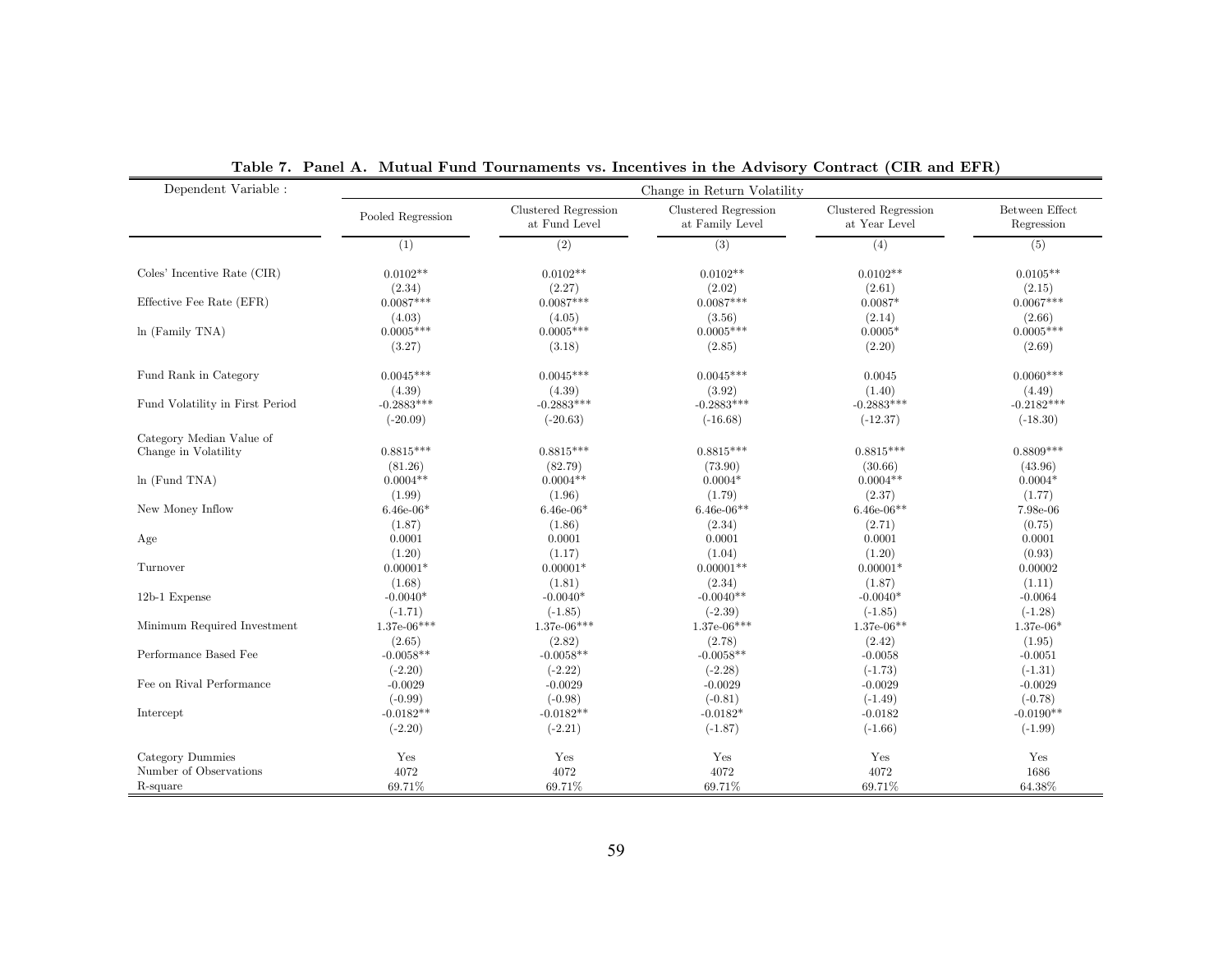| Dependent Variable :            |                       |                                       | Change in Return Volatility             |                                       |                              |
|---------------------------------|-----------------------|---------------------------------------|-----------------------------------------|---------------------------------------|------------------------------|
|                                 | Pooled Regression     | Clustered Regression<br>at Fund Level | Clustered Regression<br>at Family Level | Clustered Regression<br>at Year Level | Between Effect<br>Regression |
|                                 | (1)                   | (2)                                   | (3)                                     | (4)                                   | (5)                          |
| Weighted Incentive Rate (WIR)   | $0.0229**$            | $0.0229**$                            | $0.0229**$                              | $0.0229**$                            | $0.0237**$                   |
|                                 | (2.27)                | (2.21)                                | (1.97)<br>$0.0100***$                   | (2.54)                                | (2.12)                       |
| Effective Fee Rate (EFR)        | $0.0100***$           | $0.0100***$                           |                                         | $0.0100*$                             | $0.0078***$                  |
| $ln$ (Family TNA)               | (3.87)<br>$0.0007***$ | (3.91)<br>$0.0007***$                 | (3.34)<br>$0.0007***$                   | (2.25)<br>$0.0007**$                  | (2.58)<br>$0.0006***$        |
|                                 | (3.12)                | (3.03)                                | (2.67)                                  | (2.33)                                | (2.66)                       |
|                                 |                       |                                       |                                         |                                       |                              |
| Fund Rank in Category           | $0.0046***$           | $0.0046***$                           | $0.0046***$                             | 0.0046                                | $0.0063***$                  |
|                                 | (4.66)                | (4.63)                                | (4.15)                                  | (1.48)                                | (4.76)                       |
| Fund Volatility in First Period | $-0.2896***$          | $-0.2896***$                          | $-0.2896***$                            | $-0.2896***$                          | $-0.2181***$                 |
|                                 | $(-20.02)$            | $(-20.54)$                            | $(-16.69)$                              | $(-12.23)$                            | $(-17.94)$                   |
| Category Median Value of        |                       |                                       |                                         |                                       |                              |
| Change in Volatility            | $0.8780***$           | $0.8780***$                           | $0.8780***$                             | $0.8780***$                           | $0.8758***$                  |
|                                 | (81.34)               | (81.67)                               | (71.63)                                 | (30.08)                               | (43.94)                      |
| $ln$ (Fund TNA)                 | $0.0005**$            | $0.0005**$                            | $0.0005*$                               | $0.0005**$                            | $0.0005*$                    |
|                                 | (2.17)                | (2.12)                                | (1.94)                                  | (2.56)                                | (1.74)                       |
| New Money Inflow                | $7.45e-06**$          | $7.45e-06**$                          | 7.45e-06**                              | $7.45e-06**$                          | 8.99e-06                     |
|                                 | (1.97)                | (1.96)                                | (2.29)                                  | (2.82)                                | (0.84)                       |
| Age                             | 0.0001                | 0.0001                                | 0.0001                                  | 0.0001                                | 0.0001                       |
|                                 | (1.35)                | (1.32)                                | (1.18)                                  | (1.48)                                | (1.20)                       |
| Turnover                        | $0.00001*$            | $0.00001*$                            | $0.00001**$                             | $0.00001*$                            | 0.00002                      |
|                                 | (1.66)                | (1.80)                                | (2.29)                                  | (1.87)                                | (1.11)                       |
| 12b-1 Expense                   | $-0.0041*$            | $-0.0041*$                            | $-0.0041**$                             | $-0.0041*$                            | $-0.0065$                    |
|                                 | $(-1.72)$             | $(-1.86)$                             | $(-2.38)$                               | $(-1.88)$                             | $(-1.29)$                    |
| Minimum Required Investment     | $1.23e-06**$          | $1.23e-06***$                         | $1.23e-06***$                           | $1.23e-06**$                          | $1.20e-06*$                  |
|                                 | (2.53)                | (2.72)                                | (2.75)                                  | (2.34)                                | (1.79)                       |
| Performance Based Fee           | $-0.0051**$           | $-0.0051**$                           | $-0.0051**$                             | $-0.0051$                             | $-0.0044$                    |
|                                 | $(-1.97)$             | $(-2.00)$                             | $(-2.05)$                               | $(-1.57)$                             | $(-1.15)$                    |
| Fee on Rival Performance        | $-0.0026$             | $-0.0026$                             | $-0.0026$                               | $-0.0026$                             | $-0.0027$                    |
|                                 | $(-0.89)$             | $(-0.89)$                             | $(-0.74)$                               | $(-1.35)$                             | $(-0.74)$                    |
| Intercept                       | $-0.0486**$           | $-0.0486**$                           | $-0.0486**$                             | $-0.0486*$                            | $-0.0497**$                  |
|                                 | $(-2.31)$             | $(-2.26)$                             | $(-1.98)$                               | $(-2.21)$                             | $(-2.09)$                    |
| Category Dummies                | Yes                   | Yes                                   | Yes                                     | Yes                                   | Yes                          |
| Number of Observations          | 4111                  | 4111                                  | 4111                                    | 4111                                  | 1690                         |
| R-square                        | 69.55%                | 69.55%                                | 69.55%                                  | 69.55%                                | 64.16%                       |
|                                 |                       |                                       |                                         |                                       |                              |

Table 7. Panel B. Mutual Fund Tournaments vs. Incentives in the Advisory Contract (WIR and EFR)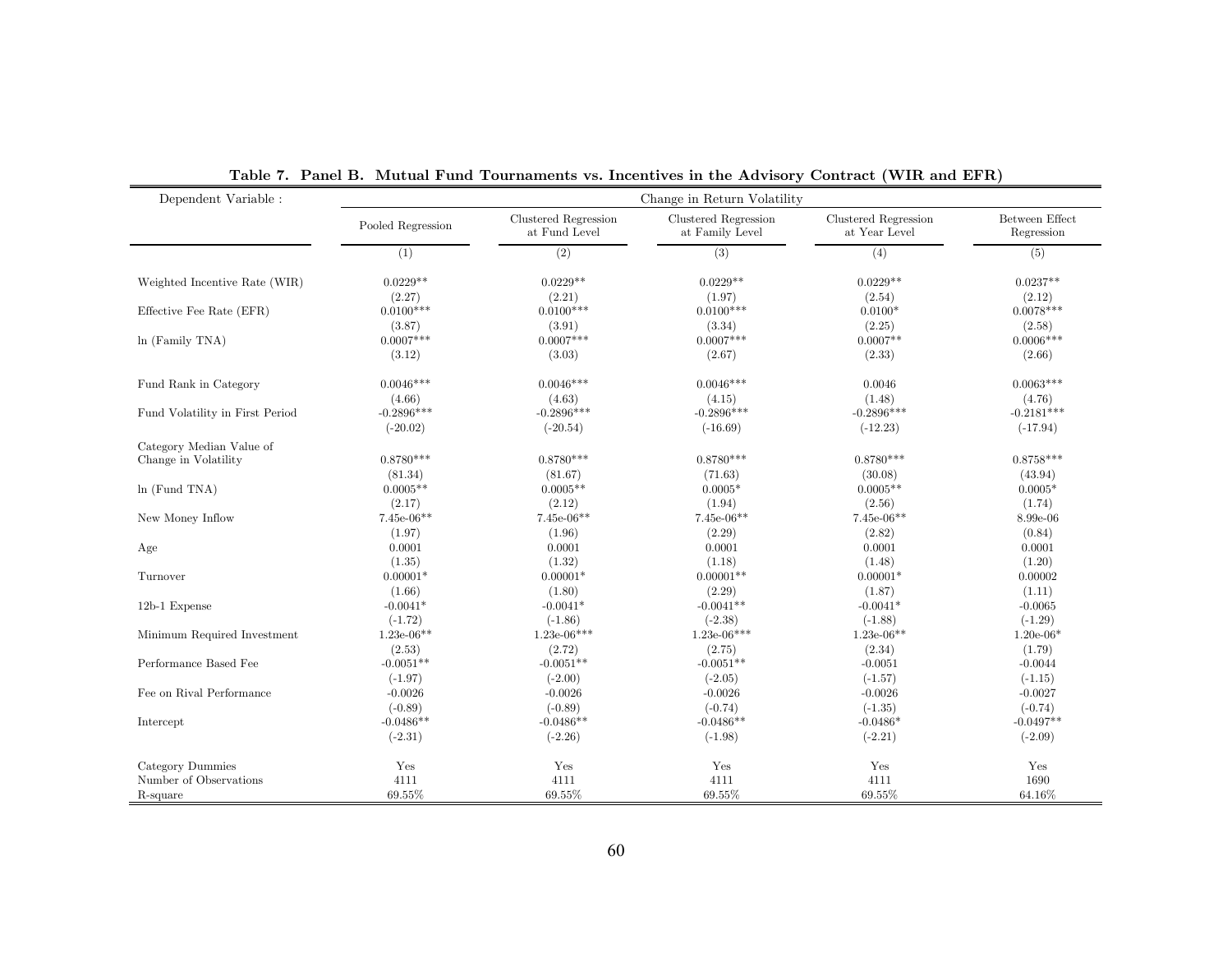#### Table 8. Fund Survival and Incentives

This table presents the results from survival analysis of mutual funds applying Cox semi-parametric hazard rate model and parametric proportional hazard model on fund closure data. The Cox regression model estimates the hazard rate for fund i as

$$
h(t|Z_i) = h_0(t) \exp(Z_i \beta)
$$

where  $h(t)$  is the hazard rate, the fraction of mutual funds alive prior to time t that die at t,  $Z$  is the vector of explanatory variables that includes incentive (C), size of the fund-family (F) and other control variables (X) as defined in the previous table; and  $\beta$  are the maximum likelihood estimates of the coefficients.  $h_0(t)$  is referred to as the baseline hazard rate. The Cox model does not impose any parameterization on the baseline hazard rate and leaves it unestimated. The model also does not make any assumption about the shape of the hazard over time. The only assumption is that the shape of the hazard is the same for all the funds. In the parametric proportional hazard model that we estimate,  $h_0(t)$  is specified to have the following functional form:  $h_0(t) = \exp(\psi)$  where  $\psi$  is a parameter to be estimated. In panel A, Coles' incentive rate (CIR) is used as the measure of incentive, while in panel B, Weighted incentive rate (WIR) is the measure of incentive; with the Effective fee rate (EFR) being the level of fees in both panels.

The equation is estimated using a two-step procedure. Since CIR is right-censored at 0 and WIR is right-censored at 1 in the sample, Tobit regressions of concavity regressed on the set of instruments and controls variables is used to calculate the estimated values of CIR and WIR. The average account size and the expense ratio are used as instruments in the first stage regressions. The estimated values of CIR and WIR are then used in the second stage estimations that are reported below.

In both panels, columns (1) and (3) present the results of estimating the regression equation in a panel regression framework with the standard errors being adjusted for clustering at the fund level. In columns (2) and (4), we adjust the standard errors of the estimates to allow for clustering at the fund-family level. We use only the funds belonging to one of the following three categories, according to ICDI classification in CRSP database, in our analysis: LG, AG, and GI and with at least 80% of assets invested in equities. Index funds are excluded from the analysis. All specifications include year dummies to control for time fixed effects and category dummies to control for category fixed effects.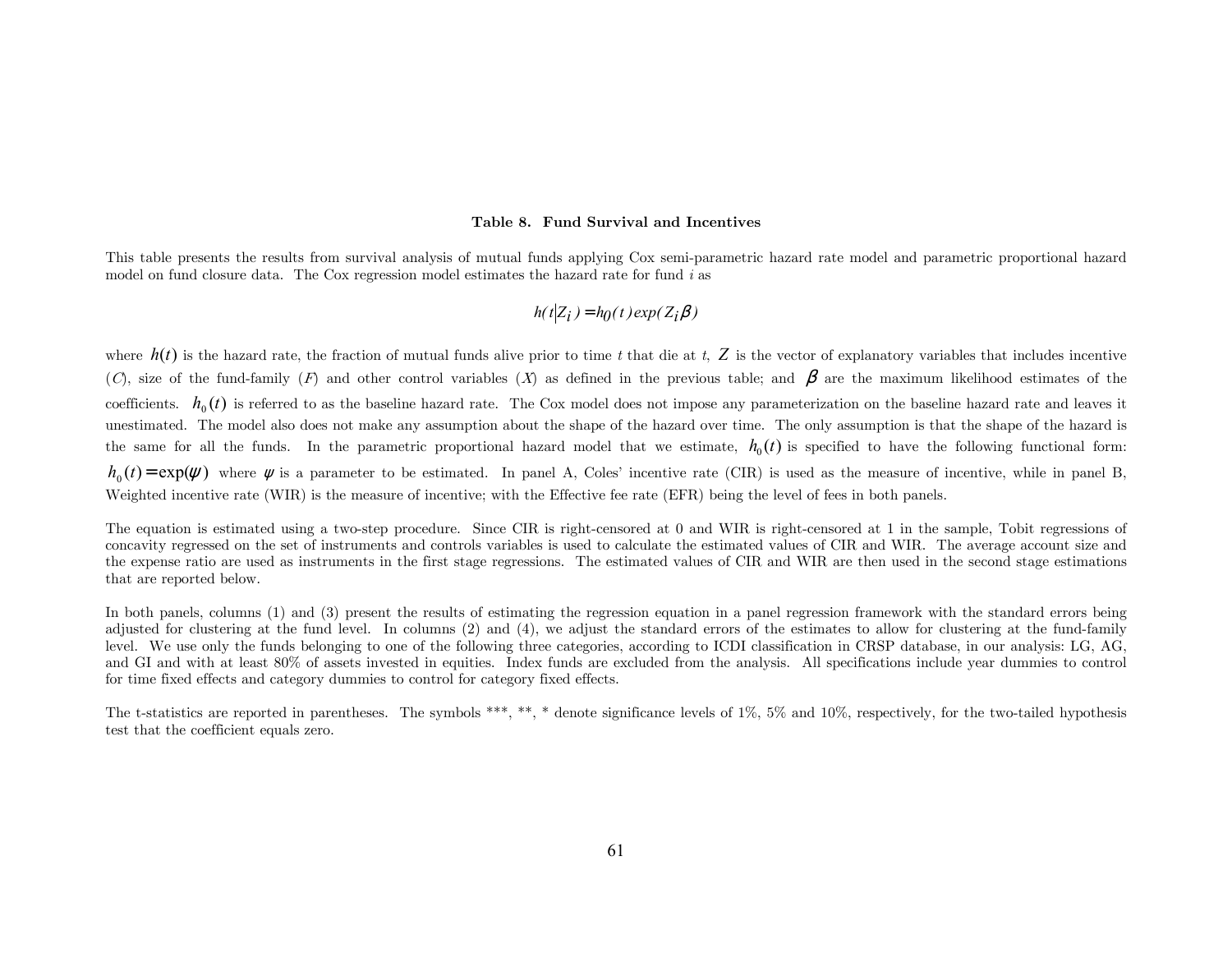|                               |                                                                   | Cox Proportional Hazard Model |             | Parametric (Exponential) Hazard Model |
|-------------------------------|-------------------------------------------------------------------|-------------------------------|-------------|---------------------------------------|
|                               | (1)                                                               | (2)                           | (3)         | (4)                                   |
| Coles' Incentive Rate (CIR)   | $1.0754***$                                                       | $1.0754***$                   | $1.0846***$ | $1.0846***$                           |
|                               | (3.75)                                                            | (3.53)                        | (3.77)      | (3.44)                                |
| Effective Fee Rate (EFR)      | $1.0484***$                                                       | $1.0484**$                    | $1.0526***$ | $1.0526**$                            |
|                               | (2.68)                                                            | (2.26)                        | (2.85)      | (2.37)                                |
| In (Family TNA)               | $1.7277***$                                                       | $1.7277***$                   | $1.7500***$ | $1.7500***$                           |
|                               | (4.97)                                                            | (4.43)                        | (4.83)      | (4.23)                                |
| ln(Fund TNA)                  | $0.6479***$                                                       | $0.6479***$                   | $0.6837***$ | $0.6837***$                           |
|                               | $(-7.45)$<br>$(-6.70)$<br>$(-6.14)$<br>0.7399<br>0.7399<br>0.6907 |                               | $(-5.57)$   |                                       |
| New Money Inflow              |                                                                   |                               |             | 0.6907                                |
|                               | $(-1.22)$                                                         | $(-1.22)$                     | $(-1.24)$   | $(-1.23)$                             |
| Fund Age                      | $1.0807***$                                                       | $1.0807***$                   | $1.0935***$ | $1.0935***$                           |
|                               | (3.16)                                                            | (3.03)                        | (3.44)      | (3.23)                                |
| Lagged Fund Return Volatility | 1.0370                                                            | 1.0370                        | 1.0457      | 1.0457                                |
|                               | (0.93)                                                            | (0.85)                        | (1.16)      | (1.10)                                |
| Lagged Fund Alpha             | $0.5544***$                                                       | $0.5544***$                   | $0.5941***$ | $0.5941***$                           |
|                               | $(-5.55)$                                                         | $(-5.27)$                     | $(-4.25)$   | $(-3.77)$                             |
| Turnover Ratio                | $0.8807*$                                                         | 0.8807                        | $0.8313**$  | $0.8313**$                            |
|                               | $(-1.93)$                                                         | $(-1.53)$                     | $(-2.49)$   | $(-1.99)$                             |
| 12b-1 Expense                 | $1.2037**$                                                        | $1.2037**$                    | $1.2307***$ | $1.2307***$                           |
|                               | (2.43)                                                            | (2.50)                        | (2.71)      | (2.70)                                |
| Minimum Required Investment   | $1.0004***$                                                       | $1.0004***$                   | $1.0004**$  | $1.0004**$                            |
|                               | (2.83)                                                            | (3.04)                        | (2.27)      | (2.40)                                |
| Performance Based Fee         | $0.0625**$                                                        | $0.0625**$                    | $0.0306***$ | $0.0306**$                            |
|                               | $(-2.38)$                                                         | $(-2.17)$                     | $(-2.61)$   | $(-2.34)$                             |
| Fee on Rival Performance      | $0.0988**$                                                        | $0.0988*$                     | $0.0780**$  | $0.0780*$                             |
|                               | $(-2.19)$                                                         | $(-1.86)$                     | $(-2.24)$   | $(-1.93)$                             |
| Year Dummies                  | Yes                                                               | Yes                           | Yes         | Yes                                   |
| Category Dummies              | $\operatorname{Yes}$                                              | Yes                           | Yes         | Yes                                   |
| Clustering                    | Fund Level                                                        | Family Level                  | Fund Level  | Family Level                          |
| Number of Observations        | 3010                                                              | 3010                          | 3010        | 3010                                  |

Table 8. Panel A. Fund Survival and Incentives (Coles' Incentive Rate)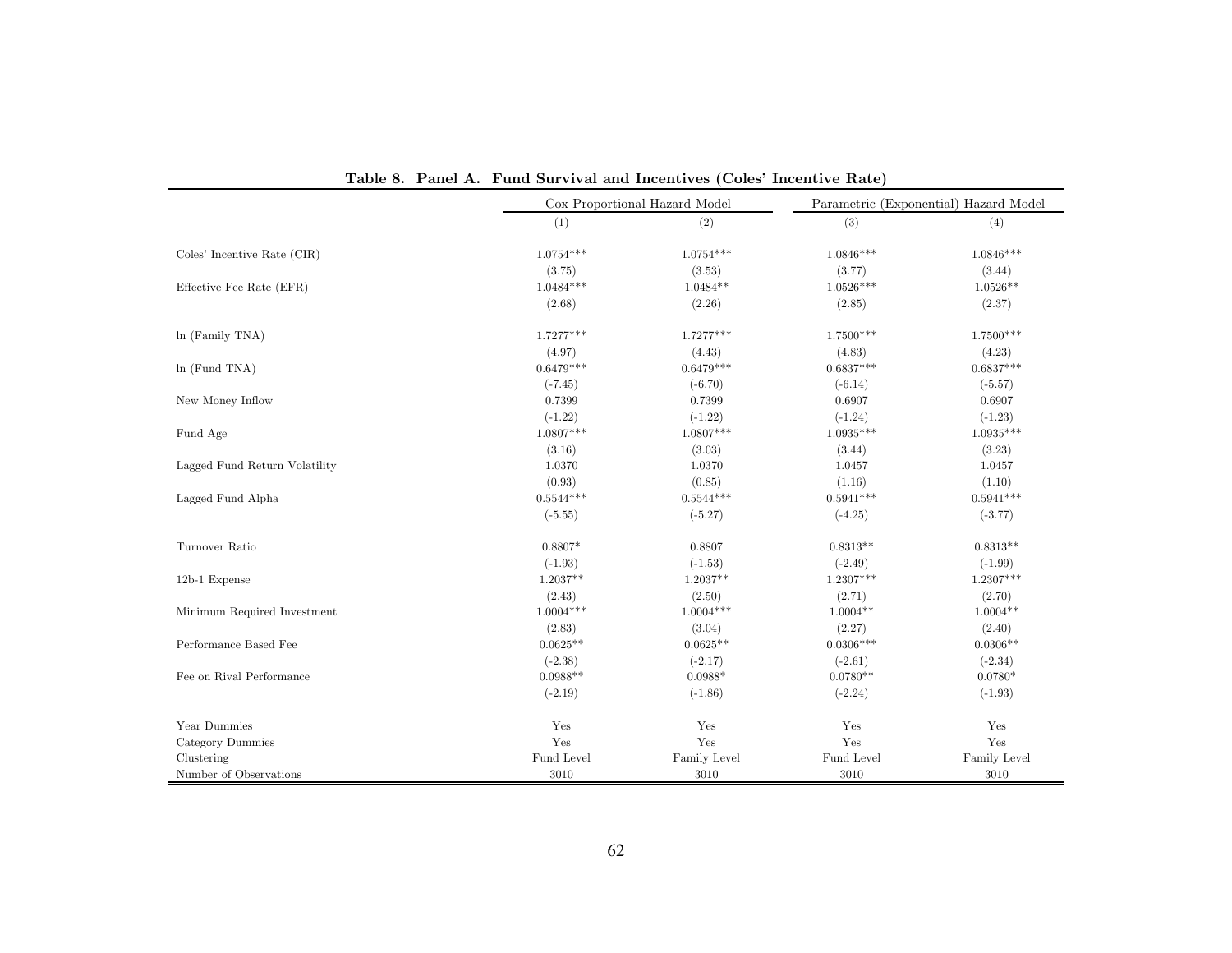|                               |                                                                                                                                                                                                                                                                                                            | Cox Proportional Hazard Model |             | Parametric (Exponential) Hazard Model |
|-------------------------------|------------------------------------------------------------------------------------------------------------------------------------------------------------------------------------------------------------------------------------------------------------------------------------------------------------|-------------------------------|-------------|---------------------------------------|
|                               | (1)                                                                                                                                                                                                                                                                                                        | (2)                           | (3)         | (4)                                   |
| Weighted Incentive Rate (WIR) | $1.1449***$                                                                                                                                                                                                                                                                                                | $1.1449***$                   | $1.1596***$ | $1.1596***$                           |
|                               | (3.89)                                                                                                                                                                                                                                                                                                     | (3.64)                        | (3.81)      | (3.46)                                |
| Effective Fee Rate (EFR)      | $1.0511***$                                                                                                                                                                                                                                                                                                | $1.0511**$                    | $1.0548***$ | $1.0548**$                            |
|                               | (2.77)                                                                                                                                                                                                                                                                                                     | (2.36)                        | (2.88)      | (2.42)                                |
| $ln$ (Family TNA)             | 1.7803***                                                                                                                                                                                                                                                                                                  | 1.7803***                     | $1.8087***$ | $1.8087***$                           |
|                               | (4.97)                                                                                                                                                                                                                                                                                                     | (4.44)                        | (4.81)      | (4.23)                                |
| ln(Fund TNA)                  | $0.6788***$                                                                                                                                                                                                                                                                                                | $0.6788***$                   | $0.7098***$ | $0.7098***$                           |
|                               | $(-6.21)$<br>$(-5.62)$<br>$(-5.17)$<br>0.7253<br>0.7253<br>0.6822<br>$(-1.29)$<br>$(-1.29)$<br>$(-1.30)$<br>$1.0843***$<br>$1.0843***$<br>$1.0984***$<br>(3.06)<br>(3.47)<br>(3.15)<br>$1.1216***$<br>$1.1216**$<br>$1.1381***$<br>(2.37)<br>(2.58)<br>(2.96)<br>$0.5740***$<br>$0.5740***$<br>$0.6143***$ | $(-4.63)$                     |             |                                       |
| New Money Inflow              |                                                                                                                                                                                                                                                                                                            |                               |             | 0.6822                                |
|                               |                                                                                                                                                                                                                                                                                                            |                               |             | $(-1.29)$                             |
| Fund Age                      |                                                                                                                                                                                                                                                                                                            |                               |             | $1.0984***$                           |
|                               |                                                                                                                                                                                                                                                                                                            |                               |             | (3.26)                                |
| Lagged Fund Return Volatility |                                                                                                                                                                                                                                                                                                            |                               |             | $1.1381***$                           |
|                               |                                                                                                                                                                                                                                                                                                            |                               |             | (2.74)                                |
| Lagged Fund Alpha             |                                                                                                                                                                                                                                                                                                            |                               |             | $0.6143***$                           |
|                               | $(-5.30)$                                                                                                                                                                                                                                                                                                  | $(-5.11)$                     | $(-4.09)$   | $(-3.66)$                             |
| Turnover Ratio                | $0.8381**$                                                                                                                                                                                                                                                                                                 | $0.8381**$                    | $0.7935***$ | $0.7935**$                            |
|                               | $(-2.47)$                                                                                                                                                                                                                                                                                                  | $(-1.96)$                     | $(-2.90)$   | $(-2.33)$                             |
| 12b-1 Expense                 | $1.0017**$                                                                                                                                                                                                                                                                                                 | $1.0017***$                   | $1.0019***$ | $1.0019***$                           |
|                               | (2.48)                                                                                                                                                                                                                                                                                                     | (2.58)                        | (2.66)      | (2.67)                                |
| Minimum Required Investment   | $1.0004**$                                                                                                                                                                                                                                                                                                 | $1.0004***$                   | $1.0003**$  | $1.0003**$                            |
|                               | (2.49)                                                                                                                                                                                                                                                                                                     | (2.76)                        | (1.96)      | (2.12)                                |
| Performance Based Fee         | $0.0928**$                                                                                                                                                                                                                                                                                                 | $0.0928**$                    | $0.0517**$  | $0.0517**$                            |
|                               | $(-2.24)$                                                                                                                                                                                                                                                                                                  | $(-2.04)$                     | $(-2.43)$   | $(-2.18)$                             |
| Fee on Rival Performance      | $0.1504**$                                                                                                                                                                                                                                                                                                 | $0.1504*$                     | $0.1332**$  | $0.1332*$                             |
|                               | $(-2.04)$                                                                                                                                                                                                                                                                                                  | $(-1.69)$                     | $(-2.02)$   | $(-1.70)$                             |
| Year Dummies                  | Yes                                                                                                                                                                                                                                                                                                        | Yes                           | Yes         | Yes                                   |
| Category Dummies              | Yes                                                                                                                                                                                                                                                                                                        | $\operatorname{Yes}$          | Yes         | Yes                                   |
| Clustering                    | Fund Level                                                                                                                                                                                                                                                                                                 | Family Level                  | Fund Level  | Family Level                          |
| Number of Observations        | 3064                                                                                                                                                                                                                                                                                                       | 3064                          | 3064        | 3064                                  |

Table 8. Panel B. Fund Survival and Incentives (Weighted Incentive Rate)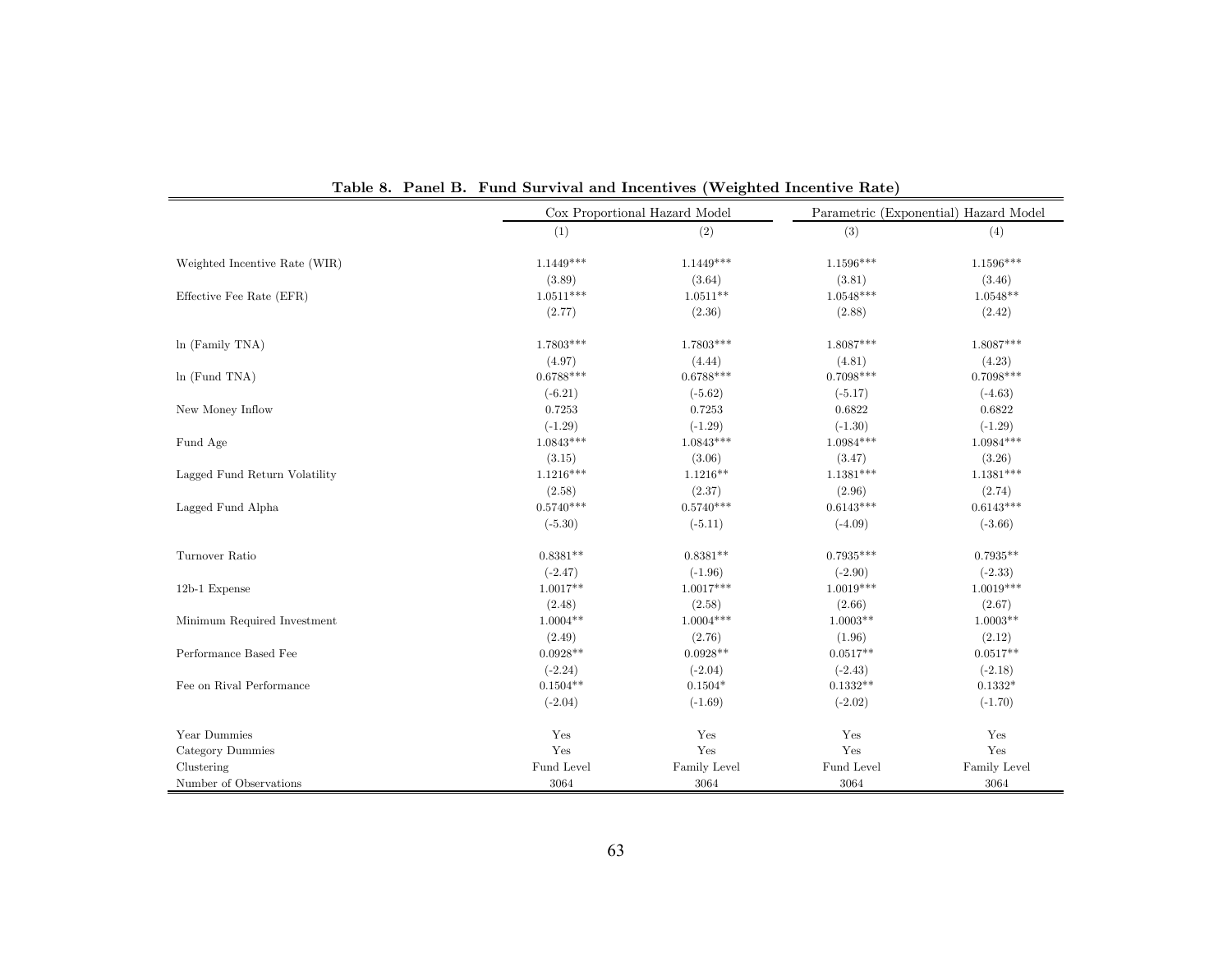#### Table 9. Fund Performance and Incentives: Multivariate Analysis

This table presents the estimates of the following equation.

$$
R_{it} = \alpha_R + \beta_R C_{it} + \gamma_R F_{it} + \phi_R X_{R, it} + v_{R, it}
$$

 $R_{ii}$  represents the risk-adjusted return of the fund for a calendar year, defined as the intercept from the regression of monthly excess fund return on the four risk factors of Market, SMB, HML and UMD. C represents the incentive in the advisory contract. In panel A, Coles' incentive rate (CIR) is used as the measure of incentive, while in panel B, Weighted incentive rate (WIR) is the measure of incentive; with the Effective fee rate (EFR) being the level of fees in both panels. F is the size of the fund-family in terms of logarithm of total TNA of the family and X represents other control variables as defined in the earlier tables.

The equation is estimated using a two-step procedure. Since CIR is right-censored at 0 and WIR is right-censored at 1 in the sample. Tobit regressions of concavity regressed on the set of instruments and controls variables is used to calculate the estimated values of CIR and WIR. The average account size and the expense ratio are used as instruments in the first stage regressions. The estimated values of CIR and WIR are then used in the second stage estimations that are reported below. Survival probability is the estimated probability of survival for a fund obtained from the parametric hazard rate model.

In both panels, columns (1)-(3) present the results of estimating the regression equation in a panel regression framework with White's heteroscedasticity consistent robust standard errors. In columns (4) and (5), we also adjust the standard errors of the estimates to allow for clustering at the fund level and at the fund-family level, respectively. We use only the funds belonging to one of the following three categories, according to ICDI classification in CRSP database, in our analysis: LG, AG, and GI and with at least 80% of assets invested in equities. Index funds are excluded from the analysis. All specifications include year dummies to control for time fixed effects and columns (2)-(5) includes category dummies to control for category fixed effects.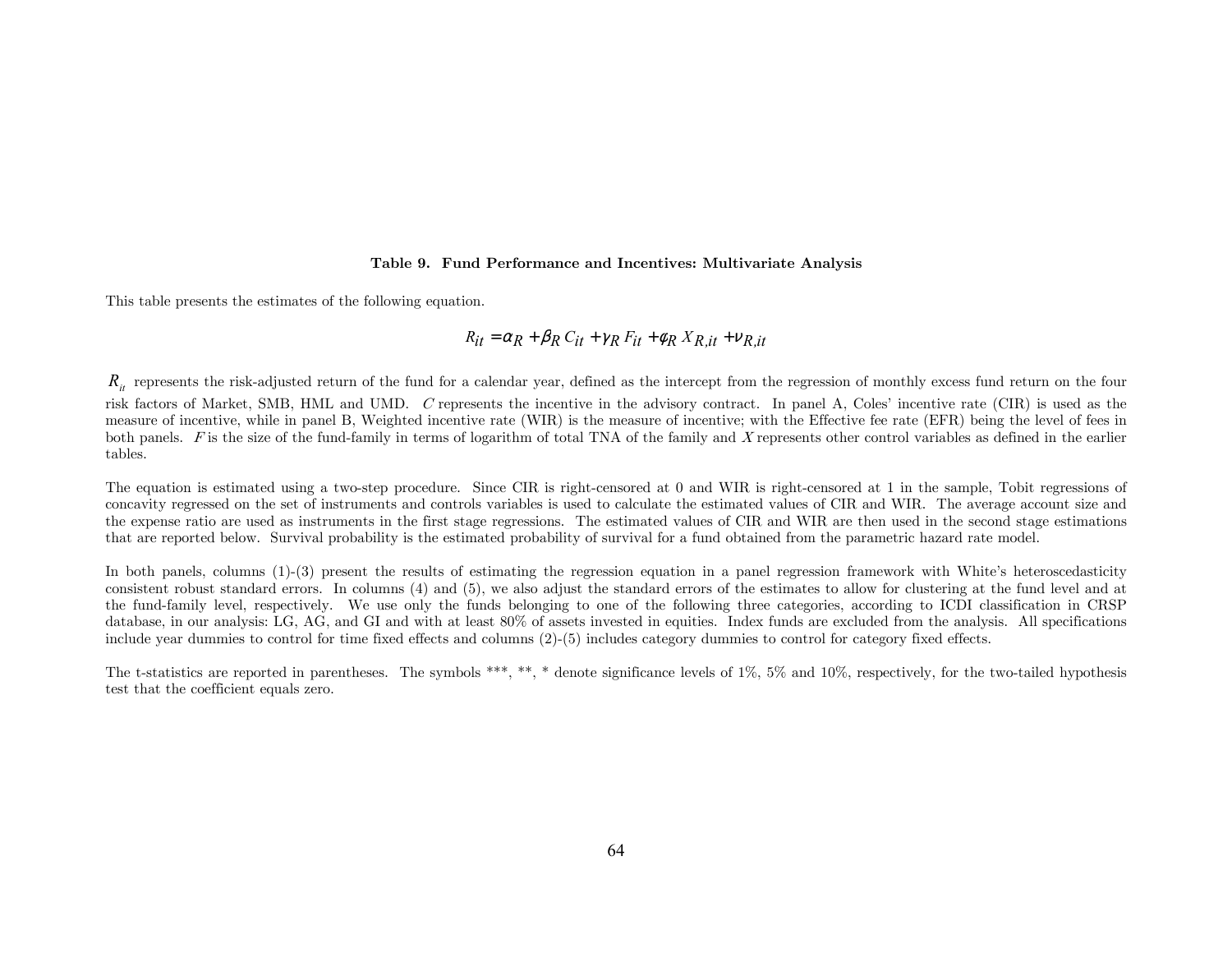| Dependent Variable :          |                                     | Fund Annual 4-Factor Alpha           |                                     |                                     |                                     |  |  |
|-------------------------------|-------------------------------------|--------------------------------------|-------------------------------------|-------------------------------------|-------------------------------------|--|--|
|                               | (1)                                 | (2)                                  | (3)                                 | (4)                                 | (5)                                 |  |  |
| Coles' Incentive Rate (CIR)   | $0.0212***$                         | $0.0337***$                          | $0.0355***$                         | $0.0355***$                         | $0.0355***$                         |  |  |
| Effective Fee Rate (EFR)      | (4.27)<br>$0.0062**$                | (4.61)<br>$0.0181***$                | (5.20)<br>$0.0192***$               | (4.70)<br>$0.0192***$               | (4.20)<br>$0.0192***$               |  |  |
| Survival Probability          | (2.00)<br>$\overline{\phantom{a}}$  | (3.37)                               | (3.72)<br>$0.0291***$               | (3.33)<br>$0.0291***$               | (2.98)<br>$0.0291***$               |  |  |
|                               | $\overline{\phantom{a}}$            |                                      | (5.61)                              | (5.49)                              | (5.33)                              |  |  |
| $ln$ (Family TNA)             | $0.0004*$<br>(1.80)                 | $0.0011***$<br>(3.25)                | $0.0014***$<br>(4.24)               | $0.0014***$<br>(3.96)               | $0.0014***$<br>(3.62)               |  |  |
| $ln$ (Fund TNA)               | $0.0003**$                          | $0.0005***$                          | $-0.0000$                           | $-0.0000$                           | $-0.0000$                           |  |  |
| New Money Inflow              | (2.06)<br>$-0.0004$                 | (2.63)<br>$-0.0007**$                | $(-0.13)$<br>$-0.0009***$           | $(-0.12)$<br>$-0.0009***$           | $(-0.11)$<br>$-0.0009***$           |  |  |
| Fund Age                      | $(-1.50)$<br>$0.0002***$            | $(-2.57)$<br>$0.0004***$             | $(-3.30)$<br>$0.0004***$            | $(-3.09)$<br>$0.0004***$            | $(-3.02)$<br>$0.0004***$            |  |  |
| Lagged Fund Return Volatility | (3.96)<br>$-0.0649***$<br>$(-6.82)$ | (4.43)<br>$-0.0666$ ***<br>$(-6.91)$ | (5.00)<br>$-0.0638***$<br>$(-6.72)$ | (4.63)<br>$-0.0638***$<br>$(-6.91)$ | (4.12)<br>$-0.0638***$<br>$(-6.40)$ |  |  |
|                               |                                     |                                      |                                     |                                     |                                     |  |  |
| Turnover Ratio                | $-0.0007***$                        | $-0.0009***$                         | $-0.0009***$                        | $-0.0009***$                        | $-0.0009***$                        |  |  |
| 12b-1 Expense                 | $(-2.95)$<br>$0.0003*$              | $(-3.76)$<br>$0.0006***$             | $(-4.03)$<br>$0.0007***$            | $(-3.60)$<br>$0.0007***$            | $(-3.50)$<br>$0.0007***$            |  |  |
| Minimum Required Investment   | (1.92)<br>0.0000                    | (2.98)<br>0.0000                     | (3.70)<br>$0.0000**$                | (3.64)<br>$0.0000*$                 | (3.28)<br>$0.0000*$                 |  |  |
| Performance Based Fee         | (0.10)<br>$-0.0134***$              | (1.48)<br>$-0.0202***$               | (2.04)<br>$-0.0202***$              | (1.83)<br>$-0.0202***$              | (1.75)<br>$-0.0202***$              |  |  |
| Fee on Rival Performance      | $(-3.41)$<br>$-0.0101***$           | $(-4.08)$<br>$-0.0166***$            | $(-4.38)$<br>$-0.0152***$           | $(-3.83)$<br>$-0.0152***$           | $(-3.24)$<br>$-0.0152***$           |  |  |
|                               | $(-3.75)$                           | $(-4.32)$                            | $(-4.28)$                           | $(-3.81)$                           | $(-3.43)$                           |  |  |
| Intercept                     | $-0.0229**$                         | $-0.0517***$                         | $-0.0783***$                        | $-0.0783***$                        | $-0.0783***$                        |  |  |
|                               | $(-2.50)$                           | $(-3.54)$                            | $(-5.23)$                           | $(-4.82)$                           | $(-4.40)$                           |  |  |
| Year Dummies                  | Yes                                 | Yes                                  | Yes                                 | Yes                                 | Yes                                 |  |  |
| Category Dummies              | $\rm No$                            | Yes                                  | Yes                                 | Yes                                 | Yes                                 |  |  |
| Clustering                    | N <sub>o</sub>                      | No                                   | N <sub>o</sub>                      | Fund Level                          | Family Level                        |  |  |
| Number of Observations        | 2867                                | 2867                                 | 2867                                | 2867                                | 2867                                |  |  |
| R-square                      | 0.1438                              | 0.1483                               | 0.1549                              | 0.1549                              | 0.1549                              |  |  |

Table 9. Panel A. Risk-Adjusted Return and Incentives (Coles' Incentive Rate)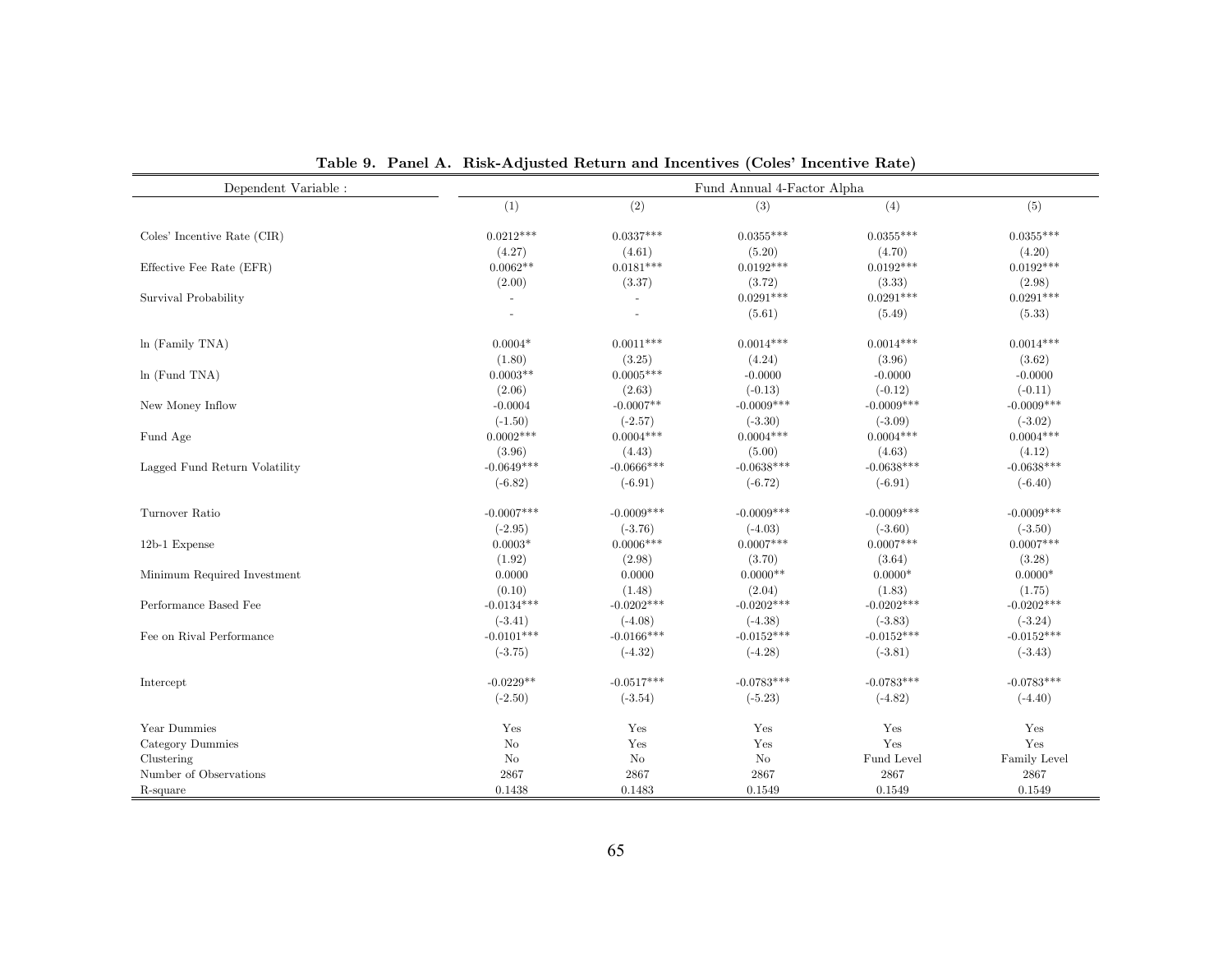| Dependent Variable :          |                |              | Fund Annual 4-Factor Alpha |              |              |
|-------------------------------|----------------|--------------|----------------------------|--------------|--------------|
|                               | (1)            | (2)          | (3)                        | (4)          | (5)          |
| Weighted Incentive Rate (WIR) | $0.0518***$    | $0.0573***$  | $0.0628***$                | $0.0628***$  | $0.0628***$  |
|                               | (4.09)         | (4.12)       | (4.84)                     | (4.37)       | (3.92)       |
| Effective Fee Rate (EFR)      | $0.0139***$    | $0.0173***$  | $0.0192***$                | $0.0192***$  | $0.0192***$  |
|                               | (2.86)         | (3.00)       | (3.48)                     | (3.11)       | (2.78)       |
| Survival Probability          | $\sim$         |              | $0.0301***$                | $0.0301***$  | $0.0301***$  |
|                               |                |              | (5.78)                     | (5.77)       | (5.61)       |
| ln (Family TNA)               | $0.0009***$    | $0.0011***$  | $0.0015***$                | $0.0015***$  | $0.0015***$  |
|                               | (2.71)         | (2.93)       | (4.01)                     | (3.72)       | (3.39)       |
| $ln$ (Fund TNA)               | $0.0005***$    | $0.0006***$  | 0.0001                     | 0.0001       | 0.0001       |
|                               | (2.70)         | (2.82)       | (0.45)                     | (0.40)       | (0.35)       |
| New Money Inflow              | $-0.0006**$    | $-0.0007**$  | $-0.0009***$               | $-0.0009***$ | $-0.0009***$ |
|                               | $(-2.18)$      | $(-2.40)$    | $(-3.23)$                  | $(-3.01)$    | $(-2.94)$    |
| Fund Age                      | $0.0003***$    | $0.0004***$  | $0.0004***$                | $0.0004***$  | $0.0004***$  |
|                               | (3.96)         | (3.99)       | (4.69)                     | (4.32)       | (3.85)       |
| Lagged Fund Return Volatility | $-0.0360***$   | $-0.0319***$ | $-0.0261**$                | $-0.0261**$  | $-0.0261**$  |
|                               | $(-3.65)$      | $(-3.01)$    | $(-2.49)$                  | $(-2.52)$    | $(-2.28)$    |
| Turnover Ratio                | $-0.0009***$   | $-0.0010***$ | $-0.0011***$               | $-0.0011***$ | $-0.0011***$ |
|                               | $(-3.94)$      | $(-4.10)$    | $(-4.53)$                  | $(-4.10)$    | $(-3.96)$    |
| 12b-1 Expense                 | $0.0004**$     | $0.0005**$   | $0.0006***$                | $0.0006***$  | $0.0006***$  |
|                               | (2.35)         | (2.52)       | (3.38)                     | (3.31)       | (2.98)       |
| Minimum Required Investment   | 0.0000         | 0.0000       | 0.0000                     | 0.0000       | 0.0000       |
|                               | (0.46)         | (0.81)       | (1.42)                     | (1.26)       | (1.21)       |
| Performance Based Fee         | $-0.0157***$   | $-0.0170***$ | $-0.0175***$               | $-0.0175***$ | $-0.0175***$ |
|                               | $(-3.50)$      | $(-3.61)$    | $(-3.98)$                  | $(-3.49)$    | $(-2.95)$    |
| Fee on Rival Performance      | $-0.0120***$   | $-0.0133***$ | $-0.0123***$               | $-0.0123***$ | $-0.0123***$ |
|                               | $(-3.73)$      | $(-3.80)$    | $(-3.81)$                  | $(-3.38)$    | $(-3.08)$    |
| Intercept                     | $-0.1019***$   | $-0.1164***$ | $-0.1527***$               | $-0.1527***$ | $-0.1527***$ |
|                               | $(-3.58)$      | $(-3.66)$    | $(-4.94)$                  | $(-4.49)$    | $(-4.06)$    |
| Year Dummies                  | Yes            | Yes          | Yes                        | Yes          | Yes          |
| Category Dummies              | $\rm No$       | Yes          | Yes                        | Yes          | Yes          |
| Clustering                    | N <sub>o</sub> | No           | N <sub>o</sub>             | Fund Level   | Family Level |
| Number of Observations        | 2919           | 2919         | 2919                       | 2919         | 2919         |
| R-square                      | 0.1475         | 0.1484       | 0.1554                     | 0.1554       | 0.1554       |

Table 9. Panel B. Risk-Adjusted Return and Incentives (Weighted Incentive Rate)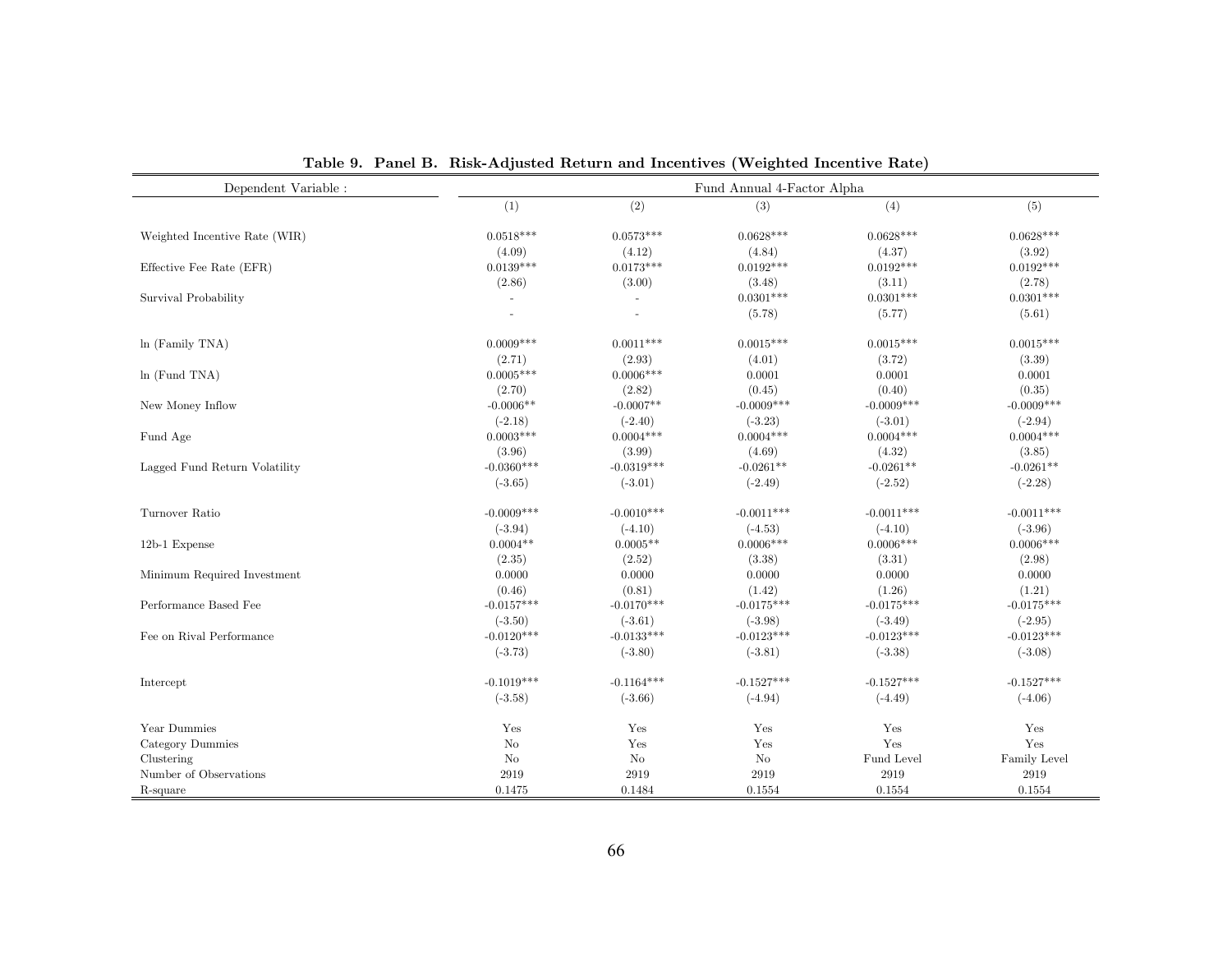### Table 10. Fund Performance and Incentives: Portfolio Analysis

This table presents the average performance for quintile portfolios of mutual funds sorted on incentives. Portfolios are equally weighted monthly, so the weights are readjusted whenever a fund disappears. Performance is measured as the intercept from a regression of excess portfolio return on the four risk factors commonly used in the literature: Market, SMB, HML and UMD.

$$
R_i - r_f = \alpha + \beta_1 (MKT - r_f) + \beta_2 SMB + \beta_3 HML + \beta_4 UMD + \varepsilon_i
$$

The table also reports the difference in performance between the highest incentive and the lowest incentive portfolios. In panel A, funds are sorted based on the Coles' incentive rate (CIR) as the measure of incentive, while in panel B, the sorting is based on the Weighted incentive rate (WIR) as the measure of incentive. The t-statistics are reported in parentheses.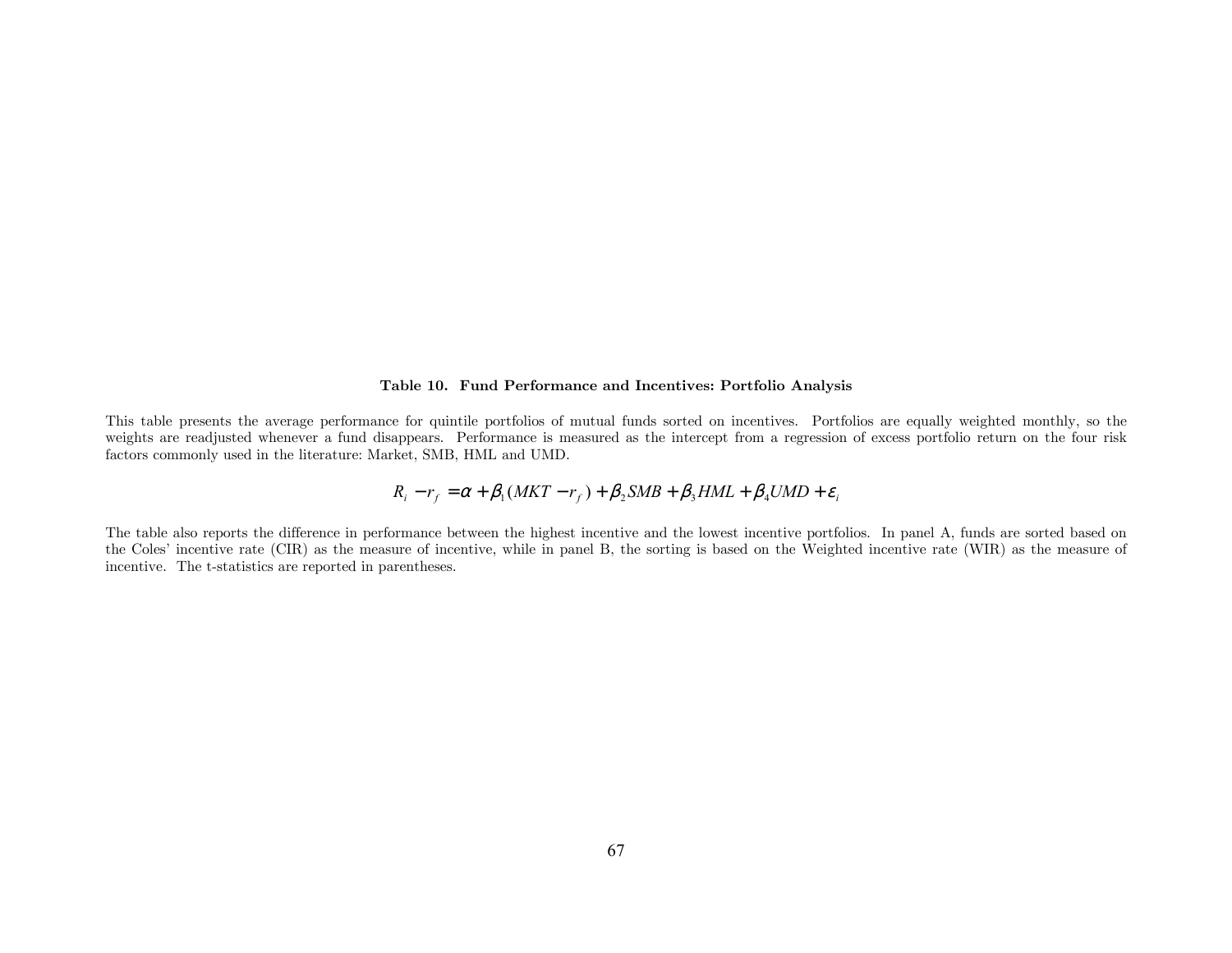|                    | Average<br>Monthly | Std. Dev. of<br>Monthly | 4-Factor Model                      |                                   |                            |                                  |                            |                   |  |
|--------------------|--------------------|-------------------------|-------------------------------------|-----------------------------------|----------------------------|----------------------------------|----------------------------|-------------------|--|
| Portfolio          | Excess<br>Return   | Excess<br>Return        | Alpha                               | $Rm - Rf$                         | <b>SMB</b>                 | $\operatorname{HML}$             | MOM                        | Adj. R-<br>square |  |
|                    | (1)                | (2)                     | (3)                                 | (4)                               | (5)                        | (6)                              | (7)                        | (8)               |  |
|                    |                    |                         |                                     | Panel A : Coles' Incentive Rate   |                            |                                  |                            |                   |  |
| 1 (High Incentive) | 0.0060             | 0.0536                  | $-0.0005$                           | 1.0285                            | 0.2163                     | 0.0623                           | 0.0124                     | 98.31%            |  |
| $\overline{2}$     | 0.0042             | 0.0533                  | $(-0.65)$<br>$-0.0022$              | (55.88)<br>1.0147                 | (11.97)<br>0.2703          | (2.63)<br>0.1039                 | (1.01)<br>$-0.0244$        | 97.89%            |  |
|                    |                    |                         | $(-2.66)$                           | (49.50)                           | (13.43)                    | (3.93)                           | $(-1.80)$                  |                   |  |
| 3                  | 0.0042             | 0.0527                  | $-0.0027$<br>$(-3.02)$              | 1.0243<br>(46.99)                 | 0.2734<br>(12.77)          | 0.1387<br>(4.94)                 | 0.0019<br>(0.13)           | 97.55%            |  |
| $\overline{4}$     | 0.0040             | 0.0512                  | $-0.0026$                           | 1.0217                            | 0.1715                     | 0.1354                           | 0.0070                     | 96.66%            |  |
| 5 (Low Incentive)  | 0.0038             | 0.0543                  | $(-2.57)$<br>$-0.0027$              | (41.31)<br>1.0430                 | (7.06)<br>0.1474           | (4.25)<br>0.0126                 | (0.43)<br>0.0410           | 97.99%            |  |
|                    |                    |                         | $(-3.19)$                           | (51.23)                           | (7.37)                     | (0.48)                           | (3.04)                     |                   |  |
| $1 - 5$ spread     | 0.0023             | 0.0070                  | 0.0022<br>(3.15)                    | $-0.0145$<br>$(-0.86)$            | 0.0689<br>(4.17)           | 0.0497<br>(2.29)                 | $-0.0287$<br>$(-2.57)$     | 18.07%            |  |
|                    |                    |                         |                                     | Panel B : Weighted Incentive Rate |                            |                                  |                            |                   |  |
| 1 (High Incentive) | 0.0060             | 0.0484                  | $-0.0001$                           | 0.9821                            | 0.1295                     | 0.1476                           | $-0.0173$                  | 98.28%            |  |
|                    |                    |                         | $(-0.07)$                           | (58.62)                           | (7.87)                     | (6.83)                           | $(-1.56)$                  |                   |  |
| $\overline{2}$     | 0.0058             | 0.0518                  | $-0.0009$<br>$(-1.11)$              | 1.0198                            | 0.2172                     | 0.1184                           | 0.0122                     | 98.02%            |  |
| $\sqrt{3}$         | 0.0027             | 0.0532                  | $-0.0041$                           | (53.01)<br>1.0104                 | (11.50)<br>0.3054          | (4.77)<br>0.1199                 | (0.96)<br>$-0.0039$        | 97.24%            |  |
| $\overline{4}$     | 0.0038             | 0.0570                  | $(-4.28)$<br>$-0.0031$              | (43.20)<br>1.0766                 | (13.30)<br>0.2613          | (3.98)<br>0.0681                 | $(-0.25)$<br>0.0125        | 96.88%            |  |
| 5 (Low Incentive)  | 0.0038             | 0.0564                  | $(-2.82)$<br>$-0.0026$<br>$(-2.73)$ | (40.43)<br>1.0556<br>(45.95)      | (9.99)<br>0.1640<br>(7.27) | (1.98)<br>$-0.0256$<br>$(-0.86)$ | (0.71)<br>0.0394<br>(2.59) | 97.62%            |  |
|                    |                    |                         |                                     |                                   |                            |                                  |                            |                   |  |
| $1 - 5$ spread     | 0.0022             | 0.0139                  | 0.0025<br>(2.93)                    | $-0.0736$<br>$(-3.50)$            | $-0.0345$<br>$(-1.67)$     | 0.1732<br>(6.38)                 | $-0.0567$<br>$(-4.07)$     | 67.19%            |  |

Table 10. Fund Performance and Incentives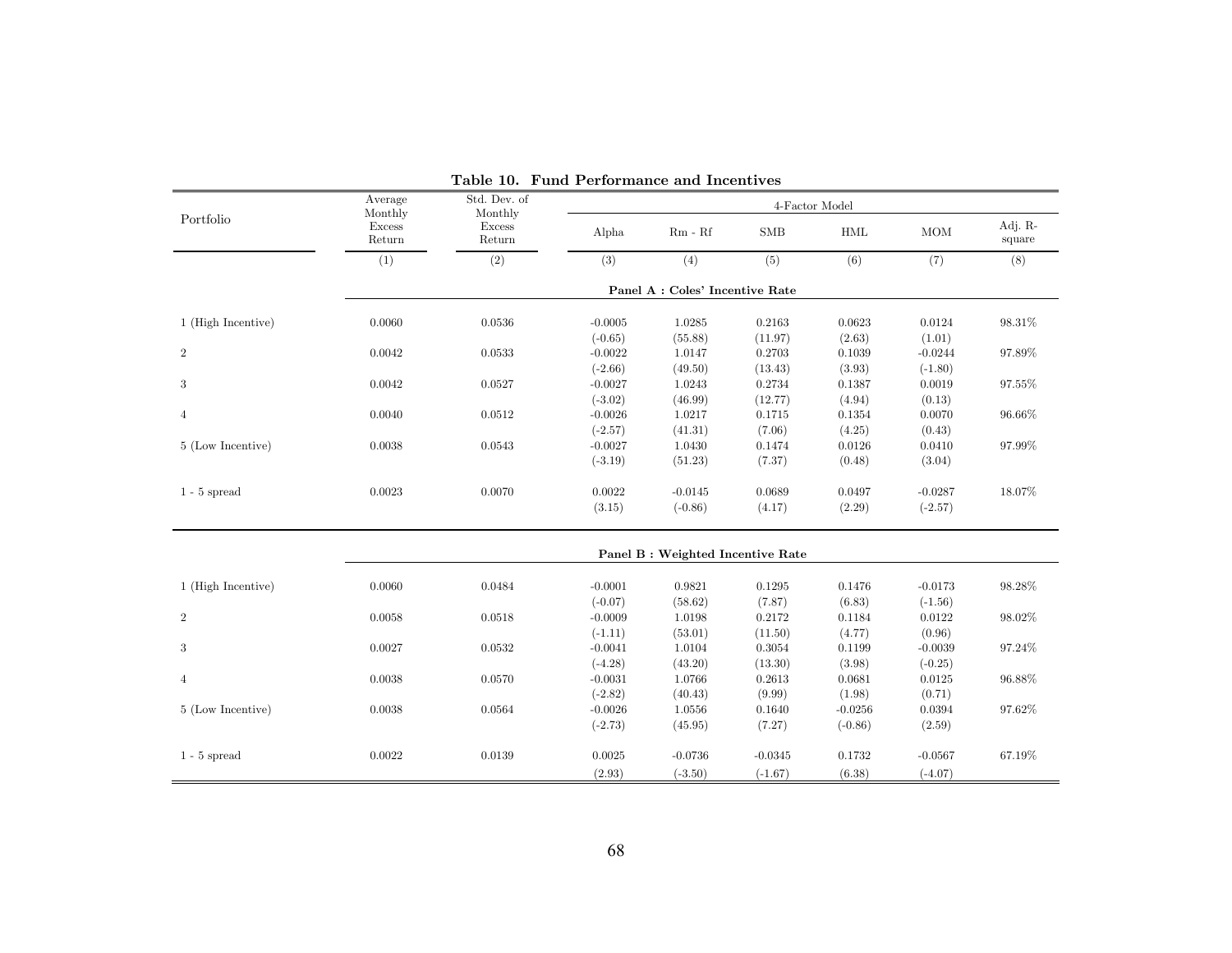#### Table 11. Fund Performance and Incentives after Controlling for Fund Survival Probability.

This table presents the average performance for quintile portfolios of mutual funds sorted on incentives. Portfolios are equally weighted monthly, so the weights are readjusted whenever a fund disappears. Performance is measured as the intercept from a regression of excess portfolio return on the four risk factors commonly used in the literature: Market, SMB, HML and UMD.

$$
R_i - r_f = \alpha + \beta_1 (MKT - r_f) + \beta_2 SMB + \beta_3 HML + \beta_4 UMD + \varepsilon_i
$$

Funds are first sorted into 5 groups based on the quintile values of survival probability. Within each of the 5 groups, these funds are further sorted into quintile portfolios based on incentives. In the next step, the top incentive quintiles from each of the 5 groups are combined to form the portfolio of the highest incentive funds. Similar aggregation is done for the other incentive quintiles. The 5 resulting portfolios of mutual funds sorted on incentives have similar variance in survival probabilities across them.

The table also reports the difference in performance between the highest incentive and the lowest incentive portfolios. In panel A, funds are sorted based on the Coles' incentive rate (CIR) as the measure of incentive, while in panel B, the sorting is based on the Weighted incentive rate (WIR) as the measure of incentive. The t-statistics are reported in parentheses.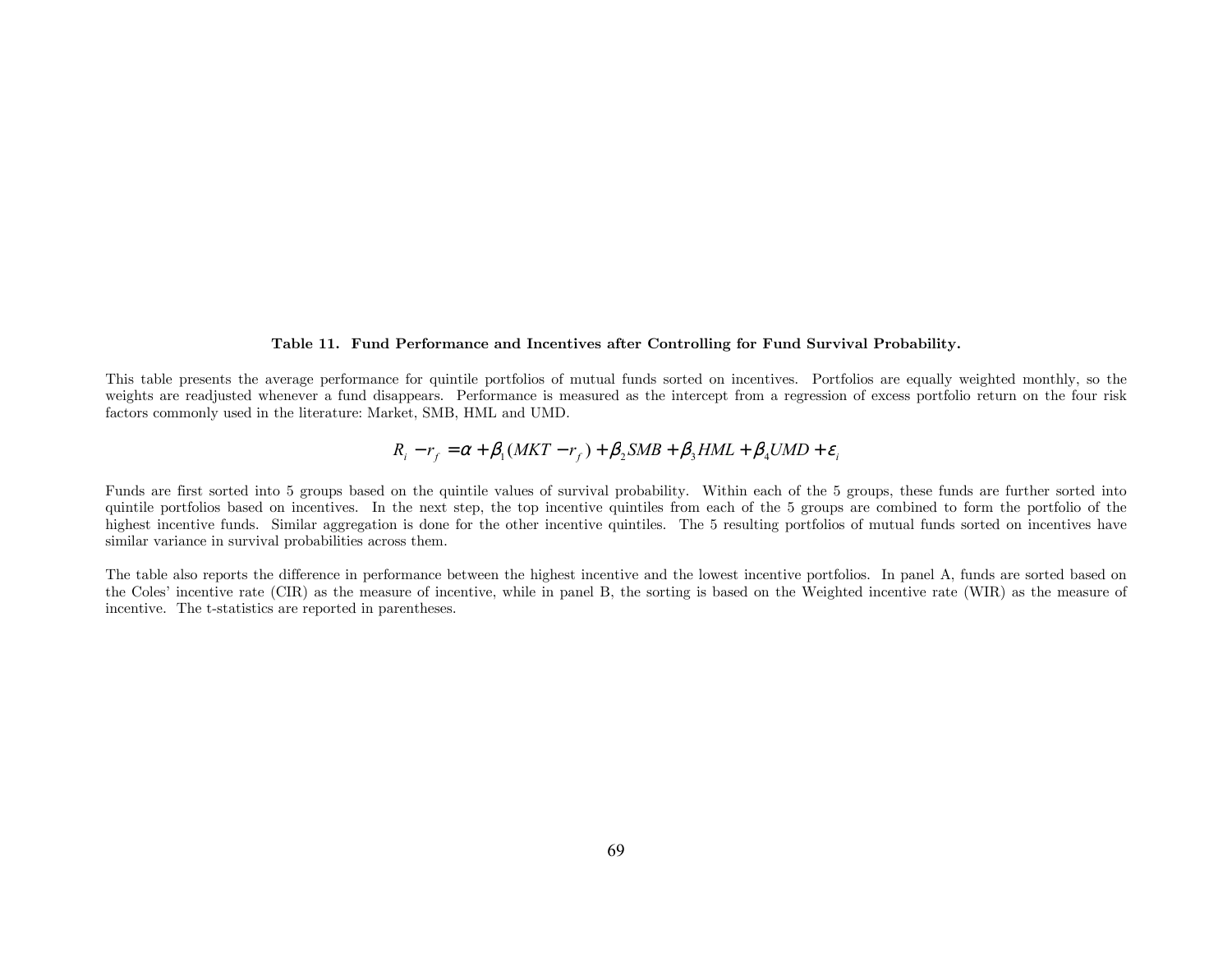|                    | Average<br>Monthly | Std. Dev. of<br>Monthly |                        |                                   |                   | 4-Factor Model       |                     |                   |
|--------------------|--------------------|-------------------------|------------------------|-----------------------------------|-------------------|----------------------|---------------------|-------------------|
| Portfolio          | Excess<br>Return   | Excess<br>Return        | Alpha                  | $Rm - Rf$                         | SMB               | $\operatorname{HML}$ | $\rm{MOM}$          | Adj. R-<br>square |
|                    | (1)                | (2)                     | (3)                    | (4)                               | (5)               | (6)                  | (7)                 | (8)               |
|                    |                    |                         |                        | Panel A : Coles' Incentive Rate   |                   |                      |                     |                   |
| 1 (High Incentive) | 0.0063             | 0.0531                  | $-0.0002$              | 1.0239                            | 0.2235            | 0.0780               | 0.0044              | 98.50%            |
|                    |                    |                         | $(-0.32)$              | (59.61)                           | (13.25)           | (3.52)               | (0.38)              |                   |
| $\overline{2}$     | 0.0043             | 0.0533                  | $-0.0022$              | 1.0137                            | 0.2695            | 0.0989               | $-0.0146$           | 97.73%            |
|                    | 0.0038             | 0.0542                  | $(-2.51)$<br>$-0.0033$ | (47.81)<br>1.0389                 | (12.94)<br>0.2933 | (3.62)<br>0.1236     | $(-1.04)$<br>0.0139 | 96.95%            |
| 3                  |                    |                         | $(-3.18)$              | (41.57)                           | (11.95)           | (3.84)               | (0.84)              |                   |
| $\overline{4}$     | 0.0041             | 0.0509                  | $-0.0023$              | 1.0140                            | 0.1657            | 0.1229               | 0.0009              | 97.49%            |
|                    |                    |                         | $(-2.67)$              | (47.58)                           | (7.92)            | (4.47)               | (0.06)              |                   |
| 5 (Low Incentive)  | 0.0037             | 0.0537                  | $-0.0027$              | 1.0426                            | 0.1258            | 0.0309               | 0.0336              | 97.83%            |
|                    |                    |                         | $(-3.10)$              | (49.88)                           | (6.13)            | (1.15)               | (2.43)              |                   |
| $1 - 5$ spread     | 0.0026             | 0.0071                  | 0.0024                 | $-0.0187$                         | 0.0977            | 0.0471               | $-0.0293$           | 31.70%            |
|                    |                    |                         | (3.82)                 | $(-1.20)$                         | (6.41)            | (2.35)               | $(-2.85)$           |                   |
|                    |                    |                         |                        | Panel B : Weighted Incentive Rate |                   |                      |                     |                   |
|                    |                    |                         |                        |                                   |                   |                      |                     |                   |
| 1 (High Incentive) | 0.0059             | 0.0481                  | $-0.0004$              | 0.9861                            | 0.1490            | 0.1680               | $-0.0093$           | 98.63%            |
|                    |                    |                         | $(-0.65)$              | (66.21)                           | (10.19)           | (8.75)               | $(-0.94)$           |                   |
| $\overline{2}$     | 0.0058             | 0.0527                  | $-0.0009$              | 1.0129                            | 0.2439            | 0.0925               | 0.0143              | 97.31%            |
|                    |                    |                         | $(-0.95)$              | (44.35)                           | (10.88)           | (3.14)               | (0.95)              |                   |
| 3                  | 0.0032             | 0.0539                  | $-0.0035$              | 1.0219                            | 0.2833            | 0.1072               | $-0.0045$           | 96.63%            |
|                    |                    |                         | $(-3.28)$              | (39.10)                           | (11.04)           | (3.18)               | $(-0.26)$           |                   |
| $\overline{4}$     | 0.0034             | 0.0549                  | $-0.0032$              | 1.0528                            | 0.2361            | 0.0826               | 0.0029              | 97.68%            |
|                    |                    |                         | $(-3.58)$              | (47.67)                           | (10.88)           | (2.90)               | (0.20)              |                   |
| 5 (Low Incentive)  | 0.0038             | 0.0572                  | $-0.0026$              | 1.0710                            | 0.1634            | $-0.0222$            | 0.0399              | 97.31%            |
|                    |                    |                         | $(-2.58)$              | (43.22)                           | (6.71)            | $(-0.70)$            | (2.43)              |                   |
| $1 - 5$ spread     | 0.0021             | 0.0143                  | 0.0022                 | $-0.0849$                         | $-0.0144$         | 0.1903               | $-0.0491$           | 68.37%            |
|                    |                    |                         | (2.55)                 | $(-3.99)$                         | $(-0.69)$         | (6.94)               | $(-3.49)$           |                   |

Table 11. Fund Performance and Incentives Controlling for Fund Survival Probability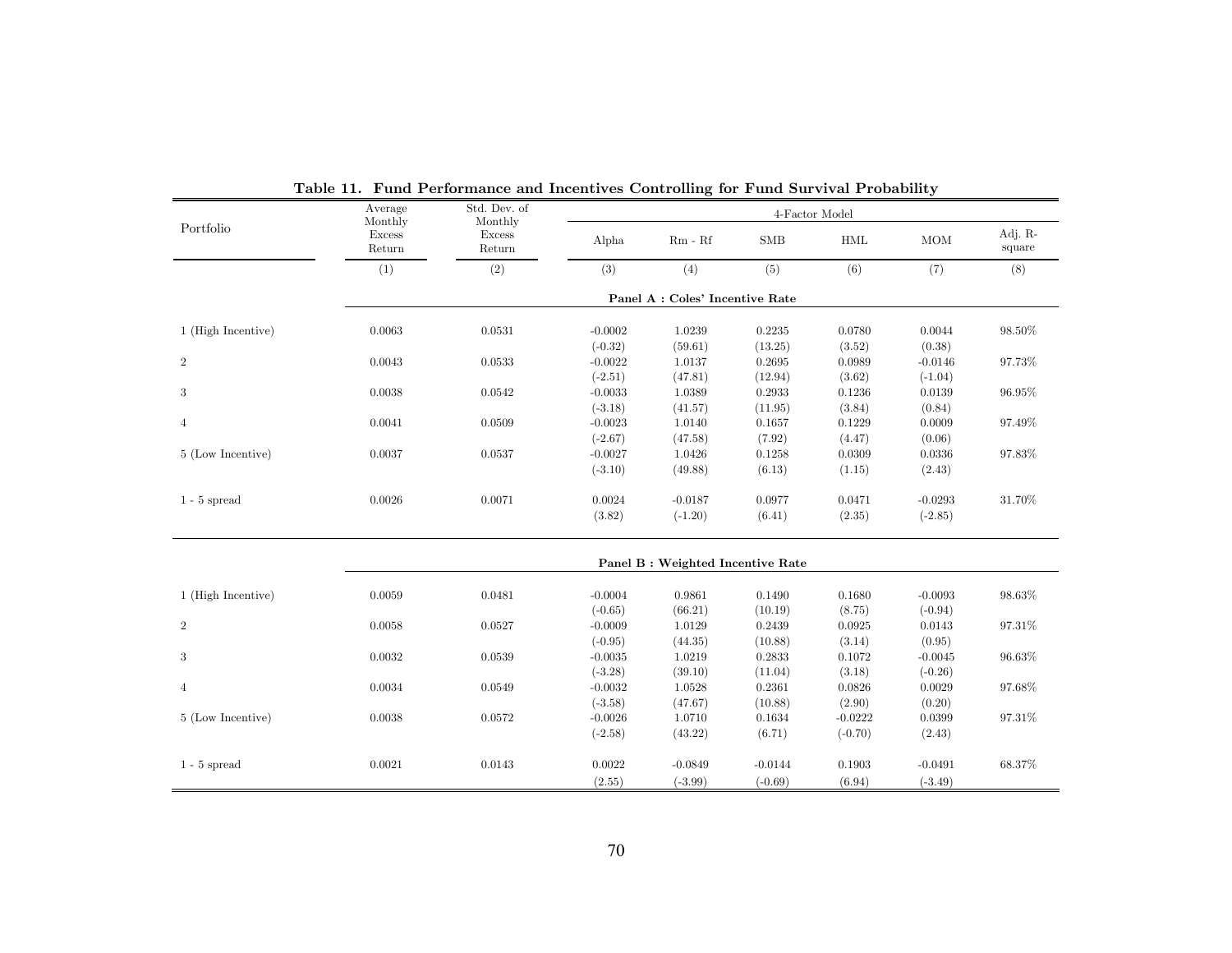#### Table 12. Performance Persistence and Incentives.

For the period 1996-2003, on December 31st of each year, mutual funds are first sorted into quintile portfolios based on their calendar year alphas from a four-factor model. Then within each quintile portfolio, funds are further sorted into five groups based on the quintile values of incentives. In panel A, Coles' incentive rate (CIR) is used as the measure of incentive, while in panel B, Weighted incentive rate (WIR) is the measure of incentive. For each alpha-based quintile portfolio, we classify the top incentive quintile as the high incentive group and the bottom incentive quintile as the low incentive group. For the following year  $(t+1)$ , funds with the highest alphas in year t comprise the quintile 1 and funds with the lowest alphas comprise the quintile 5.

The portfolios are equally weighted monthly, so that the weights are readjusted whenever a fund disappears. The portfolios of funds are rebalanced every year. To capture the difference in performance, we also form a spread portfolio between quintile 1 and quintile 5 for each of the two incentive groups. We also form two long-short portfolios. In the first one, we are long in the funds that belong to the top alpha quintile in the high-incentive group and are short in the funds that belong to the top alpha quintile in the low-incentive group. In the second one, we are long in the funds that belong to the bottom alpha quintile in the high-incentive group and are short in the funds that belong to the bottom alpha quintile in the low-incentive group.

The above procedure results in a total of 14 time-series of returns. The excess returns of the quintile portfolios and the returns on the spread and long-short portfolios are then regressed on the four risk factors of Market, SMB, HML and UMD. The reported alphas in the table are the intercept of this model. We also report the average and standard deviation of raw excess returns for the portfolios. The t-statistics are reported in parentheses.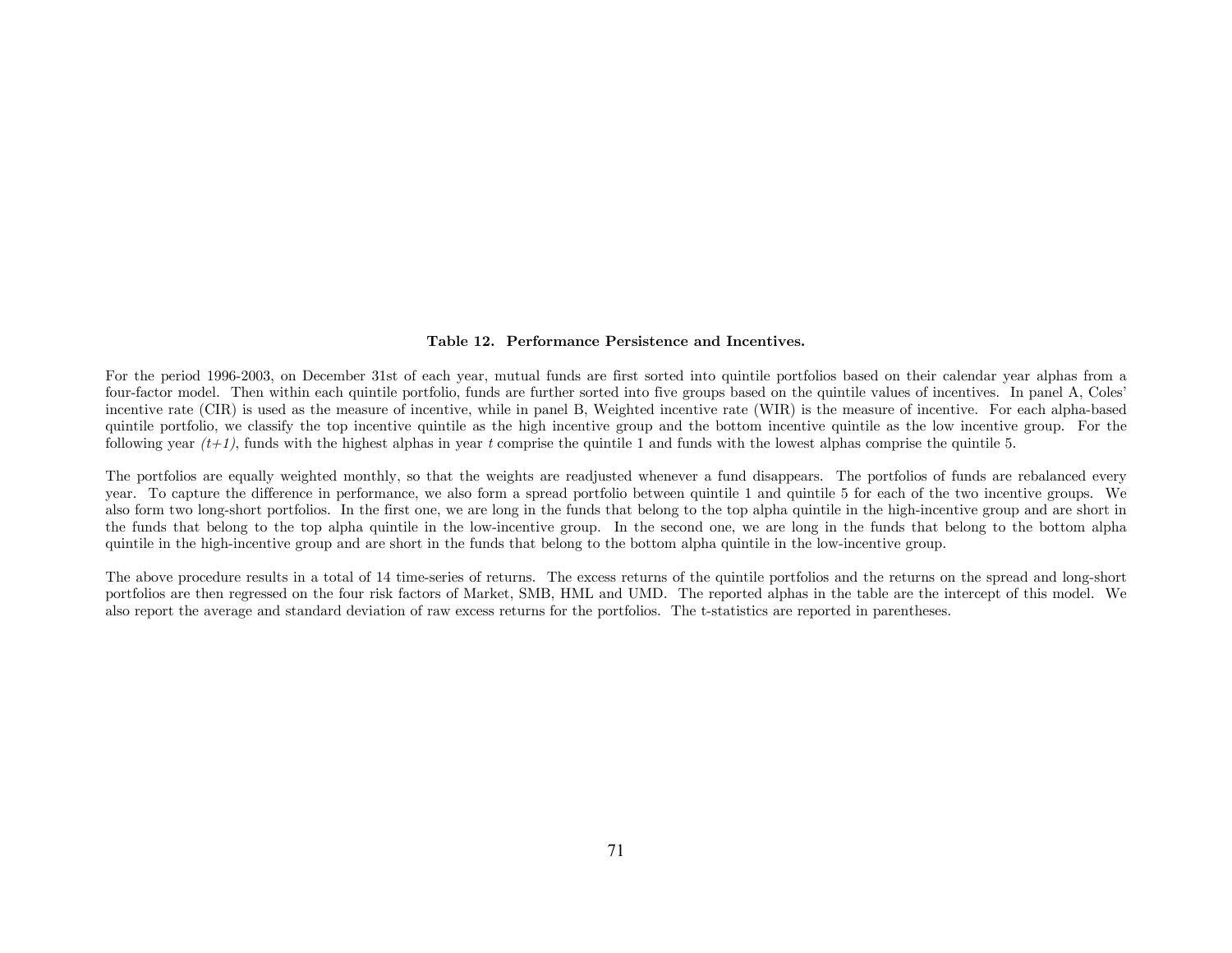|                                       | Average<br>Monthly      | Std. Dev. of                |           |                       |            | 4-Factor Model |            |                   |
|---------------------------------------|-------------------------|-----------------------------|-----------|-----------------------|------------|----------------|------------|-------------------|
| Portfolio                             | <b>Excess</b><br>Return | Monthly<br>Excess<br>Return | Alpha     | $\rm{Rm}$ - $\rm{Rf}$ | <b>SMB</b> | <b>HML</b>     | <b>MOM</b> | Adj. R-<br>square |
|                                       | (1)                     | (2)                         | (3)       | (4)                   | (5)        | (6)            | (7)        | (8)               |
| High Incentive:                       |                         |                             |           |                       |            |                |            |                   |
| 1 (Prior Year Top Performers)         | 0.0106                  | 0.0637                      | 0.0041    | 1.0167                | 0.3783     | $-0.1670$      | 0.0915     | 93.74%            |
|                                       |                         |                             | (2.36)    | (24.51)               | (9.13)     | $(-3.15)$      | (3.32)     |                   |
| $\overline{2}$                        | 0.0058                  | 0.0549                      | $-0.0000$ | 1.0264                | 0.1468     | $-0.0272$      | 0.0347     | 95.75%            |
|                                       |                         |                             | $(-0.02)$ | (34.88)               | (4.99)     | $(-0.72)$      | (1.77)     |                   |
| 3                                     | 0.0053                  | 0.0468                      | $-0.0004$ | 0.9776                | 0.0535     | 0.2158         | $-0.0439$  | 95.91%            |
|                                       |                         |                             | $(-0.39)$ | (39.74)               | (2.18)     | (6.86)         | $(-2.69)$  |                   |
| $\overline{4}$                        | 0.0032                  | 0.0540                      | $-0.0028$ | 1.0123                | 0.1854     | 0.0182         | 0.0271     | 94.67%            |
|                                       |                         |                             | $(-2.08)$ | (31.25)               | (5.73)     | (0.44)         | (1.26)     |                   |
| 5 (Prior Year Bottom Performers)      | 0.0004                  | 0.0565                      | $-0.0077$ | 1.0894                | 0.3158     | 0.2268         | 0.0371     | 89.03%            |
|                                       |                         |                             | $(-3.79)$ | (22.39)               | (6.50)     | (3.64)         | (1.15)     |                   |
| $1 - 5$ spread                        | 0.0102                  | 0.0315                      | 0.0118    | $-0.0727$             | 0.0625     | $-0.3938$      | 0.0544     | 28.69%            |
|                                       |                         |                             | (4.08)    | $(-1.05)$             | (0.91)     | $(-4.45)$      | (1.18)     |                   |
|                                       |                         |                             |           |                       |            |                |            |                   |
| Low Incentive :                       |                         |                             |           |                       |            |                |            |                   |
| 1 (Prior Year Top Performers)         | 0.0037                  | 0.0611                      | $-0.0030$ | 1.0330                | 0.3320     | $-0.0782$      | 0.0808     | $92.35\%$         |
|                                       |                         |                             | $(-1.66)$ | (23.53)               | (7.57)     | $(-1.39)$      | (2.77)     |                   |
| $\overline{2}$                        | 0.0042                  | 0.0509                      | $-0.0011$ | 1.0129                | 0.0380     | 0.0547         | $-0.0141$  | 97.32%            |
|                                       |                         |                             | $(-1.24)$ | (46.74)               | (1.76)     | (1.97)         | $(-0.98)$  |                   |
| 3                                     | 0.0043                  | 0.0510                      | $-0.0007$ | 1.0084                | $-0.0087$  | 0.0127         | 0.0070     | 97.11%            |
|                                       |                         |                             | $(-0.80)$ | (44.74)               | $(-0.39)$  | (0.44)         | (0.47)     |                   |
| $\overline{4}$                        | 0.0031                  | 0.0507                      | $-0.0028$ | 1.0427                | 0.0075     | 0.1095         | 0.0222     | $96.03\%$         |
|                                       |                         |                             | $(-2.53)$ | (39.71)               | (0.29)     | (3.26)         | (1.27)     |                   |
| 5 (Prior Year Bottom Performers)      | 0.0033                  | 0.0592                      | $-0.0035$ | 1.1126                | 0.1903     | 0.0527         | 0.0315     | 91.34%            |
|                                       |                         |                             | $(-1.83)$ | (24.56)               | (4.20)     | (0.91)         | (1.05)     |                   |
| $1 - 5$ spread                        | 0.0004                  | 0.0300                      | 0.0004    | $-0.0796$             | 0.1417     | $-0.1309$      | 0.0492     | 9.48%             |
|                                       |                         |                             | (0.14)    | $(-1.07)$             | (1.91)     | $(-1.38)$      | (1.00)     |                   |
| Long-Short Portfolio:                 |                         |                             |           |                       |            |                |            |                   |
| Top Performance Quintile : High       | 0.0069                  | 0.0163                      | 0.0071    | $-0.0164$             | 0.0463     | $-0.0888$      | 0.0107     | 5.74%             |
| Incentive $(1)$ - Low Incentive $(1)$ |                         |                             | (4.16)    | $(-0.40)$             | (1.13)     | $(-1.69)$      | (0.39)     |                   |
| Bottom Performance Quintile : High    | $-0.0030$               | 0.0220                      | $-0.0042$ | $-0.0232$             | 0.1255     | 0.1741         | 0.0056     | 7.44%             |
| Incentive $(5)$ - Low Incentive $(5)$ |                         |                             | $(-1.84)$ | $(-0.42)$             | (2.28)     | (2.47)         | (0.15)     |                   |

Table 12. Panel A. Performance Persistence and Incentives (Coles' Incentive Rate)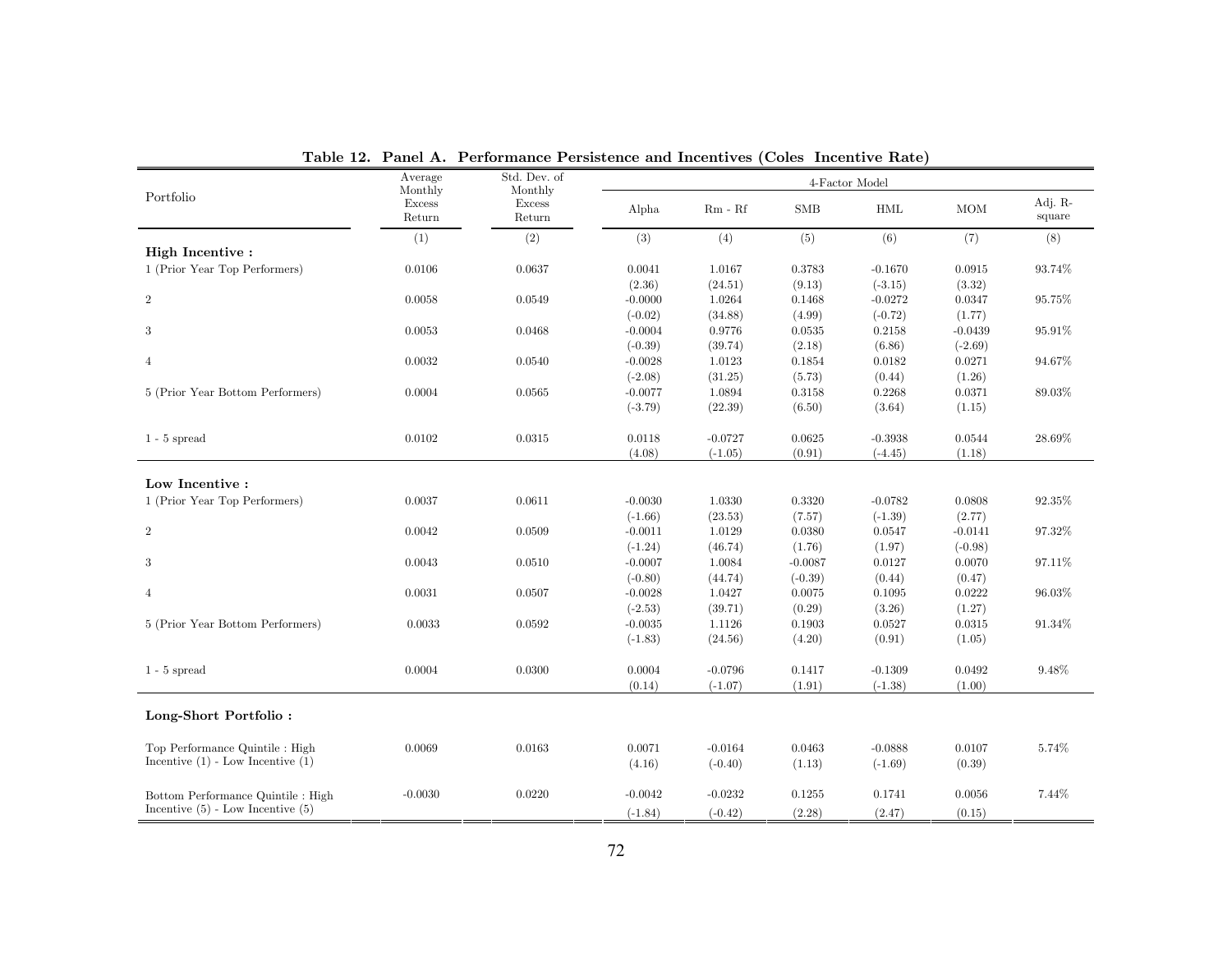|                                       | Average                            | Std. Dev. of                |           |           |            | 4-Factor Model |            |                   |
|---------------------------------------|------------------------------------|-----------------------------|-----------|-----------|------------|----------------|------------|-------------------|
| Portfolio                             | Monthly<br><b>Excess</b><br>Return | Monthly<br>Excess<br>Return | Alpha     | $Rm - Rf$ | <b>SMB</b> | HML            | <b>MOM</b> | Adj. R-<br>square |
|                                       | (1)                                | (2)                         | (3)       | (4)       | (5)        | (6)            | (7)        | (8)               |
| High Incentive:                       |                                    |                             |           |           |            |                |            |                   |
| 1 (Prior Year Top Performers)         | 0.0089                             | 0.0526                      | 0.0025    | 0.9905    | 0.2436     | 0.0643         | 0.0272     | 95.16%            |
|                                       |                                    |                             | (2.03)    | (32.95)   | (8.11)     | (1.67)         | (1.36)     |                   |
| $\overline{2}$                        | 0.0050                             | 0.0487                      | $-0.0008$ | 0.9804    | 0.1058     | 0.1385         | $-0.0137$  | 94.80%            |
|                                       |                                    |                             | $(-0.65)$ | (33.95)   | (3.67)     | (3.75)         | $(-0.71)$  |                   |
| 3                                     | 0.0046                             | 0.0444                      | $-0.0009$ | 0.9474    | 0.0062     | 0.2560         | $-0.0475$  | 96.09%            |
|                                       |                                    |                             | $(-0.92)$ | (41.51)   | (0.27)     | (8.77)         | $(-3.14)$  |                   |
| $\overline{4}$                        | 0.0025                             | 0.0519                      | $-0.0029$ | 0.9818    | 0.1368     | 0.0157         | $-0.0074$  | 95.72%            |
|                                       |                                    |                             | $(-2.46)$ | (35.22)   | (4.91)     | (0.44)         | $(-0.40)$  |                   |
| 5 (Prior Year Bottom Performers)      | 0.0012                             | 0.0530                      | $-0.0064$ | 1.0629    | 0.2141     | 0.2760         | 0.0243     | 86.89%            |
|                                       |                                    |                             | $(-3.10)$ | (21.30)   | (4.30)     | (4.32)         | (0.73)     |                   |
| $1 - 5$ spread                        | 0.0077                             | 0.0241                      | 0.0090    | $-0.0723$ | 0.0295     | $-0.2116$      | 0.0029     | 8.65%             |
|                                       |                                    |                             | (3.60)    | $(-1.21)$ | (0.49)     | $(-2.77)$      | (0.07)     |                   |
|                                       |                                    |                             |           |           |            |                |            |                   |
| $\operatorname{Low}$ Incentive :      |                                    |                             |           |           |            |                |            |                   |
| 1 (Prior Year Top Performers)         | 0.0047                             | 0.0633                      | $-0.0023$ | 1.0513    | 0.3630     | $-0.0886$      | 0.0910     | 91.55%            |
|                                       |                                    |                             | $(-1.17)$ | (21.99)   | (7.60)     | $(-1.45)$      | (2.86)     |                   |
| $\overline{2}$                        | 0.0036                             | 0.0499                      | $-0.0023$ | 1.0067    | 0.1111     | 0.1030         | 0.0003     | 98.02%            |
|                                       |                                    |                             | $(-3.08)$ | (55.13)   | (6.09)     | (4.41)         | (0.03)     |                   |
| 3                                     | 0.0049                             | 0.0518                      | $-0.0004$ | 1.0051    | 0.0322     | $-0.0300$      | 0.0448     | 97.25%            |
|                                       |                                    |                             | $(-0.46)$ | (44.99)   | (1.44)     | $(-1.05)$      | (3.02)     |                   |
| $\overline{4}$                        | 0.0022                             | 0.0542                      | $-0.0039$ | 1.0847    | 0.0536     | 0.1046         | 0.0108     | 93.58%            |
|                                       |                                    |                             | $(-2.64)$ | (30.36)   | (1.50)     | (2.29)         | (0.46)     |                   |
| 5 (Prior Year Bottom Performers)      | 0.0024                             | 0.0614                      | $-0.0046$ | 1.1320    | 0.2544     | 0.0395         | 0.0288     | 92.27%            |
|                                       |                                    |                             | $(-2.50)$ | (25.48)   | (5.74)     | (0.70)         | (0.97)     |                   |
| $1 - 5$ spread                        | 0.0023                             | 0.0286                      | 0.0023    | $-0.0807$ | 0.1086     | $-0.1281$      | 0.0622     | 8.56%             |
|                                       |                                    |                             | (0.78)    | $(-1.14)$ | (1.53)     | $(-1.41)$      | (1.32)     |                   |
| Long-Short Portfolio:                 |                                    |                             |           |           |            |                |            |                   |
|                                       |                                    |                             |           |           |            |                |            |                   |
| Top Performance Quintile : High       | 0.0043                             | 0.0205                      | 0.0049    | $-0.0608$ | $-0.1194$  | 0.1529         | $-0.0638$  | 38.40%            |
| Incentive $(1)$ - Low Incentive $(1)$ |                                    |                             | (2.79)    | $(-1.45)$ | $(-2.85)$  | (2.86)         | $(-2.29)$  |                   |
| Bottom Performance Quintile : High    | $-0.0012$                          | 0.0220                      | $-0.0018$ | $-0.0692$ | $-0.0404$  | 0.2364         | $-0.0045$  | 34.63%            |
| Incentive $(5)$ - Low Incentive $(5)$ |                                    |                             | $(-0.94)$ | $(-1.50)$ | $(-0.88)$  | (4.00)         | $(-0.15)$  |                   |

Table 12. Panel B. Performance Persistence and Incentives (Weighted Incentive Rate)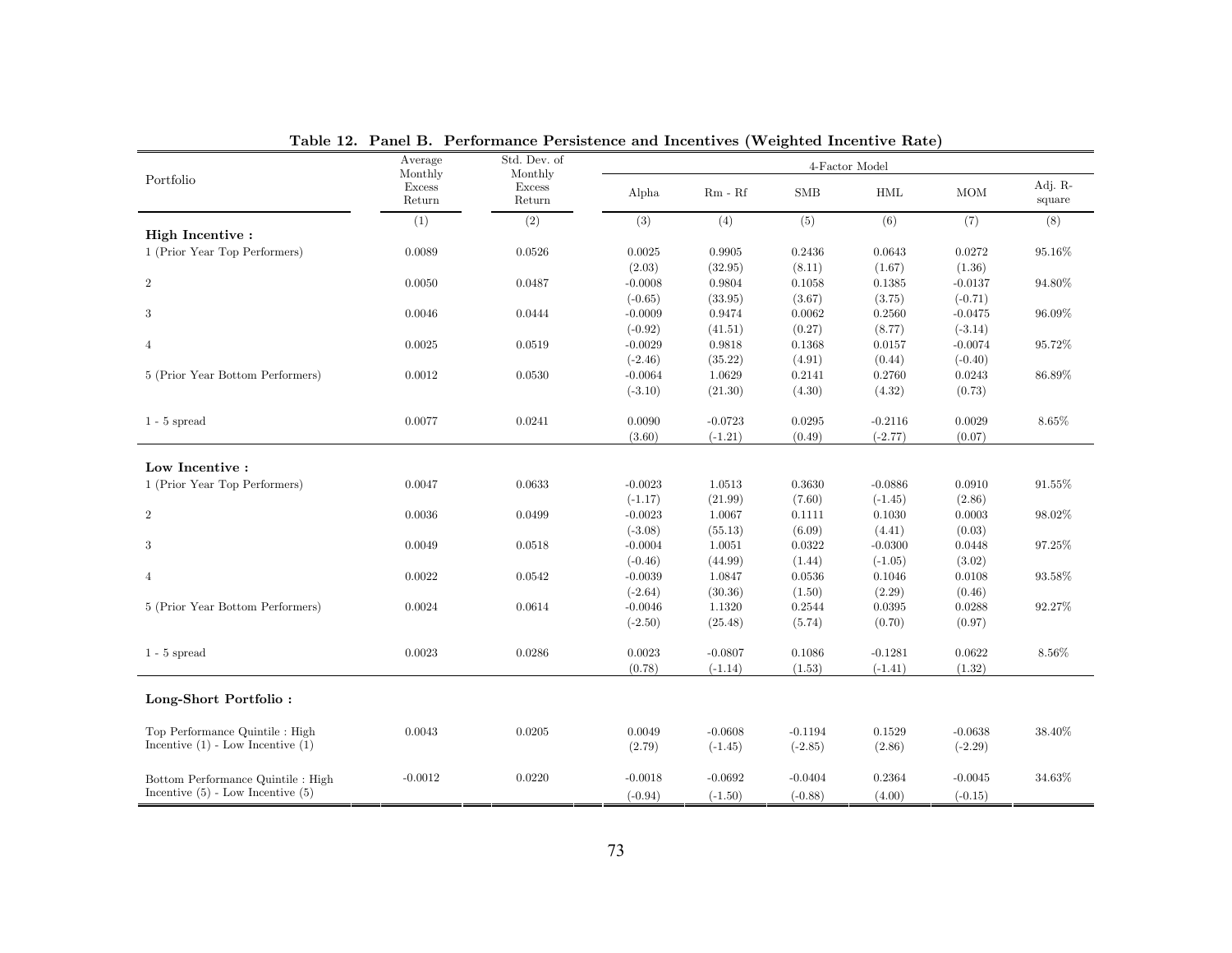## Table 13. Performance Persistence and Incentives after Controlling for Fund Survival Probability.

For the period 1996-2003, mutual funds are first sorted into 5 groups each year based on the quintile values of survival probability. Then on December 31st of each year, within each quintile group based on survival probability, mutual funds are further sorted into quintile portfolios based on their calendar year alphas from a four-factor model. In the next step, the top alpha quintiles from each of the 5 survival groups are combined to form the portfolio of the highest alpha funds. Similar aggregation is done for the other alpha-based quintile portfolios. The 5 resulting portfolios of mutual funds sorted on alphas have similar variance in survival probabilities across them.

Then within each quintile portfolio, funds are further sorted into five groups based on the quintile values of incentives. In panel A, Coles' incentive rate (CIR) is used as the measure of incentive, while in panel B, Weighted incentive rate (WIR) is the measure of incentive. For each alpha-based quintile portfolio, we classify the top incentive quintile as the high incentive group and the bottom incentive quintile as the low incentive group. For the following year  $(t+1)$ , funds with the highest alphas in year t comprise the quintile 1 and funds with the lowest alphas comprise the quintile 5.

The portfolios are equally weighted monthly, so that the weights are readjusted whenever a fund disappears. The portfolios of funds are rebalanced every year. To capture the difference in performance, we also form a spread portfolio between quintile 1 and quintile 5 for each of the two incentive groups. We also form two long-short portfolios. In the first one, we are long in the funds that belong to the top alpha quintile in the high-incentive group and are short in the funds that belong to the top alpha quintile in the low-incentive group. In the second one, we are long in the funds that belong to the bottom alpha quintile in the high-incentive group and are short in the funds that belong to the bottom alpha quintile in the low-incentive group.

The above procedure results in a total of 14 time-series of returns. The excess returns of the quintile portfolios and the returns on the spread and long-short portfolios are then regressed on the four risk factors of Market, SMB, HML and UMD. The reported alphas in the table are the intercept of this model. We also report the average and standard deviation of raw excess returns for the portfolios. The t-statistics are reported in parentheses.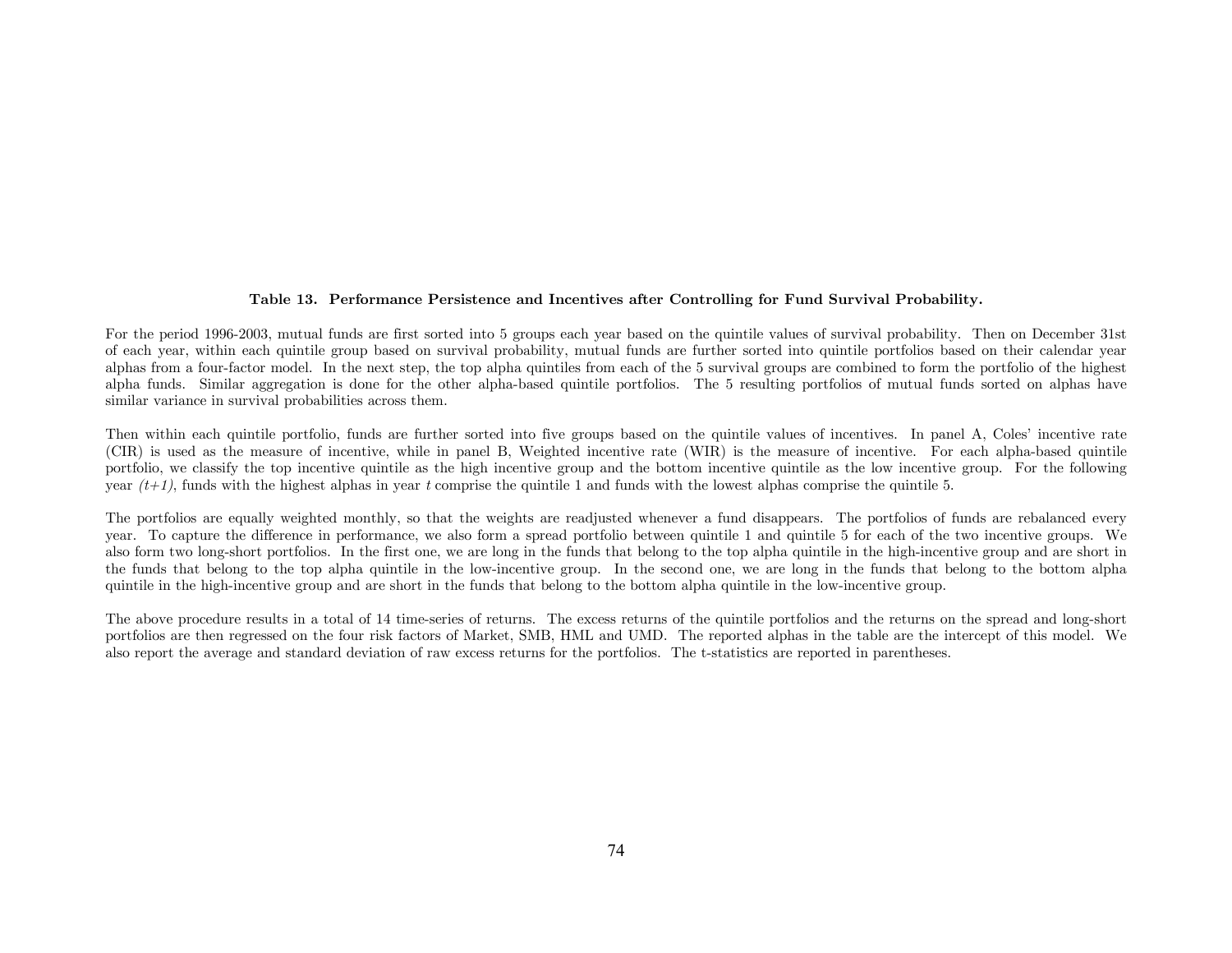|                                                                          | Average<br>Monthly      | Std. Dev. of<br>Monthly |           |           |            | 4-Factor Model |            |                   |
|--------------------------------------------------------------------------|-------------------------|-------------------------|-----------|-----------|------------|----------------|------------|-------------------|
| Portfolio                                                                | <b>Excess</b><br>Return | <b>Excess</b><br>Return | Alpha     | $Rm - Rf$ | <b>SMB</b> | <b>HML</b>     | <b>MOM</b> | Adj. R-<br>square |
|                                                                          | (1)                     | (2)                     | (3)       | (4)       | (5)        | (6)            | (7)        | (8)               |
| <b>High Incentive:</b>                                                   |                         |                         |           |           |            |                |            |                   |
| 1 (Prior Year Top Performers)                                            | 0.0107                  | 0.0680                  | 0.0037    | 1.0417    | 0.4501     | $-0.2029$      | 0.1255     | $93.65\%$         |
|                                                                          |                         |                         | (2.00)    | (23.38)   | (10.12)    | $(-3.56)$      | (4.24)     |                   |
| $\overline{2}$                                                           | 0.0069                  | 0.0521                  | 0.0016    | 0.9974    | 0.1172     | 0.0206         | $-0.0165$  | 96.69%            |
|                                                                          |                         |                         | (1.52)    | (40.49)   | (4.76)     | (0.65)         | $(-1.01)$  |                   |
| $\sqrt{3}$                                                               | 0.0036                  | 0.0474                  | $-0.0016$ | 0.9820    | 0.0158     | 0.2178         | $-0.0819$  | 96.79%            |
|                                                                          |                         |                         | $(-1.75)$ | (44.47)   | (0.72)     | (7.71)         | $(-5.58)$  |                   |
| $\overline{4}$                                                           | 0.0040                  | 0.0545                  | $-0.0024$ | 1.0056    | 0.2543     | 0.0168         | 0.0400     | 95.97%            |
|                                                                          |                         |                         | $(-2.05)$ | (35.39)   | (8.96)     | (0.46)         | (2.12)     |                   |
| 5 (Prior Year Bottom Performers)                                         | 0.0013                  | 0.0568                  | $-0.0067$ | 1.0895    | 0.2975     | 0.1867         | 0.0622     | 89.38%            |
|                                                                          |                         |                         | $(-3.36)$ | (22.65)   | (6.19)     | (3.03)         | (1.94)     |                   |
|                                                                          |                         |                         |           |           |            |                |            |                   |
| $1 - 5$ spread                                                           | 0.0095                  | 0.0342                  | 0.0104    | $-0.0478$ | 0.1526     | $-0.3895$      | 0.0634     | 35.39%            |
|                                                                          |                         |                         | (3.51)    | $(-0.67)$ | (2.14)     | $(-4.26)$      | (1.33)     |                   |
|                                                                          |                         |                         |           |           |            |                |            |                   |
| Low Incentive:                                                           |                         |                         |           |           |            |                |            |                   |
| 1 (Prior Year Top Performers)                                            | 0.0032                  | 0.0599                  | $-0.0037$ | 1.0659    | 0.3005     | $-0.0193$      | 0.0660     | 93.71%            |
|                                                                          |                         |                         | $(-2.29)$ | (27.28)   | (7.70)     | $(-0.39)$      | (2.54)     |                   |
| $\,2$                                                                    | 0.0029                  | 0.0521                  | $-0.0024$ | 0.9942    | 0.1148     | 0.0097         | $-0.0164$  | 97.27%            |
|                                                                          |                         |                         | $(-2.54)$ | (44.45)   | (5.14)     | (0.34)         | $(-1.11)$  |                   |
| 3                                                                        | 0.0054                  | 0.0497                  | $-0.0002$ | 1.0134    | $-0.0152$  | 0.0675         | 0.0342     | 96.35%            |
|                                                                          |                         |                         | $(-0.18)$ | (41.03)   | $(-0.62)$  | (2.14)         | (2.08)     |                   |
| $\overline{4}$                                                           | 0.0033                  | 0.0522                  | $-0.0030$ | 1.0631    | 0.0817     | 0.1478         | 0.0083     | 94.45%            |
|                                                                          |                         |                         | $(-2.26)$ | (33.23)   | (2.56)     | (3.61)         | (0.39)     |                   |
| 5 (Prior Year Bottom Performers)                                         | 0.0027                  | 0.0595                  | $-0.0037$ | 1.1075    | 0.1386     | $-0.0068$      | 0.0508     | 91.29%            |
|                                                                          |                         |                         | $(-1.94)$ | (24.26)   | (3.04)     | $(-0.12)$      | (1.68)     |                   |
|                                                                          |                         |                         |           |           |            |                |            |                   |
| $1 - 5$ spread                                                           | 0.0005                  | 0.0273                  | $-0.0000$ | $-0.0416$ | 0.1619     | $-0.0125$      | 0.0152     | 4.47%             |
|                                                                          |                         |                         | $(-0.01)$ | $(-0.60)$ | (2.34)     | $(-0.14)$      | (0.33)     |                   |
|                                                                          |                         |                         |           |           |            |                |            |                   |
| Long-Short Portfolio:                                                    |                         |                         |           |           |            |                |            |                   |
|                                                                          | 0.0075                  | 0.0202                  | 0.0074    | $-0.0242$ | 0.1497     | $-0.1835$      | 0.0595     | 42.70%            |
| Top Performance Quintile : High Incentive<br>$(1)$ - Low Incentive $(1)$ |                         |                         |           |           |            |                |            |                   |
|                                                                          |                         |                         | (4.48)    | $(-0.61)$ | (3.76)     | $(-3.60)$      | (2.25)     |                   |
|                                                                          |                         |                         |           |           |            |                |            |                   |
| Bottom Performance Quintile : High                                       | $-0.0015$               | 0.0199                  | $-0.0030$ | $-0.0180$ | 0.1589     | 0.1935         | 0.0113     | 14.08%            |
| Incentive $(5)$ - Low Incentive $(5)$                                    |                         |                         | $(-1.53)$ | $(-0.38)$ | (3.32)     | (3.15)         | (0.36)     |                   |

Table 13. Panel A. Performance Persistence and Incentives (Coles' Incentive Rate) Controlling for Fund Survival Probability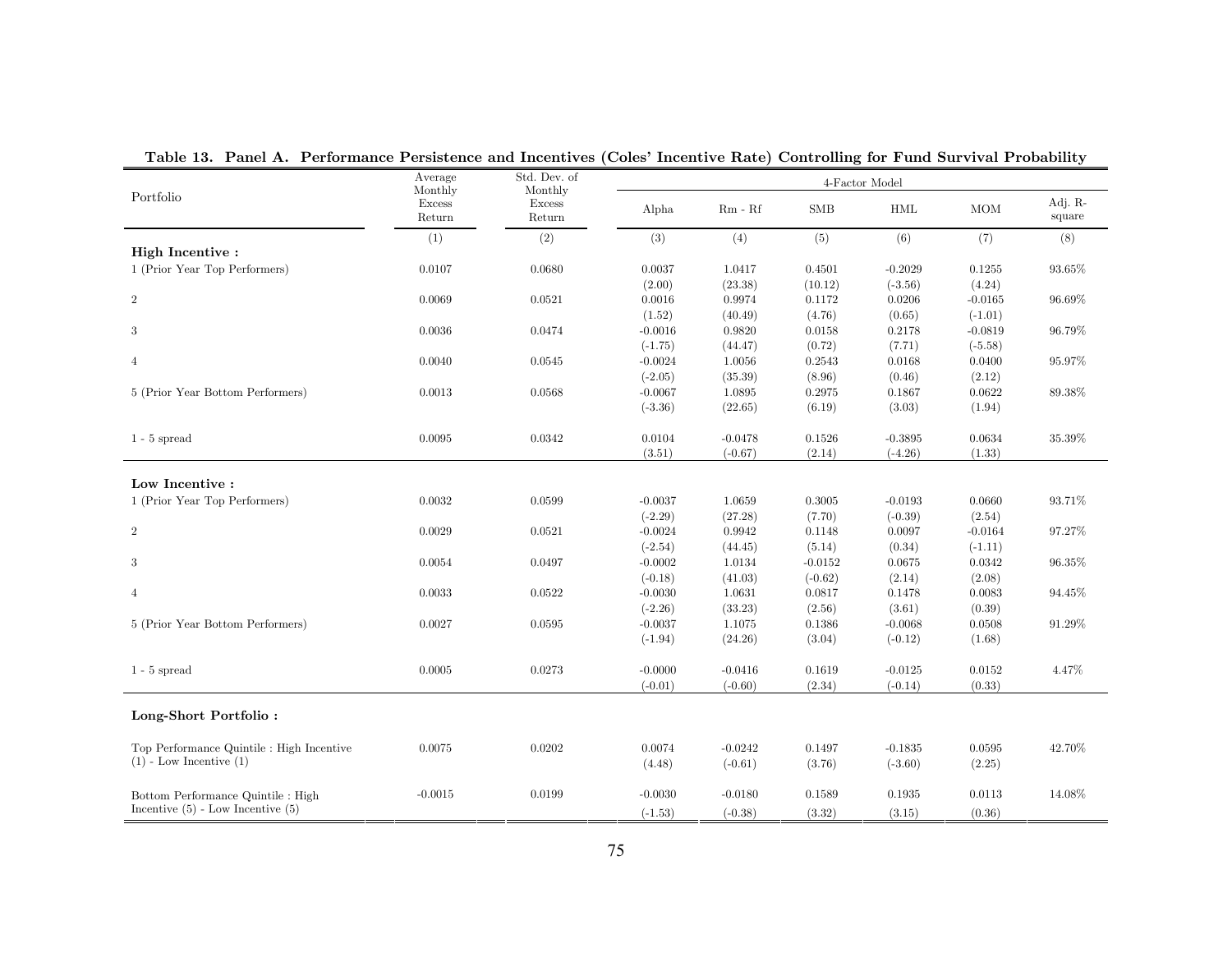|                                           | Average<br>Monthly      | Std. Dev. of<br>Monthly |           |           | 4-Factor Model |            |            |                   |
|-------------------------------------------|-------------------------|-------------------------|-----------|-----------|----------------|------------|------------|-------------------|
| Portfolio                                 | <b>Excess</b><br>Return | <b>Excess</b><br>Return | Alpha     | $Rm - Rf$ | <b>SMB</b>     | <b>HML</b> | <b>MOM</b> | Adj. R-<br>square |
|                                           | (1)                     | (2)                     | (3)       | (4)       | (5)            | (6)        | (7)        | (8)               |
| High Incentive:                           |                         |                         |           |           |                |            |            |                   |
| 1 (Prior Year Top Performers)             | 0.0091                  | 0.0553                  | 0.0026    | 1.0062    | 0.2458         | $-0.0080$  | 0.0608     | 94.37%            |
|                                           |                         |                         | (1.86)    | (29.51)   | (7.22)         | $(-0.18)$  | (2.68)     |                   |
| $\overline{2}$                            | 0.0054                  | 0.0498                  | $-0.0007$ | 0.9830    | 0.1674         | 0.1303     | $-0.0071$  | 94.55%            |
|                                           |                         |                         | $(-0.56)$ | (32.51)   | (5.54)         | (3.37)     | $(-0.36)$  |                   |
| 3                                         | 0.0040                  | 0.0436                  | $-0.0015$ | 0.9360    | 0.0041         | 0.2804     | $-0.0592$  | 96.75%            |
|                                           |                         |                         | $(-1.75)$ | (45.82)   | (0.20)         | (10.74)    | $(-4.36)$  |                   |
| $\overline{4}$                            | 0.0041                  | 0.0513                  | $-0.0016$ | 0.9859    | 0.1375         | 0.0486     | $-0.0011$  | 95.00%            |
|                                           |                         |                         | $(-1.25)$ | (33.06)   | (4.62)         | (1.27)     | $(-0.05)$  |                   |
| 5 (Prior Year Bottom Performers)          | $-0.0001$               | 0.0525                  | $-0.0071$ | 1.0521    | 0.1781         | 0.2296     | 0.0057     | 89.39%            |
|                                           |                         |                         | $(-3.86)$ | (23.67)   | (4.01)         | (4.04)     | (0.19)     |                   |
| $1 - 5$ spread                            | 0.0092                  | 0.0251                  | 0.0098    | $-0.0459$ | 0.0677         | $-0.2376$  | 0.0551     | 20.14%            |
|                                           |                         |                         | (4.02)    |           | (1.16)         |            |            |                   |
|                                           |                         |                         |           | $(-0.79)$ |                | $(-3.19)$  | (1.42)     |                   |
| Low Incentive:                            |                         |                         |           |           |                |            |            |                   |
| 1 (Prior Year Top Performers)             | 0.0041                  | 0.0630                  | $-0.0031$ | 1.0656    | 0.3518         | $-0.0676$  | 0.0952     | 91.84%            |
|                                           |                         |                         | $(-1.59)$ | (22.80)   | (7.54)         | $(-1.13)$  | (3.07)     |                   |
| $\overline{2}$                            | 0.0043                  | 0.0530                  | $-0.0012$ | 1.0095    | 0.1329         | $-0.0029$  | 0.0063     | 97.62%            |
|                                           |                         |                         | $(-1.36)$ | (47.50)   | (6.26)         | $(-0.11)$  | (0.45)     |                   |
| 3                                         | 0.0044                  | 0.0491                  | $-0.0008$ | 0.9855    | 0.0141         | 0.0631     | 0.0004     | 96.64%            |
|                                           |                         |                         |           |           |                |            |            |                   |
|                                           |                         |                         | $(-0.83)$ | (42.12)   | (0.60)         | (2.11)     | (0.03)     |                   |
| $\overline{4}$                            | 0.0037                  | 0.0577                  | $-0.0027$ | 1.1240    | 0.0652         | 0.0477     | 0.0481     | 92.08%            |
|                                           |                         |                         | $(-1.54)$ | (26.61)   | (1.55)         | (0.88)     | (1.71)     |                   |
| 5 (Prior Year Bottom Performers)          | 0.0019                  | 0.0586                  | $-0.0048$ | 1.1076    | 0.1932         | 0.0630     | 0.0125     | 92.39%            |
|                                           |                         |                         | $(-2.72)$ | (26.34)   | (4.60)         | (1.17)     | (0.45)     |                   |
| $1 - 5$ spread                            | 0.0022                  | 0.0289                  | 0.0017    | $-0.0420$ | 0.1586         | $-0.1305$  | 0.0827     | $16.21\%$         |
|                                           |                         |                         | (0.58)    | $(-0.61)$ | (2.31)         | $(-1.48)$  | (1.81)     |                   |
|                                           |                         |                         |           |           |                |            |            |                   |
| Long-Short Portfolio:                     |                         |                         |           |           |                |            |            |                   |
| Top Performance Quintile : High Incentive | 0.0050                  | 0.0177                  | 0.0057    | $-0.0594$ | $-0.1060$      | 0.0595     | $-0.0344$  | 20.25%            |
| $(1)$ - Low Incentive $(1)$               |                         |                         | (3.35)    | $(-1.45)$ | $(-2.58)$      | (1.13)     | $(-1.26)$  |                   |
|                                           |                         |                         |           |           |                |            |            |                   |
| Bottom Performance Quintile : High        | $-0.0020$               | 0.0180                  | $-0.0024$ | $-0.0555$ | $-0.0150$      | 0.1666     | $-0.0069$  | 23.78%            |
| Incentive $(5)$ - Low Incentive $(5)$     |                         |                         | $(-1.39)$ | $(-1.36)$ | $(-0.37)$      | (3.18)     | $(-0.25)$  |                   |

Table 13. Panel B. Performance Persistence and Incentives (Weighted Incentive Rate) Controlling for Fund Survival Probability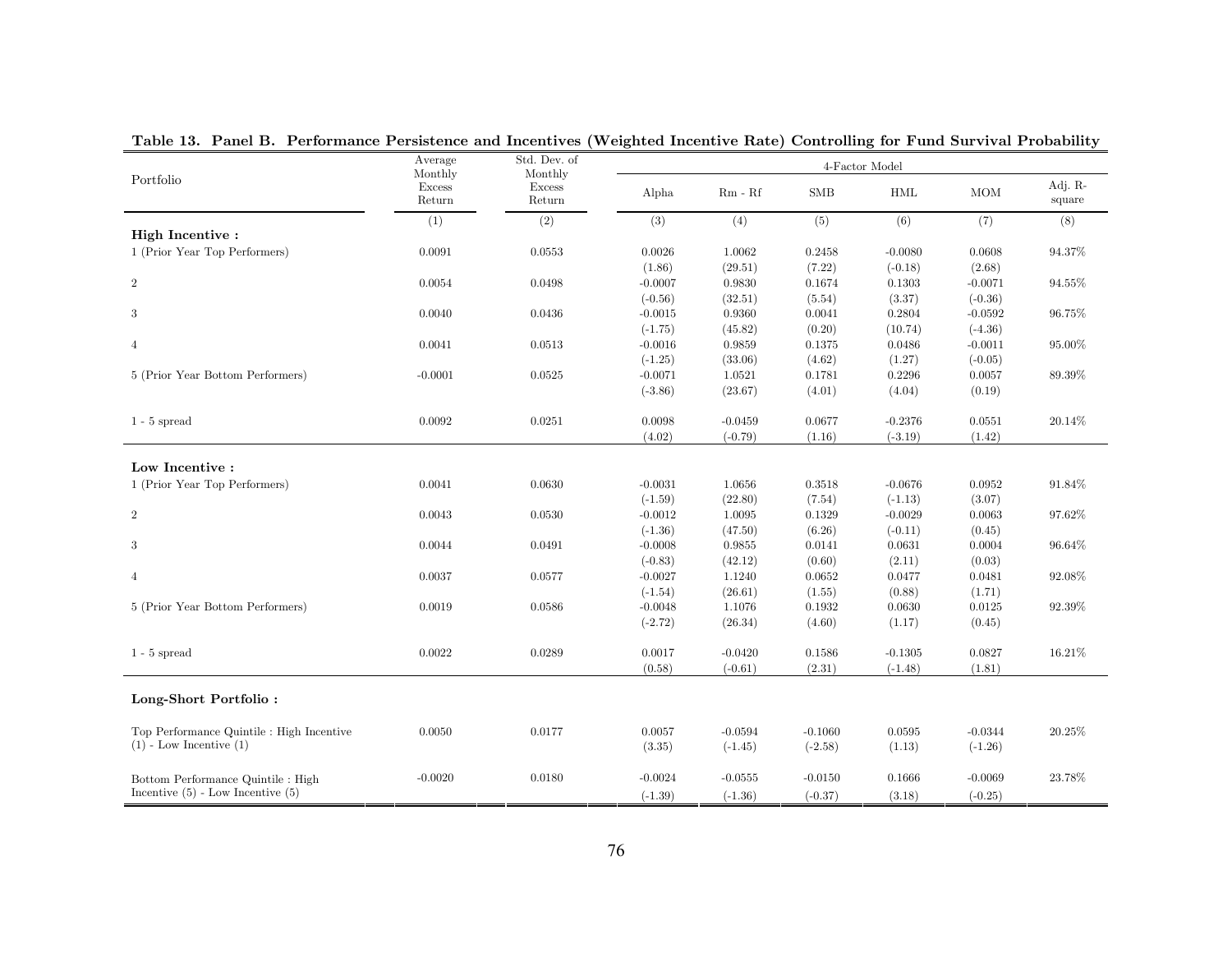#### Table 14. Performance Persistence and Incentives Controlling for Fund Survival Probability: Alternative Portfolio Construction.

For the period 1996-2003, mutual funds are first sorted into 5 groups each year based on the quintile values of survival probability. Then within each quintile group, funds are further sorted into five groups based on the quintile values of incentives. In panel A, Coles' incentive rate (CIR) is used as the measure of incentive, while in panel B, Weighted incentive rate (WIR) is the measure of incentive. In the next step, the top incentive quintiles from each of the 5 survival groups are combined to form the portfolio of the highest incentive funds. Similar aggregation is done for the other incentive-based quintiles. The 5 resulting portfolios of mutual funds sorted on incentives have similar variance in survival probabilities across them. We classify the top incentive quintile as the high incentive group and the bottom incentive quintile as the low incentive group.

Then on December 31st of each year, within each of the high incentive and low incentive groups, mutual funds are further sorted into quintile portfolios based on their calendar year alphas from a four-factor model. For the following year  $(t+1)$ , funds with the highest alphas in year t comprise the quintile 1 and funds with the lowest alphas comprise the quintile 5.

The portfolios are equally weighted monthly, so that the weights are readjusted whenever a fund disappears. The portfolios of funds are rebalanced every year. To capture the difference in performance, we also form a spread portfolio between quintile 1 and quintile 5 for each of the two incentive groups. We also form two long-short portfolios. In the first one, we are long in the funds that belong to the top alpha quintile in the high-incentive group and are short in the funds that belong to the top alpha quintile in the low-incentive group. In the second one, we are long in the funds that belong to the bottom alpha quintile in the high-incentive group and are short in the funds that belong to the bottom alpha quintile in the low-incentive group.

The above procedure results in a total of 14 time-series of returns. The excess returns of the quintile portfolios and the returns on the spread and long-short portfolios are then regressed on the four risk factors of Market, SMB, HML and UMD. The reported alphas in the table are the intercept of this model. We also report the average and standard deviation of raw excess returns for the portfolios. The t-statistics are reported in parentheses.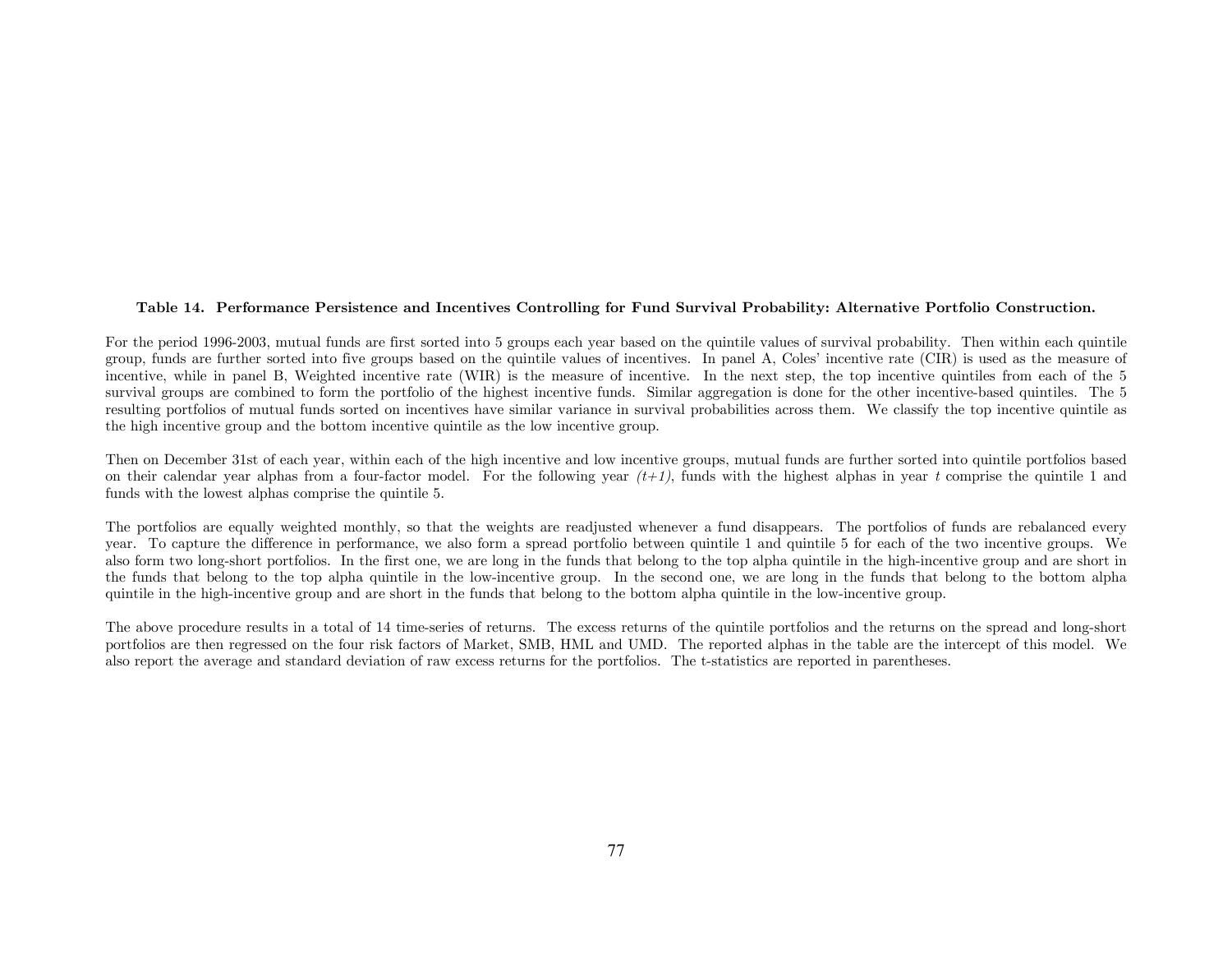|                                                                          | Average<br>Monthly      | Std. Dev. of<br>Monthly |           |           | 4-Factor Model |           |            |                   |
|--------------------------------------------------------------------------|-------------------------|-------------------------|-----------|-----------|----------------|-----------|------------|-------------------|
| Portfolio                                                                | <b>Excess</b><br>Return | <b>Excess</b><br>Return | Alpha     | $Rm - Rf$ | <b>SMB</b>     | HML       | <b>MOM</b> | Adj. R-<br>square |
|                                                                          | (1)                     | (2)                     | (3)       | (4)       | (5)            | (6)       | (7)        | (8)               |
| High Incentive:<br>1 (Prior Year Top Performers)                         | 0.0104                  | 0.0703                  | 0.0039    | 1.0371    | 0.4584         | $-0.2622$ | 0.0930     | 92.87%            |
|                                                                          |                         |                         | (1.94)    | (21.26)   | (9.41)         | $(-4.20)$ | (2.87)     |                   |
| $\overline{2}$                                                           | 0.0074                  | 0.0489                  | 0.0017    | 0.9966    | 0.0891         | 0.1522    | $-0.0332$  | 97.01%            |
|                                                                          |                         |                         | (1.87)    | (45.37)   | (4.06)         | (5.42)    | $(-2.27)$  |                   |
| 3                                                                        | 0.0041                  | 0.0494                  | $-0.0017$ | 0.9836    | 0.1580         | 0.1329    | $-0.0368$  | 97.40%            |
|                                                                          |                         |                         | $(-1.95)$ | (47.50)   | (7.64)         | (5.02)    | $(-2.67)$  |                   |
| $\overline{4}$                                                           | 0.0020                  | 0.0503                  | $-0.0044$ | 0.9946    | 0.2214         | 0.1836    | $-0.0230$  | 94.52%            |
|                                                                          |                         |                         | $(-3.49)$ | (32.51)   | (7.24)         | (4.69)    | $(-1.13)$  |                   |
| 5 (Prior Year Bottom Performers)                                         | 0.0020                  | 0.0581                  | $-0.0052$ | 1.0835    | 0.2596         | 0.0784    | 0.0490     | 91.32%            |
|                                                                          |                         |                         | $(-2.79)$ | (24.36)   | (5.84)         | (1.38)    | (1.66)     |                   |
|                                                                          |                         |                         |           |           |                |           |            |                   |
| $1 - 5$ spread                                                           | 0.0084                  | 0.0328                  | 0.0091    | $-0.0463$ | 0.1988         | $-0.3406$ | 0.0440     | 36.66%            |
|                                                                          |                         |                         | (3.22)    | $(-0.68)$ | (2.93)         | $(-3.93)$ | (0.98)     |                   |
|                                                                          |                         |                         |           |           |                |           |            |                   |
| Low Incentive:                                                           |                         |                         |           |           |                |           |            |                   |
| 1 (Prior Year Top Performers)                                            | 0.0036                  | 0.0593                  | $-0.0031$ | 1.0366    | 0.2966         | $-0.0610$ | 0.0808     | 94.29%            |
|                                                                          |                         |                         | $(-2.01)$ | (28.12)   | (8.06)         | $(-1.29)$ | (3.30)     |                   |
| $\overline{2}$                                                           | 0.0028                  | 0.0520                  | $-0.0026$ | 1.0125    | 0.0639         | 0.0040    | 0.0125     | 97.67%            |
|                                                                          |                         |                         | $(-3.02)$ | (49.15)   | (3.10)         | (0.15)    | (0.91)     |                   |
| 3                                                                        | 0.0026                  | 0.0502                  | $-0.0023$ | 0.9933    | $-0.0094$      | 0.0218    | $-0.0059$  | 97.16%            |
|                                                                          |                         |                         | $(-2.51)$ | (45.15)   | $(-0.43)$      | (0.78)    | $(-0.40)$  |                   |
| $\overline{4}$                                                           | 0.0067                  | 0.0526                  | 0.0012    | 1.0468    | $-0.0266$      | 0.0895    | 0.0024     | 91.66%            |
|                                                                          |                         |                         | (0.74)    | (26.53)   | $(-0.68)$      | (1.77)    | (0.09)     |                   |
| 5 (Prior Year Bottom Performers)                                         | 0.0023                  | 0.0558                  | $-0.0040$ | 1.0658    | 0.1730         | 0.0803    | $-0.0038$  | 92.78%            |
|                                                                          |                         |                         | $(-2.46)$ | (27.33)   | (4.44)         | (1.61)    | $(-0.15)$  |                   |
|                                                                          |                         |                         |           |           |                |           |            |                   |
| $1 - 5$ spread                                                           | 0.0013                  | 0.0254                  | 0.0009    | $-0.0292$ | 0.1236         | $-0.1413$ | 0.0846     | 18.90%            |
|                                                                          |                         |                         | (0.37)    | $(-0.49)$ | (2.09)         | $(-1.86)$ | (2.15)     |                   |
| Long-Short Portfolio:                                                    |                         |                         |           |           |                |           |            |                   |
|                                                                          |                         |                         |           |           |                |           |            |                   |
| Top Performance Quintile : High Incentive<br>$(1)$ - Low Incentive $(1)$ | 0.0068                  | 0.0208                  | 0.0070    | 0.0005    | 0.1618         | $-0.2012$ | 0.0122     | 44.49%            |
|                                                                          |                         |                         | (4.19)    | (0.01)    | (4.03)         | $(-3.91)$ | (0.46)     |                   |
| Bottom Performance Quintile : High                                       | $-0.0003$               | 0.0151                  | $-0.0012$ | 0.0177    | 0.0866         | $-0.0019$ | 0.0528     | 11.12%            |
| Incentive $(5)$ - Low Incentive $(5)$                                    |                         |                         | $(-0.76)$ | (0.48)    | (2.34)         | $(-0.04)$ | (2.14)     |                   |

Table 14. Panel A. Alternative Sort: Performance Persistence and Incentives (Coles' Incentive Rate)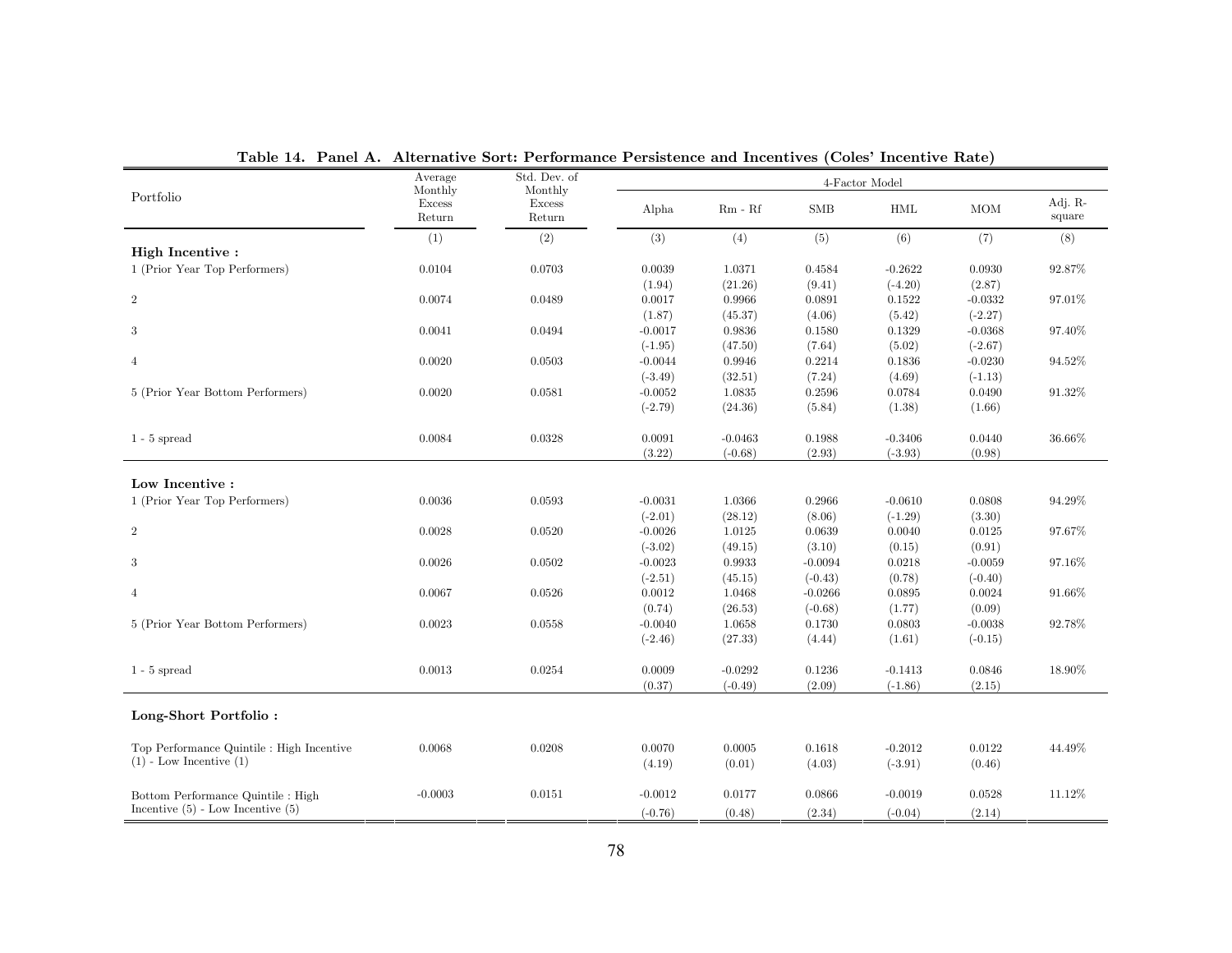| rable 14. Tanel D. Anchauve Sort. I criorinance I croistence and incentives (Weighted Incentive Rate) | Average                     | Std. Dev. of                |           |           |            | 4-Factor Model |            |                   |
|-------------------------------------------------------------------------------------------------------|-----------------------------|-----------------------------|-----------|-----------|------------|----------------|------------|-------------------|
| Portfolio                                                                                             | Monthly<br>Excess<br>Return | Monthly<br>Excess<br>Return | Alpha     | $Rm - Rf$ | <b>SMB</b> | <b>HML</b>     | <b>MOM</b> | Adj. R-<br>square |
|                                                                                                       | (1)                         | (2)                         | (3)       | (4)       | (5)        | (6)            | (7)        | (8)               |
| High Incentive:                                                                                       |                             |                             |           |           |            |                |            |                   |
| 1 (Prior Year Top Performers)                                                                         | 0.0104                      | 0.0522                      | 0.0040    | 0.9807    | 0.2796     | 0.1012         | $-0.0118$  | 95.26%            |
|                                                                                                       |                             |                             | (3.28)    | (33.18)   | (9.47)     | (2.68)         | $(-0.60)$  |                   |
| $\overline{2}$                                                                                        | 0.0052                      | 0.0490                      | $-0.0004$ | 0.9739    | 0.1152     | 0.1141         | $-0.0207$  | 95.39%            |
|                                                                                                       |                             |                             | $(-0.35)$ | (35.58)   | (4.21)     | (3.26)         | $(-1.14)$  |                   |
| 3                                                                                                     | 0.0044                      | 0.0438                      | $-0.0010$ | 0.9249    | 0.0454     | 0.2544         | $-0.0589$  | 95.69%            |
|                                                                                                       |                             |                             | $(-1.05)$ | (39.12)   | (1.92)     | (8.42)         | $(-3.75)$  |                   |
| $\overline{4}$                                                                                        | 0.0015                      | 0.0493                      | $-0.0045$ | 1.0096    | 0.1278     | 0.2379         | $-0.0706$  | 95.42%            |
|                                                                                                       |                             |                             | $(-3.97)$ | (36.80)   | (4.66)     | (6.78)         | $(-3.87)$  |                   |
| 5 (Prior Year Bottom Performers)                                                                      | 0.0020                      | 0.0521                      | $-0.0048$ | 1.0229    | 0.2010     | 0.1894         | 0.0142     | 89.40%            |
|                                                                                                       |                             |                             | $(-2.63)$ | (23.21)   | (4.57)     | (3.36)         | (0.48)     |                   |
| $1 - 5$ spread                                                                                        | 0.0083                      | 0.0192                      | 0.0089    | $-0.0422$ | 0.0785     | $-0.0882$      | $-0.0260$  | 4.78%             |
|                                                                                                       |                             |                             | (4.38)    | $(-0.87)$ | (1.62)     | $(-1.42)$      | $(-0.80)$  |                   |
|                                                                                                       |                             |                             |           |           |            |                |            |                   |
| Low Incentive:                                                                                        |                             |                             |           |           |            |                |            |                   |
| 1 (Prior Year Top Performers)                                                                         | 0.0054                      | 0.0683                      | $-0.0020$ | 1.0648    | 0.3988     | $-0.2043$      | 0.1831     | 92.49%            |
|                                                                                                       |                             |                             | $(-1.00)$ | (21.90)   | (8.21)     | $(-3.29)$      | (5.67)     |                   |
| $\overline{2}$                                                                                        | 0.0046                      | 0.0522                      | $-0.0010$ | 1.0149    | 0.0805     | 0.0014         | 0.0309     | 97.34%            |
|                                                                                                       |                             |                             | $(-1.10)$ | (45.84)   | (3.64)     | (0.05)         | (2.10)     |                   |
| 3                                                                                                     | 0.0045                      | 0.0554                      | $-0.0011$ | 1.0477    | 0.0744     | $-0.0601$      | 0.0534     | 96.59%            |
|                                                                                                       |                             |                             | $(-1.00)$ | (39.38)   | (2.80)     | $(-1.77)$      | (3.02)     |                   |
| $\overline{4}$                                                                                        | 0.0046                      | 0.0549                      | $-0.0021$ | 1.1002    | 0.0681     | 0.1570         | 0.0228     | 89.82%            |
|                                                                                                       |                             |                             | $(-1.09)$ | (24.16)   | (1.50)     | (2.70)         | (0.75)     |                   |
| 5 (Prior Year Bottom Performers)                                                                      | 0.0028                      | 0.0608                      | $-0.0038$ | 1.1320    | 0.1517     | 0.0298         | 0.0281     | 89.62%            |
|                                                                                                       |                             |                             | $(-1.78)$ | (22.22)   | (2.98)     | (0.46)         | (0.83)     |                   |
| $1 - 5$ spread                                                                                        | 0.0026                      | 0.0379                      | 0.0018    | $-0.0672$ | 0.2472     | $-0.2341$      | 0.1550     | 30.52%            |
|                                                                                                       |                             |                             | (0.51)    | $(-0.82)$ | (3.02)     | $(-2.23)$      | (2.84)     |                   |
| Long-Short Portfolio:                                                                                 |                             |                             |           |           |            |                |            |                   |
| Top Performance Quintile : High Incentive                                                             | 0.0049                      | 0.0291                      | 0.0061    | $-0.0841$ | $-0.1193$  | 0.3055         | $-0.1949$  | 62.54%            |
| $(1)$ - Low Incentive $(1)$                                                                           |                             |                             | (3.14)    | $(-1.82)$ | $(-2.58)$  | (5.16)         | $(-6.33)$  |                   |
| Bottom Performance Quintile : High                                                                    | $-0.0008$                   | 0.0205                      | $-0.0011$ | $-0.1091$ | 0.0494     | 0.1596         | $-0.0139$  | 20.77%            |
| Incentive $(5)$ - Low Incentive $(5)$                                                                 |                             |                             | $(-0.53)$ | $(-2.30)$ | (1.04)     | (2.62)         | $(-0.44)$  |                   |

Table 14. Panel B. Alternative Sort: Performance Persistence and Incentives (Weighted Incentive Rate)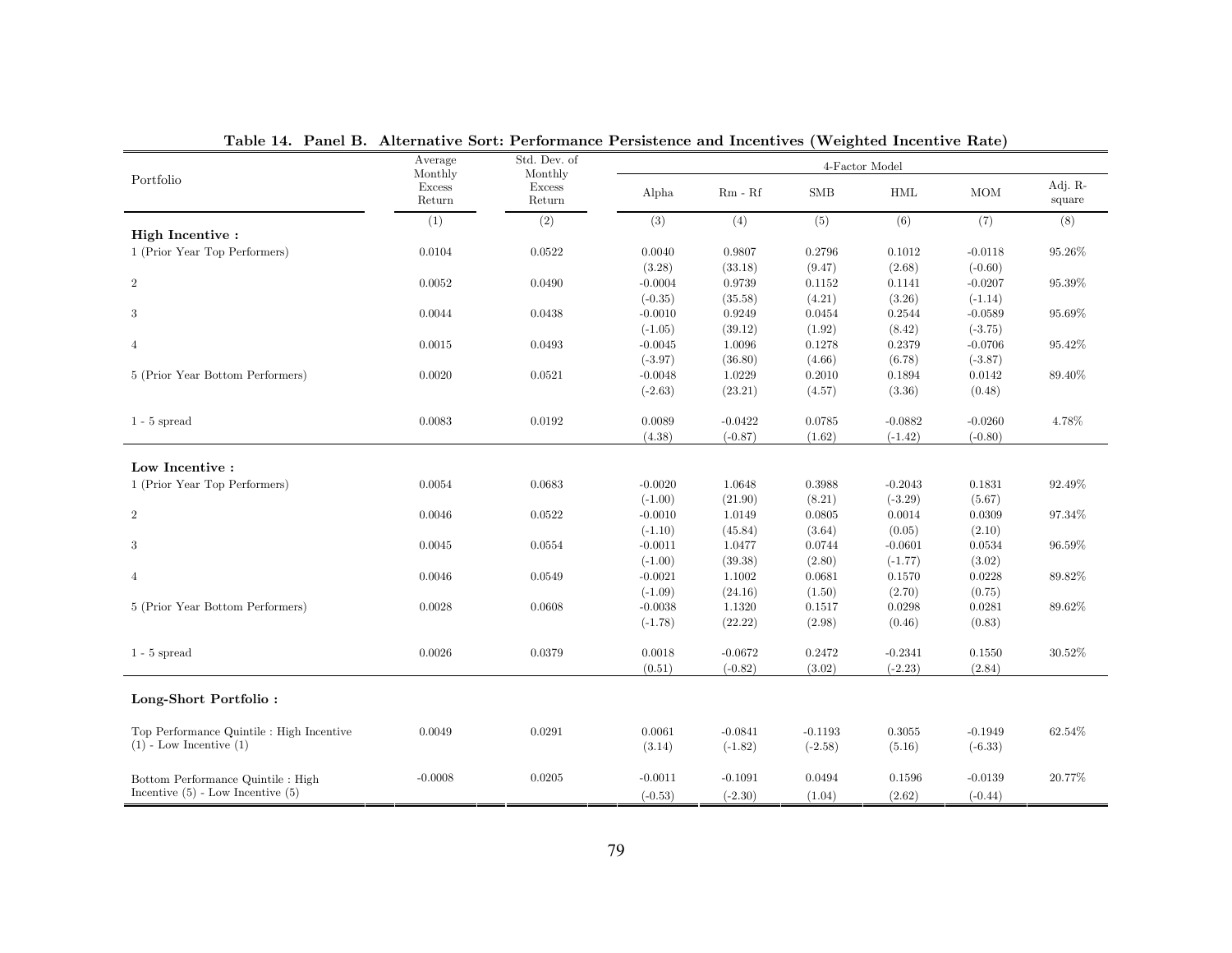#### Table 15. Performance Persistence and Incentives: Probit Analysis.

This table presents the probit estimates of the following equation.

$$
D_{\text{winner},i} = \lambda_{\text{winner}} + \beta_{\text{winner}} C_i + \gamma_{\text{winner}} F_i + \delta_{\text{winner}} X_i + \nu_i
$$

 $D_{winner}$  is a dummy variable that takes the value of 1 if the fund's risk-adjusted return is above the median fund in both current and previous year and takes the value of 0 otherwise. C represents the incentive in the advisory contract. In panel A, Coles' incentive rate (CIR) is used as the measure of incentive, while in panel B, Weighted incentive rate (WIR) is the measure of incentive; with the Effective fee rate (EFR) being the level of fees in both panels.  $F$  is the size of the fund-family in terms of logarithm of total TNA of the family and X represents other control variables as defined in the earlier tables.

The equation is estimated using a two-step procedure. Since CIR is right-censored at 0 and WIR is right-censored at 1 in the sample, Tobit regressions of concavity regressed on the set of instruments and controls variables is used to calculate the estimated values of CIR and WIR. The average account size and the expense ratio are used as instruments in the first stage regressions. The estimated values of CIR and WIR are then used in the second stage estimations that are reported below. Survival probability is the estimated probability of survival for a fund obtained from the parametric hazard rate model.

In both panels, columns (1)-(3) present the results of estimating the regression equation in a panel regression framework with White's heteroscedasticity consistent robust standard errors. In columns (4) and (5), we also adjust the standard errors of the estimates to allow for clustering at the fund level and at the fund-family level, respectively. The marginal effects are reported in column (6) for the specification used in column (4). We use only the funds belonging to one of the following three categories, according to ICDI classification in CRSP database, in our analysis: LG, AG, and GI and with at least 80% of assets invested in equities. Index funds are excluded from the analysis. All specifications include year dummies to control for time fixed effects and columns (2)-(5) includes category dummies to control for category fixed effects.

The t-statistics are reported in parentheses. The symbols \*\*\*, \*\*, \* denote significance levels of 1%, 5% and 10%, respectively, for the two-tailed hypothesis test that the coefficient equals zero.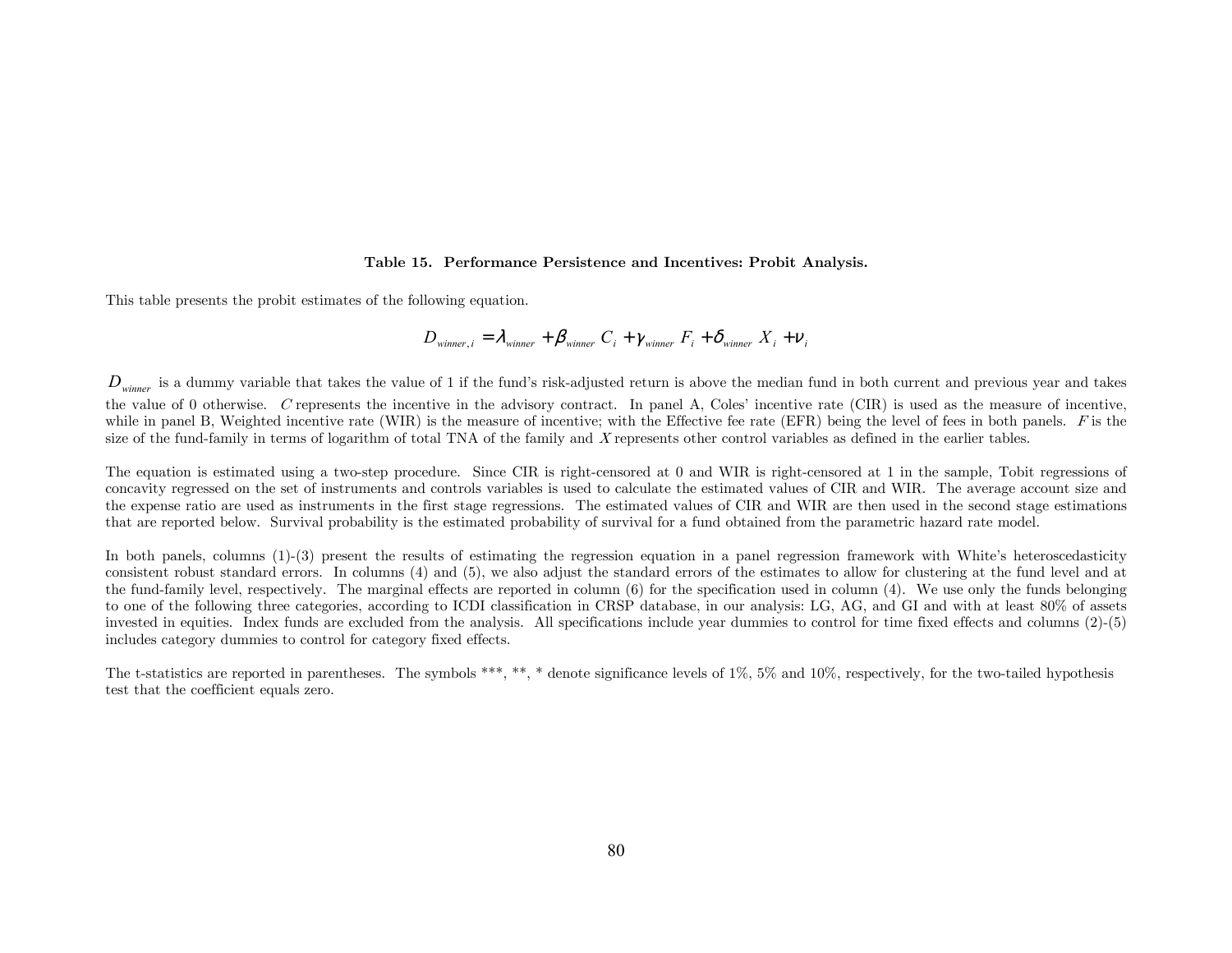|                               | (1)            | (2)            | (3)           | (4)           | (5)           | (6)       |
|-------------------------------|----------------|----------------|---------------|---------------|---------------|-----------|
| Coles' Incentive Rate (CIR)   | $0.0778***$    | $0.1155***$    | $0.1382***$   | $0.1382***$   | $0.1382***$   | 0.0433    |
|                               | (8.24)         | (6.99)         | (9.04)        | (8.70)        | (8.07)        |           |
| Effective Fee Rate (EFR)      | $0.0144***$    | $0.0535***$    | $0.0662***$   | $0.0662***$   | $0.0662***$   | 0.0207    |
|                               | (3.05)         | (5.22)         | (6.86)        | (6.42)        | (5.52)        |           |
| Survival Probability          | $\blacksquare$ | $\blacksquare$ | 12.1395***    | 12.1395***    | 12.1395***    | 3.8020    |
|                               |                | ÷.             | (7.02)        | (6.55)        | (6.44)        |           |
| $ln$ (Family TNA)             | $0.1737***$    | $0.3995***$    | $0.5730***$   | $0.5730***$   | $0.5730***$   | 0.1795    |
|                               | (5.01)         | (5.76)         | (8.60)        | (8.37)        | (7.73)        |           |
| $ln$ (Fund TNA)               | $0.1496***$    | $0.1887***$    | 0.0363        | 0.0363        | 0.0363        | 0.0114    |
|                               | (5.99)         | (6.16)         | (0.98)        | (0.86)        | (0.86)        |           |
| New Money Inflow              | $-0.0255$      | $-0.1306***$   | $-0.2279***$  | $-0.2279***$  | $-0.2279***$  | $-0.0714$ |
|                               | $(-0.71)$      | $(-2.68)$      | $(-4.85)$     | $(-4.69)$     | $(-4.63)$     |           |
| Fund Age                      | $0.0748***$    | $0.1211***$    | $0.1470***$   | $0.1470***$   | $0.1470***$   | 0.0460    |
|                               | (6.97)         | (6.40)         | (8.34)        | (8.09)        | (6.97)        |           |
| Lagged Fund Return Volatility | $-0.0303**$    | $-0.0365***$   | $-0.0347**$   | $-0.0347**$   | $-0.0347**$   | $-0.0109$ |
|                               | $(-2.39)$      | $(-2.66)$      | $(-2.51)$     | $(-2.30)$     | $(-2.08)$     |           |
| Turnover Ratio                | $-0.1518***$   | $-0.2171***$   | $-0.2522***$  | $-0.2522***$  | $-0.2522***$  | $-0.0790$ |
|                               | $(-4.84)$      | $(-5.92)$      | $(-6.77)$     | $(-6.13)$     | $(-6.01)$     |           |
| $12b-1$ Expense               | $0.1307***$    | $0.2190***$    | $0.2801***$   | $0.2801***$   | $0.2801***$   | 0.0877    |
|                               | (4.13)         | (4.96)         | (6.71)        | (7.40)        | (6.71)        |           |
| Minimum Required Investment   | 0.0000         | $0.0002***$    | $0.0003***$   | $0.0003***$   | $0.0003***$   | 0.0001    |
|                               | (0.41)         | (2.78)         | (3.95)        | (3.52)        | (3.66)        |           |
| Performance Based Fee         | $-4.5401***$   | $-6.6977***$   | $-7.6594***$  | $-7.6594***$  | $-7.6594***$  | $-0.2535$ |
|                               | $(-6.27)$      | $(-6.09)$      | $(-7.31)$     | $(-7.91)$     | $(-7.34)$     |           |
| Fee on Rival Performance      | $-3.5278***$   | $-5.4830***$   | $-5.7130***$  | $-5.7130***$  | $-5.7130***$  | $-0.2566$ |
|                               | $(-6.52)$      | $(-6.27)$      | $(-6.96)$     | $(-6.62)$     | $(-6.14)$     |           |
| Intercept                     | $-9.7526***$   | $-18.9263***$  | $-32.8085***$ | $-32.8085***$ | $-32.8085***$ |           |
|                               | $(-6.50)$      | $(-6.36)$      | $(-10.06)$    | $(-9.99)$     | $(-9.04)$     |           |
| Year Dummies                  | Yes            | Yes            | Yes           | Yes           | Yes           |           |
| Category Dummies              | No             | Yes            | Yes           | Yes           | Yes           |           |
| Clustering                    | No             | No             | No            | Fund Level    | Family Level  |           |
| Number of Observations        | 2867           | 2867           | 2867          | 2867          | 2867          |           |
| Pseudo R-square               | 0.0777         | 0.0978         | 0.1287        | 0.1287        | 0.1287        |           |

Table 15. Panel A. Winners' Persistence and Incentives (Coles' Incentive Rate)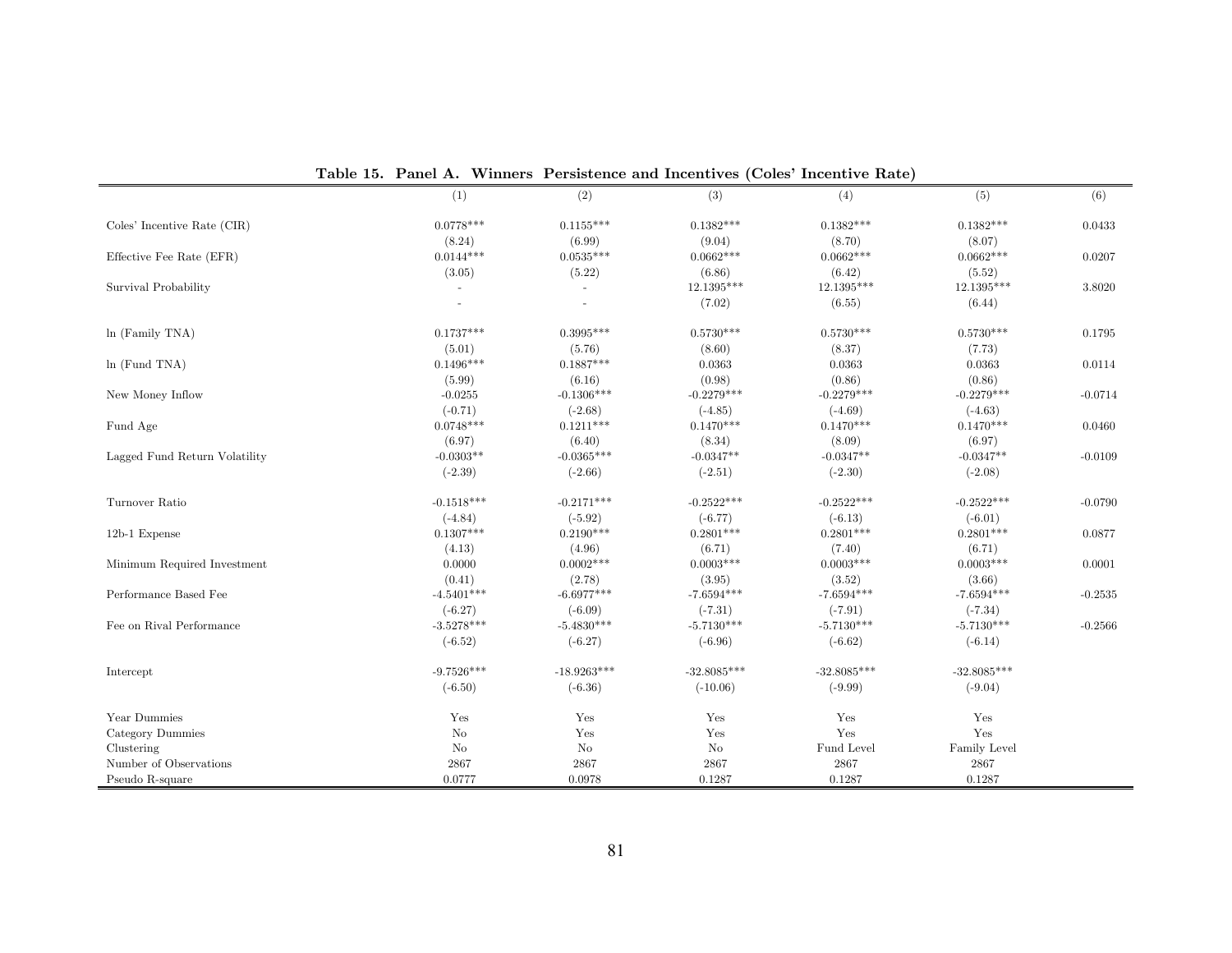|                               | (1)           | (2)           | (3)                    | (4)           | (5)               | (6)       |
|-------------------------------|---------------|---------------|------------------------|---------------|-------------------|-----------|
| Weighted Incentive Rate (WIR) | $0.1841***$   | $0.1976***$   | $0.2453***$            | $0.2453***$   | $0.2453***$       | 0.0774    |
|                               | (6.66)        | (6.36)        | (8.35)                 | (8.03)        | (7.41)            |           |
| Effective Fee Rate (EFR)      | $0.0411***$   | $0.0522***$   | $0.0679***$            | $0.0679***$   | $0.0679***$       | 0.0214    |
|                               | (4.49)        | (4.66)        | (6.35)                 | (5.96)        | (5.13)            |           |
| Survival Probability          | $\sim$        |               | 12.2854***             | 12.2854***    | 12.2854***        | 3.8787    |
|                               |               |               | (7.02)                 | (6.62)        | (6.48)            |           |
| ln (Family TNA)               | $0.3518***$   | $0.4128***$   | $0.6134***$            | $0.6134***$   | $0.6134***$       | 0.1937    |
|                               | (5.27)        | (5.23)        | (7.95)                 | (7.72)        | (7.09)            |           |
| $ln$ (Fund TNA)               | $0.2197***$   | $0.2300***$   | $0.0919**$             | $0.0919**$    | $0.0919*$         | 0.0290    |
|                               | (6.34)        | (6.20)        | (2.22)                 | (1.99)        | (1.94)            |           |
| New Money Inflow              | $-0.1040**$   | $-0.1291**$   | $-0.2388***$           | $-0.2388***$  | $-0.2388***$      | $-0.0754$ |
|                               | $(-2.20)$     | $(-2.49)$     | $(-4.70)$              | $(-4.55)$     | $(-4.43)$         |           |
| Fund Age                      | $0.1076***$   | $0.1180***$   | $0.1493***$            | $0.1493***$   | $0.1493***$       | 0.0471    |
|                               | (5.95)        | (5.77)        | (7.68)                 | (7.43)        | (6.45)            |           |
| Lagged Fund Return Volatility | $0.0696***$   | $0.0803***$   | $0.1090***$            | $0.1090***$   | $0.1090***$       | 0.0344    |
|                               | (4.86)        | (5.08)        | (6.80)                 | (6.50)        | (5.95)            |           |
| Turnover Ratio                | $-0.2504***$  | $-0.2723***$  | $-0.3276***$           | $-0.3276***$  | $-0.3276***$      | $-0.1034$ |
|                               | $(-6.32)$     | $(-6.36)$     | $(-7.60)$              | $(-7.13)$     | $(-6.75)$         |           |
| 12b-1 Expense                 | $0.1642***$   | $0.1790***$   | $0.2435***$            | $0.2435***$   | $0.2435***$       | 0.0769    |
|                               | (4.17)        | (4.19)        | (5.94)                 | (6.61)        | (5.91)            |           |
| Minimum Required Investment   | 0.0001        | $0.0001*$     | $0.0002***$            | $0.0002**$    | $0.0002***$       | 0.0001    |
|                               | (1.04)        | (1.74)        | (2.90)                 | (2.57)        | (2.67)            |           |
| Performance Based Fee         | $-5.2218***$  | $-5.6039***$  | $\text{-}6.5850^{***}$ | $-6.5850***$  | $-6.5850^{***}\,$ | $-0.2556$ |
|                               | $(-5.62)$     | $(-5.48)$     | $(-6.63)$              | $(-7.22)$     | $(-6.69)$         |           |
| Fee on Rival Performance      | $-4.0679***$  | $-4.4092***$  | $-4.6320***$           | $-4.6320***$  | $-4.6320***$      | $-0.2576$ |
|                               | $(-5.69)$     | $(-5.57)$     | $(-6.13)$              | $(-5.82)$     | $(-5.40)$         |           |
| Intercept                     | $-37.5447***$ | $-41.4972***$ | $-61.9265***$          | $-61.9265***$ | $-61.9265***$     |           |
|                               | $(-6.31)$     | $(-6.08)$     | $(-9.05)$              | $(-8.85)$     | $(-8.06)$         |           |
| Year Dummies                  | Yes           | Yes           | Yes                    | Yes           | Yes               |           |
| Category Dummies              | $\rm No$      | Yes           | Yes                    | Yes           | Yes               |           |
| Clustering                    | $\rm No$      | $\rm No$      | No                     | Fund Level    | Family Level      |           |
| Number of Observations        | 2919          | 2919          | 2919                   | 2919          | 2919              |           |
| Pseudo R-square               | 0.0821        | 0.0851        | 0.1162                 | 0.1162        | 0.1162            |           |

|  |  |  | Table 15. Panel B. Winners Persistence and Incentives (Weighted Incentive Rate) |  |  |  |  |
|--|--|--|---------------------------------------------------------------------------------|--|--|--|--|
|--|--|--|---------------------------------------------------------------------------------|--|--|--|--|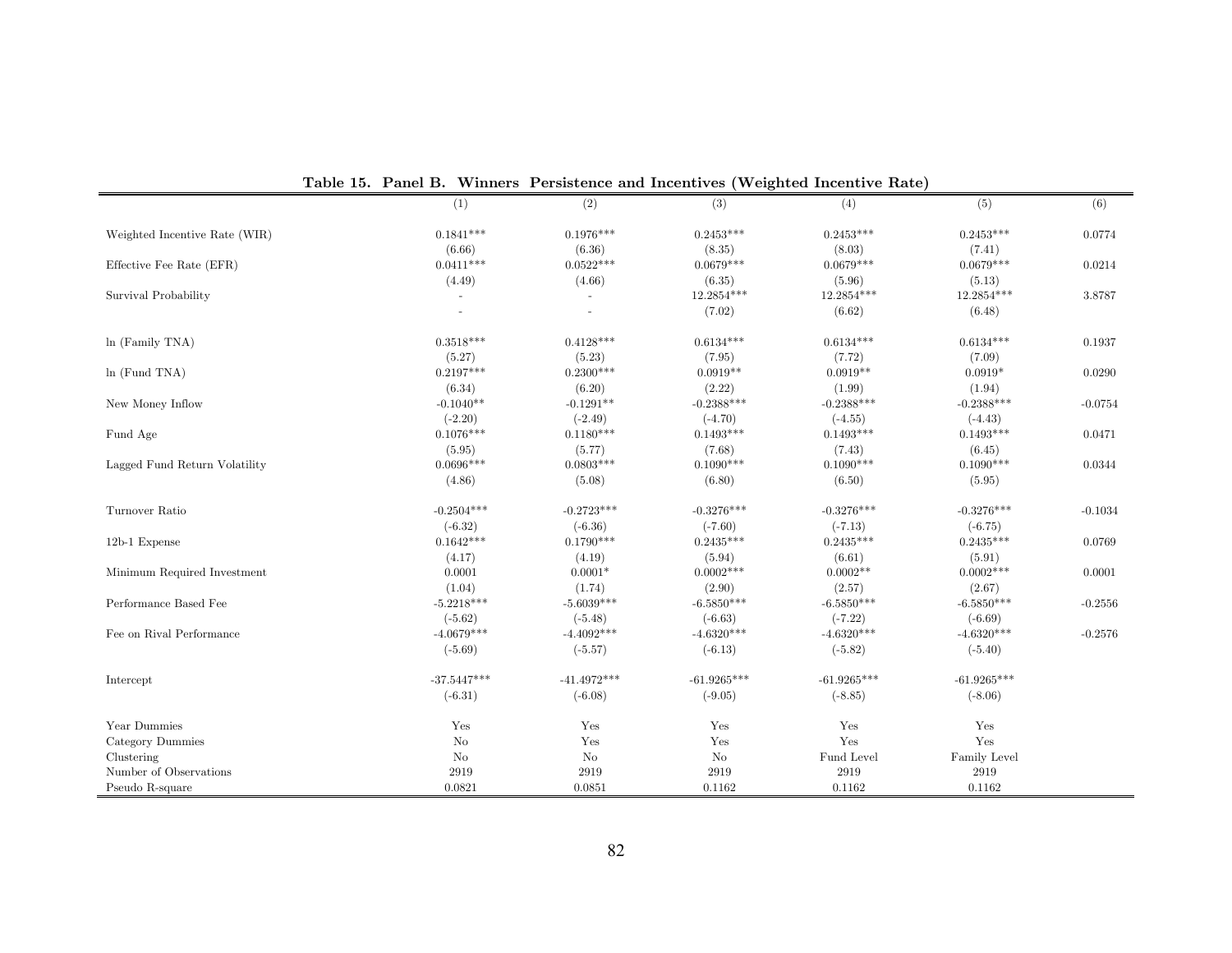#### Table 16. Fund Buy-and-Hold Return and Incentives.

This table presents the average risk-adjusted return from following a buy-and-hold strategy on the mutual funds' observed holdings for quintile portfolios of funds sorted on incentives. Portfolios are equally weighted monthly, so the weights are readjusted whenever a fund disappears. Performance is measured as the intercept from a regression of excess buy-and-hold return on the four risk factors commonly used in the literature: Market, SMB, HML and UMD.

$$
Buy\_Hold_i - r_f = \alpha + \beta_1(MKT - r_f) + \beta_2SMB + \beta_3HML + \beta_4UMD + \varepsilon_i
$$

The table also reports the difference in risk-adjusted buy-and-hold return between the highest incentive and the lowest incentive portfolios. In panel A, funds are sorted based on the Coles' incentive rate (CIR) as the measure of incentive, while in panel B, the sorting is based on the Weighted incentive rate (WIR) as the measure of incentive. The t-statistics are reported in parentheses.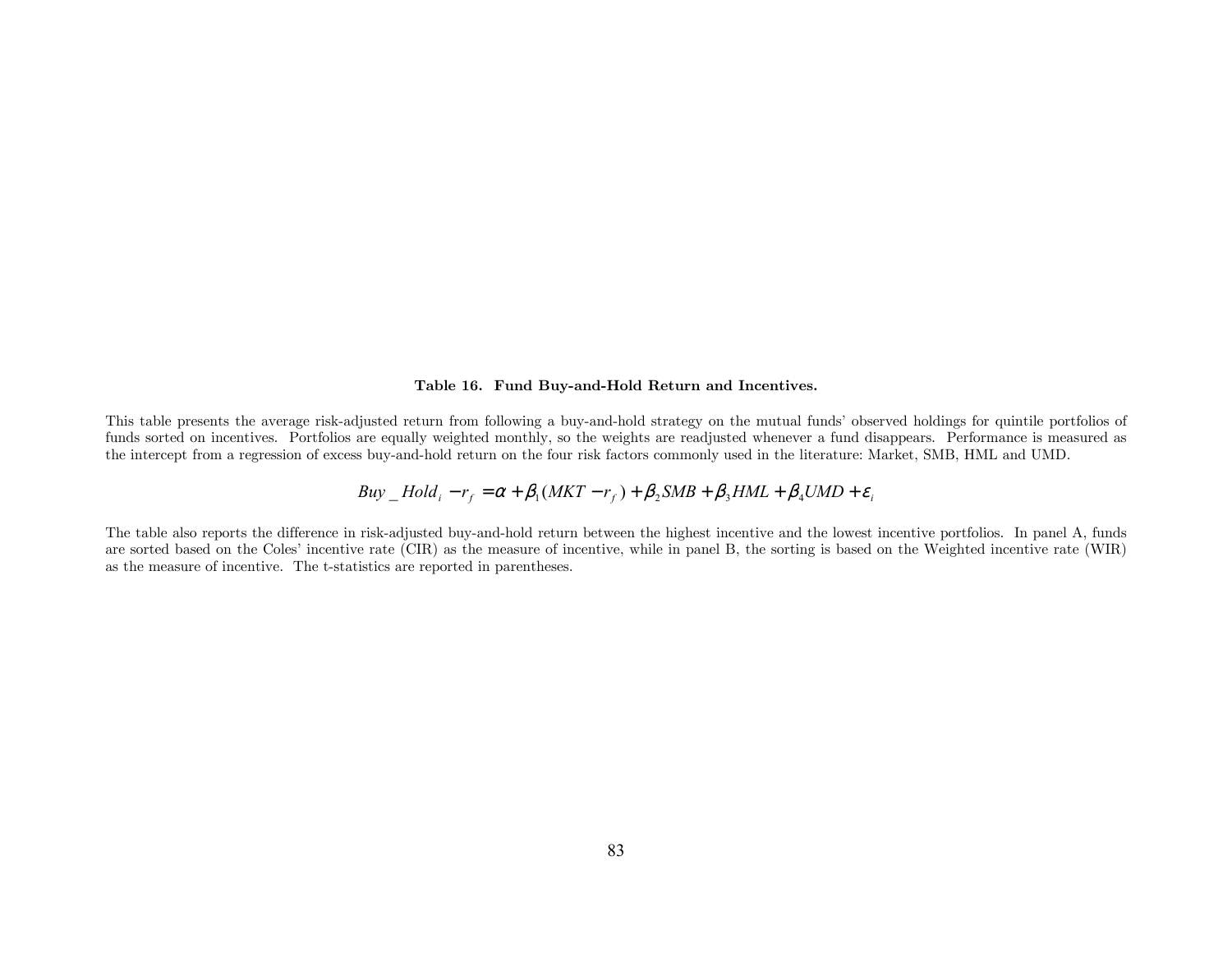|                    | Average<br>Monthly Excess | Std. Dev. of<br>Monthly Excess |                     |                                   |                  | 4-Factor Model   |                     |                   |
|--------------------|---------------------------|--------------------------------|---------------------|-----------------------------------|------------------|------------------|---------------------|-------------------|
| Portfolio          | Buy-Hold<br>Return        | Buy-Hold<br>Return             | Alpha               | $Rm - Rf$                         | <b>SMB</b>       | HML              | <b>MOM</b>          | Adj. R-<br>square |
|                    | (1)                       | (2)                            | (3)                 | (4)                               | (5)              | (6)              | (7)                 | (8)               |
|                    |                           |                                |                     | Panel A : Coles' Incentive Rate   |                  |                  |                     |                   |
| 1 (High Incentive) | 0.0069                    | 0.0535                         | 0.0003              | 1.0401                            | 0.1979           | 0.0787           | 0.0162              | 97.96%            |
| $\overline{2}$     | 0.0057                    | 0.0534                         | (0.31)<br>$-0.0011$ | (51.54)<br>1.0256                 | (9.99)<br>0.2755 | (3.02)<br>0.1137 | (1.21)<br>$-0.0060$ | 98.17%            |
|                    |                           |                                | $(-1.34)$           | (53.81)                           | (14.72)          | (4.63)           | $(-0.47)$           |                   |
| 3                  | 0.0055                    | 0.0528                         | $-0.0015$           | 1.0334                            | 0.2639           | 0.1418           | 0.0063              | 97.54%            |
|                    |                           |                                | $(-1.62)$           | (47.17)                           | (12.27)          | (5.02)           | (0.44)              |                   |
| $\overline{4}$     | 0.0052                    | 0.0523                         | $-0.0013$           | 1.0402                            | 0.1595           | 0.1364           | $-0.0094$           | 96.28%            |
|                    |                           |                                | $(-1.16)$           | (39.03)                           | (6.09)           | (3.97)           | $(-0.53)$           |                   |
| 5 (Low Incentive)  | 0.0055                    | 0.0544                         | $-0.0007$           | 1.0473                            | 0.1196           | 0.0124           | 0.0265              | 97.82%            |
|                    |                           |                                | $(-0.83)$           | (49.31)                           | (5.73)           | (0.45)           | (1.89)              |                   |
| $1$ - $5$ spread   | 0.0014                    | 0.0067                         | 0.0010              | $-0.0073$                         | 0.0783           | 0.0663           | $-0.0103$           | 22.05%            |
|                    |                           |                                | (1.51)              | $(-0.46)$                         | (5.07)           | (3.27)           | $(-0.99)$           |                   |
|                    |                           |                                |                     | Panel B : Weighted Incentive Rate |                  |                  |                     |                   |
|                    |                           |                                |                     |                                   |                  |                  |                     |                   |
| 1 (High Incentive) | 0.0071                    | 0.0489                         | 0.0007              | 1.0026                            | 0.1271           | 0.1593           | 0.0020              | 97.91%            |
| $\overline{2}$     | 0.0066                    | 0.0514                         | (0.91)<br>$-0.0001$ | (53.69)<br>1.0207                 | (6.93)<br>0.2047 | (6.62)<br>0.1295 | (0.16)<br>0.0102    | 98.08%            |
|                    |                           |                                | $(-0.11)$           | (54.33)                           | (11.10)          | (5.34)           | (0.82)              |                   |
| 3                  | 0.0045                    | 0.0533                         | $-0.0025$           | 1.0282                            | 0.2975           | 0.1394           | 0.0063              | 97.20%            |
|                    |                           |                                | $(-2.63)$           | (43.60)                           | (12.85)          | (4.58)           | (0.40)              |                   |
| $\overline{4}$     | 0.0051                    | 0.0572                         | $-0.0017$           | 1.0843                            | 0.2391           | 0.0719           | $-0.0027$           | 96.78%            |
|                    |                           |                                | $(-1.51)$           | (39.99)                           | (8.98)           | (2.05)           | $(-0.15)$           |                   |
| 5 (Low Incentive)  | 0.0055                    | 0.0571                         | $-0.0006$           | 1.0584                            | 0.1483           | $-0.0424$        | 0.0210              | 97.23%            |
|                    |                           |                                | $(-0.61)$           | (42.11)                           | (6.01)           | $(-1.31)$        | (1.26)              |                   |
| $1 - 5$ spread     | 0.0016                    | 0.0138                         | $0.0013\,$          | $-0.0558$                         | $-0.0212$        | 0.2017           | $-0.0190$           | 64.85%            |
|                    |                           |                                | (1.50)              | $(-2.58)$                         | $(-1.00)$        | (7.23)           | $(-1.33)$           |                   |

Table 16. Fund Buy and Hold Return and Incentives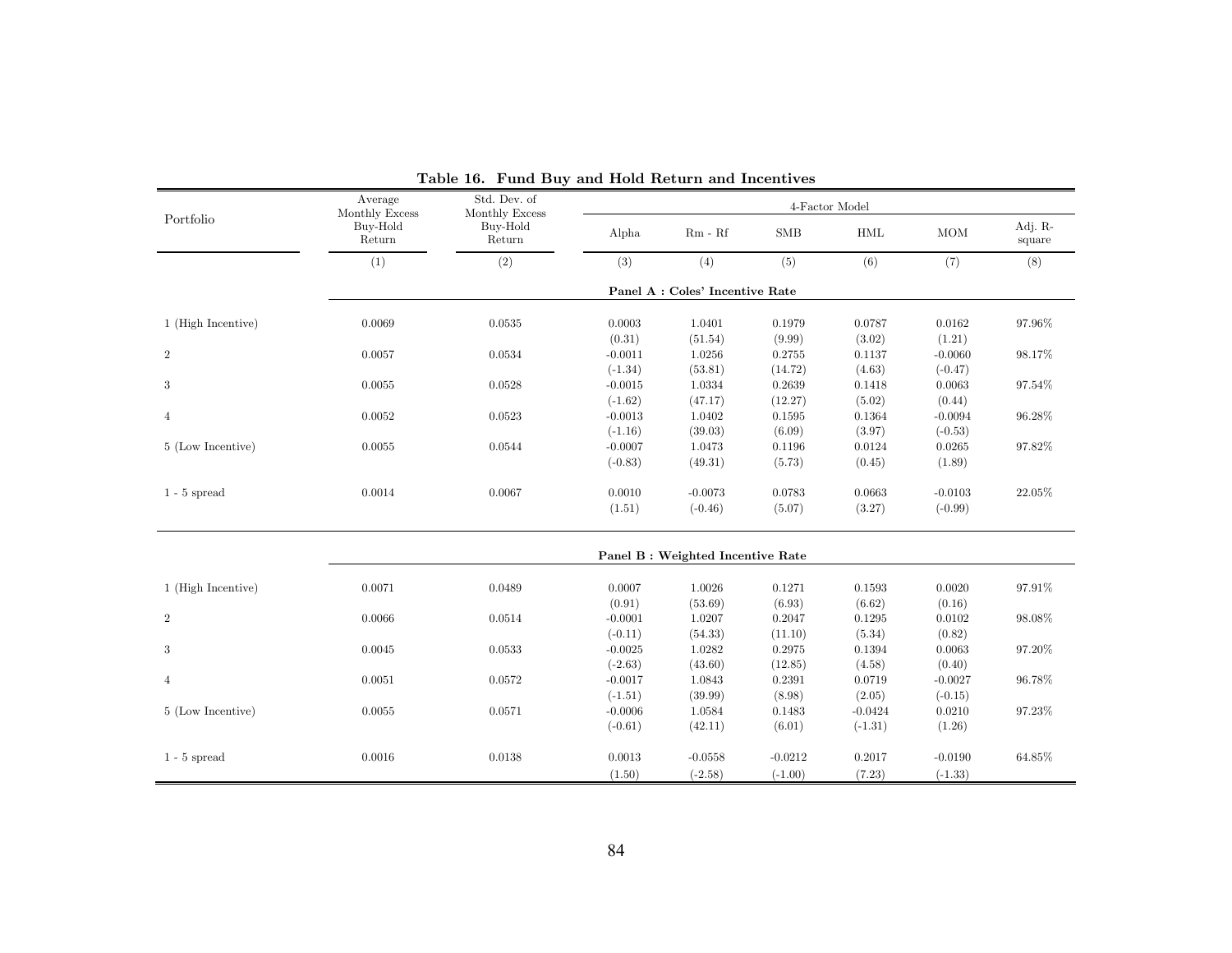# Table 17. Fund Return Gap and Incentives.

This table presents the average risk-adjusted return gap for quintile portfolios of mutual funds sorted on incentives. Portfolios are equally weighted monthly, so the weights are readjusted whenever a fund disappears. Performance is measured as the intercept from a regression of return gap on the four risk factors commonly used in the literature: Market, SMB, HML and UMD.

$$
Gap_i = \alpha + \beta_1(MKT - r_f) + \beta_2SMB + \beta_3HML + \beta_4UMD + \varepsilon_i
$$

The table also reports the difference in risk-adjusted return gap between the highest incentive and the lowest incentive portfolios. In panel A, funds are sorted based on the Coles' incentive rate (CIR) as the measure of incentive, while in panel B, the sorting is based on the Weighted incentive rate (WIR) as the measure of incentive. The t-statistics are reported in parentheses.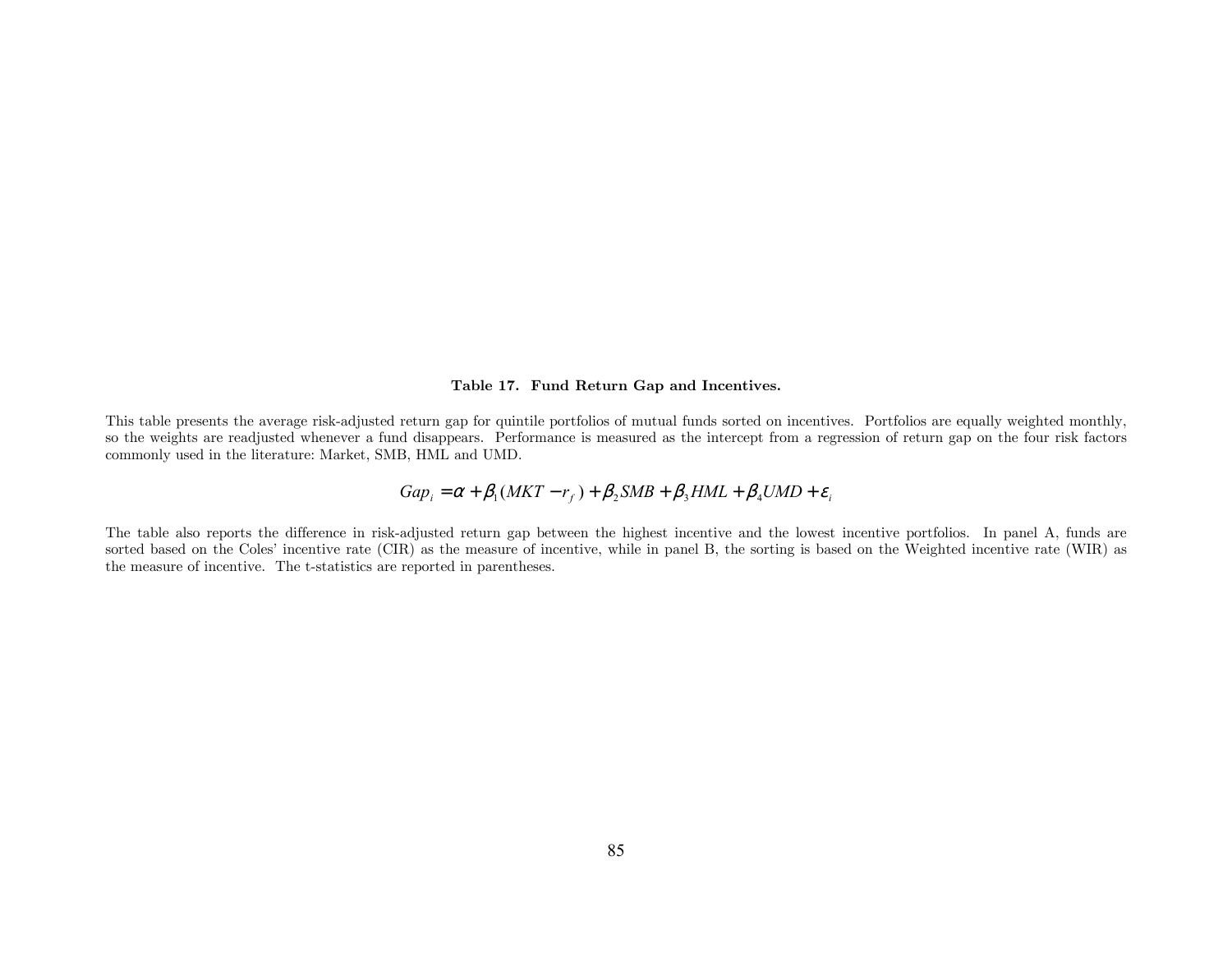|                    | Average               | Std. Dev. of          |           |                                   |            | 4-Factor Model       |            |                   |
|--------------------|-----------------------|-----------------------|-----------|-----------------------------------|------------|----------------------|------------|-------------------|
| Portfolio          | Monthly<br>Return Gap | Monthly<br>Return Gap | Alpha     | $Rm - Rf$                         | <b>SMB</b> | $\operatorname{HML}$ | <b>MOM</b> | Adj. R-<br>square |
|                    | (1)                   | (2)                   | (3)       | (4)                               | (5)        | (6)                  | (7)        | (8)               |
|                    |                       |                       |           | Panel A : Coles Incentive Rate    |            |                      |            |                   |
| 1 (High Incentive) | 0.0006                | 0.0028                | 0.0008    | $-0.0172$                         | 0.0001     | $-0.0060$            | $-0.0040$  | 2.25%             |
|                    |                       |                       | (2.50)    | $(-2.31)$                         | (0.01)     | $(-0.63)$            | $(-0.81)$  |                   |
| $\overline{2}$     | $-0.0002$             | 0.0026                | $-0.0001$ | $-0.0075$                         | $-0.0030$  | 0.0004               | $-0.0058$  | 0.07%             |
|                    |                       |                       | $(-0.19)$ | $(-1.11)$                         | $(-0.45)$  | (0.05)               | $(-1.30)$  |                   |
| 3                  | 0.0004                | 0.0024                | 0.0005    | $-0.0151$                         | 0.0029     | $-0.0106$            | $-0.0019$  | $3.09\%$          |
|                    |                       |                       | (2.01)    | $(-2.45)$                         | (0.48)     | $(-1.33)$            | $(-0.47)$  |                   |
| 4                  | 0.0003                | 0.0026                | 0.0004    | $-0.0222$                         | 0.0043     | $-0.0050$            | 0.0094     | 22.75%            |
|                    |                       |                       | (1.51)    | $(-3.64)$                         | (0.71)     | $(-0.63)$            | (2.33)     |                   |
| 5 (Low Incentive)  | $-0.0004$             | 0.0029                | $-0.0005$ | $-0.0072$                         | 0.0151     | $-0.0002$            | 0.0118     | 13.53%            |
|                    |                       |                       | $(-1.88)$ | $(-1.02)$                         | (2.18)     | $(-0.02)$            | (2.52)     |                   |
| $1 - 5$ spread     | 0.0010                | 0.0035                | 0.0013    | $-0.0100$                         | $-0.0150$  | $-0.0058$            | $-0.0158$  | 9.16%             |
|                    |                       |                       | (3.66)    | $(-1.15)$                         | $(-1.76)$  | $(-0.52)$            | $(-2.74)$  |                   |
|                    |                       |                       |           | Panel B : Weighted Incentive Rate |            |                      |            |                   |
| 1 (High Incentive) | 0.0003                | 0.0025                | 0.0005    | $-0.0167$                         | 0.0082     | $-0.0132$            | $-0.0079$  | 7.19%             |
|                    |                       |                       | (1.84)    | $(-2.61)$                         | (1.31)     | $(-1.60)$            | $(-1.86)$  |                   |
| $\overline{2}$     | 0.0003                | 0.0027                | 0.0004    | $-0.0079$                         | $-0.0084$  | $-0.0014$            | $-0.0037$  | 0.61%             |
|                    |                       |                       | (1.42)    | $(-1.09)$                         | $(-1.18)$  | $(-0.15)$            | $(-0.77)$  |                   |
| 3                  | $-0.0001$             | 0.0028                | 0.0001    | $-0.0227$                         | 0.0005     | $-0.0017$            | $-0.0098$  | 12.04%            |
|                    |                       |                       | (0.38)    | $(-3.25)$                         | (0.07)     | $(-0.19)$            | $(-2.13)$  |                   |
| $\overline{4}$     | 0.0006                | 0.0029                | 0.0006    | $-0.0136$                         | 0.0103     | $-0.0137$            | 0.0124     | 18.58%            |
|                    |                       |                       | (1.94)    | $(-1.96)$                         | (1.51)     | $(-1.53)$            | (2.71)     |                   |
| 5 (Low Incentive)  | $-0.0003$             | 0.0033                | $-0.0005$ | $-0.0077$                         | 0.0074     | 0.0116               | 0.0158     | 12.87%            |
|                    |                       |                       | $(-1.54)$ | $(-0.96)$                         | (0.94)     | (1.12)               | (2.97)     |                   |
| $1 - 5$ spread     | 0.0006                | 0.0035                | 0.0010    | $-0.0090$                         | 0.0008     | $-0.0248$            | $-0.0236$  | 17.06%            |
|                    |                       |                       | (2.87)    | $(-1.08)$                         | (0.10)     | $(-2.29)$            | $(-4.25)$  |                   |

Table 17. Fund Return Gap and Incentives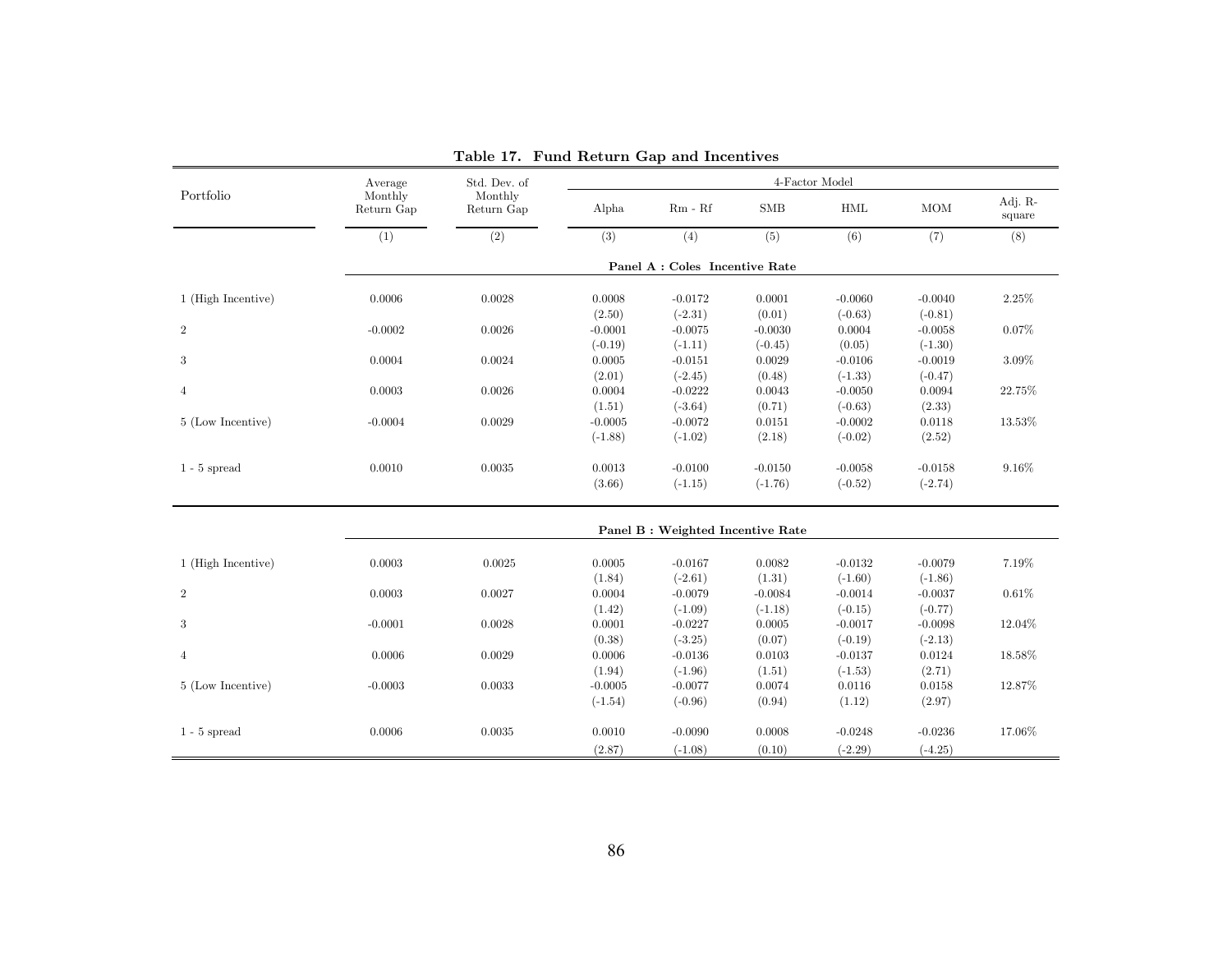### Table 18. Portfolio Liquidity vs. Concavity and Effective Fee Rate

This table presents the estimates of the following equation:

$$
Liq = \alpha + \beta C + \gamma F + \varepsilon
$$

Here, Liq represents the portfolio liquidity of the fund in a given year, C is the incentive structure contained in the advisory contract and F represents fund characteristics. Coles' Incentive Rate (CIR) is the measure of concavity of advisory contract in panel A, while Weighted Incentive Rate (WIR) is the measure of concavity in panel B. All observations are at fund-year level.

We use Amihud illiquidity ratio as the measures of stock liquidity. The portfolio liquidity of the fund is then calculated as negative of the logarithm of valueweighted average of the individual stock's liquidity in the portfolio of the fund. Specifically,

$$
Liq_{ft} = -\ln\left(\sum_{i} \theta_{it} I1_{it}\right)
$$

where  $\theta_{it} = \frac{u - u}{T N A_{ft}}$  $\frac{d}{dt} = \frac{n_{it} \cdot t}{TNA}$  $heta_{ij} = \frac{n_{ij} P_{ij}}{n_{ij} + n_{ij}}$  is the portfolio weight in stock *i* at time *t* in the portfolio of the fund *f*.

Both equations are estimated using a two-step procedure. Since CIR is right-censored at 0 and WIR is right-censored at 1 in the sample. Tobit regressions of concavity regressed on the instruments and controls variables are used to calculate the estimated values of concavity. Similarly, the estimated value of effective fee rate is obtained from an OLS regression of effective fee rate on the instruments and control variables. The "average account size" and the "expense ratio" are used as instruments for concavity and for effective fee rates. The estimated values of effective fee rate and concavity are made orthogonal by regressing estimated effective fee rate on estimated concavity and taking the residual. The estimated concavity and the residual, i.e. the part of estimated effective fee rate that is orthogonal to concavity are then used in the second stage estimation that is reported below.

In both panels, column (1) presents the results of estimating the regression equation in a pooled regression framework. In columns (2), (3) and (4), we adjust the standard errors of the estimates to allow for clustering at the fund level, at the family level and at the year level, respectively. Column (5) presents the estimates of panel between-effect regression, where time-series average of the dependent variable is regressed on the time-series averages of the independent variables. We use only the funds belonging to one of the following five categories, according to ICDI classification in CRSP database, in our analysis: LG, AG, GI, BL and IE and with at least 80% of assets invested in equities. Index funds are excluded from the analysis. All specifications include category dummies. The t-statistics are reported in parentheses. The symbols \*\*\*, \*\*, \* denote significance levels of 1%, 5% and 10%, respectively, for the two-tailed hypothesis test that the coefficient equals zero.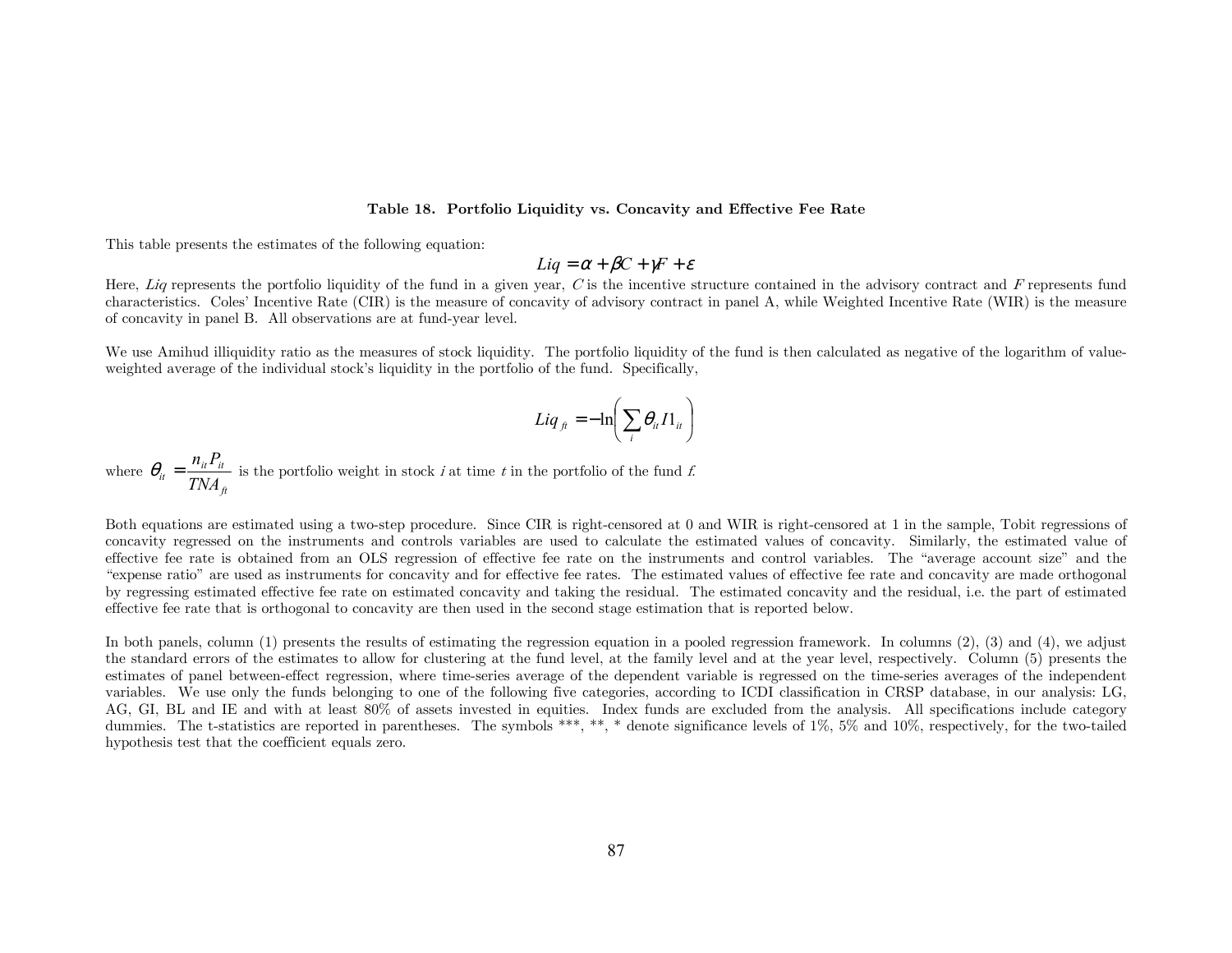| $\mbox{Dependent Variable}$ : |                   |                                       | Average Portfolio Liquidity             |                                       |                              |
|-------------------------------|-------------------|---------------------------------------|-----------------------------------------|---------------------------------------|------------------------------|
|                               | Pooled Regression | Clustered Regression<br>at Fund Level | Clustered Regression<br>at Family Level | Clustered Regression<br>at Year Level | Between Effect<br>Regression |
|                               | (1)               | $\overline{(2)}$                      | (3)                                     | (4)                                   | (5)                          |
| Coles' Incentive Rate (CIR)   | $-4.4704**$       | $-4.4704*$                            | $-4.4704$                               | $-4.4704***$                          | $-5.1959*$                   |
|                               | $(-2.34)$         | $(-1.66)$                             | $(-1.52)$                               | $(-5.94)$                             | $(-1.67)$                    |
| Effective Fee Rate (EFR)      | $-7.5148***$      | $-7.5148***$                          | $-7.5148***$                            | $-7.5148***$                          | $-8.7687***$                 |
|                               | $(-4.71)$         | $(-3.14)$                             | $(-2.90)$                               | $(-6.51)$                             | $(-4.65)$                    |
| $ln$ (Family TNA)             | $-0.1849***$      | $-0.1849*$                            | $-0.1849*$                              | $-0.1849***$                          | $-0.2323**$                  |
|                               | $(-2.71)$         | $(-1.89)$                             | $(-1.72)$                               | $(-4.25)$                             | $(-2.32)$                    |
| $ln$ (Fund TNA)               | $-0.2775**$       | $-0.2775$                             | $-0.2775$                               | $-0.2775***$                          | $-0.3310*$                   |
|                               | $(-2.33)$         | $(-1.59)$                             | $(-1.44)$                               | $(-4.76)$                             | $(-1.86)$                    |
| New Money Inflow              | $-0.0979$         | $-0.0979$                             | $-0.0979$                               | $-0.0979$                             | $-0.1601$                    |
|                               | $(-1.09)$         | $(-0.88)$                             | $(-0.63)$                               | $(-1.01)$                             | $(-1.40)$                    |
| Age                           | $-0.0541***$      | $-0.0541*$                            | $-0.0541*$                              | $-0.0541***$                          | $-0.0647**$                  |
|                               | $(-2.69)$         | $(-1.88)$                             | $(-1.72)$                               | $(-5.28)$                             | $(-2.05)$                    |
| Turnover                      | $0.2890***$       | $0.2890***$                           | $0.2890***$                             | $0.2890***$                           | $0.3562***$                  |
|                               | (4.96)            | (3.40)                                | (3.16)                                  | (5.01)                                | (5.00)                       |
| Prior Year Return             | $0.8506**$        | $0.8506*$                             | $0.8506*$                               | 0.8506                                | 0.0883                       |
|                               | (2.57)            | (1.87)                                | (1.71)                                  | (0.96)                                | (0.15)                       |
| Prior Year Volatility         | 0.1272            | 0.1272                                | 0.1272                                  | 0.1272                                | 1.4243                       |
|                               | (0.07)            | (0.05)                                | (0.04)                                  | (0.04)                                | (0.51)                       |
| 12b-1 Expense                 | $-1.7004$         | $-1.7004$                             | $-1.7004$                               | $-1.7004$                             | $-2.1911$                    |
|                               | $(-1.03)$         | $(-0.94)$                             | $(-0.88)$                               | $(-1.11)$                             | $(-1.47)$                    |
| Min. Required Investment      | $-0.0005***$      | $-0.0005**$                           | $-0.0005**$                             | $-0.0005***$                          | $-0.0006$ ***                |
|                               | $(-2.85)$         | $(-2.05)$                             | $(-1.99)$                               | $(-4.00)$                             | $(-2.61)$                    |
| Performance Based Fee         | 1.0158            | 1.0158                                | 1.0158                                  | $1.0158**$                            | 1.2572                       |
|                               | (1.59)            | (1.26)                                | (1.12)                                  | (2.23)                                | (1.16)                       |
| Fee on Rival Performance      | 2.2798***         | 2.2798**                              | 2.2798*                                 | 2.2798***                             | 2.3515                       |
|                               | (2.67)            | (1.96)                                | (1.88)                                  | (6.60)                                | (1.58)                       |
| Intercept                     | 15.7200***        | 15.7200**                             | 15.7200*                                | 15.7200***                            | 18.5590**                    |
|                               | (3.03)            | (2.09)                                | (1.90)                                  | (5.29)                                | (2.49)                       |
| Category Dummies              | Yes               | Yes                                   | Yes                                     | Yes                                   | Yes                          |
| Number of Observations        | 3764              | 3764                                  | 3764                                    | 3764                                  | 1526                         |
| R-square                      | 32.90%            | $32.90\%$                             | 32.90%                                  | 32.90%                                | 35.30%                       |

Table 18. Panel A. Portfolio Liquidity vs. Coles' Incentive Rate and Effective Fee Rate